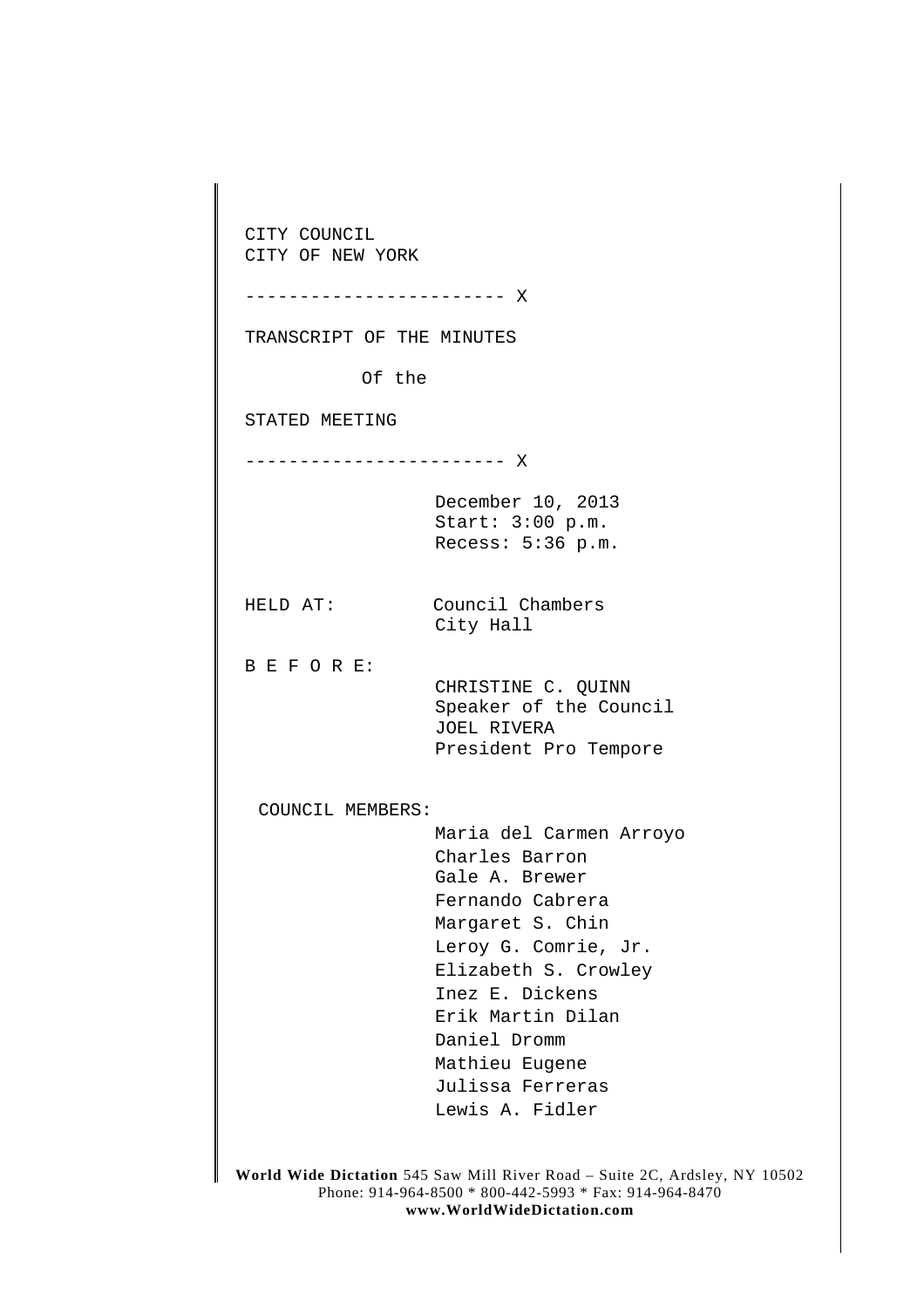|  | COUNCIL MEMBERS: (CONTINUED)         |
|--|--------------------------------------|
|  | Daniel R. Garodnick                  |
|  | James F. Gennaro                     |
|  | Vincent J. Gentile                   |
|  | Vanessa L. Gibson                    |
|  | David Greenfield                     |
|  | Daniel J. Halloran III               |
|  | Vincent M. Ignizio                   |
|  | Robert Jackson                       |
|  | Letitia James                        |
|  | Andy King                            |
|  | Peter A. Koo                         |
|  | G. Oliver Koppell<br>Karen Koslowitz |
|  | Brad S. Lander                       |
|  | Jessica S. Lappin                    |
|  | Stephen T. Levin                     |
|  | Melissa Mark-Viverito                |
|  | Darlene Mealy                        |
|  | Rosie Mendez                         |
|  | Michael C. Nelson                    |
|  | James S. Oddo                        |
|  | Annabel Palma                        |
|  | Domenic M. Recchia, Jr.              |
|  | Diana Reyna                          |
|  | Donovan Richards                     |
|  | Ydanis A. Rodriguez                  |
|  | Deborah L. Rose                      |
|  | Eric A. Ulrich                       |
|  | James Vacca                          |
|  | Peter F. Vallone, Jr.                |
|  | James G. Van Bramer                  |
|  | Albert Vann                          |
|  | Mark S. Weprin                       |
|  | Jumaane D. Williams                  |
|  | Ruben Wills                          |
|  |                                      |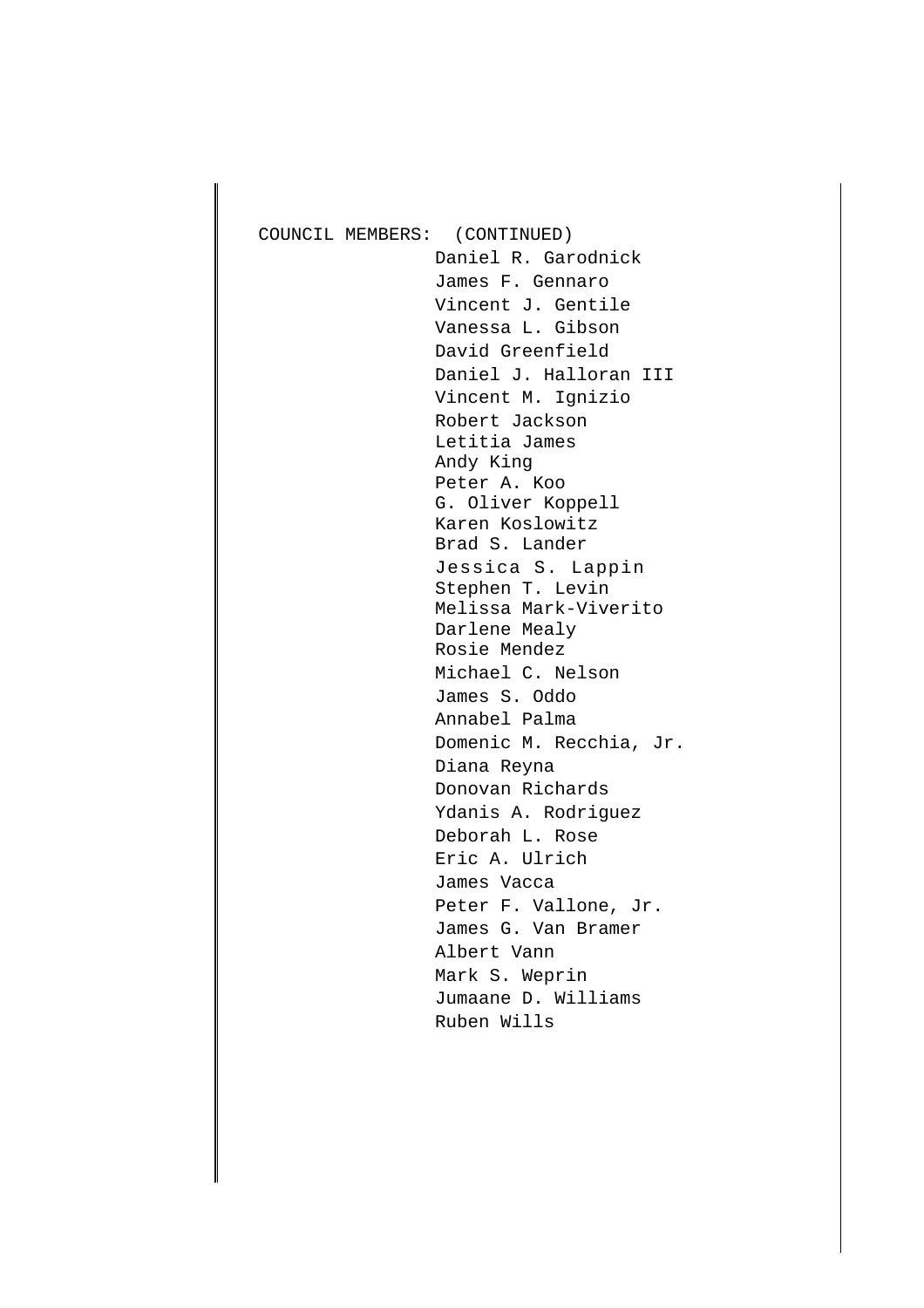A P P E A R A N C E S (CONTINUED) Eddy Eng Department of Small Business Services

Michael Popowich Honoree

Anthony Howley Honoree

John Gilday Honoree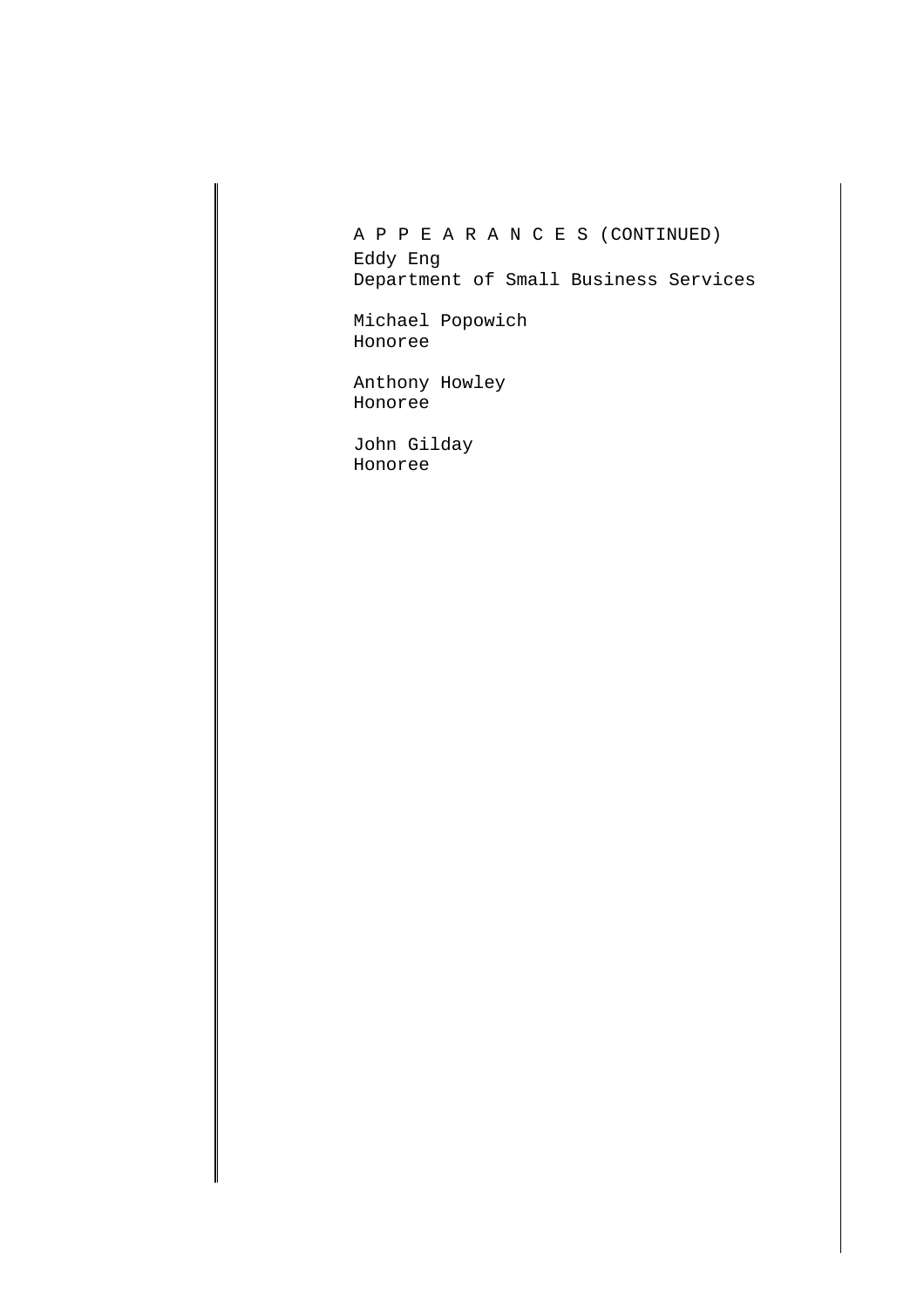| 1  | 4<br>STATED MEETING                                   |
|----|-------------------------------------------------------|
| 2  | PRESIDENT PRO TEMPORE RIVERA:  Eng who                |
| 3  | is Eddy Eng, who is retiring and has done so well     |
| 4  | for the city of New York; if we can have my           |
| 5  | colleagues please come up. At this point I'll hand    |
| 6  | the microphone over to my colleague, Diana Reyna.     |
| 7  | COUNCIL MEMBER REYNA: Thank you so much,              |
| 8  | Council Member Joel Rivera; it give me great honor to |
| 9  | ask my colleagues to come up and pay tribute to a     |
| 10 | great man we all call the BID man. I want to take     |
| 11 | this opportunity to excuse our Speaker who is         |
| 12 | downstairs at a pre-Stated presser; I wanted to make  |
| 13 | sure that I share with you today the great joy we     |
| 14 | have in this historic chamber to honor a dedicated    |
| 15 | civil servant, Mr. Eddy Eng. Mr. Eng has spent the    |
| 16 | last 26 years serving New York City at the Department |
| 17 | of Small Business Services; I want to make sure that  |
| 18 | the Department of Small Business Services who are     |
| 19 | here today supporting their colleague and friend to   |
| 20 | come up and join us, because this is something that   |
| 21 | was very special to all of them.                      |
| 22 | Mr. Eng was the director of the Business              |
| 23 | Improvement Development Program. Mr. Eng's career     |
| 24 | was dedicated to helping neighborhoods cultivate and  |
| 25 | sustain vibrant commercial corridors. His passion     |
|    |                                                       |

 $\mathbb{I}$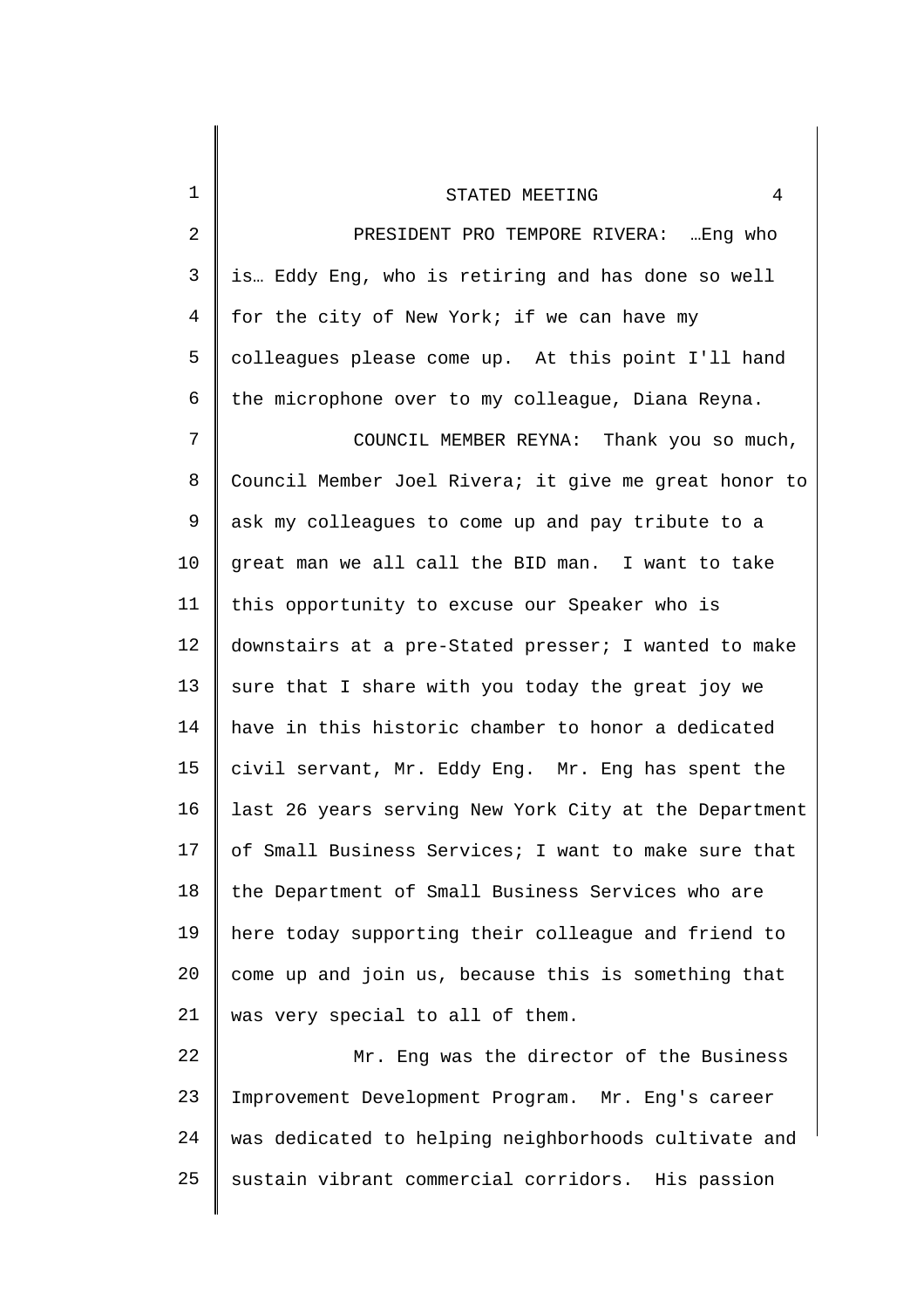| $\mathbf 1$    | 5<br>STATED MEETING                                   |
|----------------|-------------------------------------------------------|
| 2              | was in assisting and guiding communities through the  |
| 3              | planning and approval process of forming a BID and    |
| $\overline{4}$ | ensuring that their BID was successful and we all     |
| 5              | have had an opportunity to create a BID of our own or |
| 6              | in the process of and there's specific areas where    |
| 7              | some have been more challenging than others, but      |
| 8              | nonetheless, we have triumphed and it is with the     |
| 9              | support of Eddy making sure that he was able to       |
| 10             | express the importance and take those challenging     |
| 11             | moments to be able to share with the public what      |
| 12             | benefits there are when you create a BID.             |
| 13             | During his tenure Mr. Eng helped form 49              |
| 14             | of the total 68 BIDs in the city of New York,         |
| 15             | starting with the Steinway Street BID in 1991 and     |
| 16             | ending with the infamous SoHo BID in [laughter] in    |
| 17             | 2013. A round of applause.                            |
| 18             | Eddy was a leader in the design and                   |
| 19             | implementation of the Chinatown Clean Street          |
| 20             | initiative, which secured \$5.4 million from the      |
| 21             | Federal Government. In 2006 Eddy won the Isaac        |
| 22             | Liberman Public Service Award, which recognizes city  |
| 23             | employees who have improved the quality of life       |
| 24             | rendered to the people of the city of New York,       |
| 25             | enhanced the prestige of the city service and         |
|                |                                                       |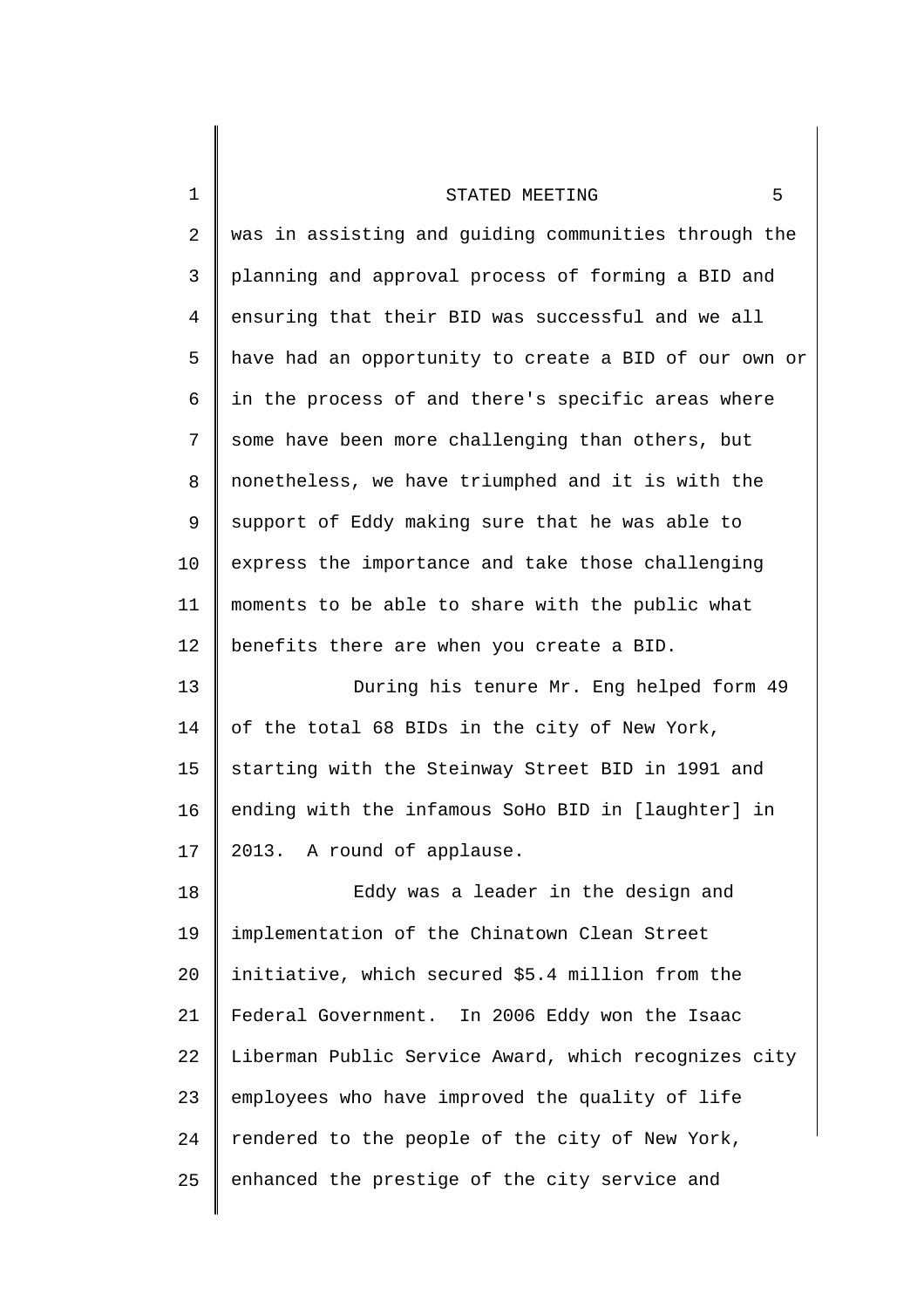| $\mathbf 1$    | STATED MEETING<br>6                                   |
|----------------|-------------------------------------------------------|
| $\overline{2}$ | demonstrated dedication well beyond their job         |
| $\mathsf{3}$   | descriptions. His influence reached far outside of    |
| $\overline{4}$ | this city, as he has presented to over 60 foreign     |
| 5              | delegations that have eventually started BIDs in      |
| 6              | Africa, Australia, Europe and South America, and I am |
| 7              | a testament to that because my Myrtle Avenue BID in   |
| 8              | Ridgewood, Queens was one of those BIDs that was      |
| 9              | looked up on for a BID that was being studied to      |
| 10             | start in France and in Italy. So thank you to Eddy,   |
| 11             | because he has created these models to making sure    |
| 12             | that they're viable internationally, world-wide.      |
| 13             | Today we congratulate Mr. Eddy Eng on his             |
| 14             | illustrious career at the Department of Small         |
| 15             | Business Services and we thank him for his dedicated  |
| 16             | service to the great city of New York; may life       |
| 17             | continue to bless him in all of his endeavors; we     |
| 18             | wish him the very best professionally, because we     |
| 19             | know retirement is never really to retire, it's to a  |
| 20             | new beginning, to a new life and many blessings by    |
| 21             | the side of his family, children; wife, who could not |
| 22             | be here today, but we know that they are with him in  |
| 23             | spirit and we just wanted to pay this tribute to you, |
| 24             | your department and your lifetime career. Thank you.  |
| 25             |                                                       |
|                |                                                       |

 $\overline{\phantom{a}}$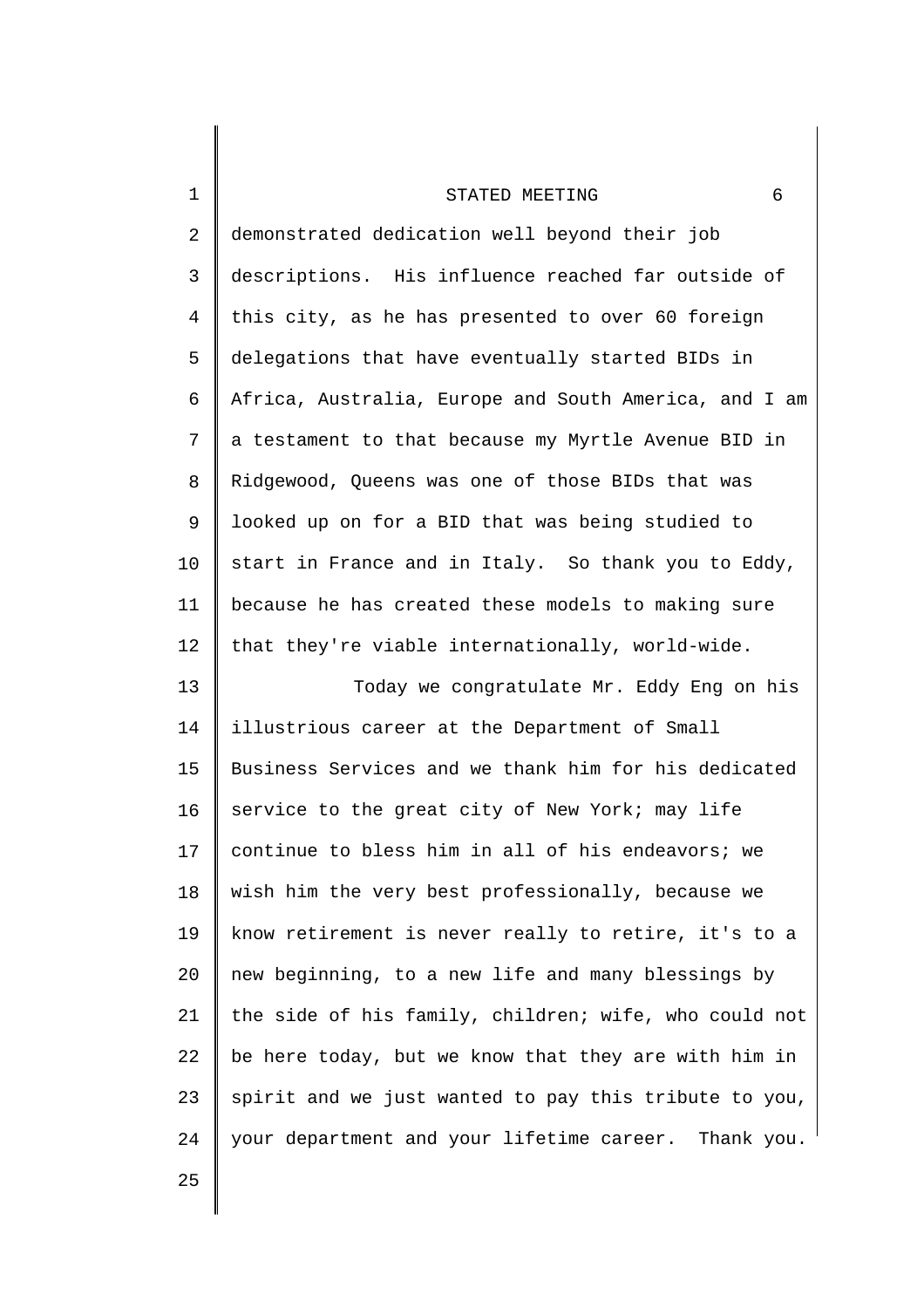| $\mathbf{1}$ | 7<br>STATED MEETING                                   |
|--------------|-------------------------------------------------------|
| 2            | [background comment, applause] I'd like               |
| 3            | to have the City Clerk read the Proc.                 |
| 4            | CITY CLERK: Council, City of New York                 |
| 5            | Proclamation. Whereas, the Council of the City of     |
| 6            | New York is proud to honor Eddy Eng upon his          |
| 7            | retirement from the New York City Department of Small |
| 8            | Business Services after 26 years of outstanding       |
| 9            | achievements and enduring contributions.<br>And       |
| 10           | whereas, over the course of Eddy Eng's stellar career |
| 11           | with the Department of Small Business Services he     |
| 12           | devoted the majority of his work to the development   |
| 13           | of our business improvement districts, serving as the |
| 14           | director of the program for 23 years. He was crucial  |
| 15           | in guiding interested participants through the        |
| 16           | planning process and coordinating with all city       |
| 17           | agencies, from the creation of the Steinway Street    |
| 18           | BID in 1991 to the SoHo BID in 2013 he helped develop |
| 19           | 49 of the 68 BIDs. And whereas, Mr. Eng was also a    |
| 20           | leader in the design and implementation of the        |
| 21           | Chinatown Clean Street initiative which secured \$5.4 |
| 22           | million from the Federal Government. In 2006 he was   |
| 23           | recognized for his work with the Isaac Liberman       |
| 24           | Public Service Award bestowed upon city employees who |
| 25           | have improved our city's quality of life, enhanced    |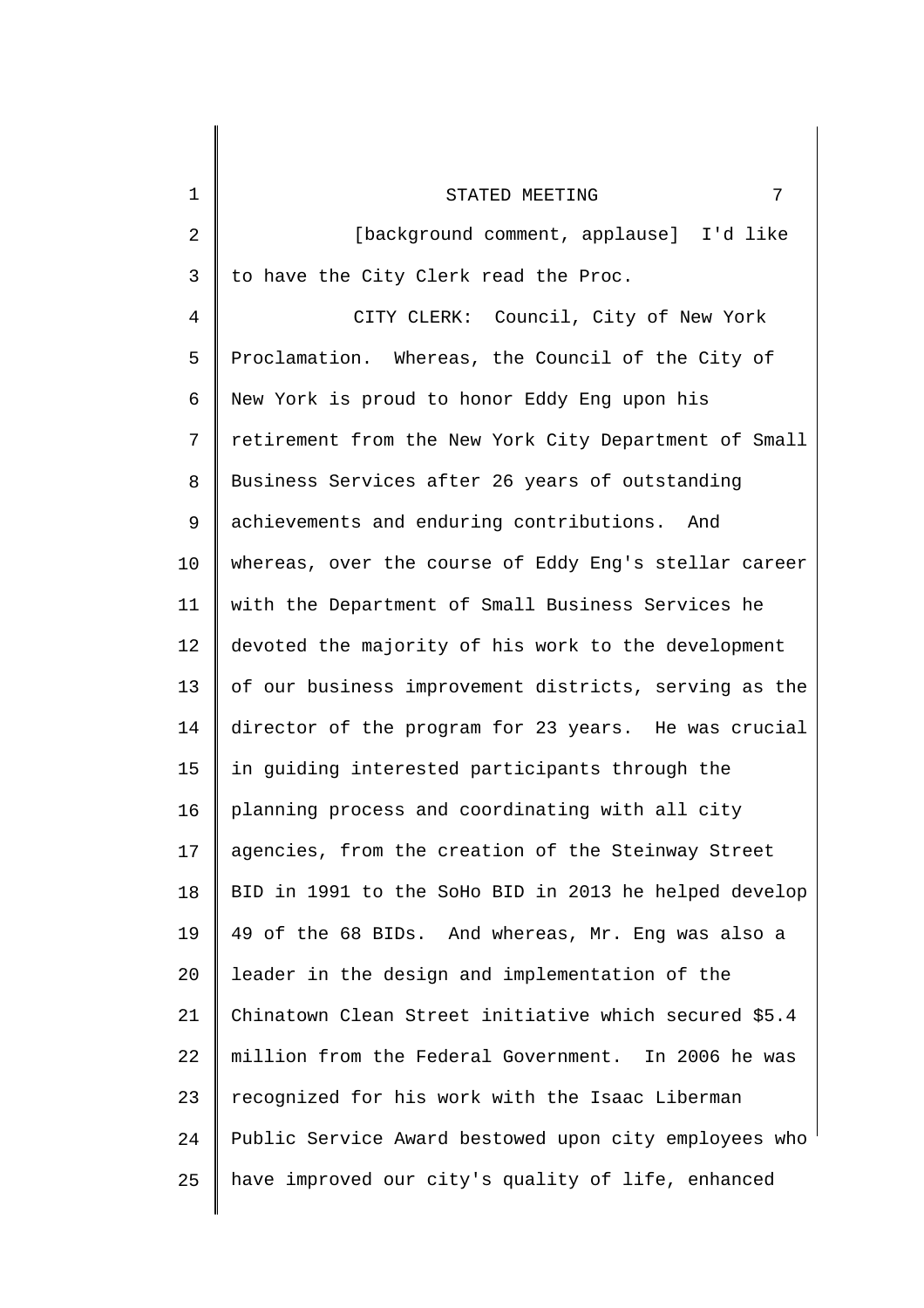| $1\,$          | 8<br>STATED MEETING                                   |
|----------------|-------------------------------------------------------|
| $\overline{2}$ | the prestige of city service and demonstrated         |
| $\mathbf{3}$   | dedication well beyond their job descriptions.<br>He  |
| $\overline{4}$ | has also had an incredibly positive impact in         |
| 5              | neighborhood revitalization and economic development  |
| 6              | far beyond our five boroughs, as he presented to over |
| 7              | 60 foreign delegations which led to the creation of   |
| 8              | BIDs in Africa, Australia, Europe and South America.  |
| $\mathsf 9$    | Upon his retirement he can be proud knowing that his  |
| 10             | contributions will continue to drive economic growth  |
| 11             | in the years ahead. Now therefore be it known, that   |
| 12             | the Council of the City of New York gratefully honors |
| 13             | Eddy Eng for his outstanding career with the          |
| 14             | Department of Small Business Service and his          |
| 15             | distinguished service to fellow New Yorkers.          |
| 16             | Christine C. Quinn, Speaker for the Entire Council;   |
| 17             | Diana Reyna, Chair Small Business Committee, Council  |
| 18             | Member 34th District, Brooklyn and Queens and many    |
| 19             | other Council Members.                                |
| 20             | COUNCIL MEMBER REYNA: Thank you to our                |
| 21             | City Clerk. [background comment, applause] And now    |
| 22             | a word from our honoree. [background comments]        |
| 23             | EDDY ENG: Well thank you, Madame                      |
| 24             | Chairman; you know Diana's one of my favorite leaders |
| 25             | in the City Council; you know, she [laughter] chairs  |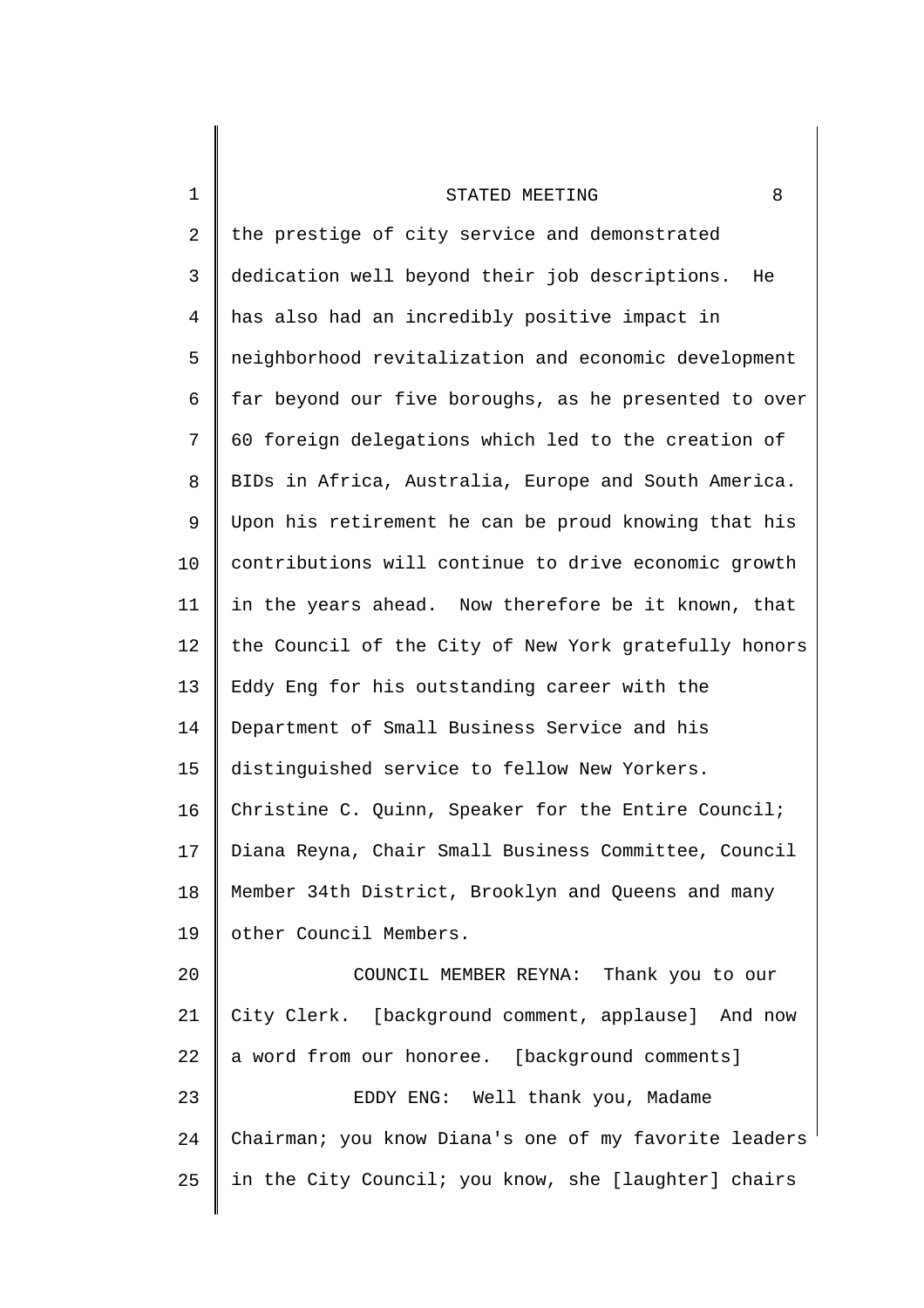| $\mathbf 1$ | 9<br>STATED MEETING                                   |
|-------------|-------------------------------------------------------|
| 2           | the Small Businesses Committee. Now, you know that's  |
| 3           | important because the department that I spent over 26 |
| 4           | years, it's called Small Businesses Department, so    |
| 5           | Diana, you know her support and many, many support    |
| 6           | from the Council Members that I'm standing here with  |
| 7           | are very big supporters of small businesses in New    |
| 8           | York and that's very important; small businesses,     |
| 9           | they provide jobs, they make our neighborhood alive;  |
| 10          | there's a lot of vibrancy and life in our             |
| 11          | neighborhoods because of small business. So Diana,    |
| 12          | thank you for your support, all the Council Members   |
| 13          | here for supporting small businesses, I love you guys |
| 14          | [background comments] and we've done you guys done    |
| 15          | it for three decades I've been here. I remember my    |
| 16          | first experience coming to this chamber; I was        |
| 17          | sitting up there, sent here by my assistance          |
| 18          | commissioner, say you need to monitor what goes on    |
| 19          | here [laughter] with the Steinway Street BID. So I    |
| 20          | remember Peter Vallone up there, putting all the laws |
| 21          | together, Peter Vallone, Sr., and I said, "What's     |
| 22          | going on here?" And I had to look for that intro      |
| 23          | number to make sure it passed, well you guys passed   |
| 24          | it and that's that was my humble experience with the  |
| 25          | City Council and ever since we know now we have 68    |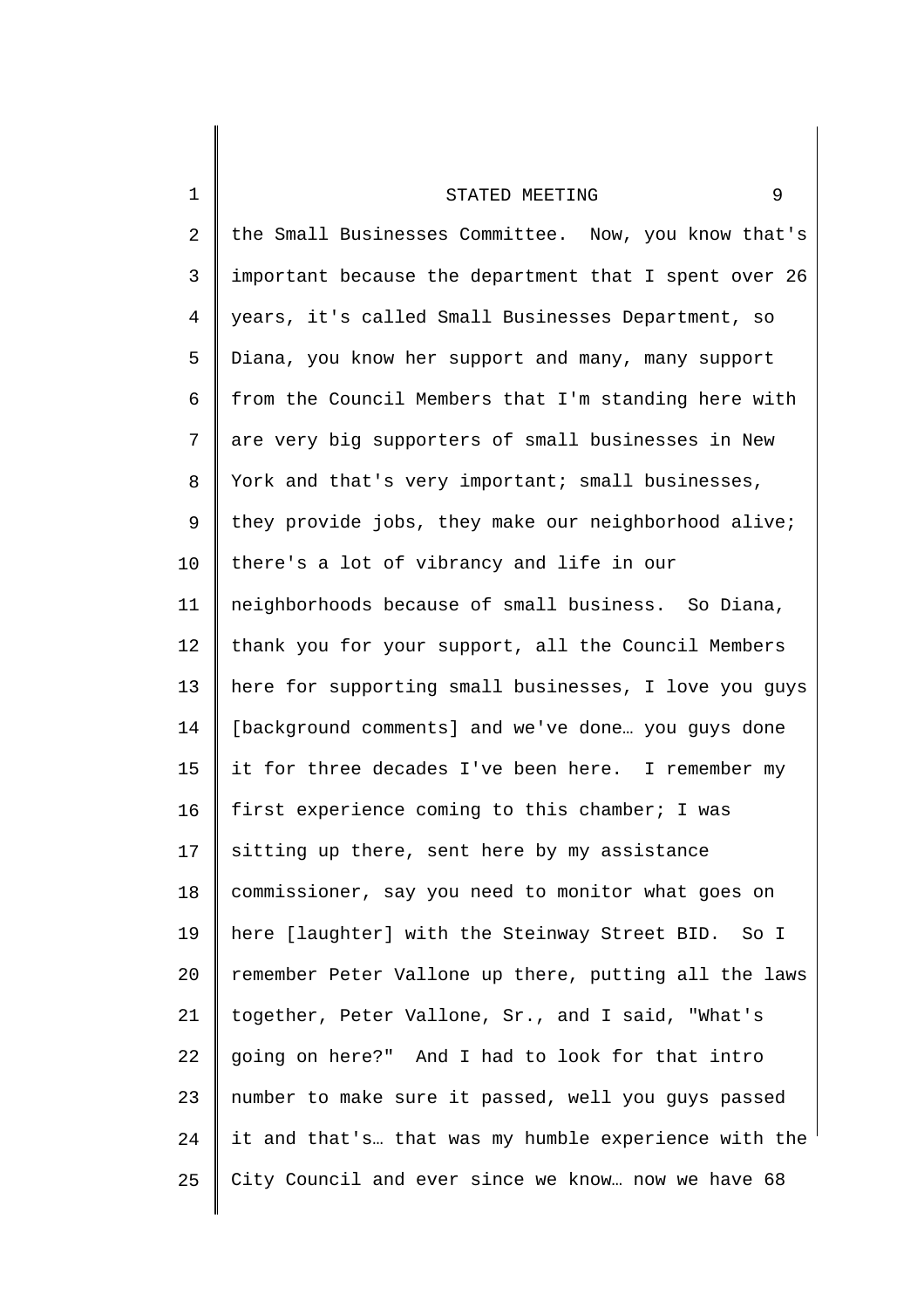| $\mathbf 1$ | 10<br>STATED MEETING                                  |
|-------------|-------------------------------------------------------|
| 2           | business improvement districts [background comments]  |
| 3           | thanks to you guys.                                   |
| 4           | And I also wanna thank [background                    |
| 5           | comments], I also wanna thank a big partner of the    |
| 6           | City Council and that's in our neighborhood           |
| 7           | development headed by Deputy Commissioner Elizabeth   |
| 8           | De Leon [cheers, applause]. It is this division in    |
| 9           | partnership with you guys that have done so much for  |
| 10          | small businesses in our neighborhoods. So they've     |
| 11          | been doing it for 26 years, 30 years; I would like to |
| 12          | see that continue for the next 30 years, for you guys |
| 13          | that work with Elizabeth [background comments] to     |
| 14          | make it happen.                                       |
| 15          | And I wanna give a shout-out for my                   |
| 16          | Council Member, Karen Koslowitz.<br>[background       |
| 17          | comments, cheers, applause] I'm from I'm from the     |
| 18          | great neighborhood of Forest Hills [laughter] and     |
| 19          | she's been a great supporter of everything we do for  |
| 20          | small business. Karen, thank you for being here with  |
| 21          | me today. [background comments, laughter]             |
| 22          | And my last comment -- it's holiday                   |
| 23          | season; I wanna wish everybody health and a happy     |
| 24          | holiday season. Thank you all again.                  |
| 25          | [applause]                                            |
|             |                                                       |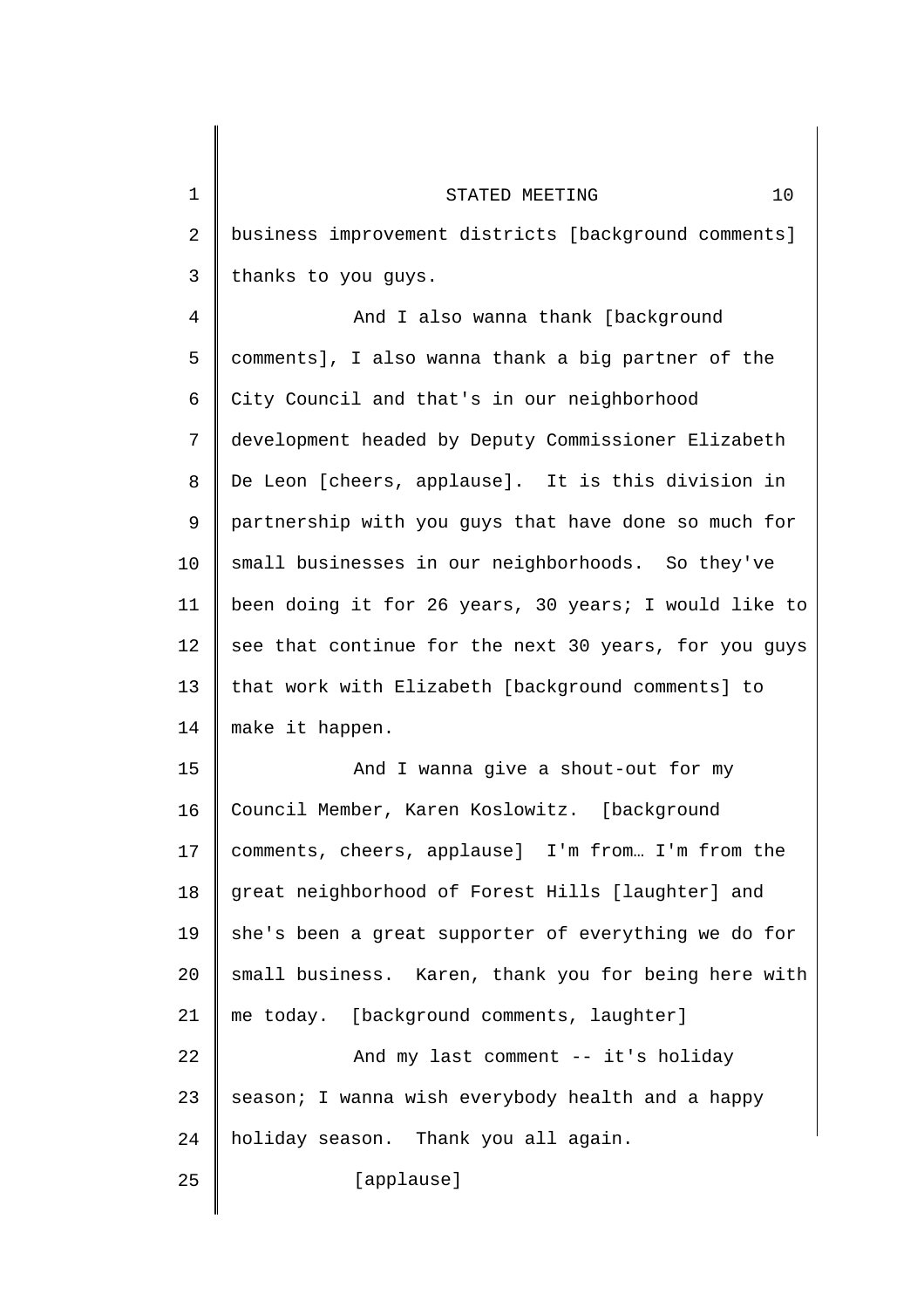| 1              | 11<br>STATED MEETING                                  |
|----------------|-------------------------------------------------------|
| $\overline{2}$ | COUNCIL MEMBER REYNA: Thank you.                      |
| 3              | [pause]                                               |
| 4              | PRESIDENT PRO TEMPORE RIVERA: Ladies and              |
| 5              | gentlemen, we have our next group to be honored by    |
| 6              | Council Members Julissa Ferreras and Peter Koo; we    |
| 7              | have three brave Verizon employees who are being      |
| 8              | recognized for not only for their contributions, but  |
| 9              | for their heroic gesture in a recent event, so we     |
| 10             | wanna pass the mic over to Julissa and to Peter Koo.  |
| 11             | JULISSA FERRERAS: Thank you. If we can                |
| 12             | call up my colleagues to join me in honoring three    |
| 13             | amazing New Yorkers. Today we are here to honor       |
| 14             | three Verizon technicians who stopped an attempted    |
| 15             | rape in Flushing, Queens; these three men are Michael |
| 16             | Popowich, Anthony Howley and John Gilday. [applause]  |
| 17             | On October 30th they were finishing a job             |
| 18             | on Northern Boulevard when they noticed a man who was |
| 19             | trying to forcefully touch a woman; keep in mind this |
| 20             | was in broad daylight, when three men saw what was    |
| 21             | happening; they shouted at the assailant; when they   |
| 22             | didn't stop him they proceeded to chase the           |
| 23             | assailant, force him to the ground and sat on him,    |
| 24             | waiting for police to arrive. If these men did not    |
| 25             | do what they did, the woman could have very well      |
|                |                                                       |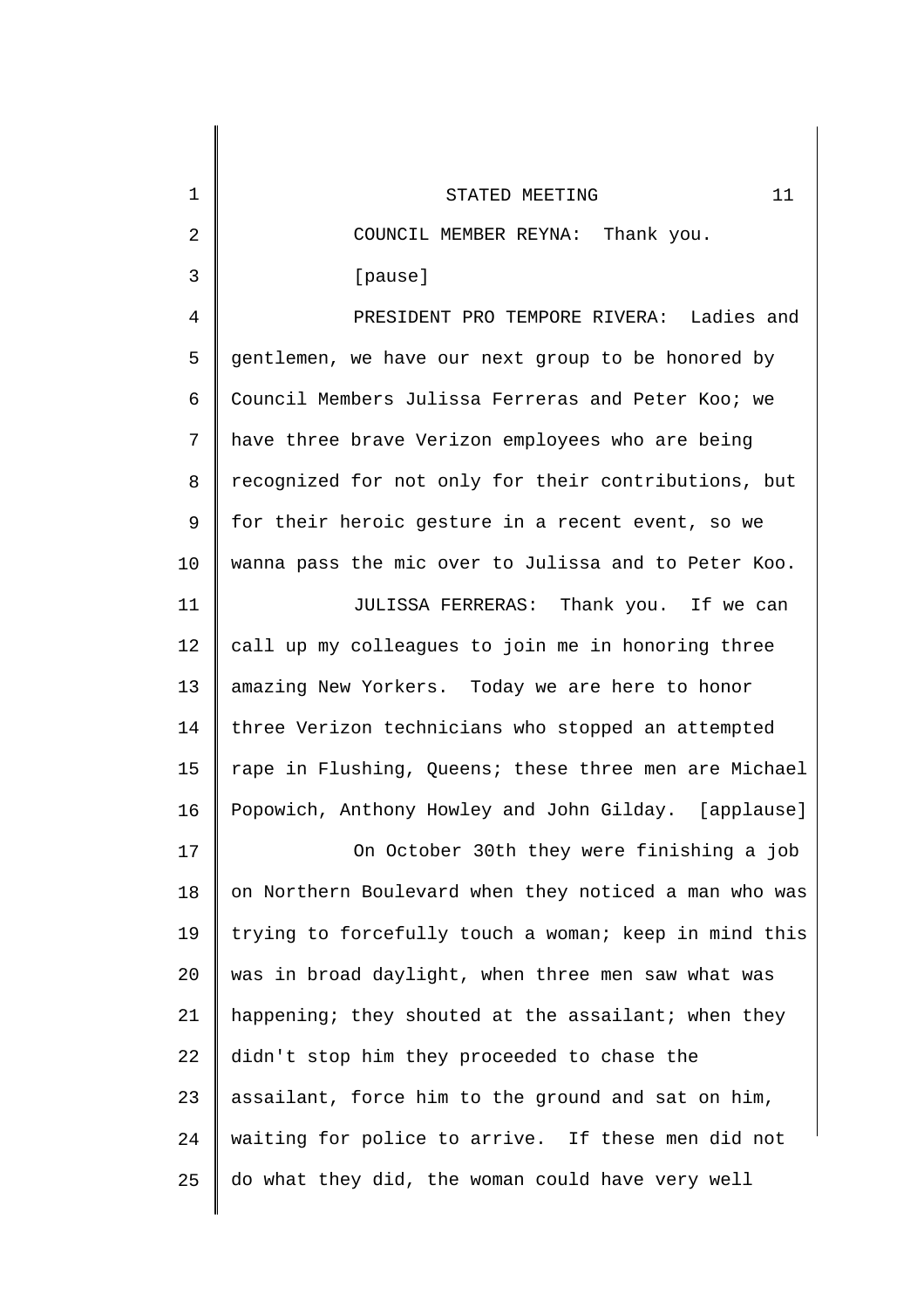| $\mathbf 1$    | 12<br>STATED MEETING                                  |
|----------------|-------------------------------------------------------|
| 2              | experienced greater harm. I believe Mr. Gilday        |
| 3              | summed up this incident best. He told one of the      |
| $\overline{4}$ | local Queens papers, "I have daughters, wife,         |
| 5              | sisters; I hope if something like that was happening  |
| 6              | to them someone would do something about it. I don't  |
| 7              | want to see that happen to anybody." Indeed,          |
| 8              | Mr. Gilday is right, nothing like this should ever    |
| 9              | happen to anyone. As Chair of the Women's Issues      |
| 10             | Committee, I applaud these three heroes for seeing    |
| 11             | something, doing something and saving a fellow New    |
| 12             | Yorker in need. I am so proud to honor them today.    |
| 13             | Michael Popowich, Anthony Howley and John Gilday, all |
| 14             | proud residents of Queens, Mr. Howley was born in     |
| 15             | London, England, grew up in Sunnyside and Elmhurst;   |
| 16             | Mr. Popowich was born and raised in Astoria;          |
| 17             | Mr. Gilday was born and raised in Maspeth. In         |
| 18             | addition to being dedicated fathers and husbands,     |
| 19             | they are highly skilled Verizon technicians with over |
| 20             | 75 years of experience between them. Thank you so     |
| 21             | much for your efforts [applause, cheers] and I'm      |
| 22             | gonna pass the mic over to my colleague, Council      |
| 23             | Member Koo.                                           |
| 24             | COUNCIL MEMBER KOO: Thank you Julissa.                |

 $\begin{array}{c} \hline \end{array}$ 

25 I wanna say a big thank you to all of you, saving a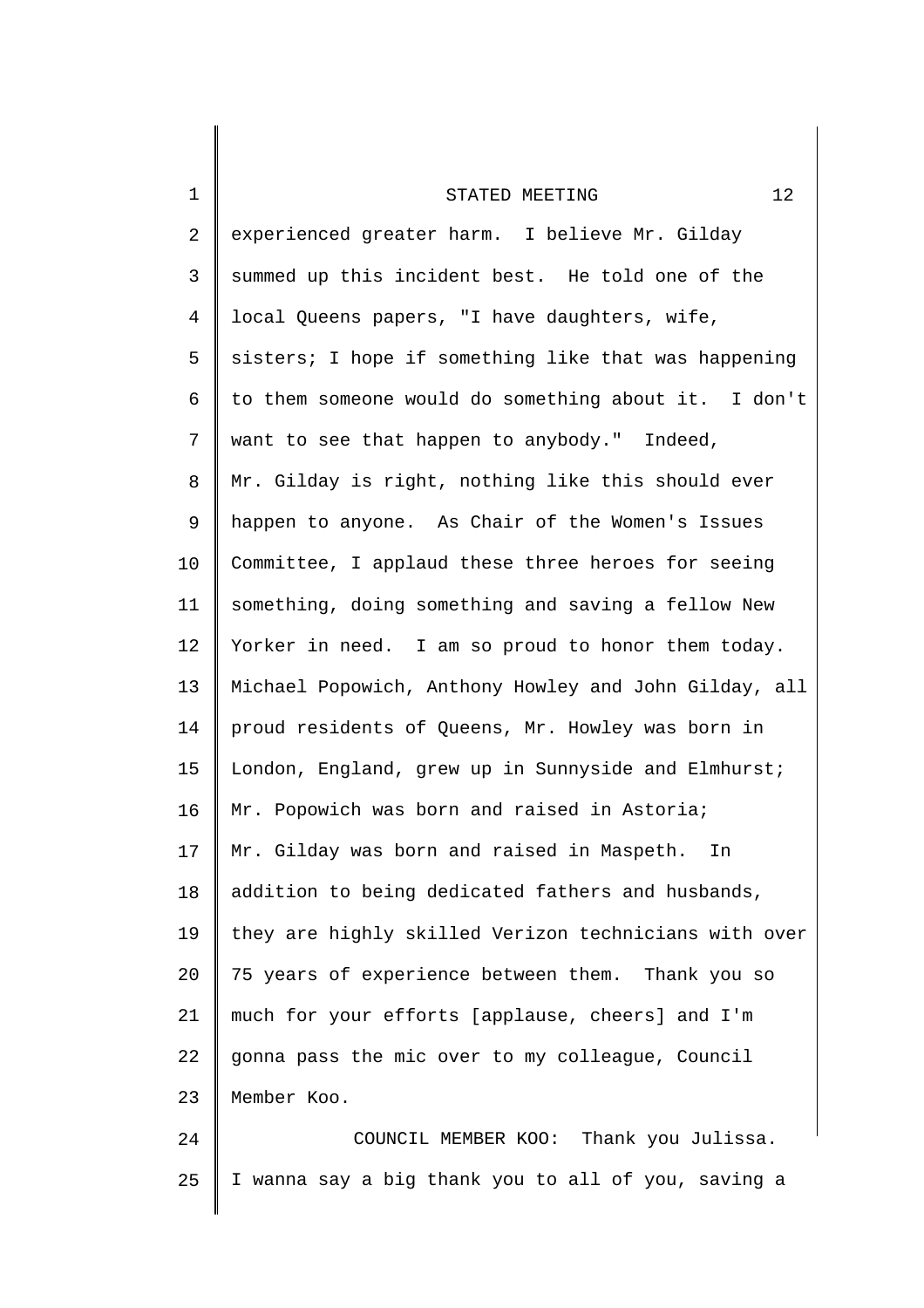| $\mathbf 1$ | 13<br>STATED MEETING                                          |
|-------------|---------------------------------------------------------------|
| 2           | woman's life in my District, Flushing; you guys               |
| 3           | deserve a big applause. Thank you. [applause]<br>$\mathbf{I}$ |
| 4           | hope you will serve as role models for others -- when         |
| 5           | you see people in trouble be a good Samaritan; help           |
| 6           | them, or at least at the minimum, call 9-1-1, you             |
| 7           | know and stop the perpetrator from the scene. So              |
| 8           | thank you very much and on behalf of City Council             |
| 9           | Members we want to say thank you to all of you.               |
| 10          | Thank you. [background comment]                               |
| 11          | COUNCIL MEMBER FERRERAS: And again, many                      |
| 12          | of our colleagues, as I said before, we're usually            |
| 13          | called upon, unfortunately, to hand out flyers at             |
| 14          | train stations to help catch an assailant and as I            |
| 15          | was reminded, the police had been looking for this            |
| 16          | man for over three days on other attempts, so this is         |
| 17          | something really, really an important day and I would         |
| 18          | like to ask for the proc to be read. Thank you.               |
| 19          | CITY CLERK: Council, City of New York                         |
| 20          | Proclamation. Whereas, the Council of the City of             |
| 21          | New York is proud to pay tribute to Michael Popowich,         |
| 22          | Anthony Howley and John Gilday for courageously               |
| 23          | thwarting an attempted rape in Flushing, Queens.<br>And       |
| 24          | whereas, meaningful improvements to our criminal              |
| 25          | justice system have helped ensure that more rapists           |
|             |                                                               |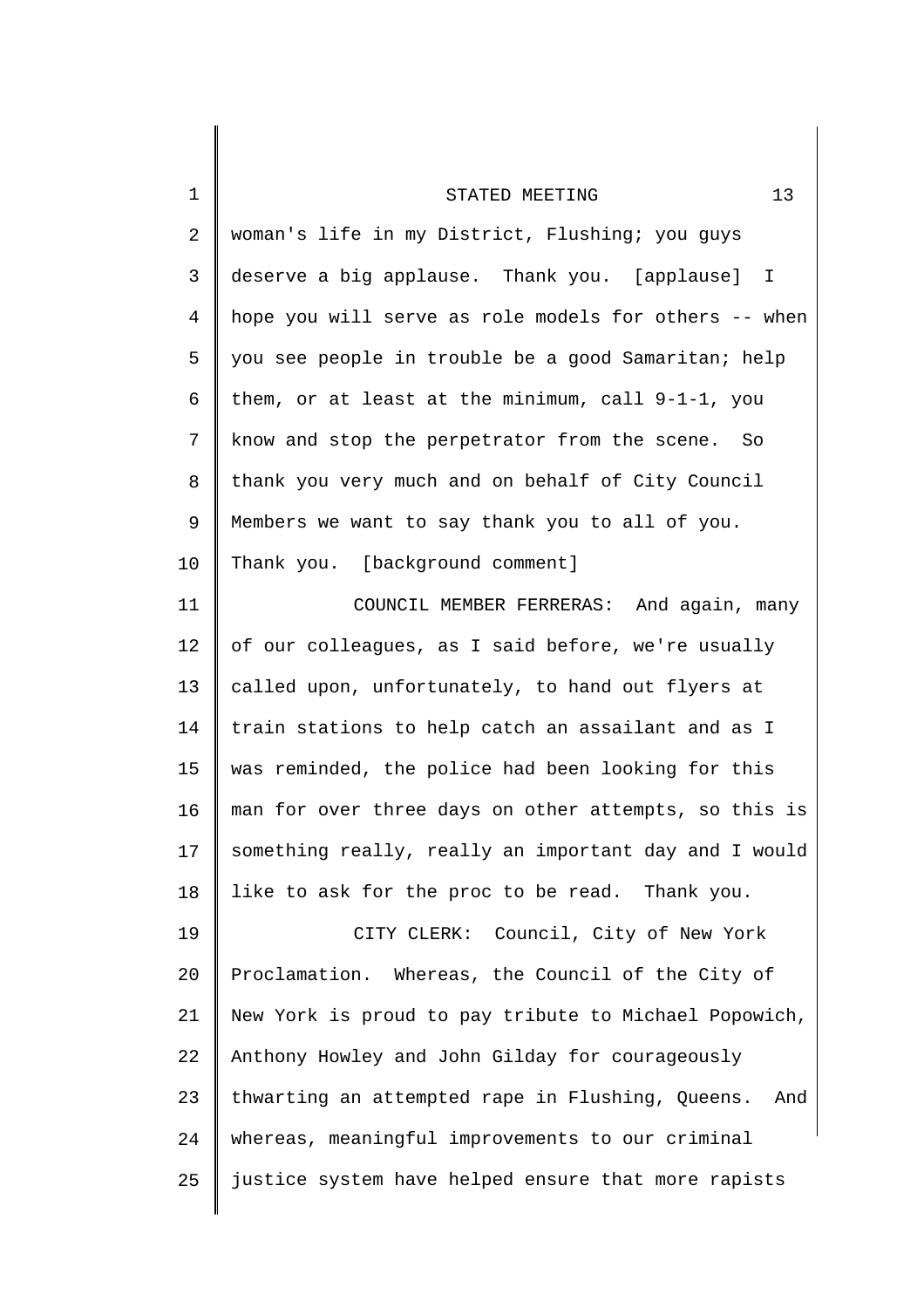| $\mathbf{1}$   | 14<br>STATED MEETING                                  |
|----------------|-------------------------------------------------------|
| $\overline{a}$ | are brought to justice and that victims of sexual     |
| 3              | violence get the justice they deserve. Although       |
| 4              | sexual assault has fallen by more than 50 percent in  |
| 5              | recent years, more needs to be done. Recognizing the  |
| 6              | sexual assaults continue to be one of the most        |
| 7              | underreported crimes, many survivors still do not     |
| 8              | receive the help available. The current statistics    |
| 9              | are still alarming; nationally there is an average of |
| 10             | 237,868 victims of rape or sexual assault each year,  |
| 11             | meaning there is a rape or a sexual assault every two |
| 12             | minutes. One out of every six American women has      |
| 13             | been the victim of an attempted or a completed rape   |
| 14             | in her lifetime; one in 10 victims is male. On this   |
| 15             | occasion it is a great privilege to publicly thank    |
| 16             | three New Yorkers who stepped up to put a stop to     |
| 17             | such violence. And whereas, Michael Popowich,         |
| 18             | Anthony Howley and John Gilday are all proud          |
| 19             | residents of Queens. Anthony Howley was born in       |
| 20             | London, England and grew up in Sunnyside and          |
| 21             | Elmhurst. Michael Popowich was born and raised in     |
| 22             | Astoria, Queens. John Gilday was born and raised in   |
| 23             | Maspeth, Queens. In addition to being dedicated       |
| 24             | fathers and husbands, they are highly skilled Verizon |
| 25             | technicians with over 75 years of experience between  |
|                |                                                       |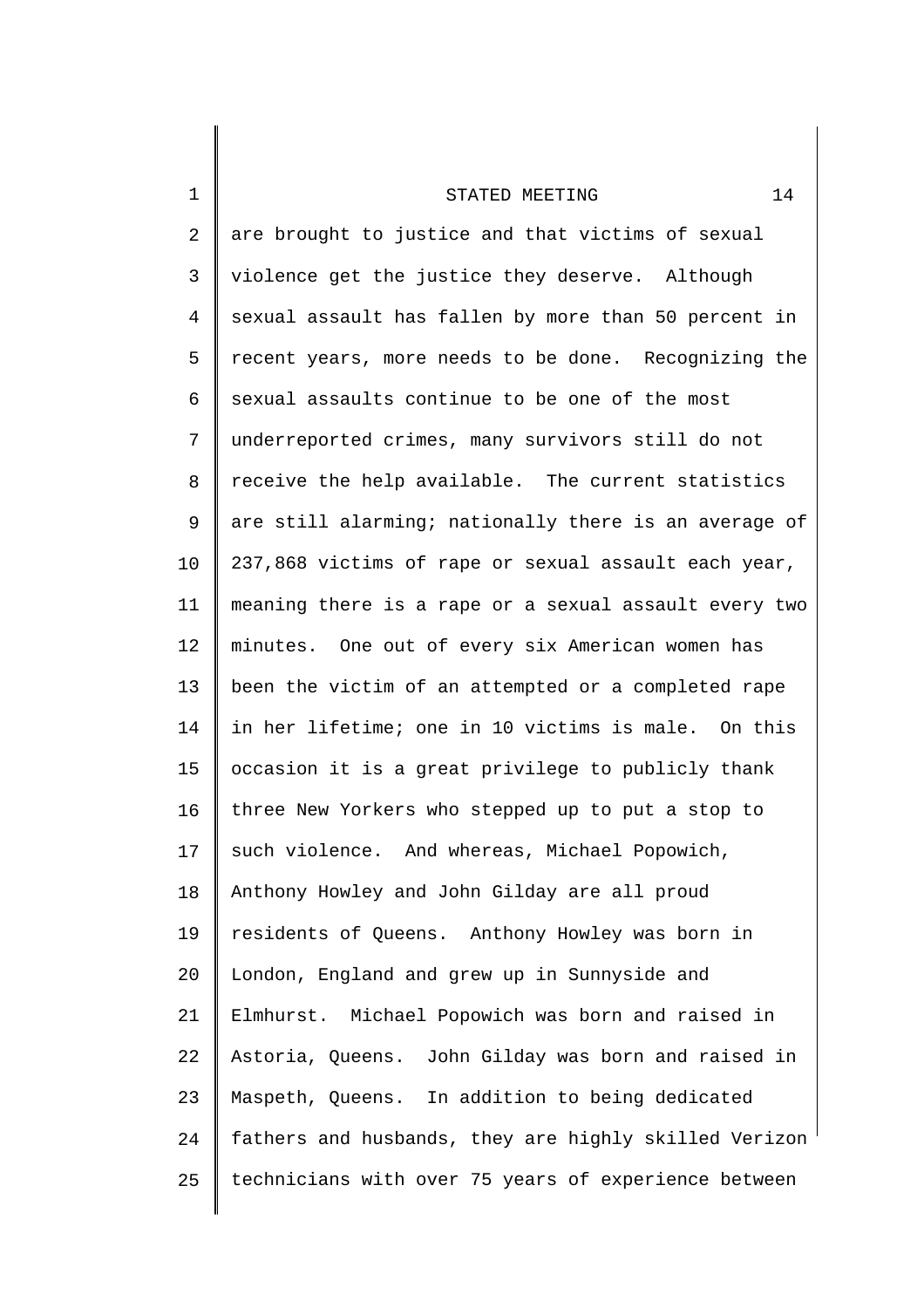| $\mathbf 1$ | 15<br>STATED MEETING                                  |
|-------------|-------------------------------------------------------|
| 2           | them. Whether working to fix an unexpected outage or  |
| 3           | to help overcome the devastation caused by Hurricane  |
| 4           | Sandy, they are often at the scene of a crisis, but   |
| 5           | even they were surprised by the scene that recently   |
| 6           | unfolded before them in broad daylight. And whereas,  |
| 7           | around noon on October 30th, 2013 Mr. Gilday,         |
| 8           | Mr. Howley and Mr. Popowich were finishing a job on   |
| 9           | Northern Boulevard in Flushing when they noticed a    |
| 10          | man lurking across the street; a woman was leaving a  |
| 11          | nearby café in broad daylight in a bustling area when |
| 12          | the mysterious assailant, a 53-year-old man,          |
| 13          | allegedly assaulted her. When Mr. Popowich,           |
| 14          | Mr. Howley and Mr. Gilday started yelling at him, the |
| 15          | man just ignored him until they reached the scene,    |
| 16          | then the brazen attacker fled with the trio in close  |
| 17          | pursuit. After they tackled him to the sidewalk,      |
| 18          | they sat on the suspect until police arrived.         |
| 19          | [background comments, laughter] And whereas,          |
| 20          | according to the NYPD, the assailant did not know the |
| 21          | victim before attacking her, but thanks to these      |
| 22          | three great Samaritans he was soon arrested and       |
| 23          | charged with rape, sexual abuse and unlawful          |
| 24          | imprisonment. Their quick intervention serves an      |
| 25          | important reminder that each time we recognize our    |
|             |                                                       |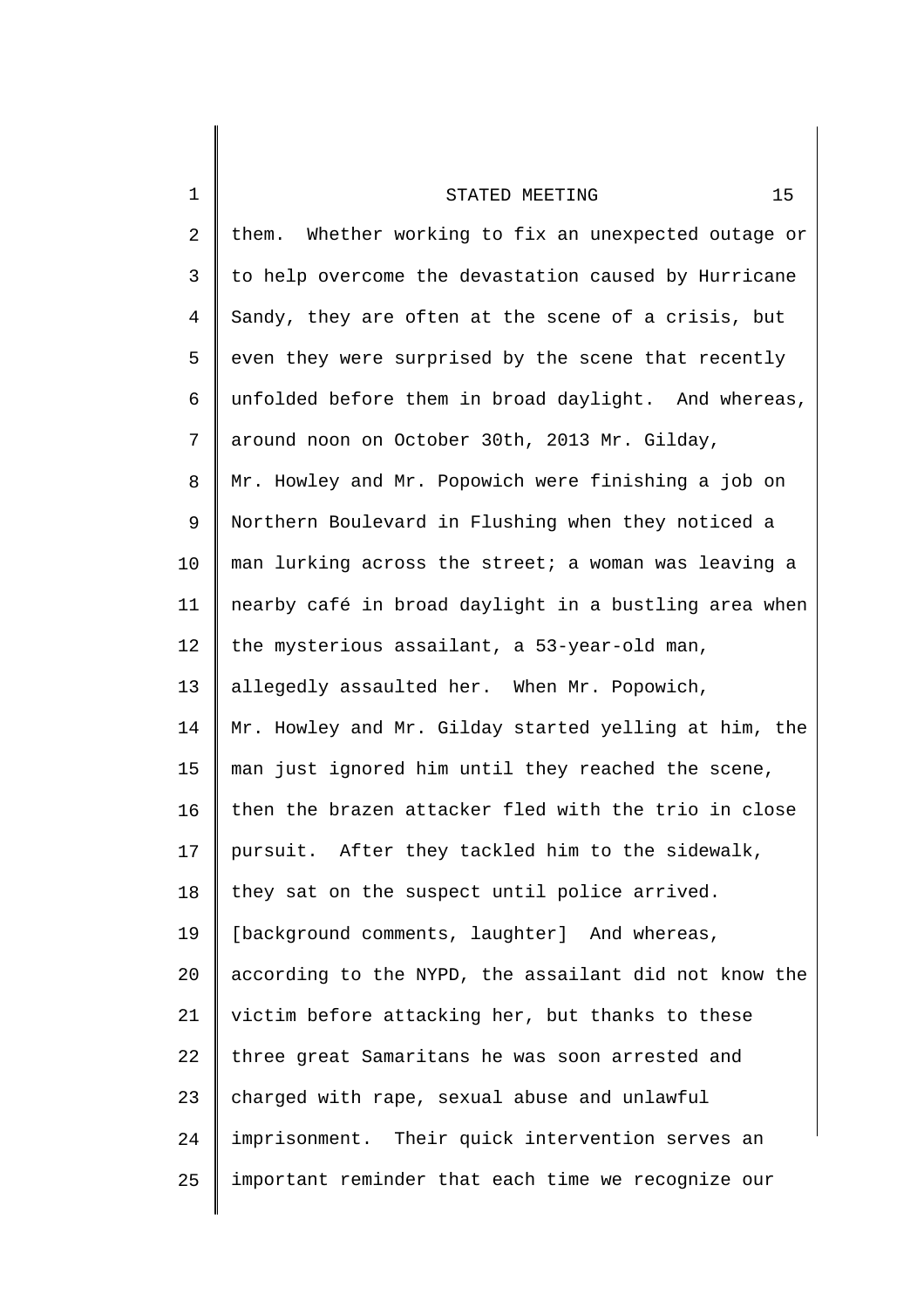| 1  | 16<br>STATED MEETING                                 |
|----|------------------------------------------------------|
| 2  | shared responsibility for the safety of our          |
| 3  | neighborhood and help a stranger in need we reveal   |
| 4  | the strength of character that is the hallmark of    |
| 5  | great New Yorkers like these men. Now therefore be   |
| 6  | it known, that the Council of the City of New York   |
| 7  | gratefully honors Anthony Howley, John Gilday and    |
| 8  | Michael Popowich for their outstanding heroism.      |
| 9  | Christine C. Quinn, Speaker for the Entire Council;  |
| 10 | Julissa Ferreras, Chair Women's Issues Committee;    |
| 11 | Peter Koo, Council Member 20th District, Queens.     |
| 12 | [background comments, applause]                      |
| 13 | MICHAEL POPOWICH: I know that I speak                |
| 14 | for [background comments] Anthony, John, myself and  |
| 15 | for all Verizon employees; you know, we work in all  |
| 16 | the neighborhoods, we are part of the communities we |
| 17 | service and I know that I speak for all Verizon      |
| 18 | employees when I say that any one of us in the same  |
| 19 | situation would've done the same thing; it's the     |
| 20 | right thing to do. Thank you.                        |
| 21 | [applause, background comments]                      |
| 22 | [pause]                                              |
| 23 | MALE VOICE: Ladies and gentlemen, could              |
| 24 | I please have your attention? [background comments]  |
| 25 | Quite on the floor, please, quiet on the floor. Can  |
|    |                                                      |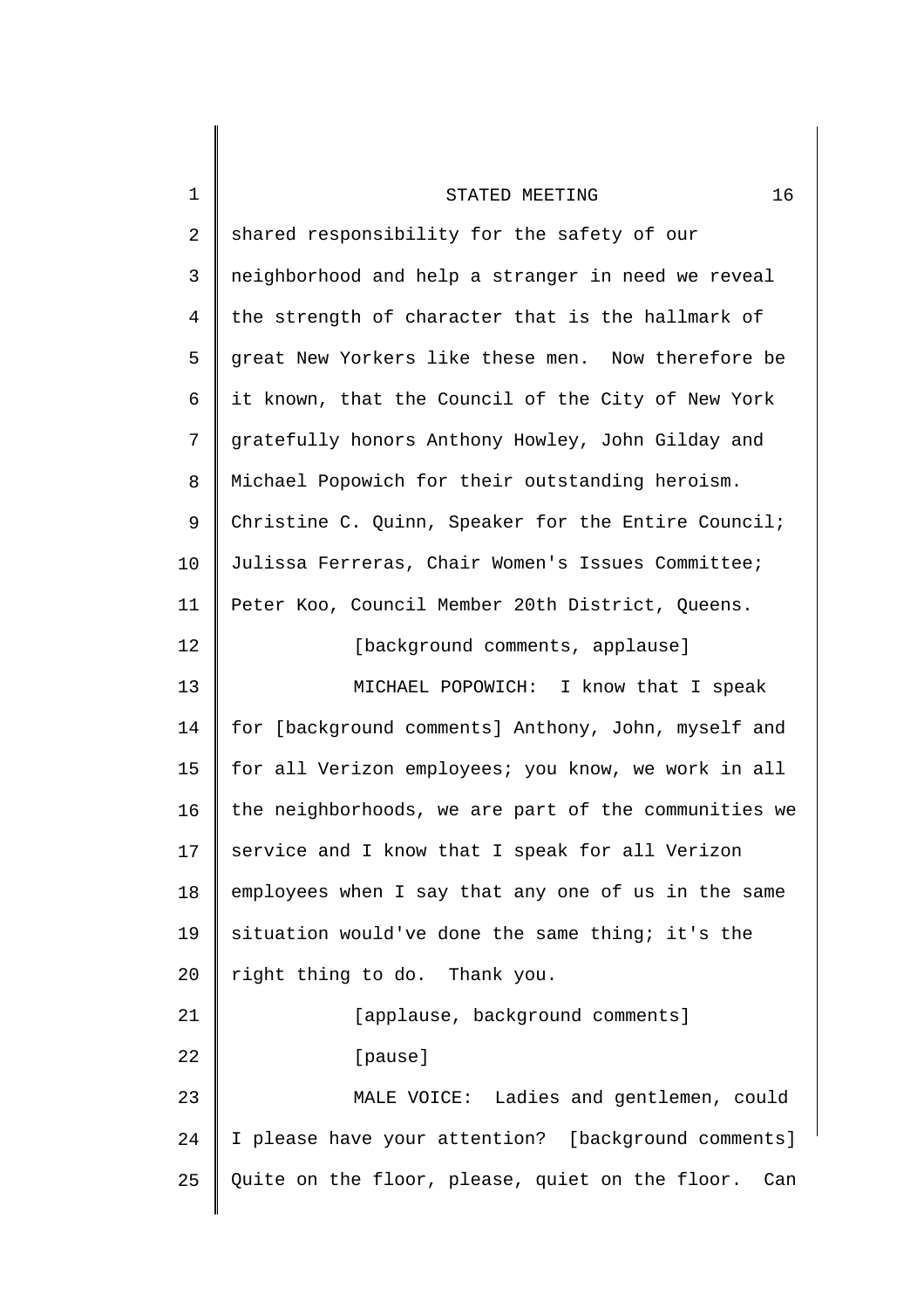| $\mathbf 1$    | 17<br>STATED MEETING                                  |
|----------------|-------------------------------------------------------|
| $\overline{2}$ | I have your attention, please? [background comment]   |
| 3              | At this time, please place all electronic devices to  |
| 4              | vibrate and will all non-Council employees please     |
| 5              | leave the main floor of the chambers; you can have a  |
| 6              | seat in the balcony. Thank you.                       |
| 7              | PRESIDENT PRO TEMPORE RIVERA: My                      |
| 8              | colleagues, please rise for the pledge of allegiance. |
| 9              | [background comments]                                 |
| 10             | [collective pledge of allegiance]                     |
| 11             | PRESIDENT PRO TEMPORE RIVERA: Roll call.              |
| 12             | COMMITTEE CLERK: Arroyo.                              |
| 13             | COUNCIL MEMBER ARROYO: Here.                          |
| 14             | COMMITTEE CLERK: Barron.                              |
| 15             | COUNCIL MEMBER BARRON: Here.                          |
| 16             | COMMITTEE CLERK:<br>Cabrera.<br>Brewer.               |
| 17             | Chin.                                                 |
| 18             | COUNCIL MEMBER CHIN: Here.                            |
| 19             | COMMITTEE CLERK: Comrie. Crowley.                     |
| 20             | COUNCIL MEMBER CROWLEY: Here.                         |
| 21             | COMMITTEE CLERK: Dickens. Dilan.                      |
| 22             | [background comment]                                  |
| 23             | COUNCIL MEMBER DILAN: Here.                           |
| 24             | COMMITTEE CLERK:<br>Dromm.                            |
| 25             | COUNCIL MEMBER DROMM: Here.                           |
|                |                                                       |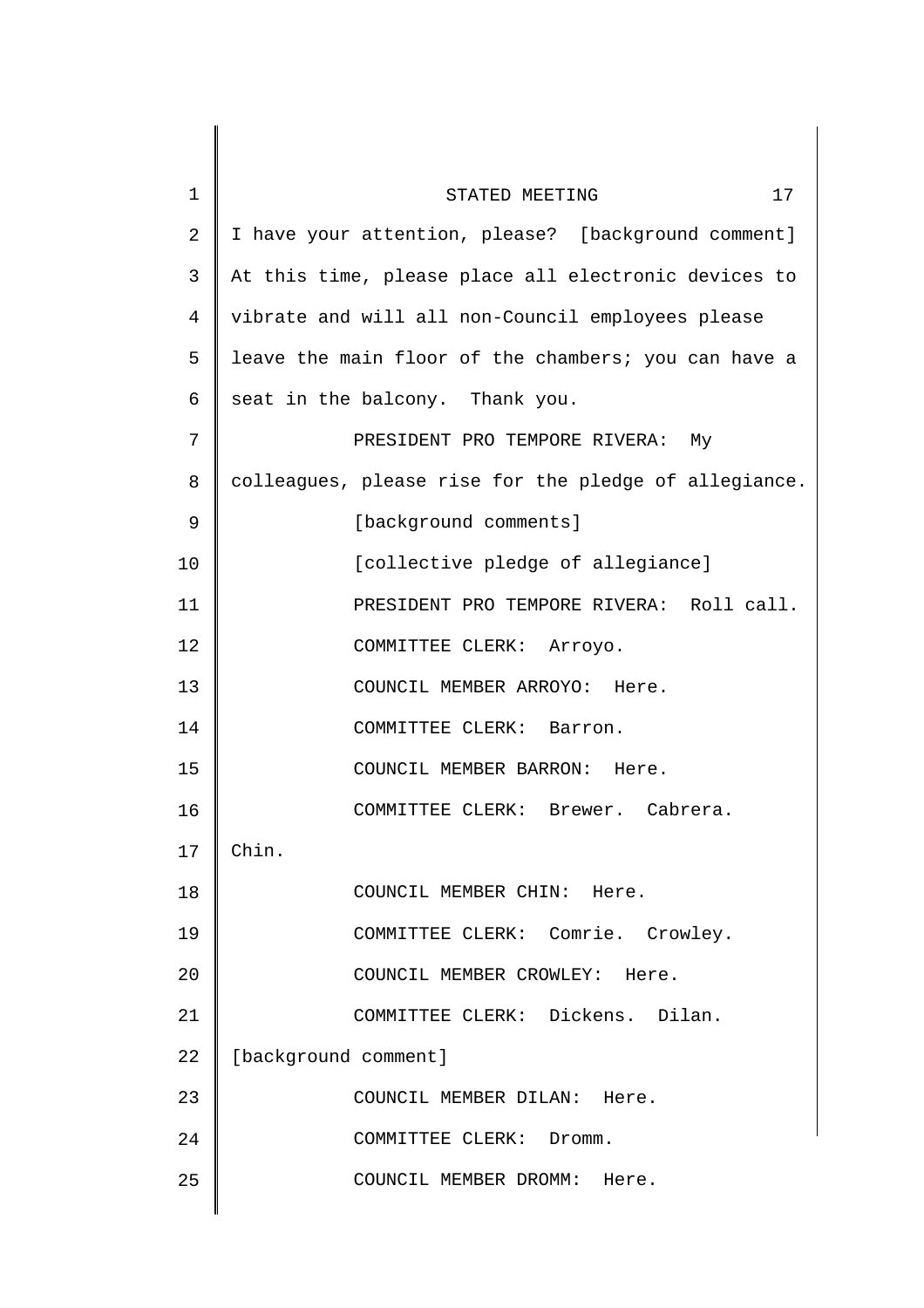| $\mathbf 1$    |                    | 18<br>STATED MEETING                   |
|----------------|--------------------|----------------------------------------|
| $\overline{2}$ |                    | COMMITTEE CLERK: Eugene.               |
| 3              |                    | COUNCIL MEMBER EUGENE: Here.           |
| $\overline{4}$ |                    | COMMITTEE CLERK: Ferreras. Fidler.     |
| 5              |                    | COUNCIL MEMBER FIDLER: Here.           |
| 6              |                    | COMMITTEE CLERK: Garodnick.            |
| 7              |                    | COUNCIL MEMBER GARODNICK: Here.        |
| 8              |                    | COMMITTEE CLERK: Gennaro.              |
| 9              |                    | COUNCIL MEMBER GENNARO: Here.          |
| 10             |                    | COMMITTEE CLERK: Gentile.              |
| 11             |                    | COUNCIL MEMBER GENTILE: Here.          |
| 12             |                    | COMMITTEE CLERK: Gonzalez. Greenfield. |
| 13             | Halloran. Ignizio. |                                        |
| 14             |                    | COUNCIL MEMBER IGNIZIO: I'm here.      |
| 15             |                    | COMMITTEE CLERK: Jackson.              |
| 16             |                    | COUNCIL MEMBER JACKSON: Here.          |
| 17             |                    | COMMITTEE CLERK: James.                |
| 18             |                    | COUNCIL MEMBER JAMES: Here.            |
| 19             |                    | COMMITTEE CLERK: King.                 |
| 20             |                    | COUNCIL MEMBER KING: Present.          |
| 21             |                    | COMMITTEE CLERK: Koo.                  |
| 22             |                    | COUNCIL MEMBER KOO: Present.           |
| 23             |                    | COMMITTEE CLERK: Koppell. Koslowitz.   |
| 24             |                    | COUNCIL MEMBER KOSLOWITZ: Here.        |
| 25             |                    | COMMITTEE CLERK: Lander.               |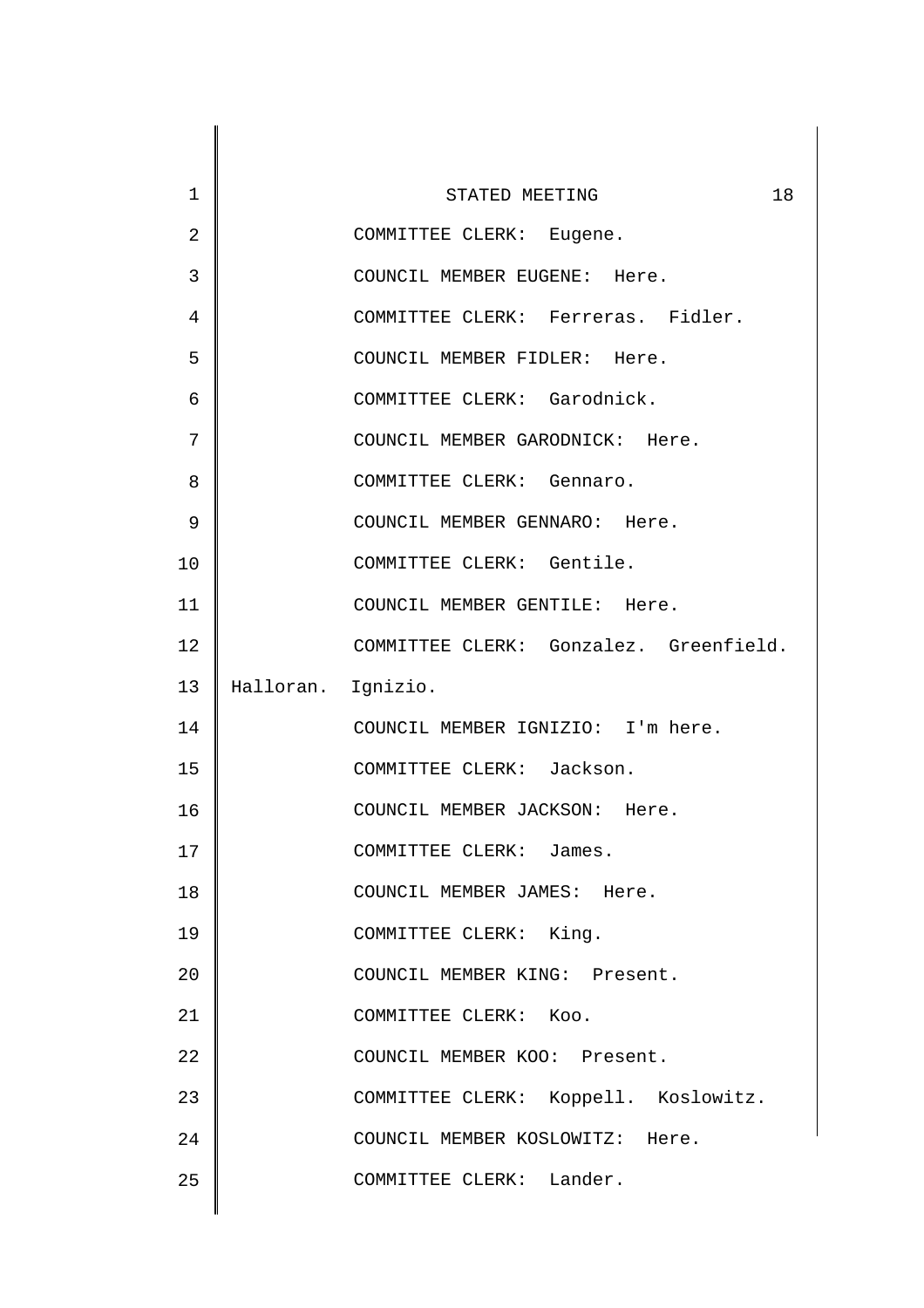| $\mathbf 1$    |          | STATED MEETING                      | 19 |
|----------------|----------|-------------------------------------|----|
| $\overline{2}$ |          | COUNCIL MEMBER LANDER: Here.        |    |
| 3              |          | COMMITTEE CLERK: Lappin. Levin.     |    |
| $\overline{4}$ |          | COUNCIL MEMBER LEVIN: Here.         |    |
| 5              |          | COMMITTEE CLERK: Mark-Viverito.     |    |
| 6              |          | COUNCIL MEMBER MARK-VIVERITO: Here. |    |
| 7              |          | COMMITTEE CLERK: Mealy. Mendez.     |    |
| 8              |          | COUNCIL MEMBER MENDEZ: Here.        |    |
| 9              |          | COMMITTEE CLERK: Nelson. Palma.     |    |
| 10             |          | COUNCIL MEMBER PALMA: Here.         |    |
| 11             |          | COMMITTEE CLERK: Recchia.           |    |
| 12             |          | COUNCIL MEMBER RECCHIA: Here.       |    |
| 13             |          | COMMITTEE CLERK: Cabrera. Reyna.    |    |
| 14             |          | COUNCIL MEMBER REYNA: Here.         |    |
| 15             |          | COMMITTEE CLERK: Richards.          |    |
| 16             |          | COUNCIL MEMBER RICHARDS: Present.   |    |
| 17             |          | COMMITTEE CLERK: Rodriguez.         |    |
| 18             |          | COUNCIL MEMBER RODRIGUEZ: Here.     |    |
| 19             |          | COMMITTEE CLERK: Rose.              |    |
| 20             |          | COUNCIL MEMBER ROSE: Here.          |    |
| 21             |          | COMMITTEE CLERK: Dickens.           |    |
| 22             |          | COUNCIL MEMBER DICKENS: Here.       |    |
| 23             |          | COMMITTEE CLERK: Ulrich. Vacca.     |    |
| 24             | Vallone. |                                     |    |
| 25             |          | COUNCIL MEMBER VALLONE: Here.       |    |
|                |          |                                     |    |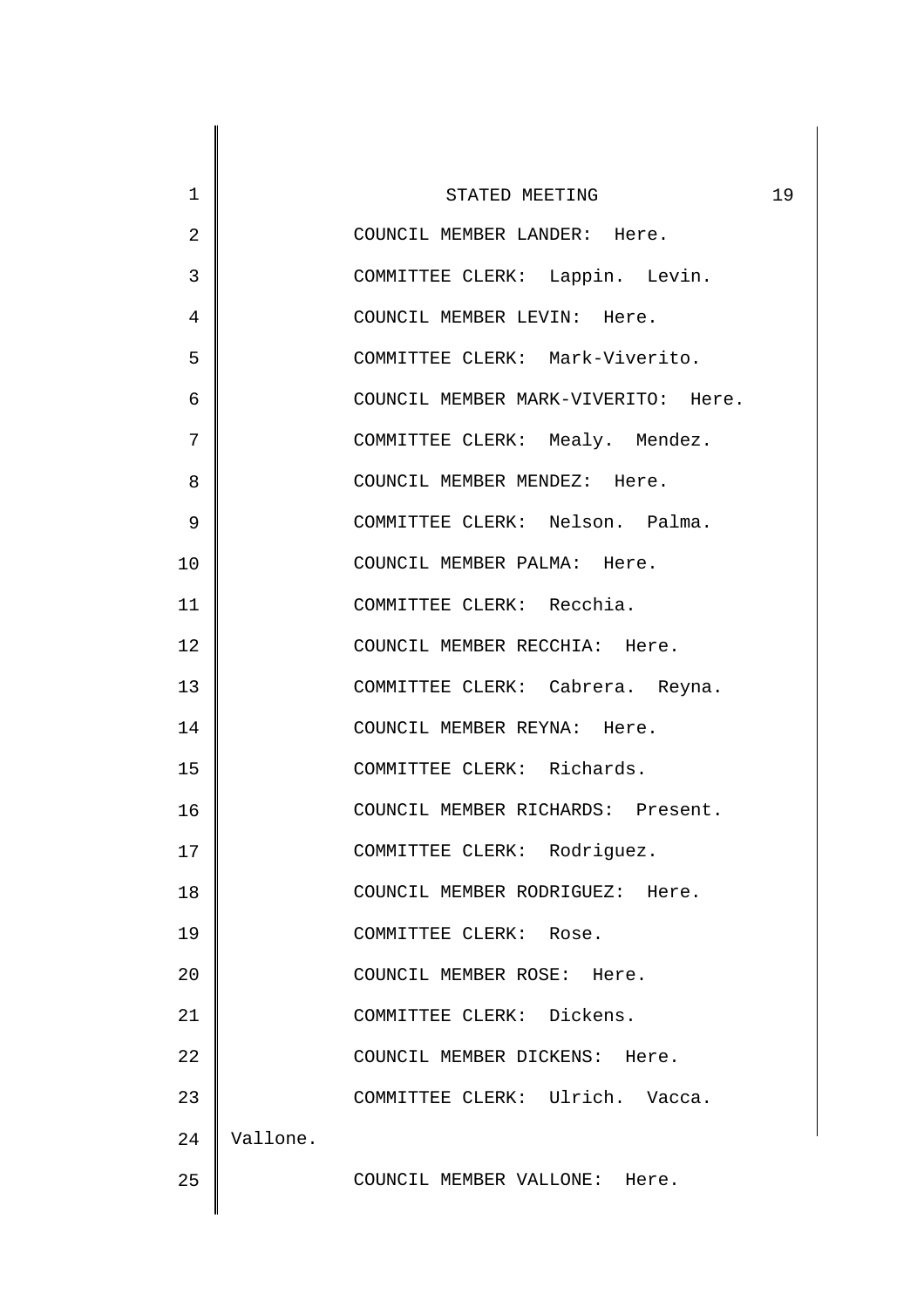| $\mathbf 1$    | 20<br>STATED MEETING                                |
|----------------|-----------------------------------------------------|
| $\overline{2}$ | COMMITTEE CLERK: Koppell.                           |
| 3              | COUNCIL MEMBER KOPPELL: Here.                       |
| 4              | COMMITTEE CLERK: Greenfield.                        |
| 5              | COUNCIL MEMBER GREENFIELD: Here.                    |
| 6              | COMMITTEE CLERK: Van Bramer.                        |
| 7              | COUNCIL MEMBER VAN BRAMER: Here.                    |
| 8              | COMMITTEE CLERK: Vann.                              |
| 9              | COUNCIL MEMBER VANN: Here.                          |
| 10             | COMMITTEE CLERK: Weprin.                            |
| 11             | COUNCIL MEMBER WEPRIN: Here.                        |
| 12             | COMMITTEE CLERK: Williams. Brewer.                  |
| 13             | COUNCIL MEMBER BREWER: Here.                        |
| 14             | COMMITTEE CLERK: Wills.                             |
| 15             | COUNCIL MEMBER WILLS: Present.                      |
| 16             | COMMITTEE CLERK: Oddo. Lappin.                      |
| 17             | COUNCIL MEMBER LAPPIN: Here.                        |
| 18             | COMMITTEE CLERK: Rivera.                            |
| 19             | COUNCIL MEMBER RIVERA: Here.                        |
| 20             | COMMITTEE CLERK: Speaker Quinn.                     |
| 21             | SPEAKER QUINN: Here.                                |
| 22             | PRESIDENT PRO TEMPORE RIVERA: Quorum is             |
| 23             | present; before we move onto the next part I'd like |
| 24             | to call on several council members; we have Council |
| 25             |                                                     |
|                |                                                     |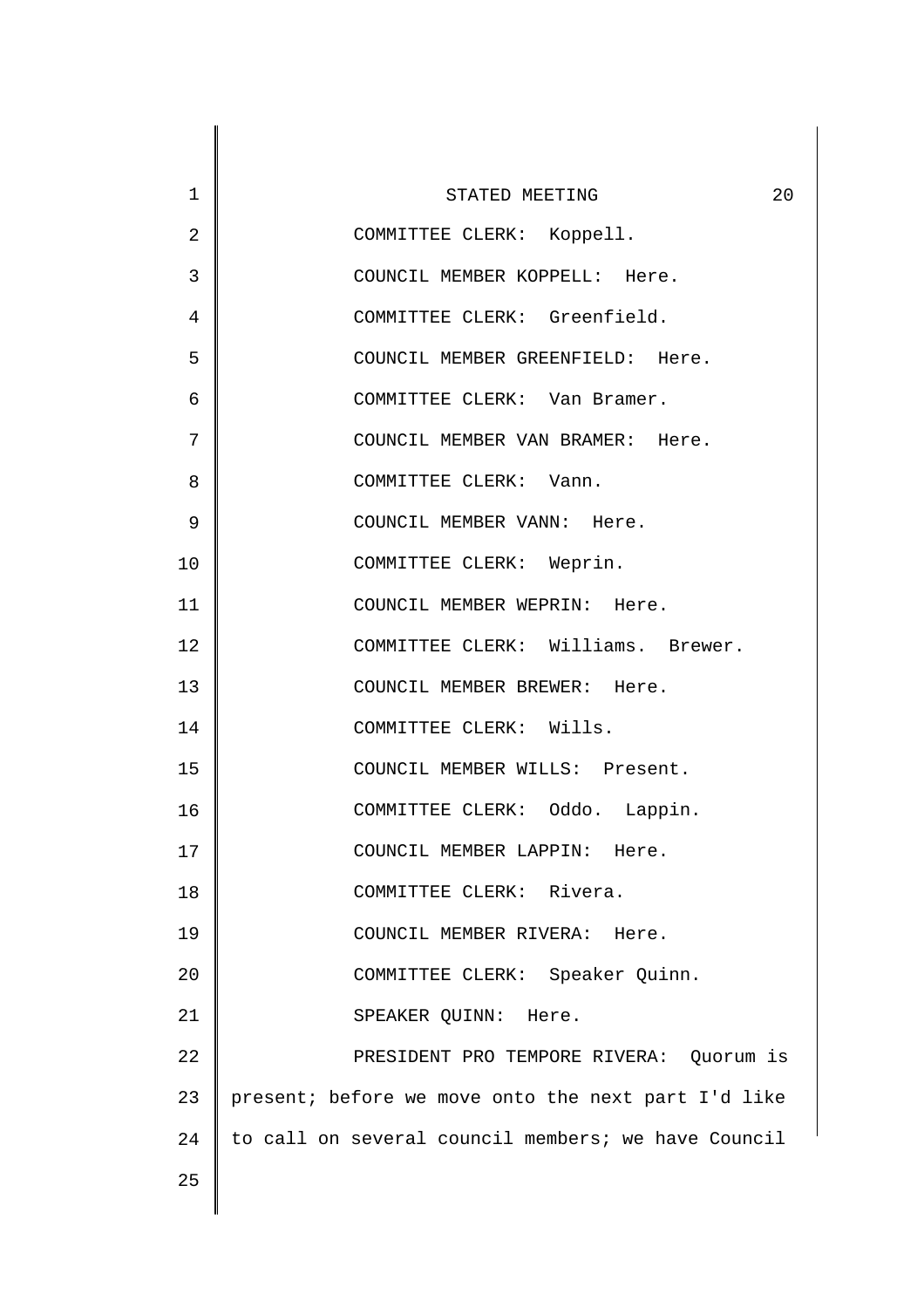| $\mathbf 1$    | 21<br>STATED MEETING                                  |
|----------------|-------------------------------------------------------|
| 2              | Member Garodnick, followed by Council Member Weprin   |
| 3              | and then Council Member Mendez.                       |
| $\overline{4}$ | COUNCIL MEMBER GARODNICK: Thank you, I'd              |
| 5              | like to vote on the Land Use Call-Ups and on the      |
| 6              | General Order Calendar and I'd like to vote aye on    |
| 7              | all.                                                  |
| 8              | PRESIDENT PRO TEMPORE RIVERA:<br>So                   |
| 9              | ordered. Council Member Weprin.                       |
| 10             | COUNCIL MEMBER WEPRIN: Thank you. I                   |
| 11             | also would like to vote aye on all the Land Use Call- |
| 12             | Ups and on the General Orders Calendar.               |
| 13             | PRESIDENT PRO TEMPORE RIVERA:<br>So                   |
| 14             | ordered.                                              |
| 15             | COUNCIL MEMBER WEPRIN: Thank you.                     |
| 16             | PRESIDENT PRO TEMPORE RIVERA:<br>Council              |
| 17             | Member Mendez.                                        |
| 18             | COUNCIL MEMBER MENDEZ: I'd like to vote               |
| 19             | aye on the Land Use Call-Ups and the General Order    |
| 20             | Calendar.                                             |
| 21             | PRESIDENT PRO TEMPORE RIVERA:<br>So                   |
| 22             | ordered. [crosstalk]                                  |
| 23             | COUNCIL MEMBER MENDEZ: Thank you.                     |
| 24             | PRESIDENT PRO TEMPORE RIVERA: Council                 |
| 25             | Member Tish James.                                    |
|                |                                                       |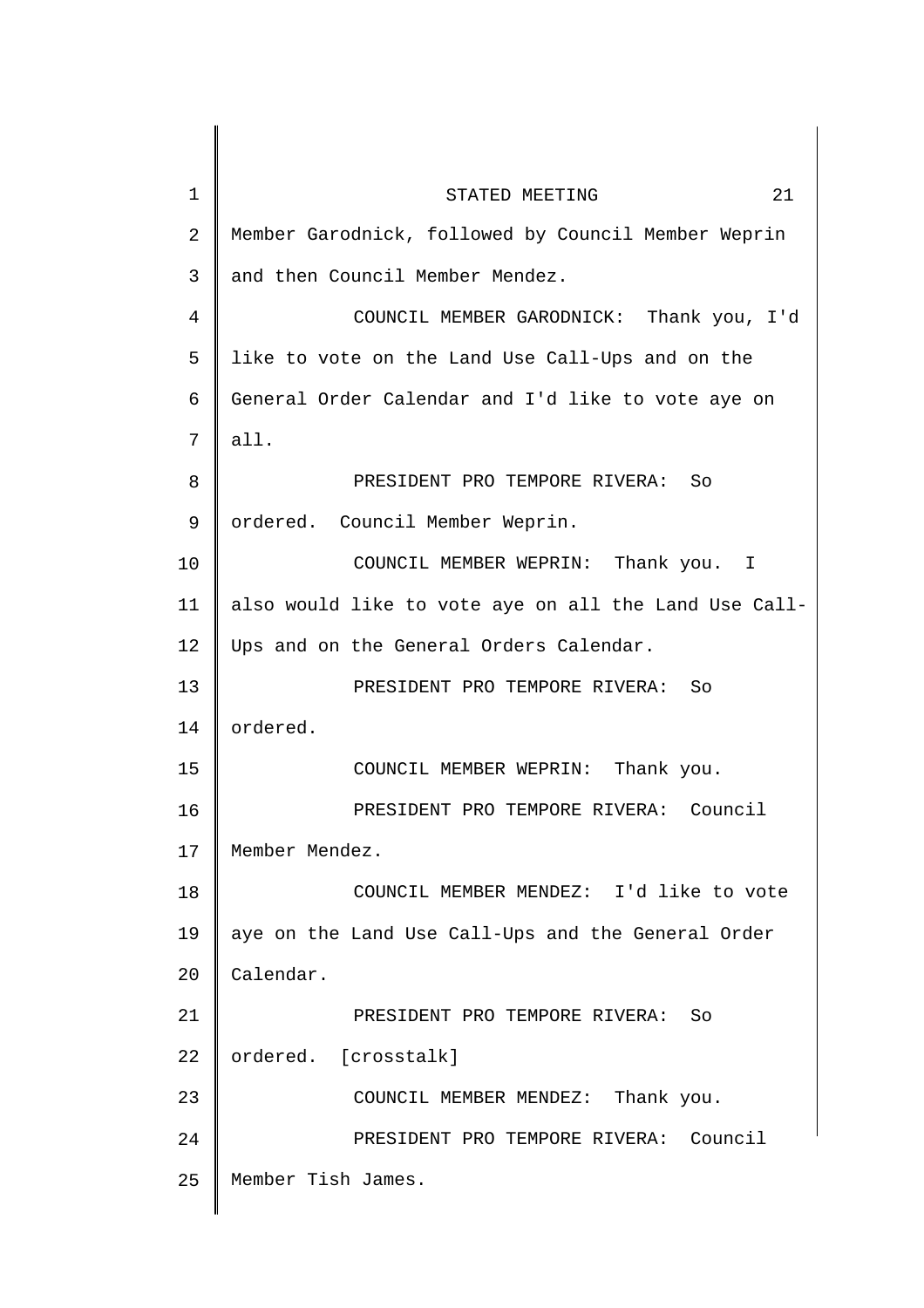| 1              | 22<br>STATED MEETING                                  |
|----------------|-------------------------------------------------------|
| $\overline{2}$ | COUNCIL MEMBER JAMES: Hi, I'd like to                 |
| 3              | vote on all Land Use Call-Ups and General Order       |
| 4              | Calendar.                                             |
| 5              | PRESIDENT PRO TEMPORE RIVERA: So                      |
| 6              | ordered. [crosstalk]                                  |
| 7              | COUNCIL MEMBER JAMES: Thank you.                      |
| 8              | Goodbye.                                              |
| 9              | PRESIDENT PRO TEMPORE RIVERA: Council                 |
| 10             | Member Recchia.                                       |
| 11             | COUNCIL MEMBER RECCHIA: I'd like to vote              |
| 12             | aye on all Land Use Call-Ups and all calls for        |
| 13             | [crosstalk]                                           |
| 14             | PRESIDENT PRO TEMPORE RIVERA: So                      |
| 15             | COUNCIL MEMBER RECCHIA: votes for today.              |
| 16             | PRESIDENT PRO TEMPORE RIVERA: so                      |
| 17             | ordered. Council Member Koo.                          |
| 18             | COUNCIL MEMBER KOO: Mr. Majority Leader,              |
| 19             | I would like to vote aye on all Land Use Call-Ups and |
| 20             | all items on the General Calendar.                    |
| 21             | PRESIDENT PRO TEMPORE RIVERA: So                      |
| 22             | ordered. [crosstalk]                                  |
| 23             | COUNCIL MEMBER KOO: Thank you.                        |
| 24             | PRESIDENT PRO TEMPORE RIVERA: Council                 |
| 25             | Member Nelson. [crosstalk]                            |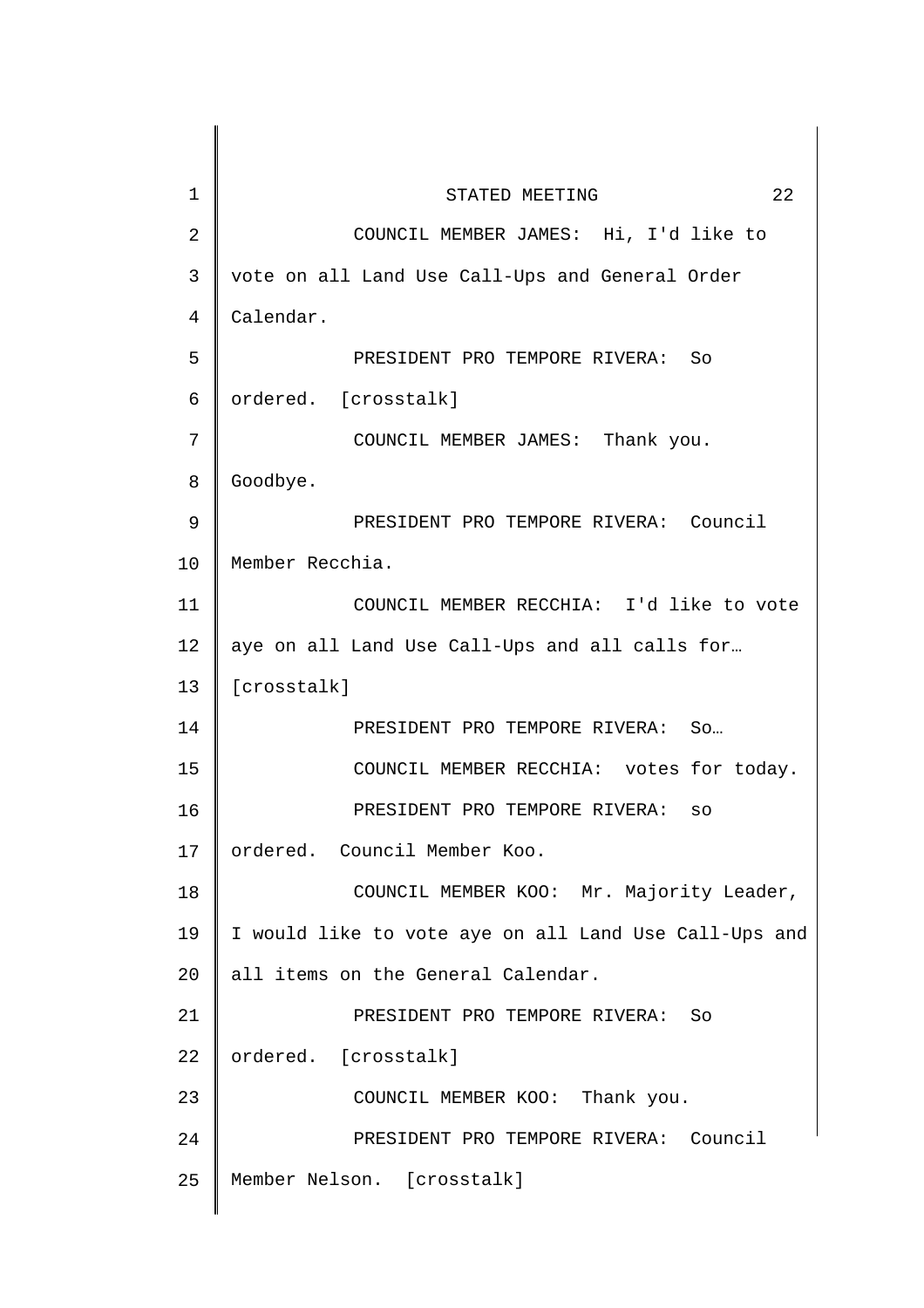| 1  | 23<br>STATED MEETING                                  |
|----|-------------------------------------------------------|
| 2  | COUNCIL MEMBER KOO: I would uh                        |
| 3  | PRESIDENT PRO TEMPORE RIVERA: Can we get              |
| 4  | silence in the chambers?                              |
| 5  | COUNCIL MEMBER NELSON: Nelson? Okay. I                |
| 6  | vote aye on all Land Use Call-Ups and with permission |
| 7  | I'd like to vote aye on all items in the coupled      |
| 8  | General Order Calendar and Resolutions.               |
| 9  | PRESIDENT PRO TEMPORE RIVERA: So                      |
| 10 | ordered. Council Member Van Bramer.                   |
| 11 | [background comments]                                 |
| 12 | COUNCIL MEMBER VAN BRAMER: I request                  |
| 13 | unanimous consent to vote aye on all Land Use Call-   |
| 14 | Ups, General Orders and Resolutions.                  |
| 15 | [background comments]                                 |
| 16 | PRESIDENT PRO TEMPORE RIVERA: Coun Yes.               |
| 17 | Council Member Viverito.                              |
| 18 | COUNCIL MEMBER VAN BRAMER: I vote aye.                |
| 19 | COUNCIL MEMBER MARK-VIVERITO: I request               |
| 20 | unanimous consent to vote on all Land Use Call-Ups,   |
| 21 | General Orders and Resolutions on Calendar            |
| 22 | [crosstalk]                                           |
| 23 | PRESIDENT PRO TEMPORE RIVERA: Yeah.                   |
| 24 | COUNCIL MEMBER MARK-VIVERITO: I vote                  |
| 25 | aye.                                                  |
|    |                                                       |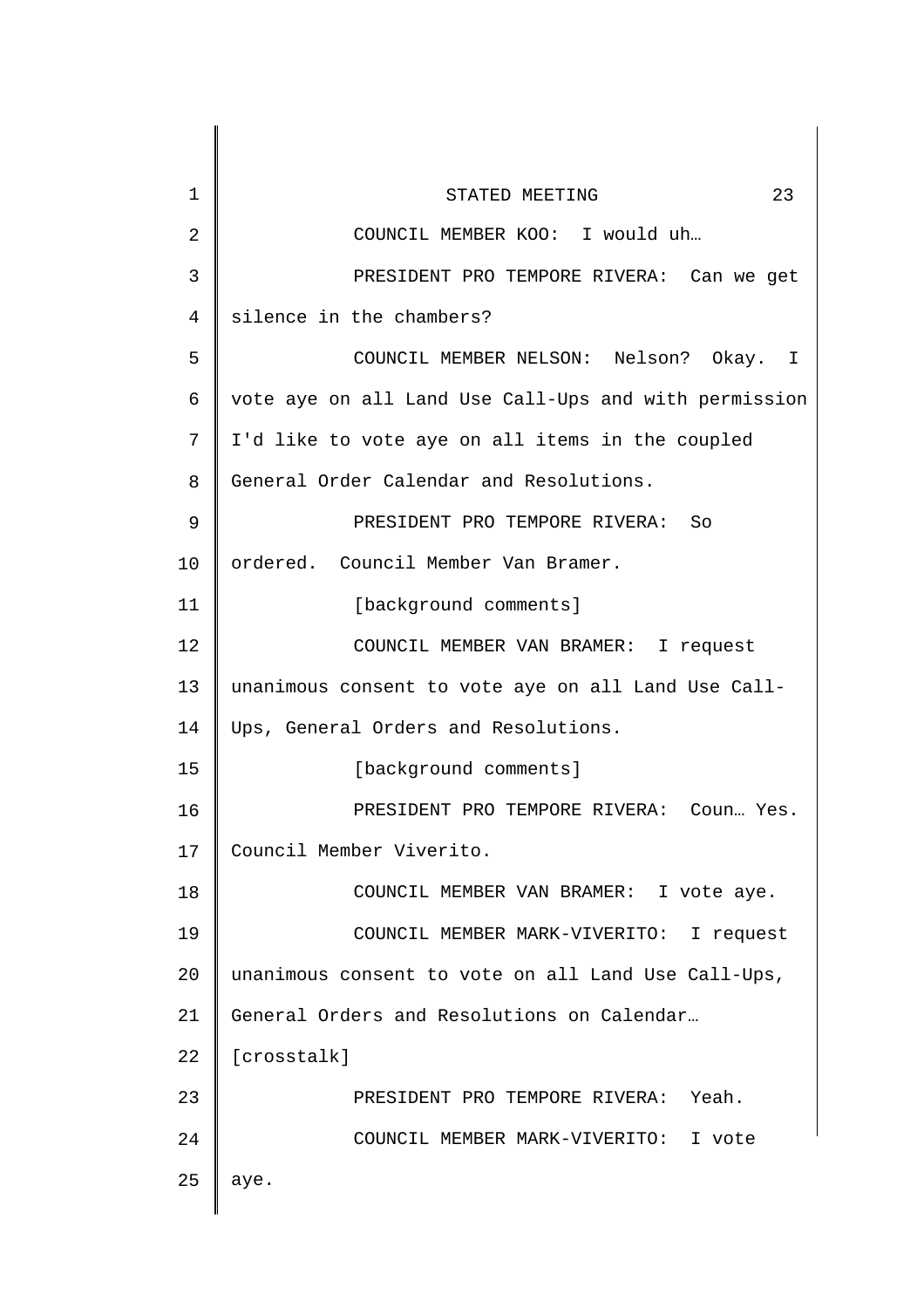| $\mathbf 1$  | 24<br>STATED MEETING                                 |
|--------------|------------------------------------------------------|
| $\sqrt{2}$   | PRESIDENT PRO TEMPORE RIVERA: Yes.                   |
| $\mathsf{3}$ | Council Member Ignizio [crosstalk]                   |
| 4            | COUNCIL MEMBER IGNIZIO: Ye                           |
| 5            | PRESIDENT PRO TEMPORE RIVERA: followed               |
| 6            | by Council Member Rodriguez, followed by Council     |
| 7            | Member Lappin.                                       |
| 8            | COUNCIL MEMBER IGNIZIO: Thank you Mr.                |
| 9            | Majority Leader; Madame Speaker, I request unanimous |
| 10           | consent to vote [crosstalk]                          |
| 11           | SPEAKER QUINN: Can we get quiet?                     |
| 12           | COUNCIL MEMBER IGNIZIO: to vote on all               |
| 13           | items in that my beloved team in my district,        |
| 14           | Toddville High School has to go beat Domenic's team  |
| 15           | in Lincoln right now, so he and I are taking leave,  |
| 16           | if we may.                                           |
| 17           | PRESIDENT PRO TEMPORE RIVERA: So                     |
| 18           | ordered.                                             |
| 19           | COUNCIL MEMBER IGNIZIO: I vote aye.                  |
| 20           | PRESIDENT PRO TEMPORE RIVERA: Let's see              |
| 21           | who wins the race to get over there. Council Member  |
| 22           | Rodriguez, followed by Council Member Lappin.        |
| 23           | COUNCIL MEMBER RODRIGUEZ: I would like               |
| 24           | to vote aye on all General Order.                    |
| 25           |                                                      |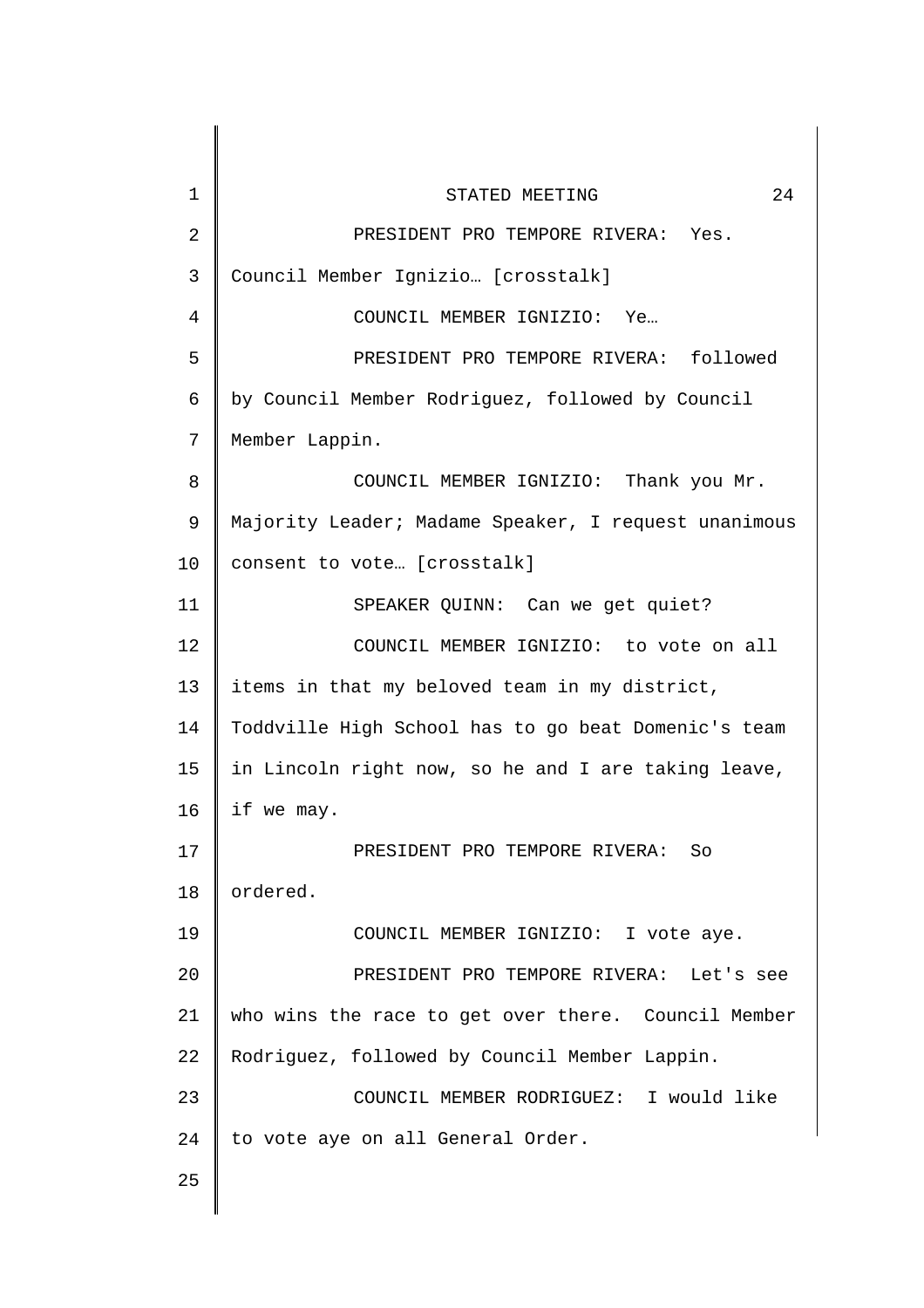| $\mathbf 1$    | 25<br>STATED MEETING                                  |
|----------------|-------------------------------------------------------|
| $\overline{2}$ | PRESIDENT PRO TEMPORE RIVERA: So                      |
| 3              | ordered.                                              |
| 4              | COUNCIL MEMBER RODRIGUEZ: Aye.                        |
| 5              | [background comment]                                  |
| 6              | PRESIDENT PRO TEMPORE RIVERA: Council                 |
| 7              | Member Lappin.                                        |
| 8              | COUNCIL MEMBER LAPPIN: I'd like to                    |
| 9              | request unanimous consent to vote aye on the Land Use |
| 10             | Call-Ups and General Order Calendar.                  |
| 11             | PRESIDENT PRO TEMPORE RIVERA: Yes.                    |
| 12             | COUNCIL MEMBER LAPPIN: And vote in the                |
| 13             | affirmative. Thank you.                               |
| 14             | PRESIDENT PRO TEMPORE RIVERA: Seeing no               |
| 15             | one else, we'll now move onto the Invocation.         |
| 16             | [background comments] Hold on one second. Council     |
| 17             | Member King.                                          |
| 18             | COUNCIL MEMBER KING: Yes, thank you                   |
| 19             | Majority Leader, I just wanna say Happy Holidays to   |
| 20             | everyone, Season's Greetings, but I wanna give a      |
| 21             | recognition to special guests who are here today from |
| 22             | the continent of Africa, international model who is   |
| 23             | here who's joining us, Miss Nicole Hodges, if she     |
| 24             | could stand, from Kenya who's joining us today to     |
| 25             | [clapping] give deliverance. And also, Marie Claire,  |
|                |                                                       |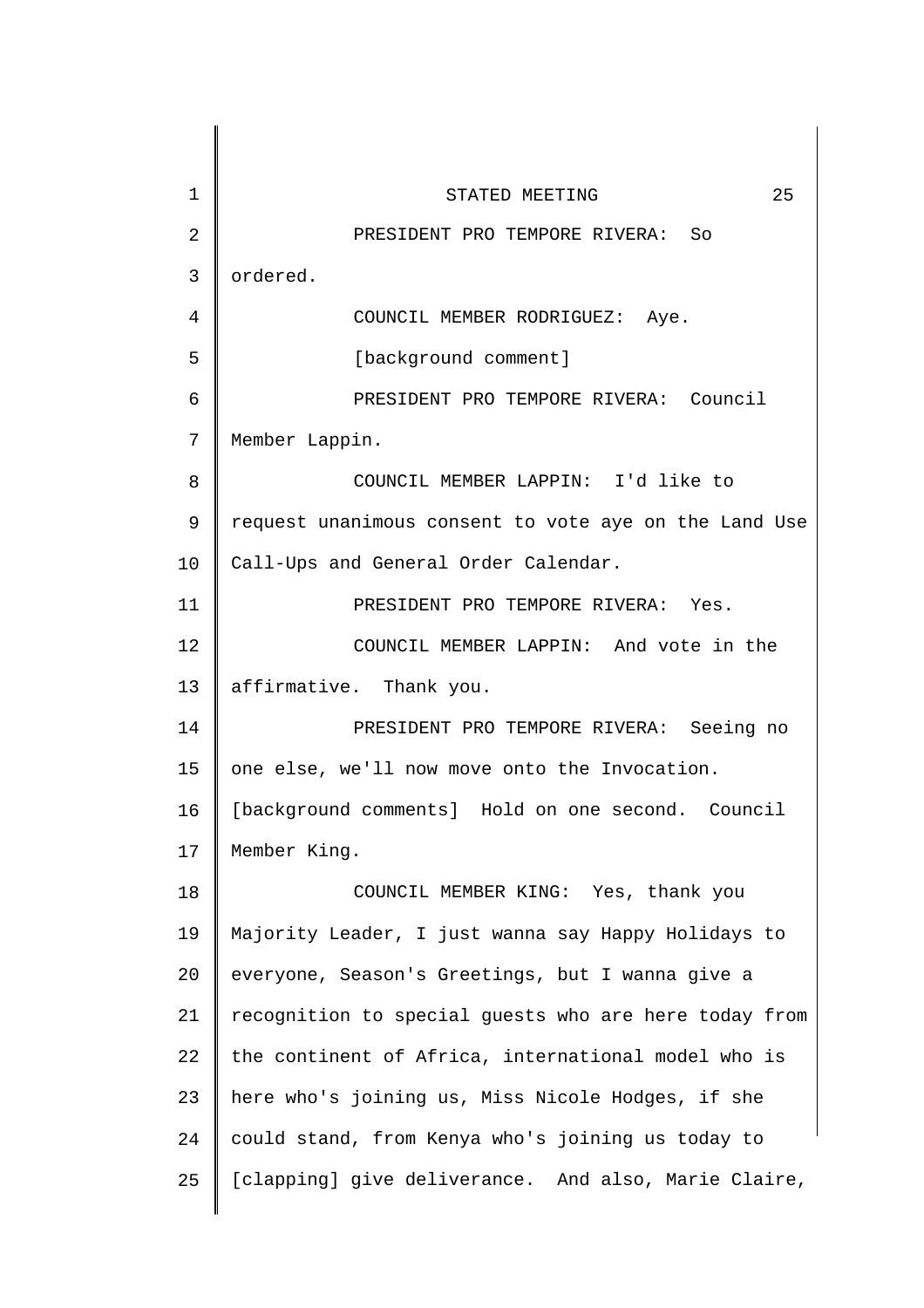1 2 3 4 5 6 7 8 9 10 11 12 13 14 15 16 17 18 19 20 21 22 23 24 25 STATED MEETING 26 who is an international opera star performer who's also joining us today. [background comment, applause] So we just wanna welcome you to the City Council to thank you. SPEAKER QUINN: Let's move on with the Invocation please and then we will be swearing in our new council member following that, so folks could stay for that and then we will move on to two important moments of silence. PRESIDENT PRO TEMPORE RIVERA: Thank you very much Madame Speaker. At this point in time, let's all rise for the Invocation being delivered today by Rev. Dr. William L. Watkins, Jr. REV. WATKINS: Oh god, our help in ages past, our hope for years to come. First let me say thank you lord on behalf of all who are gathered here today. Thank you for your many and abundant blessings. Thank you for life itself, for the measure of health we need to fulfill our calling, for sustenance and for friendship. Thank you for the ability to be involved in youthful work and for the honor of bearing appropriate responsibilities. Thanks as well for the freedom to embrace you or the freedom to reject you. Thank you for loving us even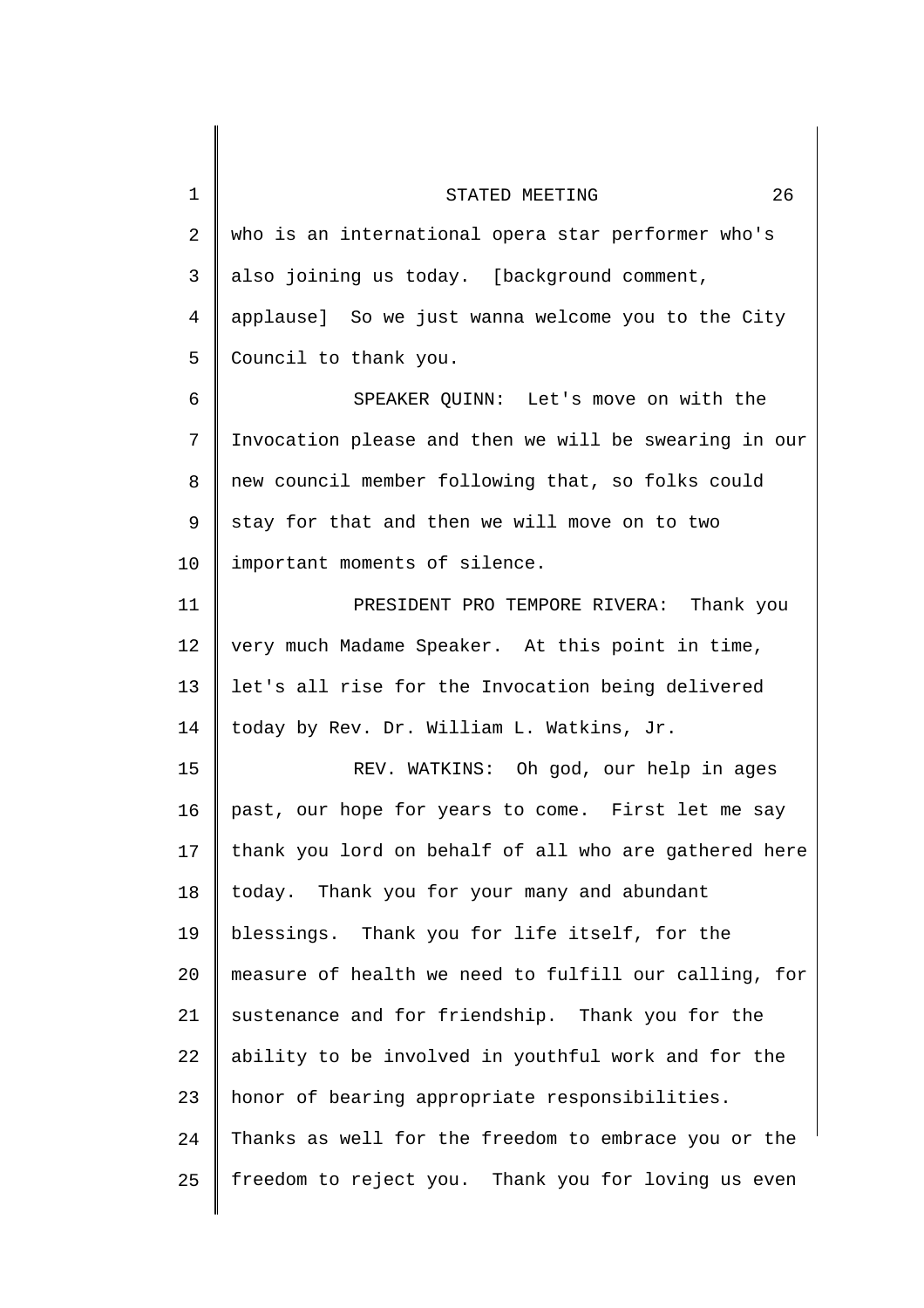| $\mathbf 1$ | 27<br>STATED MEETING                                  |
|-------------|-------------------------------------------------------|
| 2           | so, on your boundless, glorious and gracious nature.  |
| 3           | In the scriptures you have said that citizens ought   |
| 4           | to obey the governing authorities, since you have     |
| 5           | established those very authorities to promote peace   |
| 6           | and order and justice, therefore I pray for our       |
| 7           | mayor, for the various levels of the city officials   |
| 8           | and in particular, for this assembled New York City   |
| 9           | Council. I'm asking that you grant them wisdom to     |
| 10          | govern amid the conflicting interests and issues of   |
| 11          | our times, a sense of the welfare and true needs of   |
| 12          | our people, a keen interest for justice and           |
| 13          | righteousness, for confidence in what is good,        |
| 14          | fitting and well-pleasing in your sight, the ability  |
| 15          | to work together in harmony even when there is honest |
| 16          | disagreement, personal peace in our lives and joy in  |
| 17          | the past. I'll pray for the agenda set before the     |
| 18          | City Council today; please give an assurance of what  |
| 19          | would please you and would benefit those who live and |
| 20          | work in and around our great city, this lord we pray  |
| 21          | in your precious name. Amen.                          |
| 22          | PRESIDENT PRO TEMPORE RIVERA: Thank you               |
| 23          | very much. Council Member Dickens.                    |
| 24          | COUNCIL MEMBER DICKENS: Thank you                     |
| 25          | Majority Leader and I wanna thank Dr. Watkins for     |
|             |                                                       |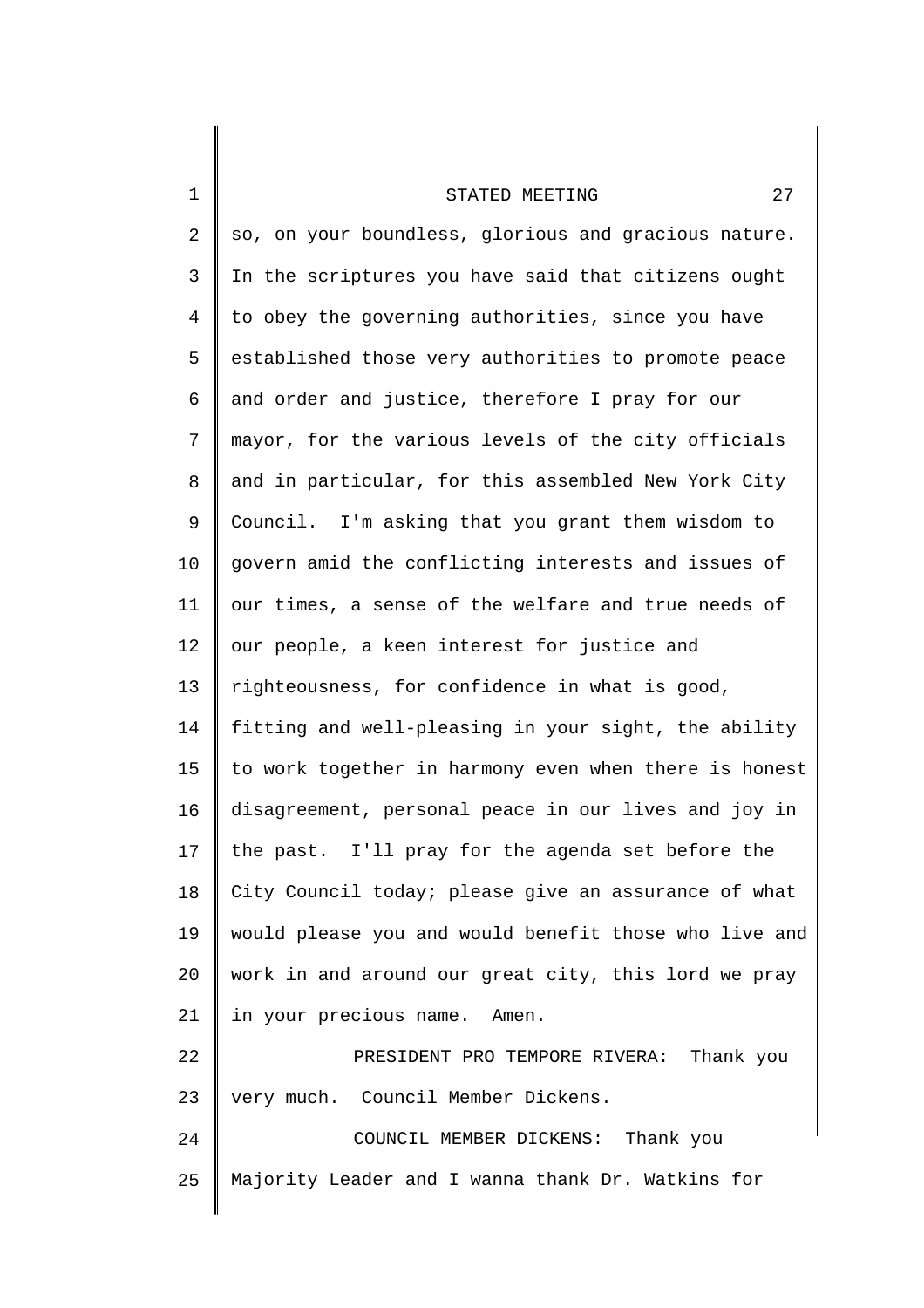| $\mathbf 1$    | 28<br>STATED MEETING                                  |
|----------------|-------------------------------------------------------|
| $\overline{2}$ | coming and early and staying, hurrying up and waiting |
| $\mathsf{3}$   | to provide the people's house with prayer that is     |
| $\overline{4}$ | much needed as we bid ado to many of our members and  |
| 5              | we welcome new ones coming in. Motion to spread the   |
| 6              | Invocation in full upon the Record.                   |
| 7              | PRESIDENT PRO TEMPORE RIVERA: So                      |
| 8              | ordered. Council Member Lappin. [crosstalk]           |
| 9              | COUNCIL MEMBER DICKENS: Thank you.                    |
| 10             | COUNCIL MEMBER LAPPIN: Thank you. I                   |
| 11             | need to correct my vote on 1188-A; I abstain.         |
| 12             | PRESIDENT PRO TEMPORE RIVERA: Thank you               |
| 13             | very much Council Member.                             |
| 14             | SPEAKER QUINN: Next we're going to move               |
| 15             | on to communications from city, county and borough    |
| 16             | offices and then go back to do the moments of silence |
| 17             | after that.                                           |
| 18             | PRESIDENT PRO TEMPORE RIVERA: Adoption                |
| 19             | of the Minutes, Council Member Lander.                |
| 20             | COUNCIL MEMBER LANDER: I move that the                |
| 21             | Minutes of the Stated Meeting of November 14, 2013 be |
| 22             | adopted as printed.                                   |
| 23             | PRESIDENT PRO TEMPORE RIVERA:<br>So                   |
| 24             | ordered. Messages and Papers from the Mayor.          |
| 25             |                                                       |
|                |                                                       |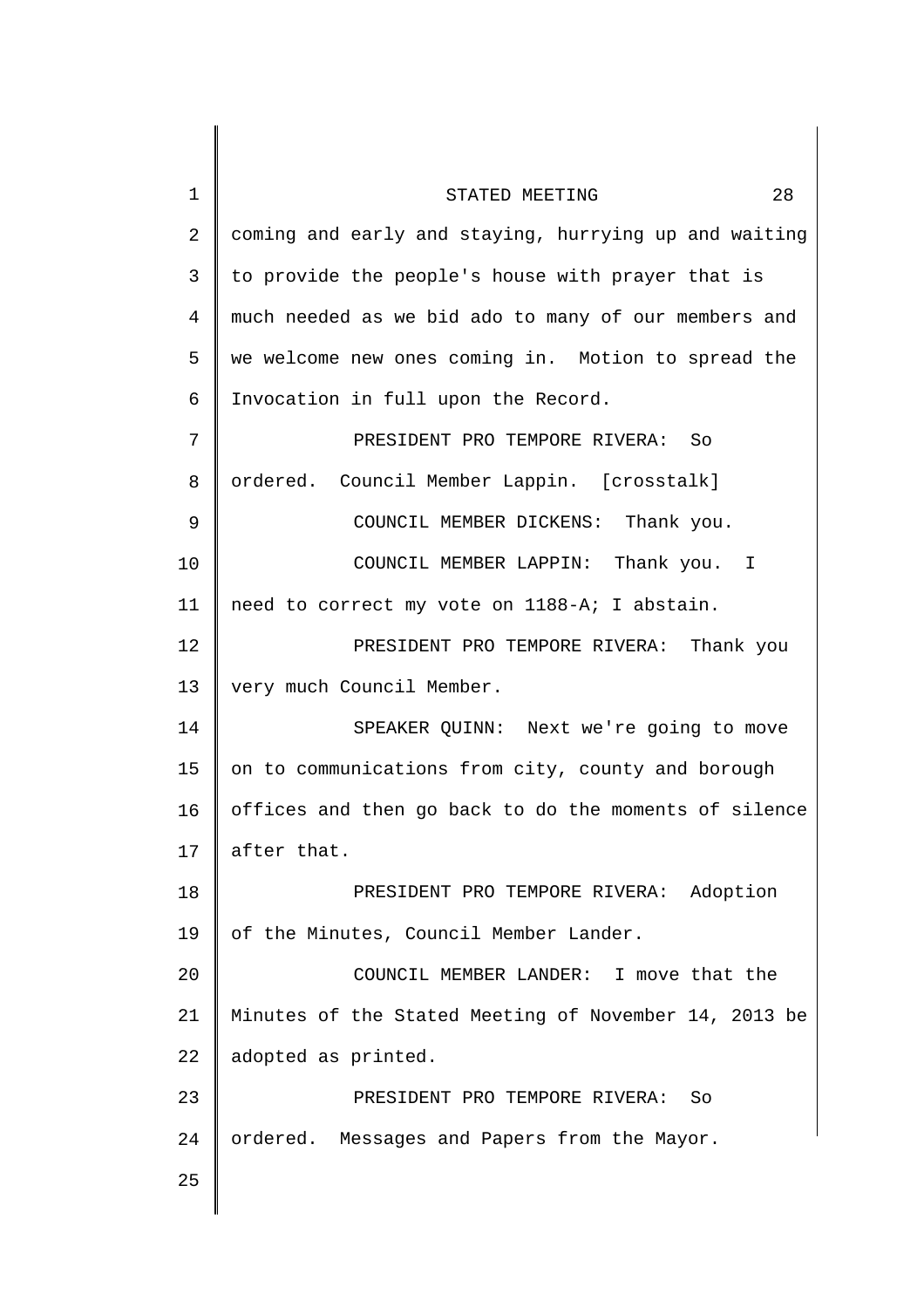| $\mathbf 1$ | 29<br>STATED MEETING                                  |
|-------------|-------------------------------------------------------|
| 2           | CITY CLERK: M 1338 -- The Mayor's veto                |
| 3           | of Introductory Number 951-A.                         |
| 4           | SPEAKER QUINN: Government Operations.                 |
| 5           | PRESIDENT PRO TEMPORE RIVERA:                         |
| 6           | Communication from City, County and Borough offices.  |
| 7           | CITY CLERK: M 1339 -- Election of                     |
| 8           | Vanessa L. Gibson, Council Member 16th District.      |
| 9           | SPEAKER QUINN: And if I could now ask                 |
| 10          | Majority Leader Joel Rivera, Deputy Majority Leader   |
| 11          | Leroy Comrie, the Chair of the Bronx delegation,      |
| 12          | Annabel Palma and Minority Leader Jimmy Oddo to       |
| 13          | escort in our newest Council Member, Vanessa L.       |
| 14          | Gibson; I wanna recognize Vanessa's mother who is     |
| 15          | with us as well as Aurelia Greene, the Deputy Borough |
| 16          | President of the great Borough of the Bronx and we    |
| 17          | will have our swearing in.                            |
| 18          | [applause, cheers]                                    |
| 19          | CITY CLERK: Okay, if you would please                 |
| 20          | hold up your right hand and hand on bible and repeat  |
| 21          | after me. I Vanessa L. Gibson                         |
| 22          | COUNCIL MEMBER GIBSON: I Vanessa L.                   |
| 23          | Gibson                                                |
| 24          | CITY CLERK: do solemnly swear                         |
| 25          |                                                       |
|             |                                                       |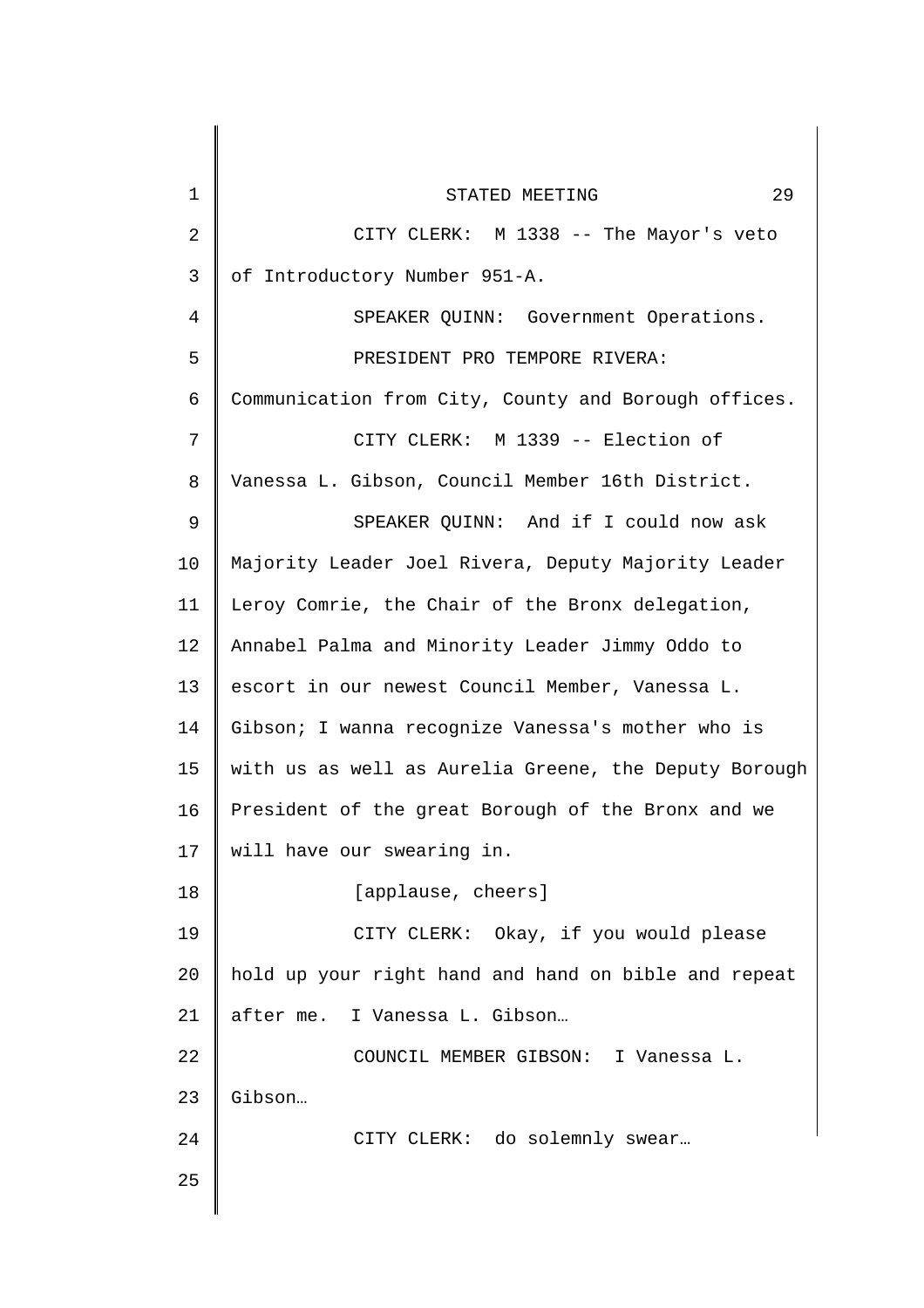| 1  | 30<br>STATED MEETING                              |
|----|---------------------------------------------------|
| 2  | COUNCIL MEMBER GIBSON: do solemnly                |
| 3  | swear                                             |
| 4  | CITY CLERK: that I will support the               |
| 5  | Constitution of the United States of America      |
| 6  | COUNCIL MEMBER GIBSON: that I will                |
| 7  | support the Constitution of the United States of  |
| 8  | America                                           |
| 9  | CITY CLERK: and I will support the                |
| 10 | Constitution of the State of New York             |
| 11 | COUNCIL MEMBER GIBSON: and I will                 |
| 12 | support the Constitution of the State of New York |
| 13 | CITY CLERK: and the Charter of the City           |
| 14 | of New York.                                      |
| 15 | COUNCIL MEMBER GIBSON: and the Charter            |
| 16 | of the City of New York…                          |
| 17 | CITY CLERK: and that I will faithfully            |
| 18 | discharge                                         |
| 19 | COUNCIL MEMBER GIBSON: and that I will            |
| 20 | faithfully discharge                              |
| 21 | CITY CLERK: the duties of the Office of           |
| 22 | COUNCIL MEMBER GIBSON: the duties of the          |
| 23 | Office of                                         |
| 24 | CITY CLERK: Council Member                        |
| 25 | COUNCIL MEMBER GIBSON: Council Member             |
|    |                                                   |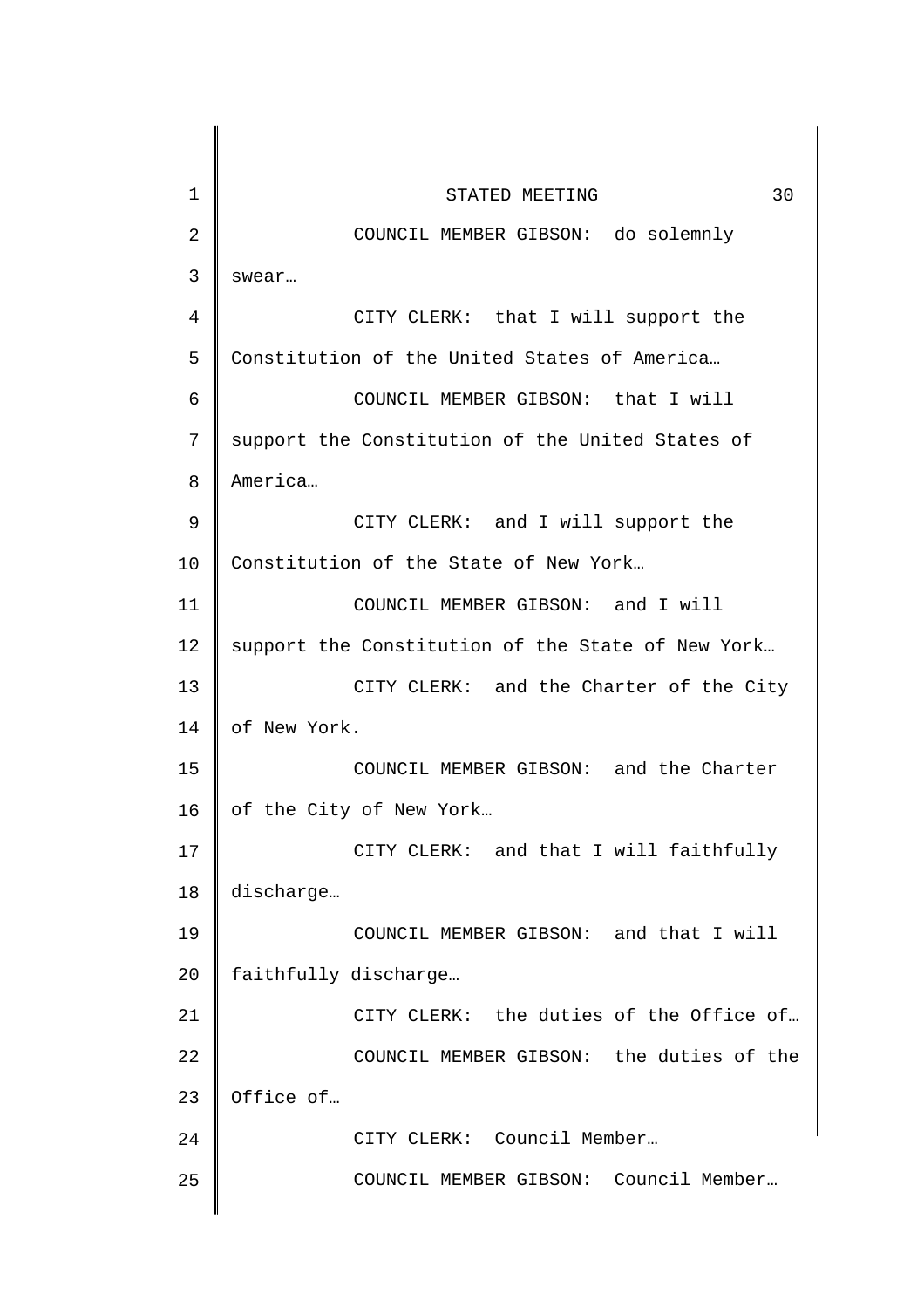1 2 3 4 5 6 7 8 9 10 11 12 13 14 15 16 17 18 19 20 21 22 23 24 25 STATED MEETING 31 CITY CLERK: 16th District… COUNCIL MEMBER GIBSON: 16th District… CITY CLERK: Borough of the Bronx… COUNCIL MEMBER GIBSON: Borough of the Bronx… [laughter, cheers] CITY CLERK: in the City of New York… COUNCIL MEMBER GIBSON: in the City of New York… CITY CLERK: according to the best of my ability… COUNCIL MEMBER GIBSON: according to the best of my ability… CITY CLERK: so help me god. COUNCIL MEMBER GIBSON: so help me god. [applause, cheers] CITY CLERK: Council Member, congratulations. [applause, background comments] SPEAKER QUINN: And Council Member, would you like to say a few words? [background comments] SPEAKER QUINN: When she's finished huggin' and kissin'. I would say one thing she could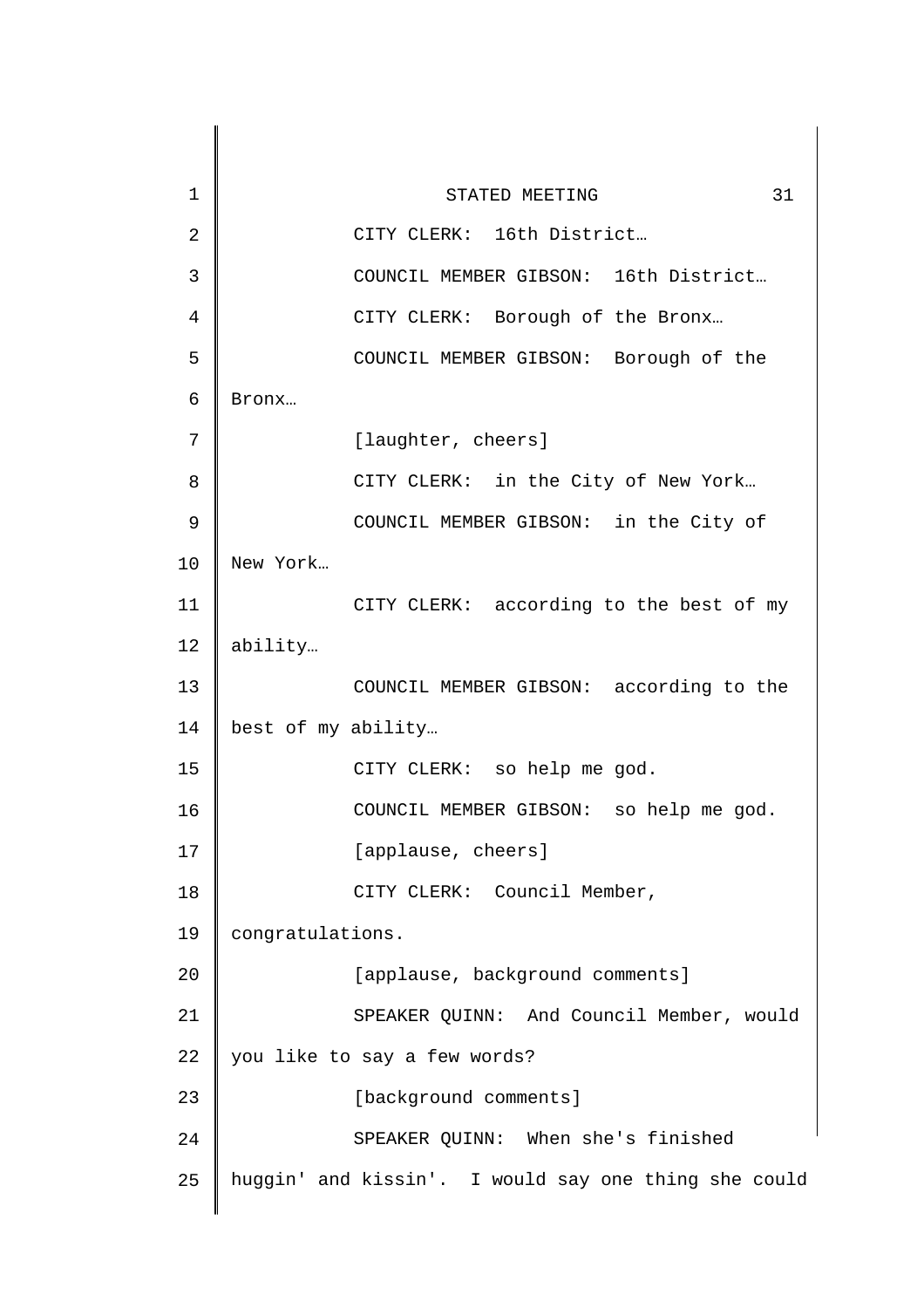| 1              | 32<br>STATED MEETING                                          |
|----------------|---------------------------------------------------------------|
| $\overline{2}$ | add to her swearing in is, she won't miss those rides         |
| 3              | on the throughway. [laughter] So, Councilman.                 |
| 4              | COUNCIL MEMBER GIBSON: Thank you. Good                        |
| 5              | afternoon ladies and gentlemen; it is such a                  |
| 6              | pleasure; it is an honor to be here and I am so               |
| 7              | excited, I thank you so much, this is an incredible           |
| 8              | journey for me to be install in the New York City             |
| 9              | Council, an incredible body of public officials that          |
| 10             | represent the city of New York; I thank you so much;          |
| 11             | all of you who I know personally, thank you so much           |
| 12             | for helping me to get to this wonderful body.<br>$\mathbb{I}$ |
| 13             | wanna thank our amazing speaker and all of my                 |
| 14             | colleagues who are here, our minority leader, our             |
| 15             | majority leader and I certainly want to thank my              |
| 16             | family; without them I would not be here. [applause]          |
| 17             | And for all of you wondering who the beautiful twin           |
| 18             | is -- I always say she looks like me; she is my               |
| 19             | mother and I'm thankful for her [cheers, applause]            |
| 20             | and my aunt and my uncle are here and an amazing              |
| 21             | woman, for those of you that know my story, you know          |
| 22             | that I came from Albany and I served for four years           |
| 23             | in the State Assembly and if not for this woman               |
| 24             | guiding me and opening an door of opportunity for me,         |
| 25             | I would not be here and I always call her my second           |
|                |                                                               |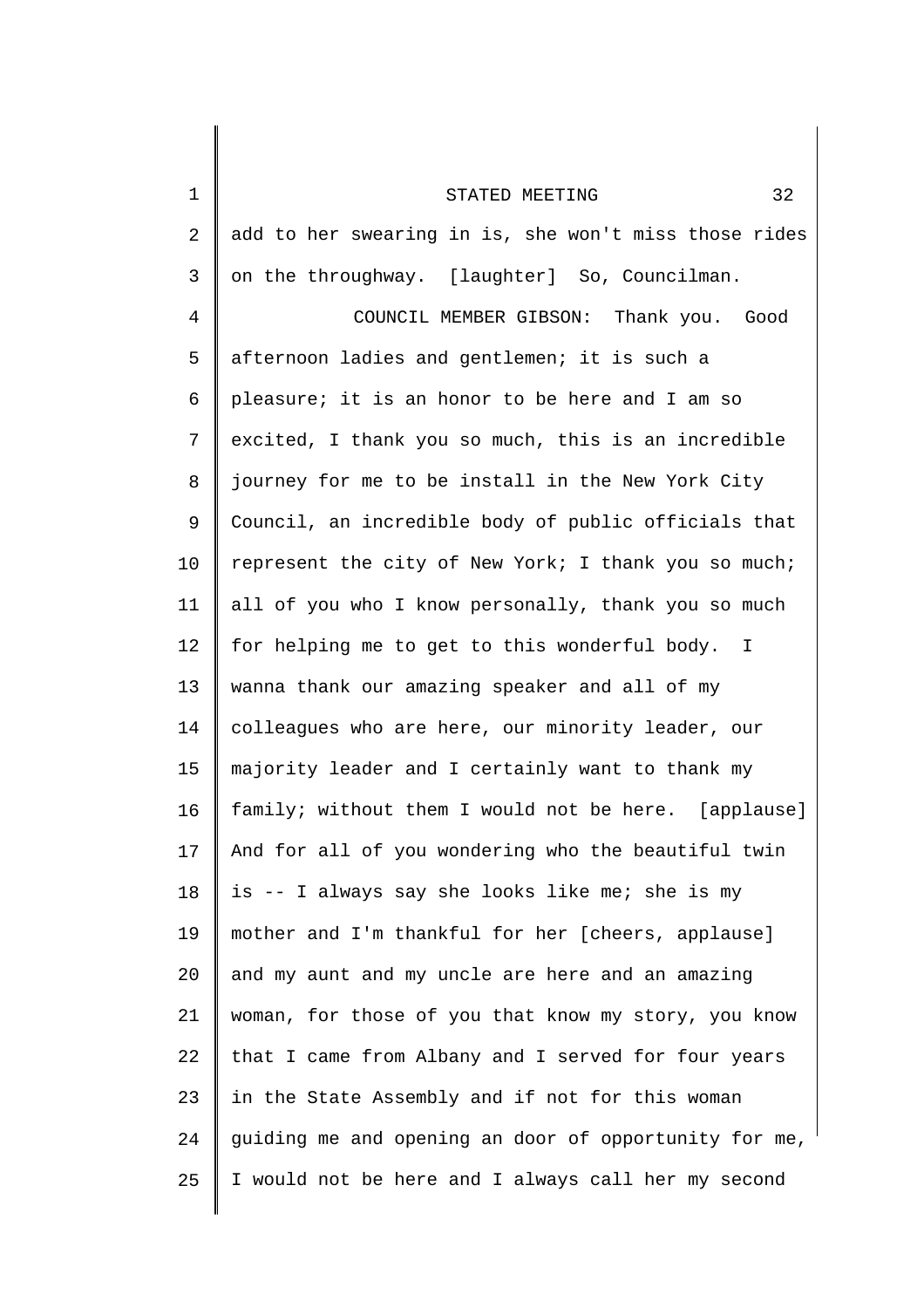| 1              | 33<br>STATED MEETING                                  |
|----------------|-------------------------------------------------------|
| $\overline{2}$ | mother; she's someone who I look up to, she continues |
| 3              | to guide me every day and I'm so thankful that once   |
| $\overline{4}$ | again she's always here by my side; she is the        |
| 5              | amazing Deputy Borough President, the Honorable       |
| б              | Aurelia Greene. [cheers, applause] Thank you.         |
| 7              | [laugh] And so again, I'm just really excited; this   |
| 8              | is an opportunity for me to open a new chapter of     |
| 9              | public service in my career; I'm definitely looking   |
| 10             | forward to working with all of you to move this city  |
| 11             | forward; to be the continued advocates that we need   |
| 12             | to be on behalf of the people of the great city of    |
| 13             | New York. So I'm looking forward to it; thank you so  |
| 14             | much. Happy Holidays everyone and god bless you all.  |
| 15             | Thank you.                                            |
| 16             | [applause, cheers]                                    |
| 17             | SPEAKER QUINN: Thank you. And as folks                |
| 18             | make their way back seats, if I could ask everyone to |
| 19             | please rise for a moment.                             |
| 20             | MALE VOICE: All rise.                                 |
| 21             | SPEAKER QUINN: We have two moments of                 |
| 22             | silence today; the first is to note that on November  |
| 23             | 30th, 2013 an on-duty NYPD traffic agent, Kalyanarat  |
| 24             | Ranasinghe, 71, was killed when he was accidentally   |
| 25             | run over by a truck pulling out of a parking space in |

 $\begin{array}{c} \hline \end{array}$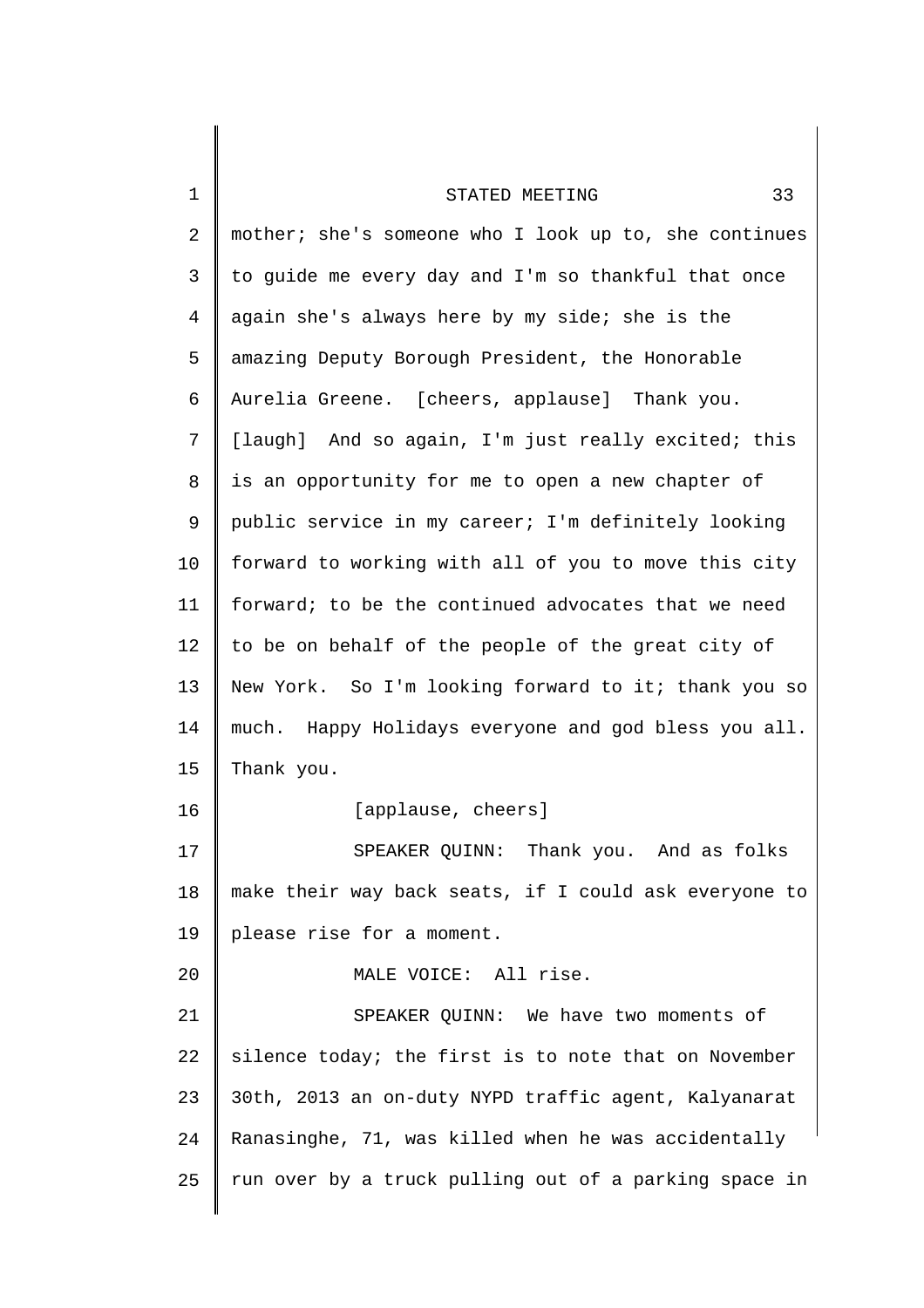| 1  | 34<br>STATED MEETING                                  |
|----|-------------------------------------------------------|
| 2  | Midtown Manhattan; he was a telecommunications        |
| 3  | engineer in his native Sri Lanka before moving to the |
| 4  | United States with his wife and daughter in 2001.     |
| 5  | His main purpose in moving to the United States was   |
| 6  | to help his daughter with her education; he joined    |
| 7  | the NYPD in 2006, Commissioner Ray Kelly, in          |
| 8  | eulogizing him said that "His peaceful temperament    |
| 9  | helped him to succeed in a challenging job that can   |
| 10 | be difficult and he had the stamina of traffic        |
| 11 | enforcement agents half his age." He is survived by   |
| 12 | his wife and their daughter.                          |
| 13 | We also today of course are rising in a               |
| 14 | moment of silence and I wanna thank Council Member    |
| 15 | Jackson for bringing us the poster of Nelson Mandela  |
| 16 | today, but we stand as the world is still mourning as |
| 17 | we say goodbye to one of the world's greatest men,    |
| 18 | greatest leaders and a great champion against the     |
| 19 | forces of oppression. In a country ravaged by         |
| 20 | racism, poverty and inequality, Nelson Mandela faced  |
| 21 | seemingly insurmountable odds, yet he never relented  |
| 22 | in his fight for his people. Throughout his 27 years  |
| 23 | unjustly imprisoned he stayed committed to his dream  |
| 24 | of a democratic and free society, famously saying,    |
| 25 | "It's an ideal which I hope to live for and to        |
|    |                                                       |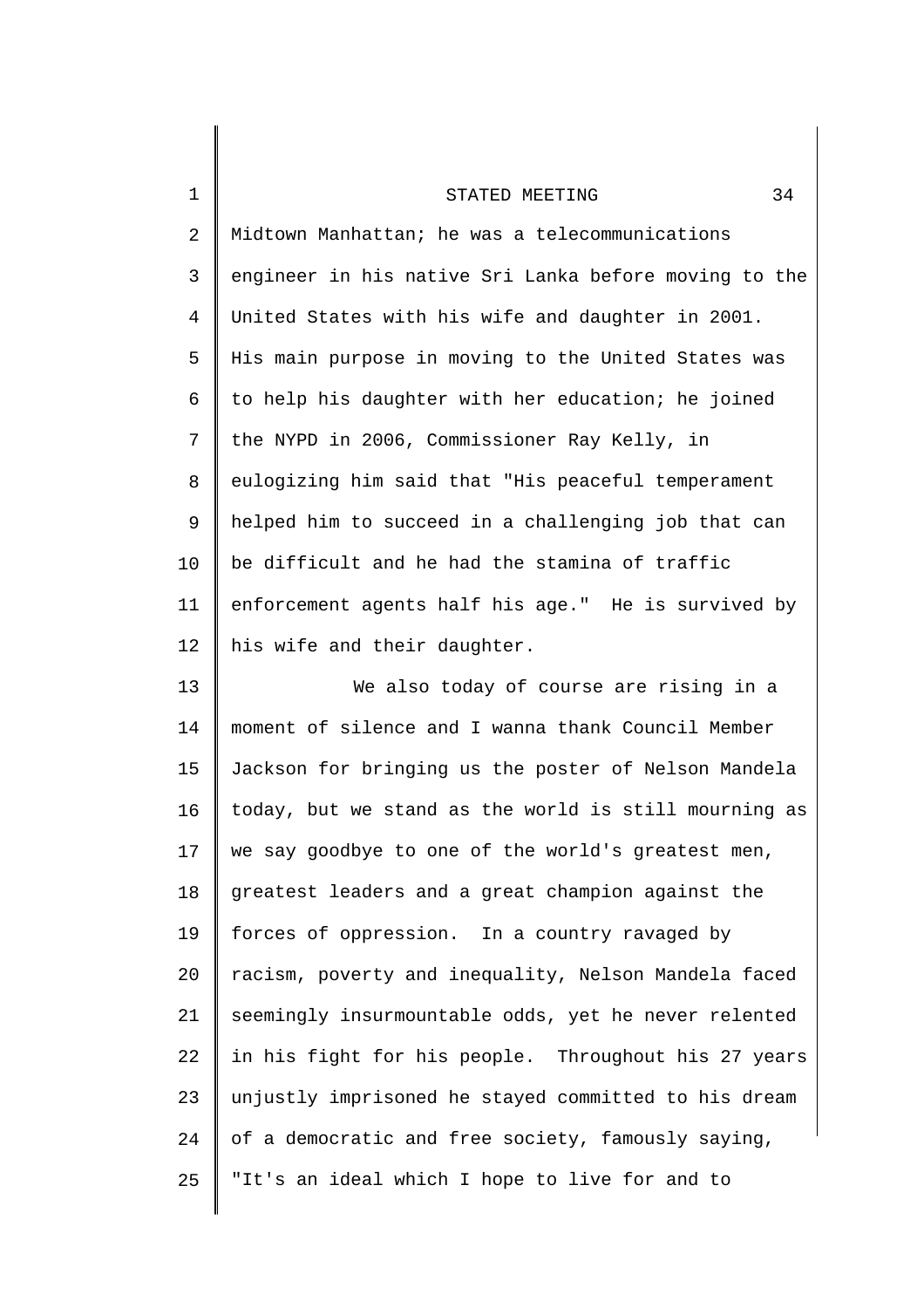| 1              | 35<br>STATED MEETING                                  |
|----------------|-------------------------------------------------------|
| $\overline{2}$ | achieve, but if need be, it's an ideal for which I am |
| 3              | prepared to die." When he walked out of prison a      |
| 4              | free man, his work and his revolution continued and   |
| 5              | he lived to see the end of apartheid and to lead      |
| 6              | South Africa as its first black president. He will    |
| 7              | forever be remembered for all of that work, but will  |
| 8              | also be remembered not just as a leader of the        |
| 9              | antiapartheid struggle, but of a global champion on   |
| 10             | issues from HIV and AIDS to equality, to appropriate  |
| 11             | rural development; to education for all. And I am     |
| 12             | sure there are council members who would like to say  |
| 13             | a few words, so I will open up the floor before we    |
| 14             | stand in moments of silence. Council Member Jackson.  |
| 15             | COUNCIL MEMBER JACKSON: Thank you                     |
| 16             | Speaker and clearly the world is mourning the death   |
| 17             | of our world leader and it's clear that our President |
| 18             | Barak Obama, who spoke today on behalf of all         |
| 19             | Americans, joined by former Presidents Bush, Clinton  |
| 20             | and Carter, to say that we appreciate everything that |
| 21             | he has done as the leader of South Africa and the     |
| 22             | words that we chose, and I say we; my staff and I     |
| 23             | discussed it, and it speaks for itself move over      |
| 24             | just a little bit, brother it says, "Education is     |
| 25             | the most powerful weapon which you can use to change  |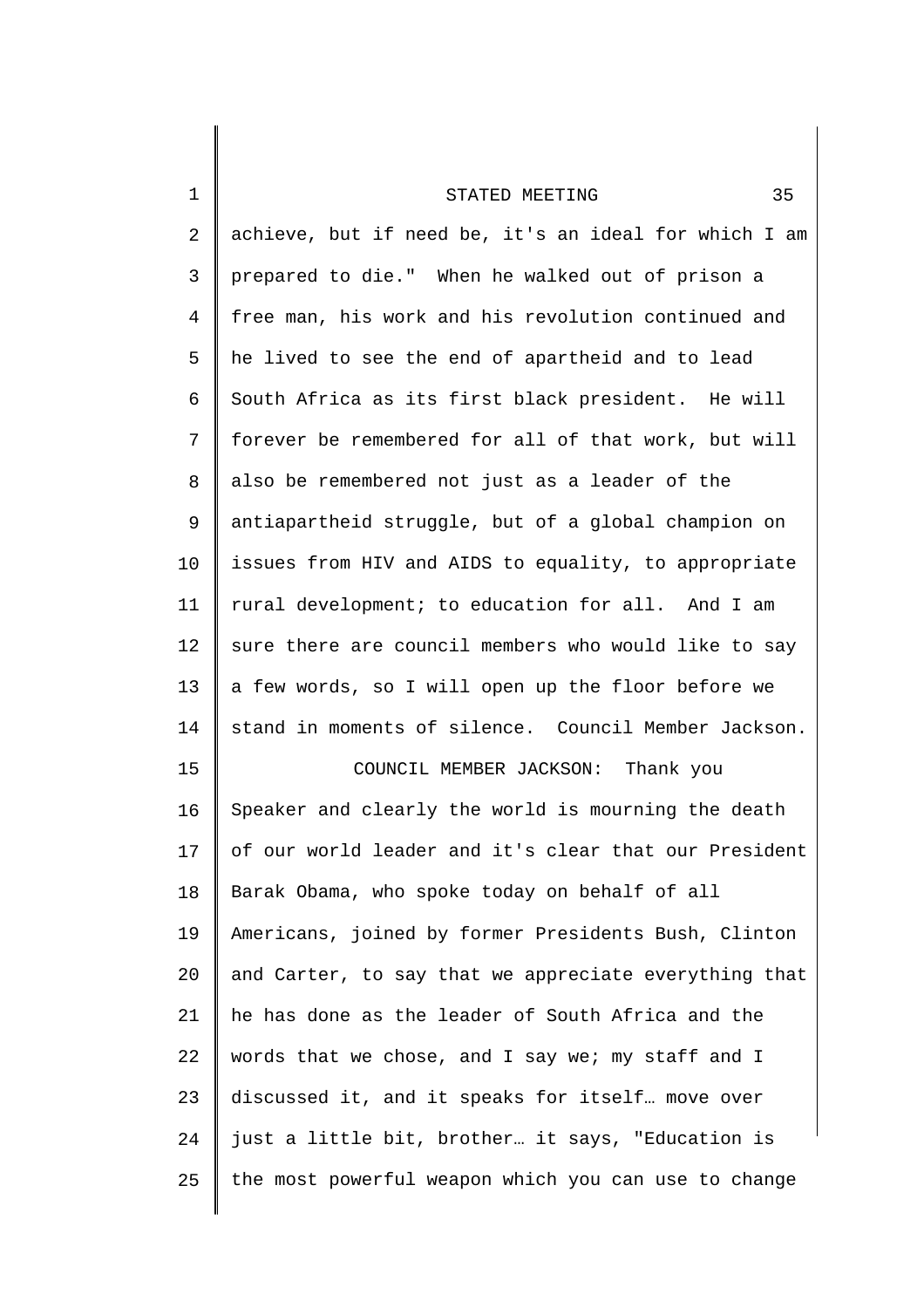| 1              | 36<br>STATED MEETING                                  |
|----------------|-------------------------------------------------------|
| $\overline{2}$ | the world." And knowing my involvement in education   |
| 3              | and where I've come from and where I am now, those    |
| 4              | words are very, very powerful. So with all due        |
| 5              | respect, we honor and appreciate this world leader    |
| 6              | that I call the lion, and that lion is at world peace |
| 7              | today. Thank you Madame Speaker.                      |
| 8              | SPEAKER QUINN: Thank you. Council                     |
| 9              | Member King.                                          |
| 10             | COUNCIL MEMBER KING: All I ask of us is               |
| 11             | that as we stand that this man is a giant and he      |
| 12             | deserves a standing ovation [clapping] for all that   |
| 13             | he's [applause] I'm asking us all to give him a       |
| 14             | round of applause for what he's meant for many of us. |
| 15             | God rest his soul.                                    |
| 16             | PRESIDENT PRO TEMPORE RIVERA:<br>Council              |
| 17             | Member Williams, followed by Council Member Barron.   |
| 18             | COUNCIL MEMBER WILLIAMS:<br>Thank you. One            |
| 19             | of my some of my first involvements in political      |
| 20             | activism had to do with the antiapartheid movement; I |
| 21             | stopped drinking Coca Cola, 'cause I knew they were   |
| 22             | investing in; I didn't realize they also owned M&M's, |
| 23             | but I did the best that I could; I remember my mother |
| 24             | breaking me past the barriers in Yankee Stadium so we |
| 25             | can hear him speak. No words can really mention what  |
|                |                                                       |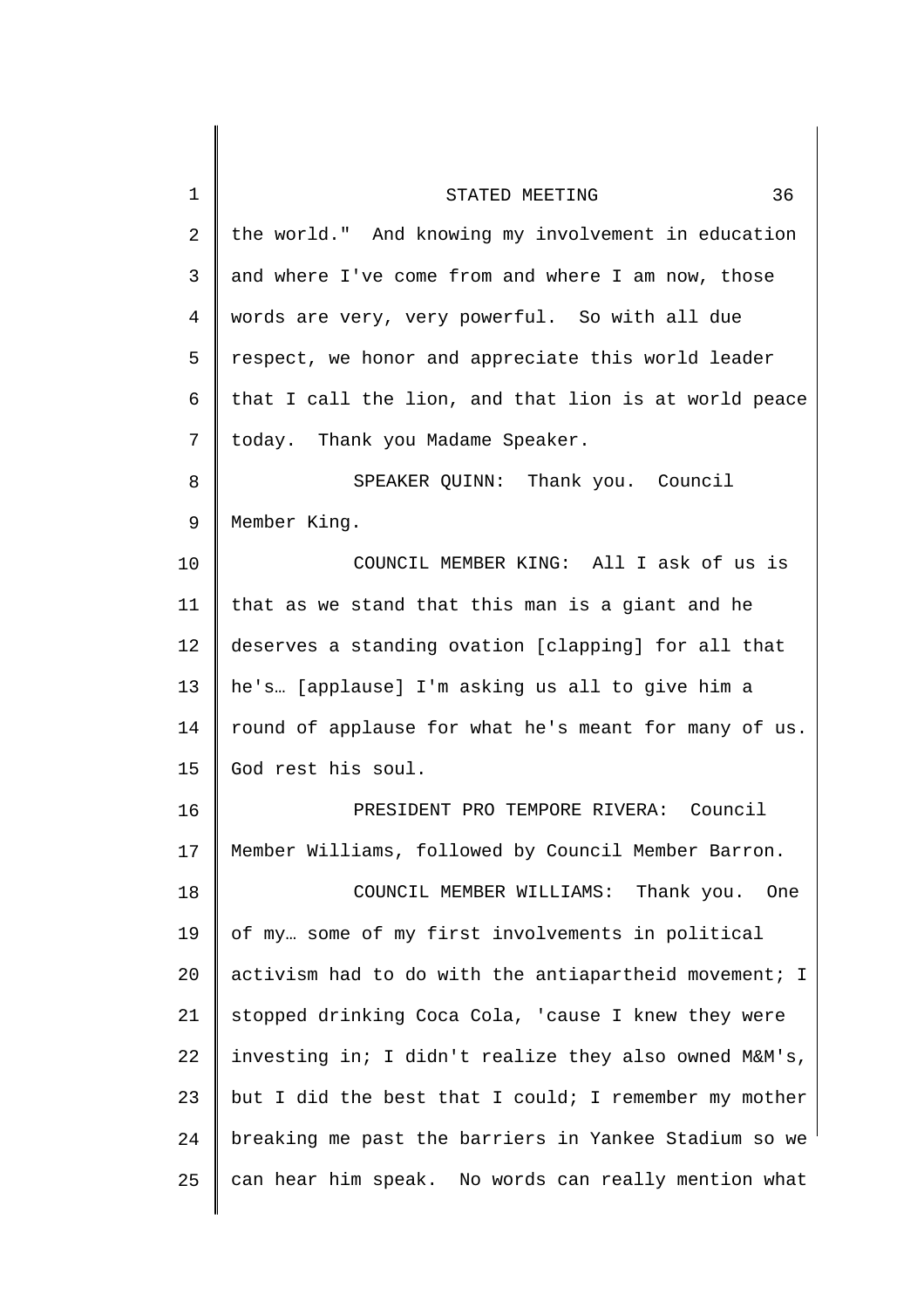| $\mathbf 1$    | 37<br>STATED MEETING                                  |  |
|----------------|-------------------------------------------------------|--|
| $\overline{2}$ | he's meant to South Africa and meant to the world.    |  |
| 3              | Couple things I want to mention is that we make sure  |  |
| 4              | we take away the lesson of forgiveness; I can't       |  |
| 5              | imagine what would have happened to him personally    |  |
| 6              | and what would've happened to that country had he not |  |
| 7              | had the god-filled power and ability to forgive when  |  |
| 8              | anyone could not have asked for and should've asked   |  |
| 9              | for forgiveness; second, I wanna make sure we don't   |  |
| 10             | forget that while there's many praises being sung     |  |
| 11             | now; until 2008 he was listed as a terrorist and I    |  |
| 12             | wanna mention that and keep saying that, because a    |  |
| 13             | lot of times we don't forget that people don't want   |  |
| 14             | you to descant, whether they classify it as peaceful  |  |
| 15             | or classify it as non-peaceful, descant is the issue  |  |
| 16             | and one of the things that I've learned is that you   |  |
| 17             | have to keep descanting and one of the things one of  |  |
| 18             | the sayings that meant the most to me from him was,   |  |
| 19             | getting people out of poverty is not an act of        |  |
| 20             | charity, it is an act of justice, and I find it funny |  |
| 21             | that a lot of the people who are praising him, which  |  |
| 22             | we should, are some of the people that I hear not     |  |
| 23             | taking that to heed and I'm wondering how long before |  |
| 24             | we go back to business as usual and some of us are,   |  |
| 25             | but I hope that at least we'll do a little bit better |  |
|                |                                                       |  |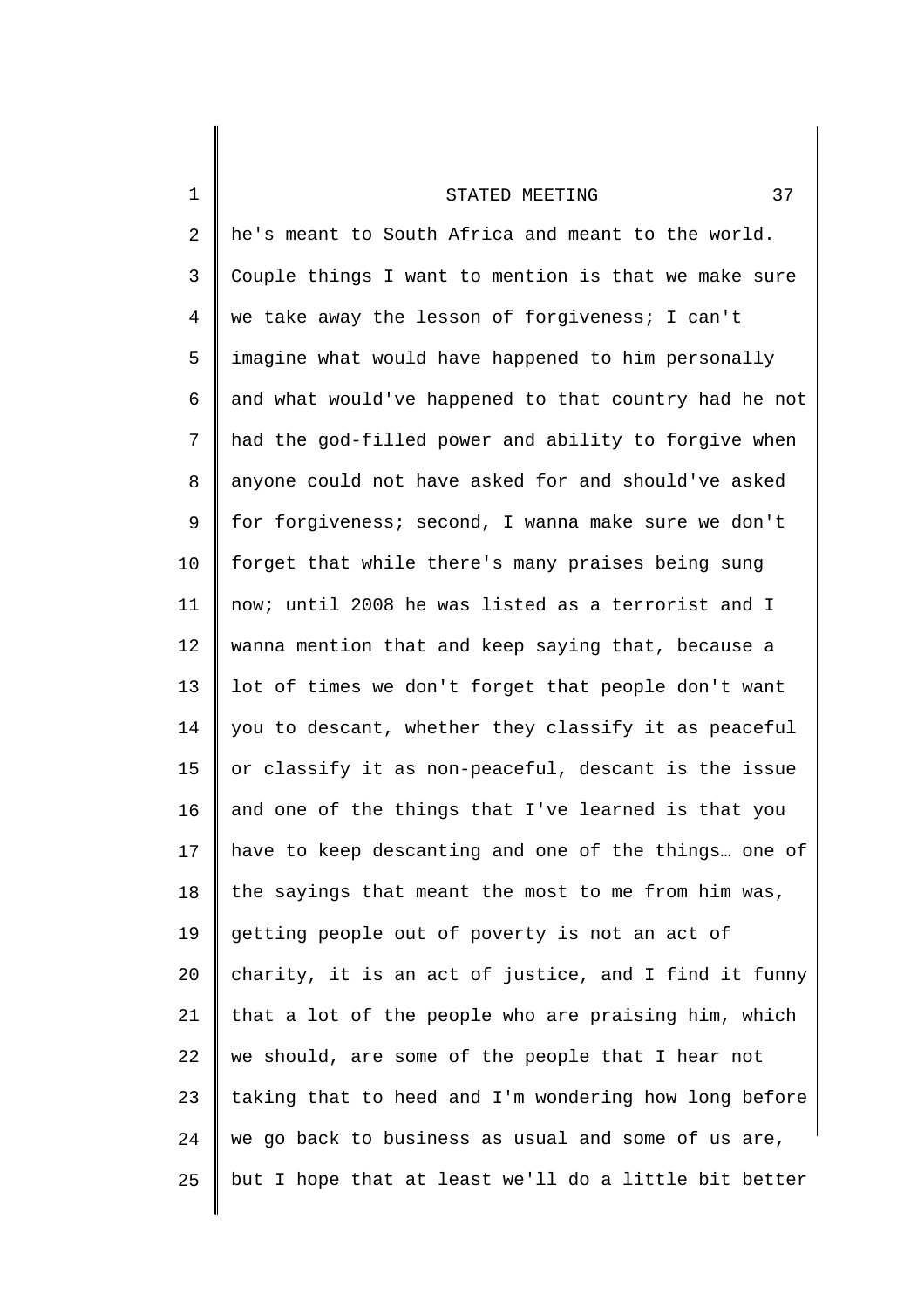| 1              | 38<br>STATED MEETING                                  |
|----------------|-------------------------------------------------------|
| $\overline{2}$ | to really eradicate this thing called poverty if      |
| 3              | Mandela is somebody that we really, really laud and   |
| 4              | really want to take homage with. Thank you.           |
| 5              | PRESIDENT PRO TEMPORE RIVERA: Thank you               |
| 6              | very much Council Member. Council Member Barron.      |
| 7              | COUNCIL MEMBER BARRON: Nelson Mandela                 |
| 8              | indeed is an iconic figure, incredible humility; I    |
| 9              | know I would not have come out of prison after 27     |
| 10             | years with a smile on my face, [background comments]  |
| 11             | but he did; he had a smile that was so sparkling      |
| 12             | bright it could light up the universe. But there are  |
| 13             | people right in this country that helped him get      |
| 14             | captured, some of the very people that are praising   |
| 15             | him now when he was a gorilla in gorilla warfare,     |
| 16             | called him terrorist after he tried so many peaceful  |
| 17             | ways to get liberation. So Nelson Mandela, we will    |
| 18             | always remember his spirit; I remember the Free South |
| 19             | Africa movement that took hold in this nation and one |
| 20             | of the first people to get arrested, and I organized  |
| 21             | it here in New York, was Mayor David Dinkins, Rev.    |
| 22             | Herbert Daughtry, Judge William Booth and Harriet     |
| 23             | Michel, right at the South African Consulate; this is |
| 24             | a time when Ronald Reagan was calling for             |
| 25             | constructive engagement with the evil system of       |
|                |                                                       |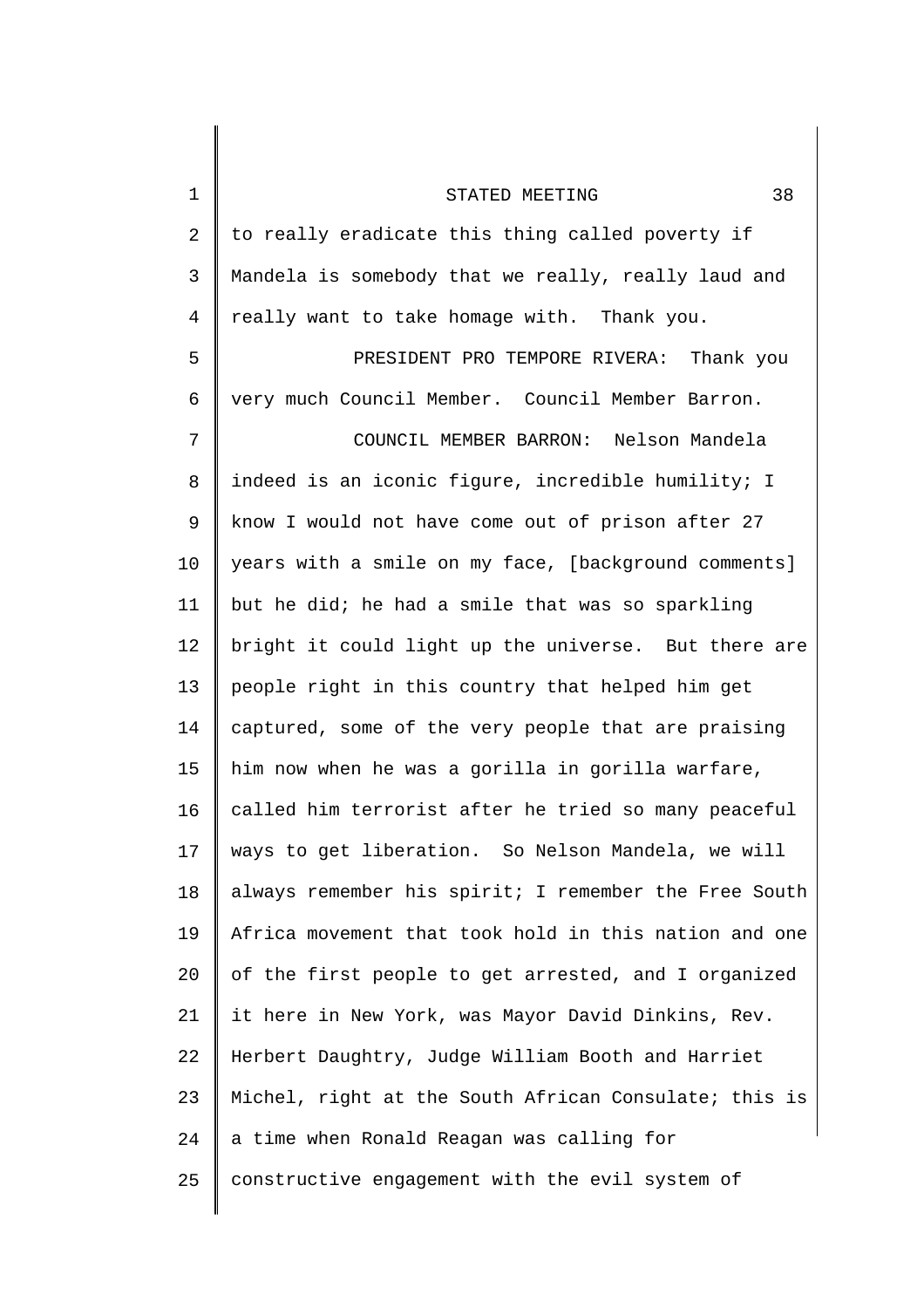| $\mathbf 1$    | 39<br>STATED MEETING                                  |  |  |  |
|----------------|-------------------------------------------------------|--|--|--|
| 2              | apartheid. So as we remember his journey, and just    |  |  |  |
| 3              | like Martin Luther King, who couldn't find a church   |  |  |  |
| $\overline{4}$ | to speak in in New York City when he went against the |  |  |  |
| 5              | war; he had to go to a church outside of our          |  |  |  |
| 6              | community, is because after death people find         |  |  |  |
| 7              | fondness, but when we're alive and fighting as        |  |  |  |
| 8              | revolutionaries and fighting for the right causes,    |  |  |  |
| 9              | we're vilified. So Nelson my brother, rest in peace   |  |  |  |
| 10             | for a job well done.                                  |  |  |  |
| 11             | [applause]                                            |  |  |  |
| 12             | PRESIDENT PRO TEMPORE RIVERA: Thank you               |  |  |  |
| 13             | very much, Charles. Council Member Rodriguez,         |  |  |  |
| 14             | followed by Council Member Vann.                      |  |  |  |
| 15             | COUNCIL MEMBER RODRIGUEZ: I'd like to                 |  |  |  |
| 16             | acknowledge Nelson Mandela if we don't act, if we     |  |  |  |
| 17             | have two cities, one that provides opportunity to     |  |  |  |
| 18             | working class and the rest without opportunity for    |  |  |  |
| 19             | children to get quality education; affordable         |  |  |  |
| 20             | housing, then we are not celebrating Nelson Mandela.  |  |  |  |
| 21             | And I believe that what the city has been saying,     |  |  |  |
| 22             | especially in this past election, is that we want to  |  |  |  |
| 23             | move forward as one city. So I hope that we get to    |  |  |  |
| 24             | the mountain of Martin Luther King, the one that he   |  |  |  |
| 25             | promised that we should be, and the best way to       |  |  |  |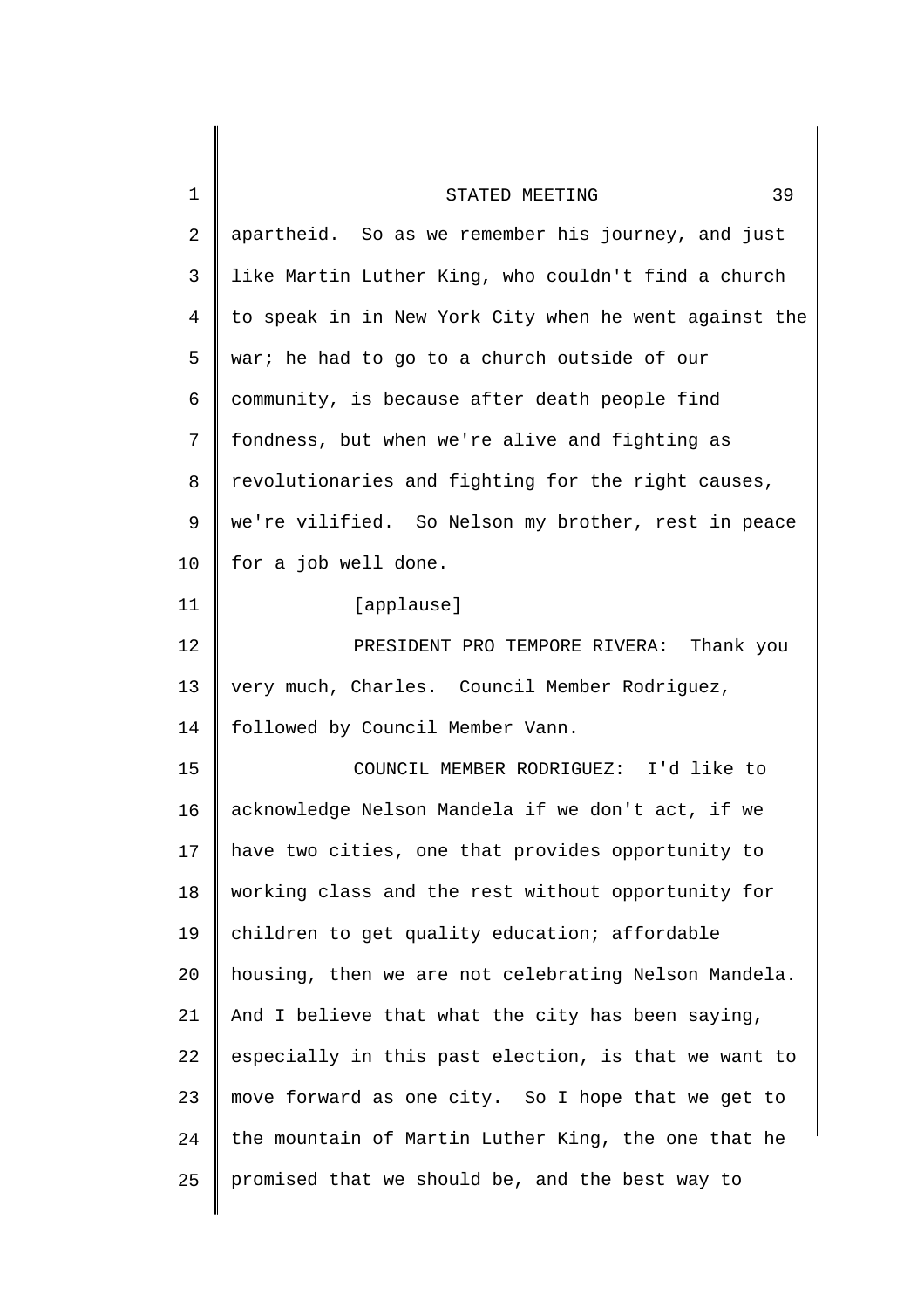| 1              | 40<br>STATED MEETING                                  |
|----------------|-------------------------------------------------------|
| $\overline{2}$ | remember Nelson Mandela to say, there's still a lot   |
| 3              | of work that we've gotta do. We have to make every    |
| 4              | corner for our city a corner of opportunity; no one   |
| 5              | should be left behind. If we want to remember Nelson  |
| 6              | Mandela, let's be sure that anyone, regardless of our |
| 7              | color of our skin and the socioeconomic background,   |
| 8              | has the same opportunity. So let's celebrate Nelson   |
| 9              | Mandela with our actions. Thank you.                  |
| 10             | PRESIDENT PRO TEMPORE RIVERA: Thank you               |
| 11             | very much. Next we have Council Member Vann,          |
| 12             | followed by Council Dilan.                            |
| 13             | COUNCIL MEMBER VANN: [background                      |
| 14             | comment] I believe that Madiba, President Nelson      |
| 15             | Mandela, is was the greatest humanitarian of modern   |
| 16             | times, if you will. I believe that he would be among  |
| 17             | the greatest humanitarians through all times. I have  |
| 18             | been blessed had the opportunity to be in the         |
| 19             | presence of greatness on a couple of occasions; when  |
| 20             | he first landed in New York City after getting out of |
| 21             | prison and he landed in New York City, I was one of   |
| 22             | those at the airport; had an opportunity to meet him  |
| 23             | and he made his first stop in New York City at Boys   |
| 24             | and Girls High School in my district in Bed-Stuy in   |
| 25             | Brooklyn, and just to be in his presence, it's awe    |
|                |                                                       |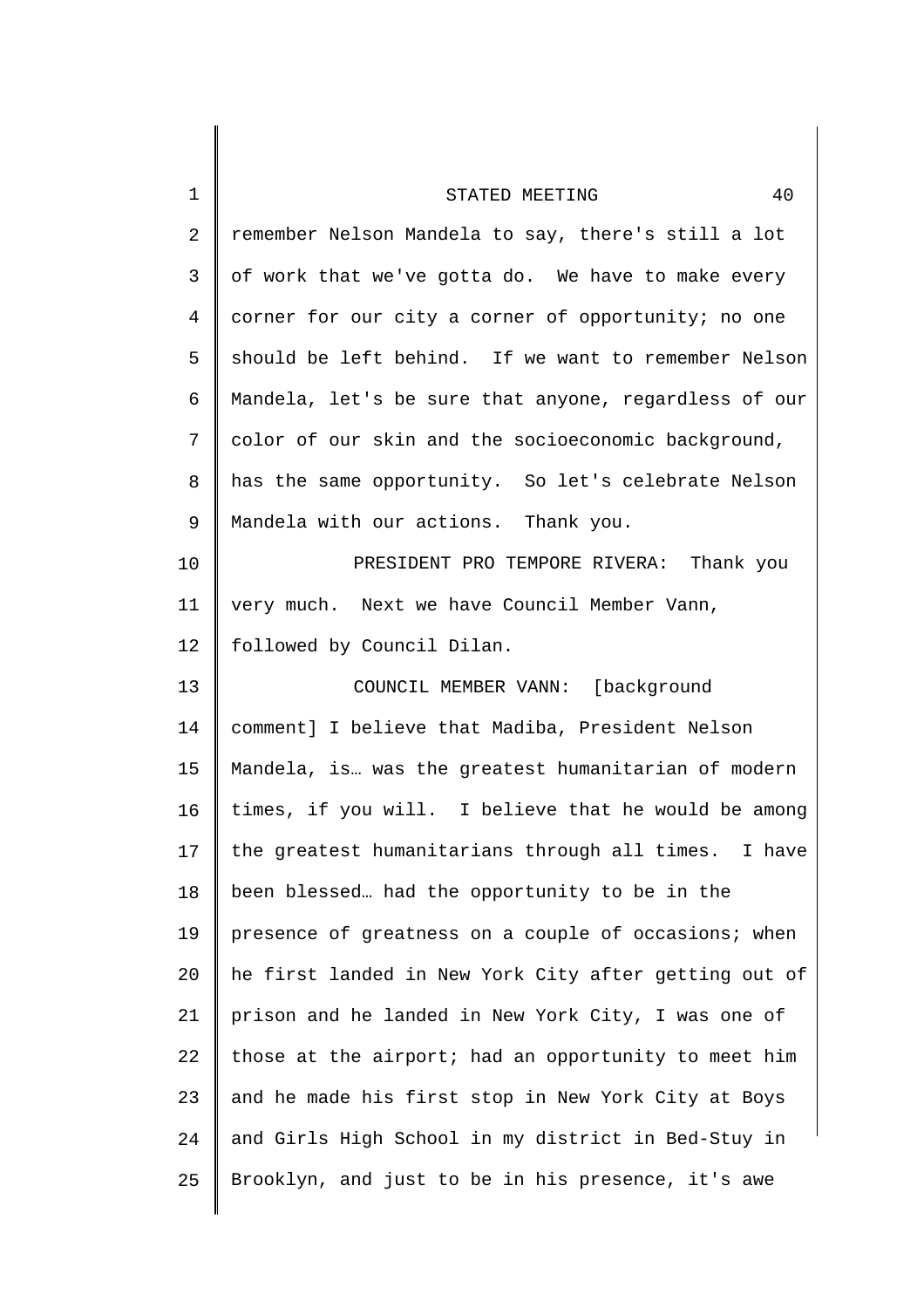| $1\,$          | 41<br>STATED MEETING                                  |  |
|----------------|-------------------------------------------------------|--|
| $\overline{2}$ | inspiring, as you could well imagine. I was           |  |
| $\mathbf{3}$   | fortunate again, Speaker; I happened to chair the     |  |
| $\overline{4}$ | Black and Puerto Rican Caucus at that time, and when  |  |
| 5              | Mayor Dinkins brought him to City Council, I was      |  |
| 6              | there to represent them and I had the opportunity to  |  |
| 7              | be the first person in New York City to give him a    |  |
| 8              | check for ANC, [background comment] alright, it       |  |
| $\mathsf 9$    | wasn't a very big check, but it was the first check   |  |
| 10             | and I'll tell you why in a minute that's significant. |  |
| 11             | I had an opportunity when traveling with Mayor        |  |
| 12             | Dinkins in South Africa to meet with ANC and begin to |  |
| 13             | prepare them for governance and at his house he had a |  |
| 14             | reception for us, we met with him and when I came     |  |
| 15             | through I had a present for him of pictures that had  |  |
| 16             | been taken, and he looked at me; he says, "I remember |  |
| 17             | you." Nelson Mandela remembered me [laughter] can     |  |
| 18             | you imagine what that did for me, how I felt and I'm  |  |
| 19             | still on that high? [background comments, laughter]   |  |
| 20             | And when I returned home and my first day in the      |  |
| 21             | assembly, you may remember and I'll repeat it here -- |  |
| 22             | this is the hand that shook the hand [laughter] of    |  |
| 23             | Nelson Mandela [applause] and these are the lips that |  |
| 24             | kissed the hand of Winnie Mandela. [background        |  |
| 25             |                                                       |  |
|                |                                                       |  |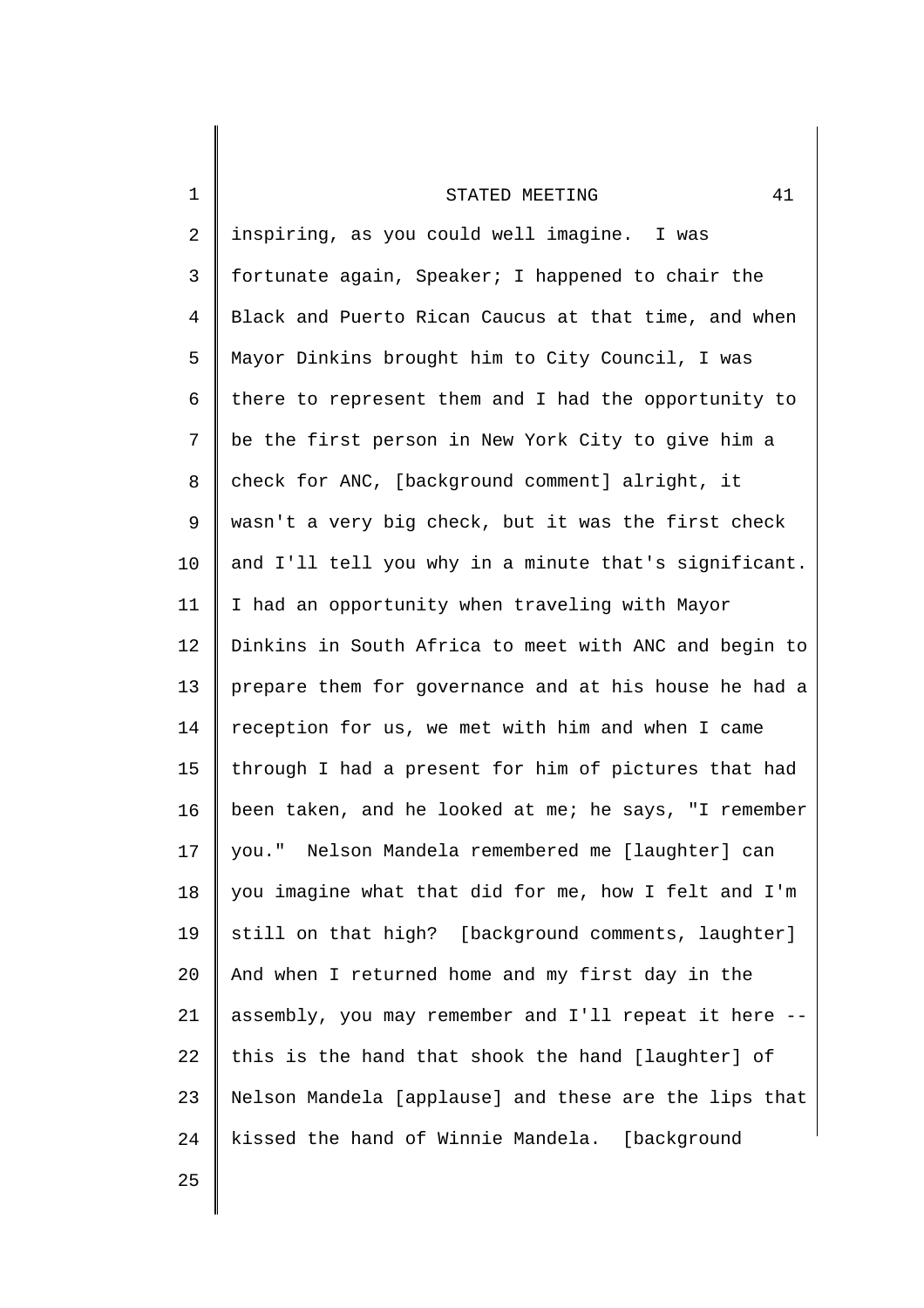| $\mathbf 1$ | 42<br>STATED MEETING                                  |  |
|-------------|-------------------------------------------------------|--|
| 2           | comments] Rest in peace Mandela, job well done.       |  |
| 3           | [background comments, applause]                       |  |
| 4           | PRESIDENT PRO TEMPORE RIVERA: Council                 |  |
| 5           | Member Dilan, followed by Council Member Mealy,       |  |
| 6           | followed by Council Member Eugene.                    |  |
| 7           | COUNCIL MEMBER DILAN: Thank you Mr.                   |  |
| 8           | Majority Leader. There's very few times in a          |  |
| 9           | person's life where they remember where they are when |  |
| 10          | a significant event happened. As I was growing up as  |  |
| 11          | a child my parents often told me where they were when |  |
| 12          | Kennedy was killed, and Nelson Mandela was one of     |  |
| 13          | those folks that I can identify with in my life; I    |  |
| 14          | remember exactly where I was when he was freed from   |  |
| 15          | prison, I remember exactly where I was when he became |  |
| 16          | president of South Africa and I remember exactly      |  |
| 17          | where I was when he passed away, and those memories   |  |
| 18          | will always be with me. To Madiba I wanna say to      |  |
| 19          | you, thank you for the person that you were and the   |  |
| 20          | manner in which you did it, because after 27 years in |  |
| 21          | prison you certainly have the right to feel like you  |  |
| 22          | can win your struggle using violence and the fact     |  |
| 23          | that you did it in a non-violent manner, you gave the |  |
| 24          | gift of life to so many people who are still walking  |  |
| 25          | on this earth because you chose a path of peace and   |  |
|             |                                                       |  |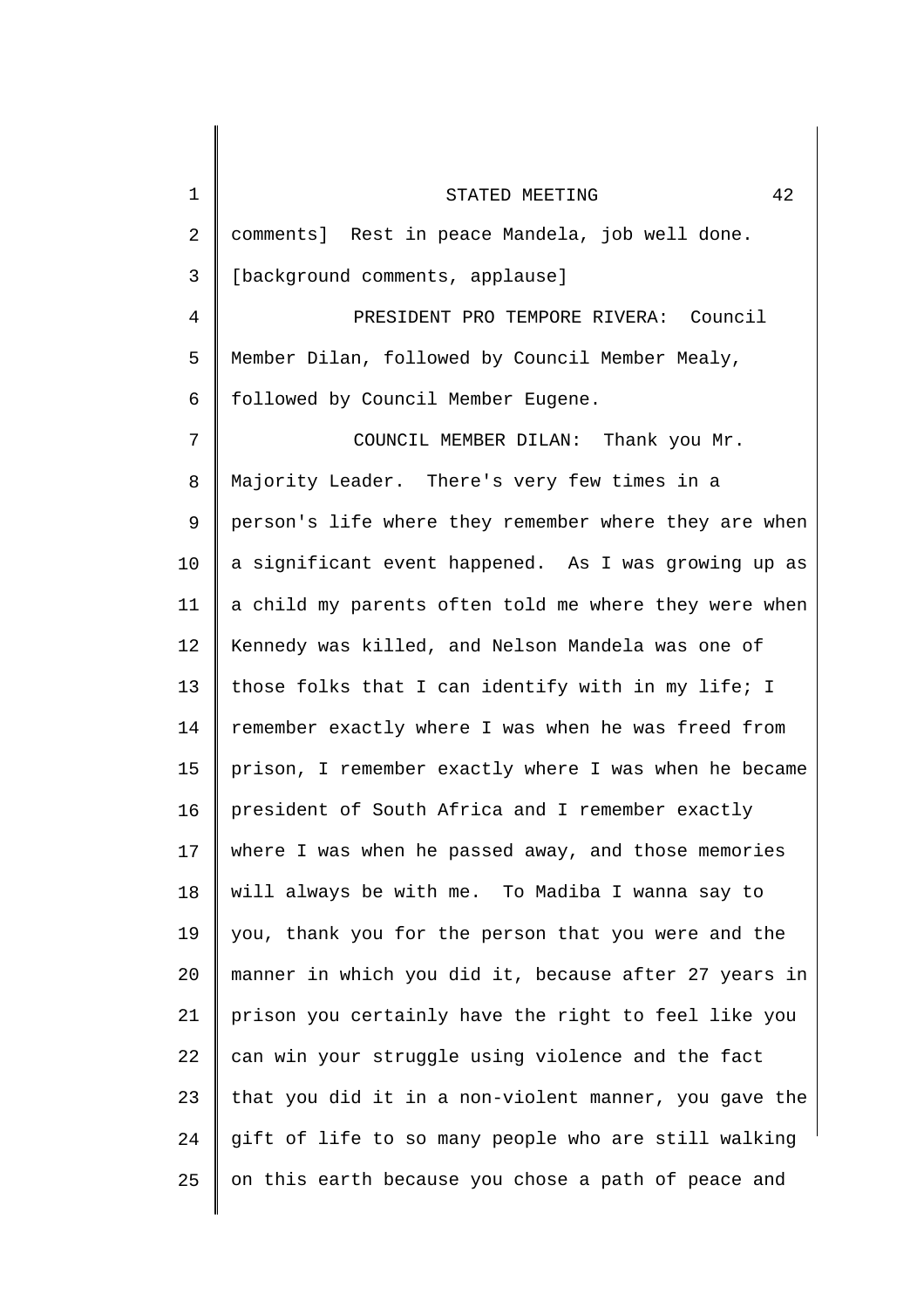| $\mathbf 1$    | 43<br>STATED MEETING                                  |  |  |  |
|----------------|-------------------------------------------------------|--|--|--|
| 2              | that is a very difficult sacrifice to make in         |  |  |  |
| 3              | politics, especially on the global scale. I know      |  |  |  |
| $\overline{4}$ | many of us here who serve in the City Council feel    |  |  |  |
| 5              | like we sacrifice a lot of our times and a lot of     |  |  |  |
| 6              | ourselves from our families, Madiba, you made the     |  |  |  |
| 7              | ultimate sacrifice from the family perspective for    |  |  |  |
| 8              | the advance of your people and I'd like to publicly   |  |  |  |
| 9              | thank you for all the contributions you gave to this  |  |  |  |
| 10             | entire world. Thank you.                              |  |  |  |
| 11             | PRESIDENT PRO TEMPORE RIVERA: Thank you.              |  |  |  |
| 12             | Council Member Mealy, followed by Council Member      |  |  |  |
| 13             | Eugene.                                               |  |  |  |
| 14             | COUNCIL MEMBER MEALY: I just wanna say,               |  |  |  |
| 15             | we have lost an icon and for someone who'd been in    |  |  |  |
| 16             | the jail cell where Nelson Mandela stayed 27 years,   |  |  |  |
| 17             | how small it was, to see all those men, two toilets   |  |  |  |
| 18             | and two showers for about 250 men, I don't know if    |  |  |  |
| 19             | half of us could even go through that, and just to    |  |  |  |
| 20             | know that to walk in the places where he thought that |  |  |  |
| 21             | was a garden he probably thought it was Central       |  |  |  |
| 22             | Park, that little piece of garden they had, 'cause he |  |  |  |
| 23             | was in solitary. Just going to South Africa and       |  |  |  |
| 24             | seeing it and experiencing where all this has         |  |  |  |
| 25             | happened, and I've got a little excerpt of his speech |  |  |  |
|                |                                                       |  |  |  |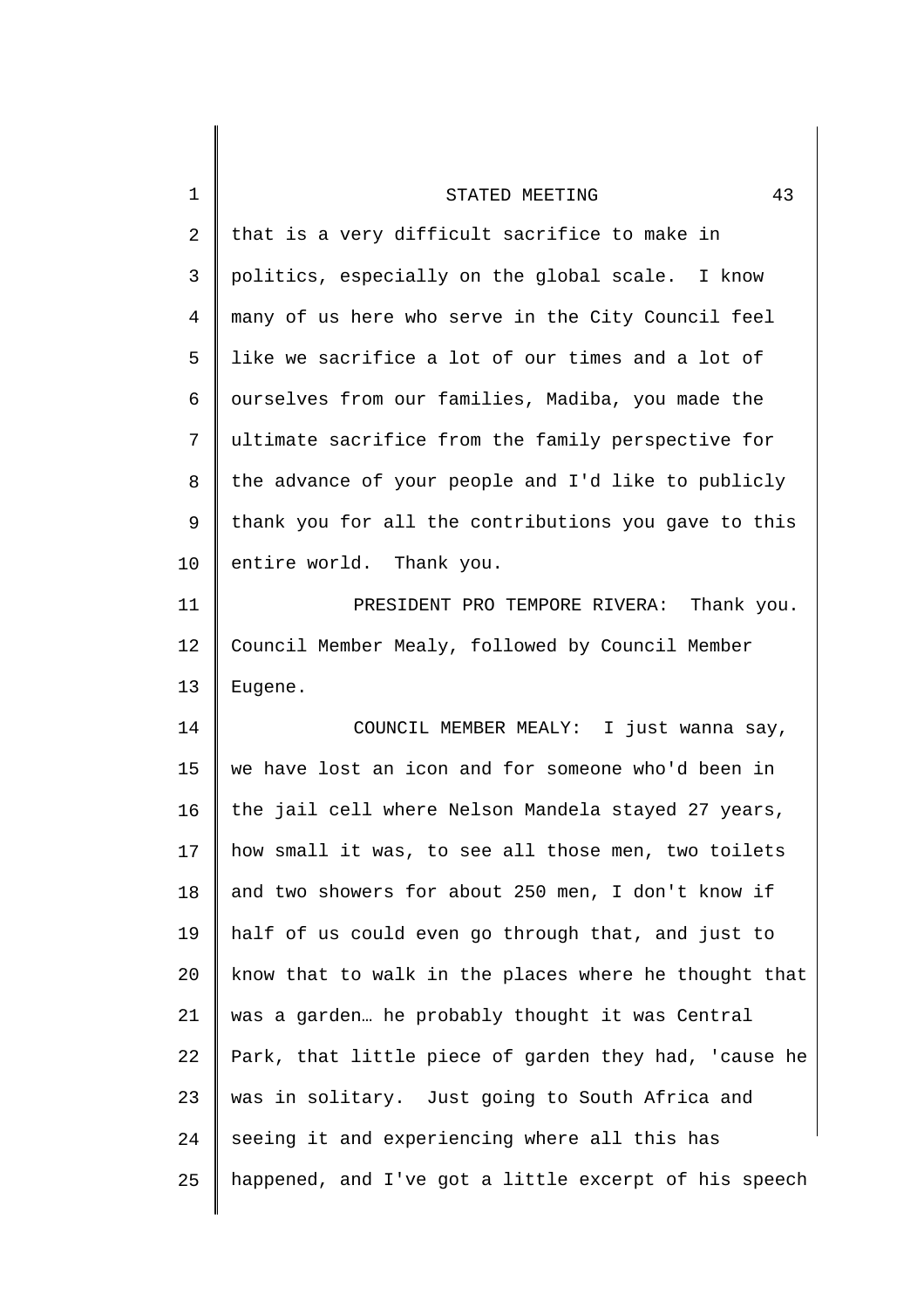| $\mathbf 1$ | 44<br>STATED MEETING                                  |
|-------------|-------------------------------------------------------|
| 2           | when he became president. "We understand it still     |
| 3           | that there is no easy road to freedom. We know it     |
| 4           | well that none of us acting alone can achieve         |
| 5           | success. We must therefore act together as a united   |
| 6           | people, for national reconciliation, for the nation   |
| 7           | building, for the birth of a new world. Let there be  |
| 8           | justice for all. Let there be peace for all. Let      |
| 9           | there be work, bread, water and salt for all. Let     |
| 10          | each know that for each the body, the mind and the    |
| 11          | soul have been freed to fulfill themselves. Never,    |
| 12          | never and never again shall it be that this beautiful |
| 13          | land will again experience the oppression of one by   |
| 14          | another and suffer the indignity of being the skunk   |
| 15          | of the world. Let freedom reign. The sun shall        |
| 16          | never set on so glorious a human achievement."<br>And |
| 17          | that is what Nelson Mandela was all about; imagine 27 |
| 18          | years. And I concur with my colleague, let one of us  |
| 19          | go in jail for one year and come out saying kumbaya.  |
| 20          | So he has shown us what true love is all about, to be |
| 21          | a nation building. Thank you, Madame Speaker.         |
| 22          | PRESIDENT PRO TEMPORE RIVERA: Next we                 |
| 23          | have Council Member Eugene.                           |
| 24          | COUNCIL MEMBER EUGENE: Thank you very                 |
| 25          | much, Majority Leader. I was not planning to speak,   |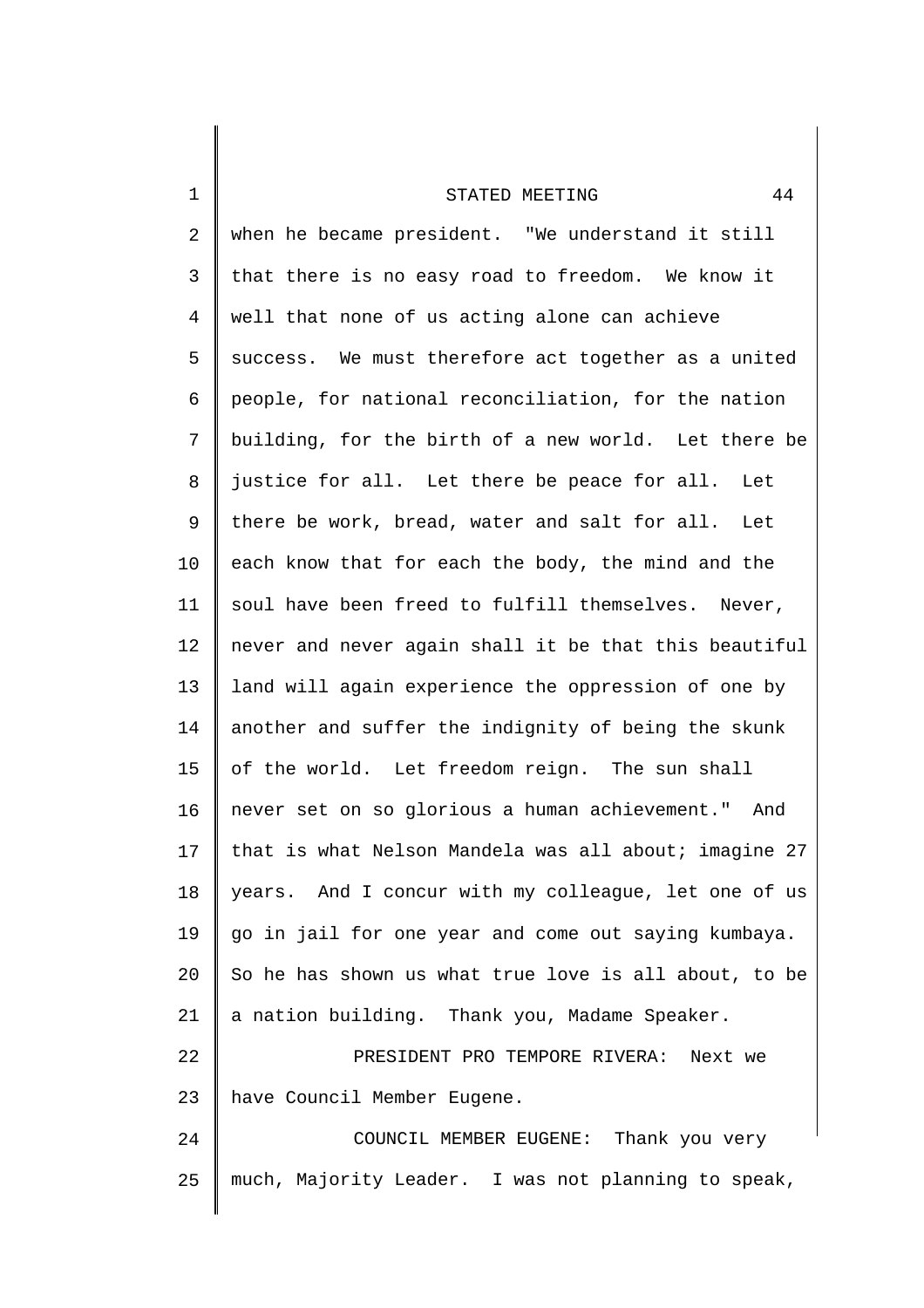| $\mathbf 1$    | 45<br>STATED MEETING                                  |  |  |  |
|----------------|-------------------------------------------------------|--|--|--|
| $\overline{2}$ | but I feel compelled to do it, because as somebody    |  |  |  |
| 3              | who was born and raised in Haiti, and I believe that  |  |  |  |
| $\overline{4}$ | the history of Haiti is similar to the history of     |  |  |  |
| 5              | South Africa in that Nelson Mandela remind me of my   |  |  |  |
| 6              | ancestors [speaking foreign language], who fought to  |  |  |  |
| 7              | liberate the slaves and to abolish slavery in Haiti   |  |  |  |
| 8              | where the right and dignity of people were not        |  |  |  |
| 9              | respected. Like Nelson Mandela, Toussaint             |  |  |  |
| 10             | L'Ouverture, the fighter of Haitian nation, was       |  |  |  |
| 11             | arrested also, but he died in France because he was   |  |  |  |
| 12             | fighting for justice for human dignity. But Nelson    |  |  |  |
| 13             | Mandela didn't die, but he continued to fight after   |  |  |  |
| 14             | 26 years in jail, but he was fighting for human       |  |  |  |
| 15             | dignity not only for South Africa, for human respect, |  |  |  |
| 16             | but he's an inspiration; he should be an inspiration  |  |  |  |
| 17             | for all of us. I hope that when we will leave this    |  |  |  |
| 18             | place we will take the commitment to continue to      |  |  |  |
| 19             | fight for those who are undermined, those who are not |  |  |  |
| 20             | respected and we will continue to think about Nelson  |  |  |  |
| 21             | Mandela and remember that all men are created equal   |  |  |  |
| 22             | and are entitled to respect and dignity. May soul     |  |  |  |
| 23             | rest in peace. Thank you.                             |  |  |  |
| 24             | SPEAKER QUINN: Thank you. [pause]                     |  |  |  |
| 25             | Thank you Mr. Majority Leader.                        |  |  |  |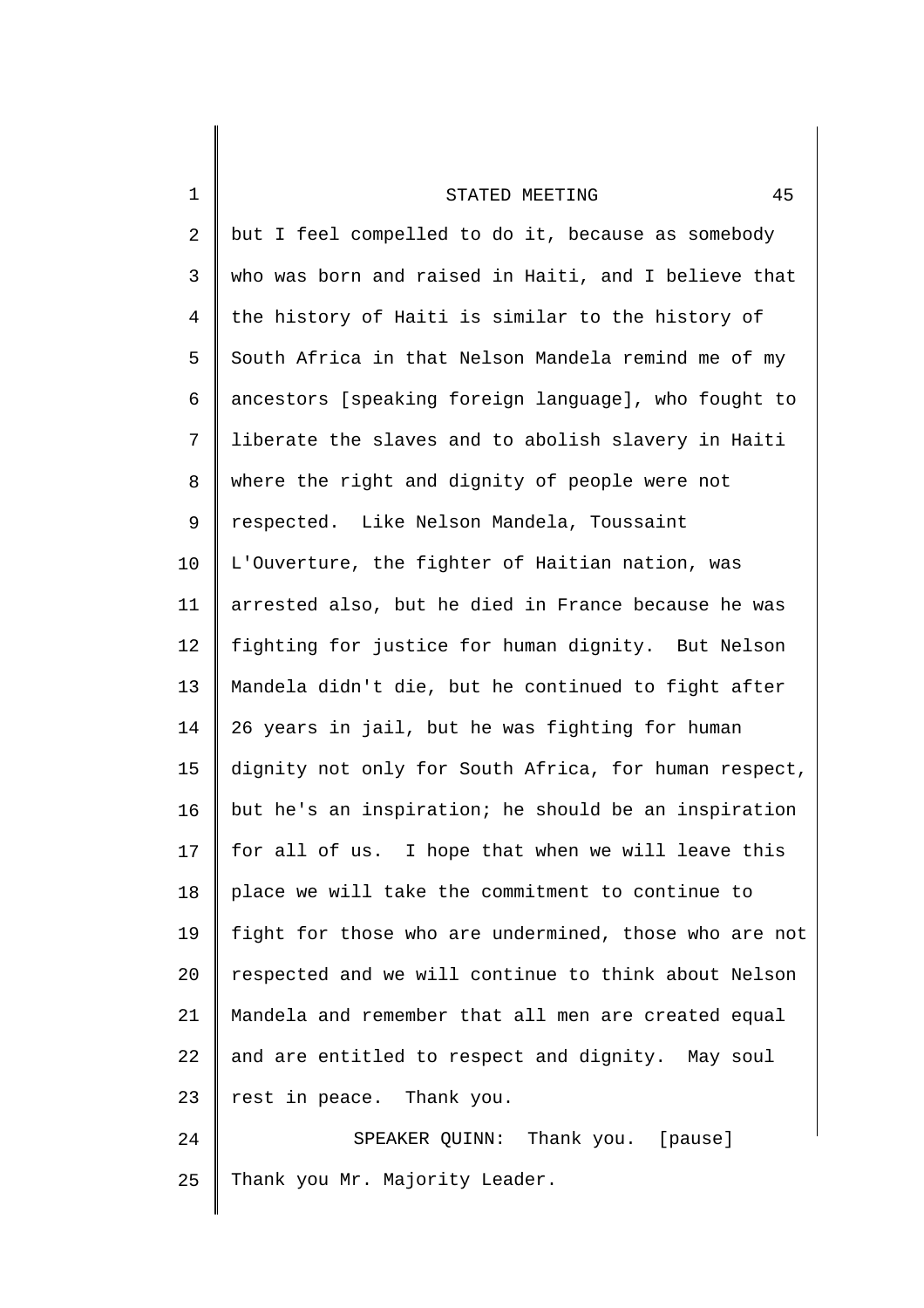| 1              | 46<br>STATED MEETING                                  |  |
|----------------|-------------------------------------------------------|--|
| $\overline{2}$ | PRESIDENT PRO TEMPORE RIVERA: Thank you               |  |
| 3              | very much Madame Speaker. We now mo before we move    |  |
| 4              | on with the agenda, let me introduce the incoming     |  |
| 5              | council members from the next session who are here    |  |
| 6              | with us in the audience; [background comments] we     |  |
| 7              | have Steve Matteo, who is here with us                |  |
| 8              | SPEAKER QUINN: Shh.                                   |  |
| 9              | PRESIDENT PRO TEMPORE RIVERA: we have                 |  |
| 10             | Alan Maisel, who is here with us as well; I saw them  |  |
| 11             | earlier in the audience; we have Ritchie Torres, who  |  |
| 12             | is my replacement in the City Council, with us, I saw |  |
| 13             | him earlier, and while we may all look up to Al Vann, |  |
| 14             | because he's been a legend in the Council in his      |  |
| 15             | entire career, for the first time I've seen Al Vann   |  |
| 16             | look up to somebody else, [laughter] it was Robert    |  |
| 17             | Cornegy here with us when they were taking a picture. |  |
| 18             | So welcome to City Hall.                              |  |
| 19             | Next we move on to Petitions and                      |  |
| 20             | Communications.                                       |  |
| 21             | CITY CLERK: M 1340 to M 1351, Base                    |  |
| 22             | Station Licenses.                                     |  |
| 23             | SPEAKER QUINN: Transportation.                        |  |
| 24             | CITY CLERK: There are no Petitions or                 |  |
| 25             | Communications.                                       |  |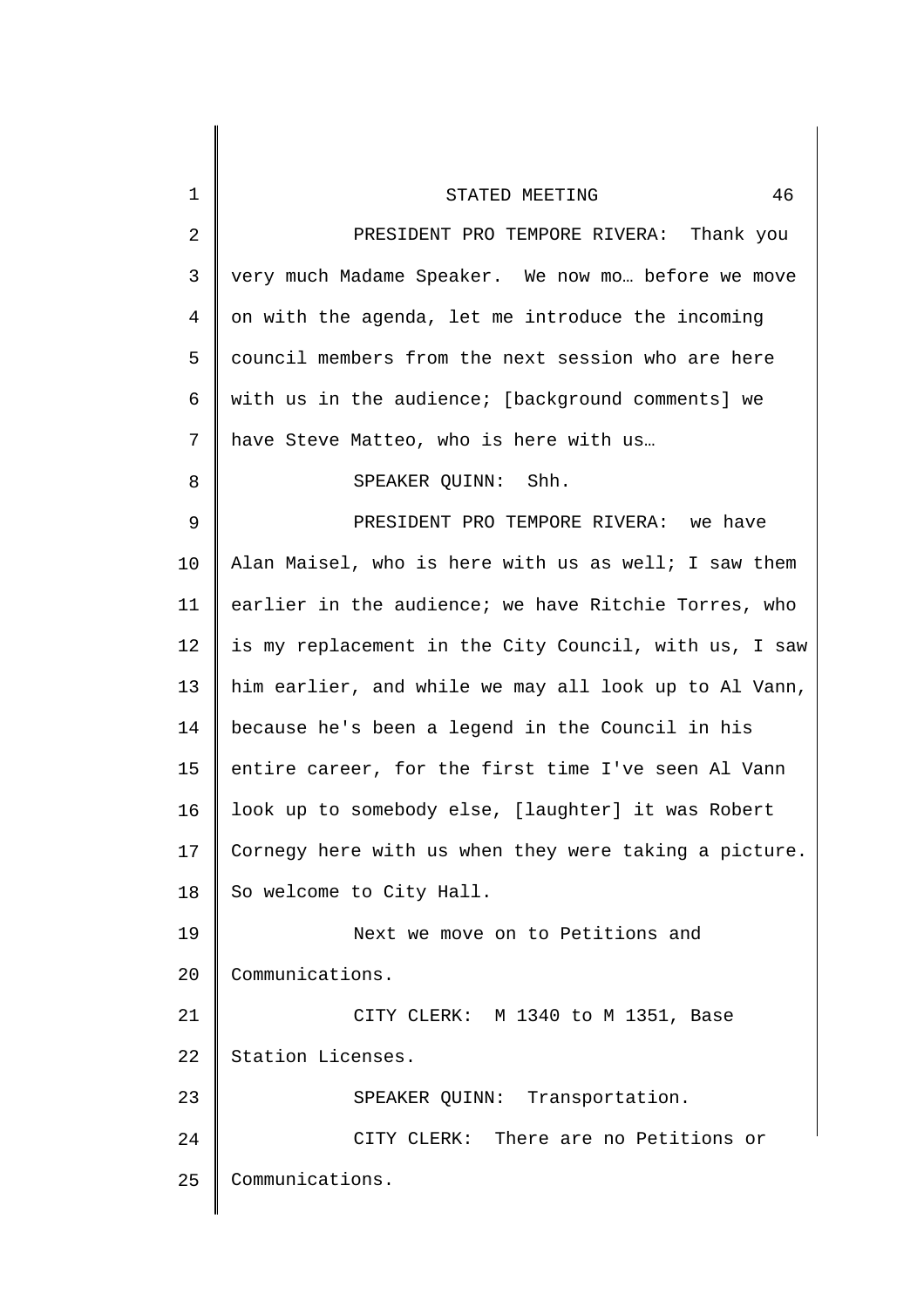| $\mathbf 1$    | 47<br>STATED MEETING                                |
|----------------|-----------------------------------------------------|
| $\overline{2}$ | PRESIDENT PRO TEMPORE RIVERA: Land Use              |
| $\mathsf{3}$   | Call-Ups.                                           |
| 4              | CITY CLERK: M 1352 and 1353.                        |
| 5              | SPEAKER QUINN: If we could Couple those,            |
| 6              | please and have a Roll Call on the Coupled Land Use |
| 7              | Call-Ups.                                           |
| 8              | [background comments]                               |
| 9              | PRESIDENT PRO TEMPORE RIVERA: So                    |
| 10             | ordered.                                            |
| 11             | COMMITTEE CLERK: Arroyo.                            |
| 12             | COUNCIL MEMBER ARROYO: Aye.                         |
| 13             | COMMITTEE CLERK: Barron.                            |
| 14             | COUNCIL MEMBER BARRON: Aye.                         |
| 15             | COMMITTEE CLERK: Brewer.                            |
| 16             | COUNCIL MEMBER BREWER: Aye.                         |
| 17             | COMMITTEE CLERK: Cabrera.                           |
| 18             | COUNCIL MEMBER CABRERA: Aye.                        |
| 19             | COMMITTEE CLERK: Chin.                              |
| 20             | COUNCIL MEMBER CHIN: Aye.                           |
| 21             | COMMITTEE CLERK: Comrie.                            |
| 22             | COUNCIL MEMBER COMRIE: Aye.                         |
| 23             | COMMITTEE CLERK: Crowley.                           |
| 24             | COUNCIL MEMBER CROWLEY: Aye.                        |
| 25             | COMMITTEE CLERK: Dickens.                           |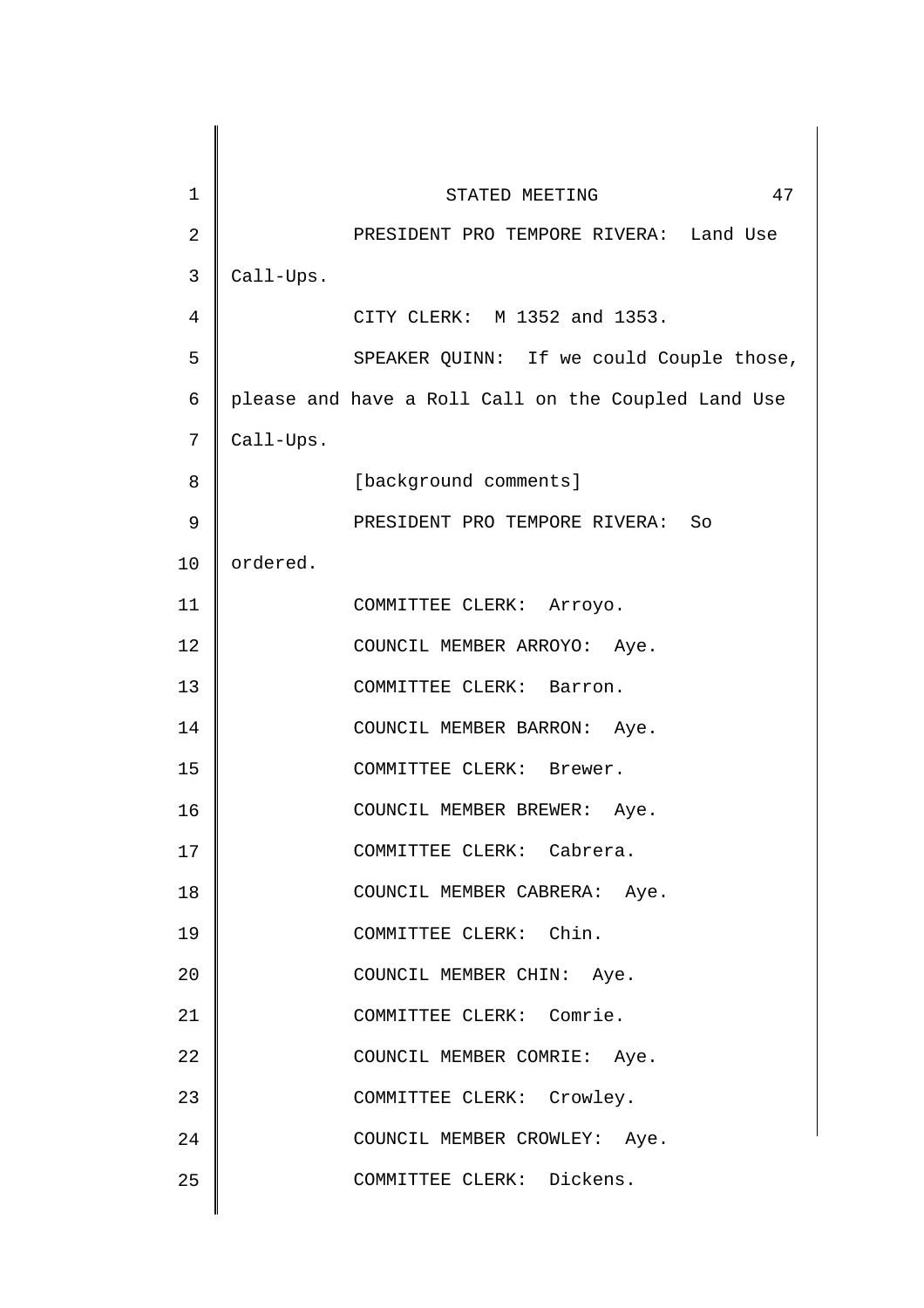| $\mathbf 1$    |                  | STATED MEETING<br>48                                 |
|----------------|------------------|------------------------------------------------------|
| $\overline{2}$ |                  | COUNCIL MEMBER DICKENS: Aye.                         |
| 3              |                  | [background comment]                                 |
| 4              |                  | COMMITTEE CLERK: Dilan.                              |
| 5              |                  | COUNCIL MEMBER DILAN: Aye.                           |
| 6              |                  | COMMITTEE CLERK: Dromm.                              |
| 7              |                  | COUNCIL MEMBER DROMM: May I have                     |
| 8              |                  | permission to vote on all Land Use Items and General |
| 9              | Orders?          |                                                      |
| 10             |                  | PRESIDENT PRO TEMPORE RIVERA: Yes.                   |
| 11             |                  | COUNCIL MEMBER DROMM: I vote aye on all.             |
| 12             |                  | COMMITTEE CLERK: Eugene.                             |
| 13             |                  | COUNCIL MEMBER EUGENE: Aye.                          |
| 14             |                  | COMMITTEE CLERK: Ferreras. [background               |
| 15             | comment] Fidler. |                                                      |
| 16             |                  | COUNCIL MEMBER FIDLER: Aye.                          |
| 17             |                  | COMMITTEE CLERK: Gennaro.                            |
| 18             |                  | COUNCIL MEMBER GENNARO: Yes.                         |
| 19             |                  | COMMITTEE CLERK: Gentile.                            |
| 20             |                  | COUNCIL MEMBER GENTILE: Yes.                         |
| 21             |                  | COMMITTEE CLERK: Gibson.                             |
| 22             |                  | COUNCIL MEMBER GIBSON: Aye.                          |
| 23             |                  | COMMITTEE CLERK: Gonzalez. [background               |
| 24             |                  | comment] Greenfield.                                 |
| 25             |                  |                                                      |
|                |                  |                                                      |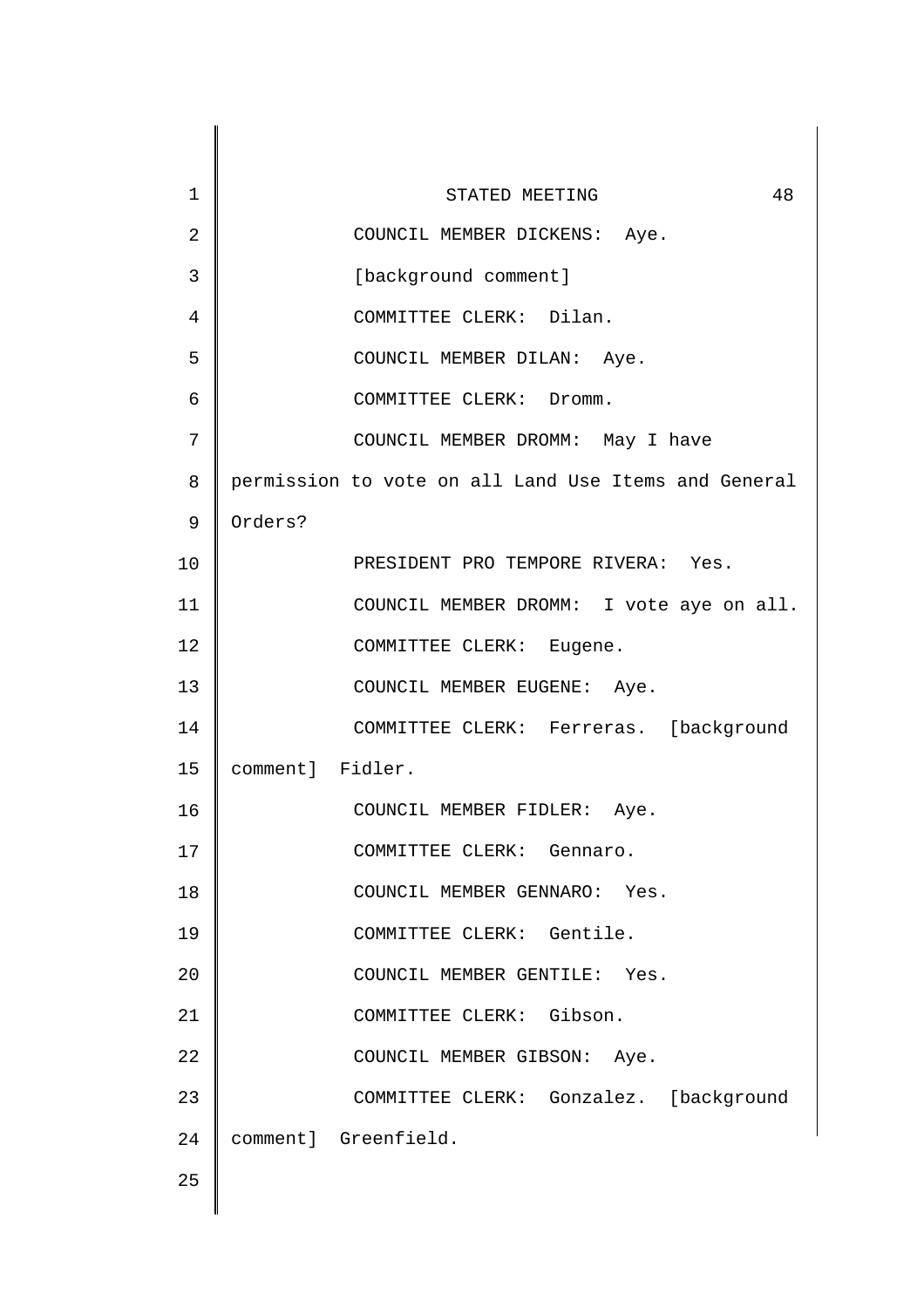| $\mathbf 1$    | 49<br>STATED MEETING                                 |
|----------------|------------------------------------------------------|
| $\overline{2}$ | COUNCIL MEMBER GREENFIELD: [background               |
| 3              | comments]                                            |
| 4              | SPEAKER QUINN: Shh.                                  |
| 5              | [background comments]                                |
| 6              | COUNCIL MEMBER GREENFIELD: Thank you                 |
| 7              | Madame Speaker. I vote aye and I request unanimous   |
| 8              | consent to vote on all items on today's calendar and |
| 9              | agenda.                                              |
| 10             | PRESIDENT PRO TEMPORE RIVERA: So                     |
| 11             | ordered.                                             |
| 12             | COUNCIL MEMBER GREENFIELD: I vote aye.               |
| 13             | Thank you.                                           |
| 14             | COMMITTEE CLERK: Halloran.                           |
| 15             | COUNCIL MEMBER HALLORAN: Ask unanimous               |
| 16             | consent to vote on all calendared items. Aye on all. |
| 17             | PRESIDENT PRO TEMPORE RIVERA: Yes.                   |
| 18             | COMMITTEE CLERK: Jackson.                            |
| 19             | COUNCIL MEMBER JACKSON: Aye on all.                  |
| 20             | COMMITTEE CLERK: King.                               |
| 21             | COUNCIL MEMBER KING: Aye on all.                     |
| 22             | COMMITTEE CLERK: Koppell.                            |
| 23             | COUNCIL MEMBER KOPPELL: Yes.                         |
| 24             | COMMITTEE CLERK: Koslowitz.                          |
| 25             | COUNCIL MEMBER KOSLOWITZ: Aye.                       |
|                |                                                      |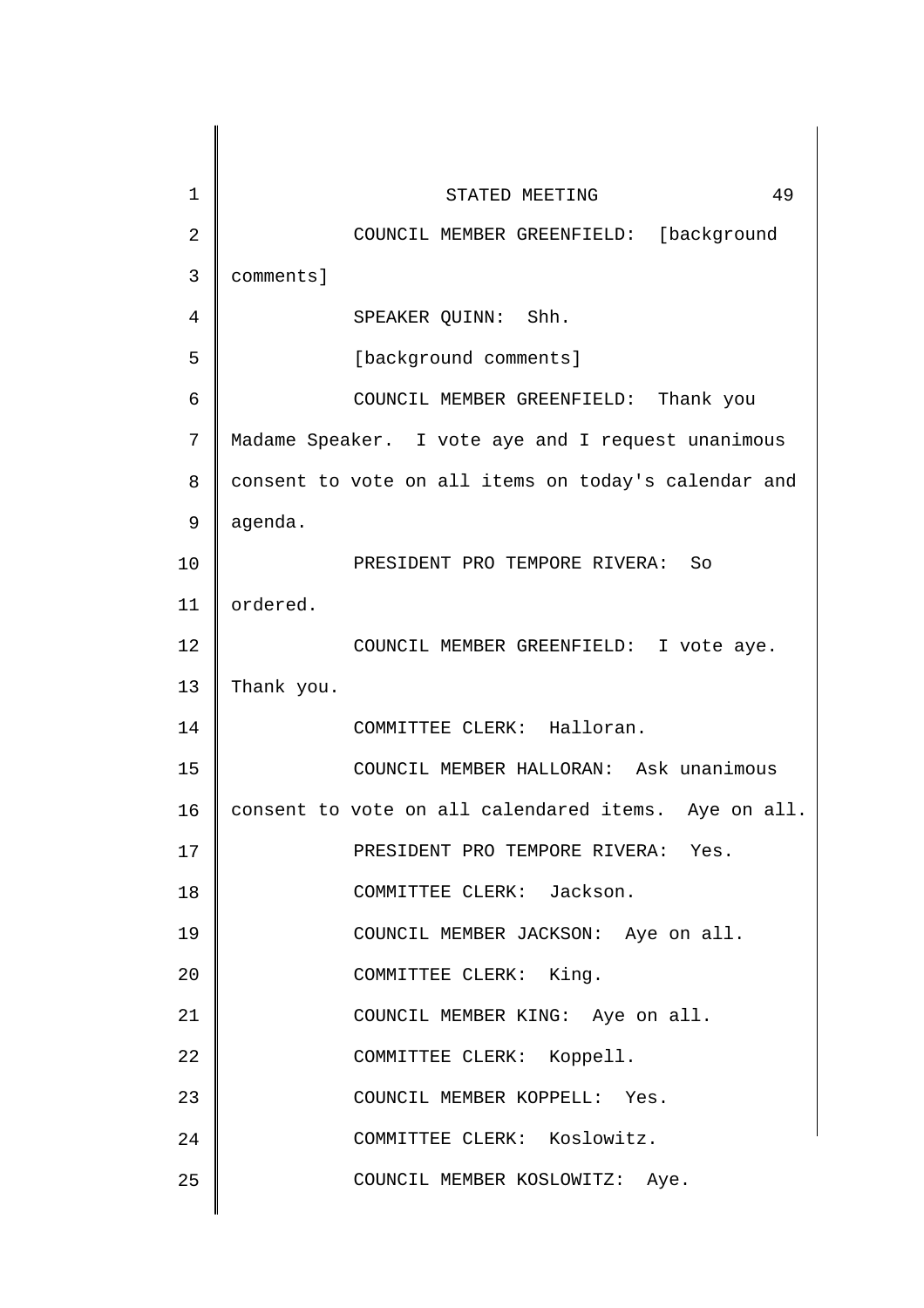| $\mathbf 1$    | STATED MEETING                | 50 |
|----------------|-------------------------------|----|
| $\overline{2}$ | COMMITTEE CLERK: Lander.      |    |
| 3              | COUNCIL MEMBER LANDER: Aye.   |    |
| $\overline{4}$ | COMMITTEE CLERK: Levin.       |    |
| 5              | COUNCIL MEMBER LEVIN: Aye.    |    |
| 6              | COMMITTEE CLERK: Mealy.       |    |
| 7              | COUNCIL MEMBER MEALY: Aye.    |    |
| 8              | COMMITTEE CLERK: Palma.       |    |
| 9              | COUNCIL MEMBER PALMA: Yes.    |    |
| 10             | COMMITTEE CLERK: Reyna.       |    |
| 11             | COUNCIL MEMBER REYNA: Aye.    |    |
| 12             | COMMITTEE CLERK: Richards.    |    |
| 13             | COUNCIL MEMBER RICHARDS: Aye. |    |
| 14             | COMMITTEE CLERK: Rose.        |    |
| 15             | COUNCIL MEMBER ROSE: Aye.     |    |
| 16             | COMMITTEE CLERK: Ulrich.      |    |
| 17             | COUNCIL MEMBER ULRICH: Yes.   |    |
| 18             | COMMITTEE CLERK: Vacca.       |    |
| 19             | COUNCIL MEMBER VACCA: Aye.    |    |
| 20             | COMMITTEE CLERK: Vallone.     |    |
| 21             | COUNCIL MEMBER VALLONE: Aye.  |    |
| 22             | COMMITTEE CLERK: Vann.        |    |
| 23             | COUNCIL MEMBER VANN: Aye.     |    |
| 24             | COMMITTEE CLERK: Williams.    |    |
| 25             | COUNCIL MEMBER WILLIAMS: Aye. |    |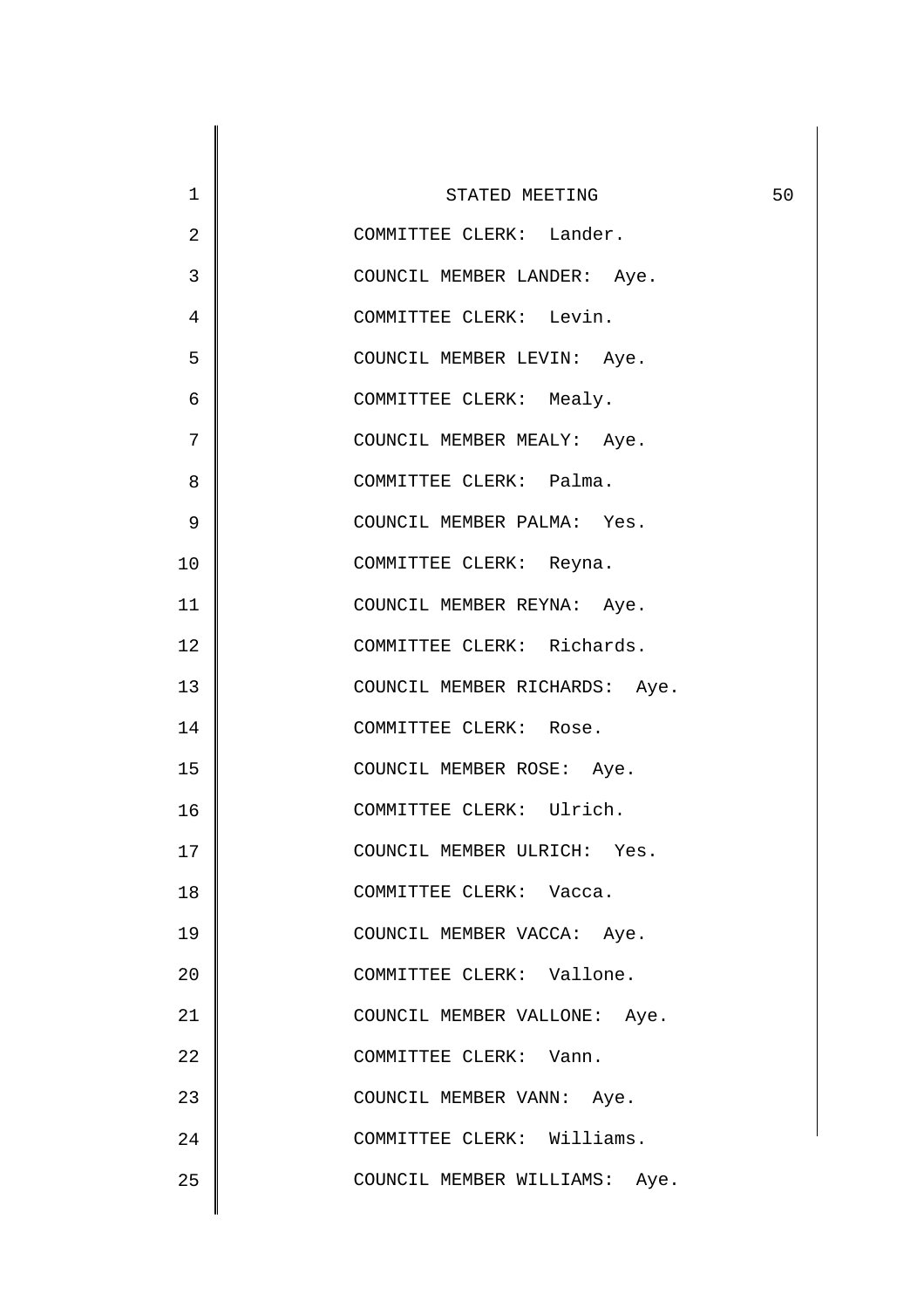| $\mathbf 1$    | 51<br>STATED MEETING                                  |
|----------------|-------------------------------------------------------|
| $\overline{2}$ | COMMITTEE CLERK: Wills.                               |
| 3              | COUNCIL MEMBER WILLS: Aye.                            |
| 4              | COMMITTEE CLERK: Lander.                              |
| 5              | COUNCIL MEMBER LANDER: Aye.                           |
| 6              | COMMITTEE CLERK: Oddo. Rivera.                        |
| 7              | PRESIDENT PRO TEMPORE RIVERA: I vote                  |
| 8              | aye, but I'd also like to mention that my predecessor |
| 9              | is here as well, who also happens to be my father,    |
| 10             | he's right there in the back videotaping the whole    |
| 11             | entire [applause, background comments] today's        |
| 12             | events. I vote aye.                                   |
| 13             | COMMITTEE CLERK: Oddo.                                |
| 14             | COUNCIL MEMBER ODDO: May I have the                   |
| 15             | unanimous consent to vote aye on all, including all   |
| 16             | Coupled General Orders, Calendar and Land Use Call-   |
| 17             | Ups?                                                  |
| 18             | PRESIDENT PRO TEMPORE RIVERA: Should I                |
| 19             | say no or should I say yes?                           |
| 20             | [laughter, background comments]                       |
| 21             | PRESIDENT PRO TEMPORE RIVERA: Yes.                    |
| 22             | COUNCIL MEMBER ODDO: Unless you tell me               |
| 23             | I'll vote [interpose]                                 |
| 24             | PRESIDENT PRO TEMPORE RIVERA: Go right                |
| 25             | ahead. [laughing]                                     |
|                |                                                       |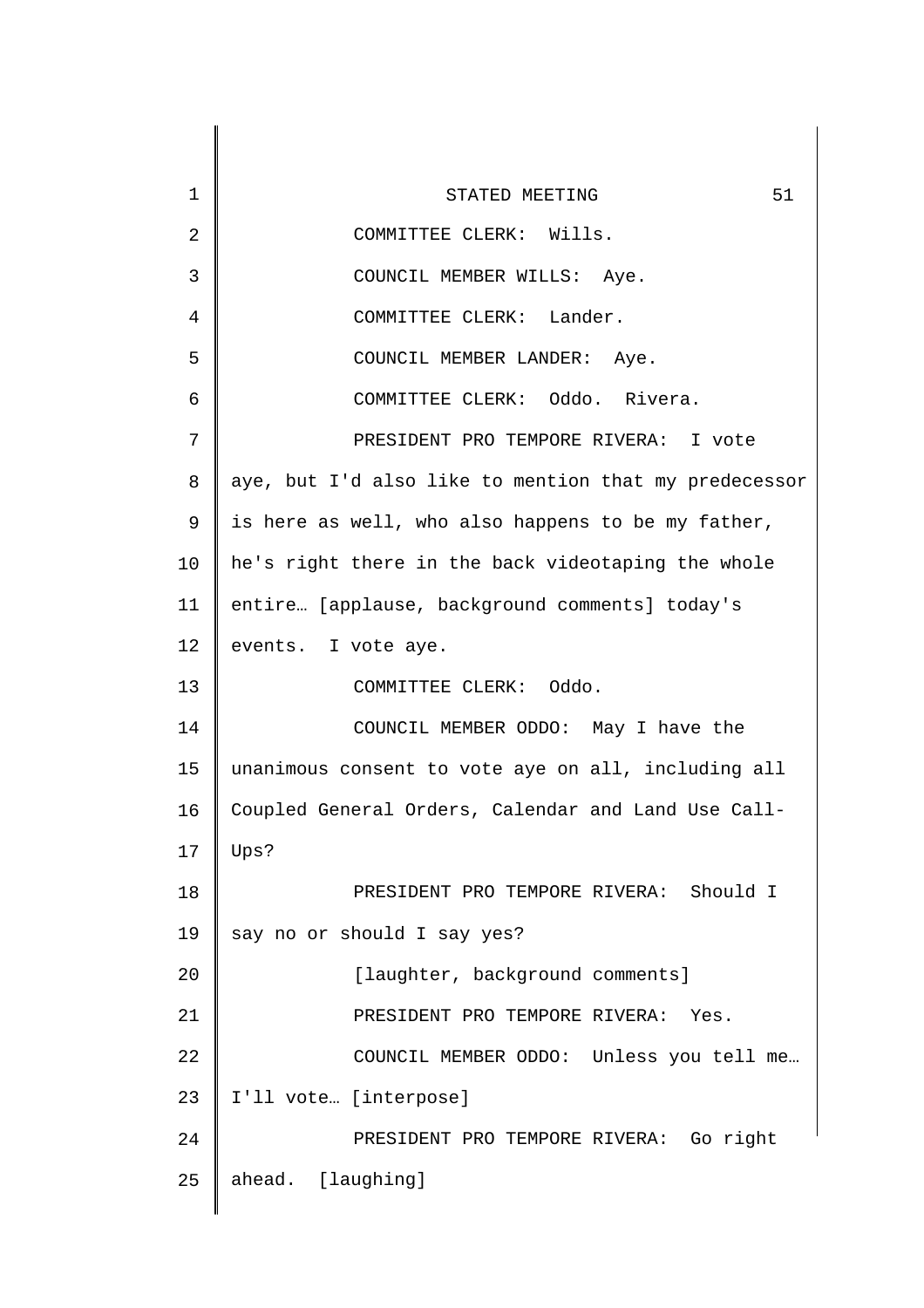| $\mathbf 1$    | 52<br>STATED MEETING                                  |
|----------------|-------------------------------------------------------|
| $\overline{2}$ | COUNCIL MEMBER ODDO: I'll vote however                |
| 3              | you want, Mr. Chairman. Thank you.                    |
| 4              | [background comments]                                 |
| 5              | COMMITTEE CLERK: Vacca.                               |
| 6              | COUNCIL MEMBER VACCA: I ask permission                |
| 7              | to vote aye on all Call-Ups and Intros and            |
| 8              | Resolutions.                                          |
| 9              | PRESIDENT PRO TEMPORE RIVERA: So                      |
| 10             | ordered.                                              |
| 11             | COUNCIL MEMBER VACCA: Thank you.                      |
| 12             | COMMITTEE CLERK: Speaker Quinn.                       |
| 13             | SPEAKER QUINN: Aye on all.                            |
| 14             | PRESIDENT PRO TEMPORE RIVERA: Today's                 |
| 15             | Land Use Call-Ups were adopted by a vote of 49 in the |
| 16             | affirmative, with 0 in the negative. We now move on   |
| 17             | to Communication from the Speaker.                    |
| 18             | SPEAKER QUINN: Thank you. We have a lot               |
| 19             | of legislation we're voting on today -- Intro 1009-A  |
| 20             | requires an annual report on preferred source         |
| 21             | contract awards. I wanna thank the sponsor, Council   |
| 22             | Member Koppell and the Chair of the Committee,        |
| 23             | Council Member Mealy. I wanna thank Shannon Mangogut  |
| 24             | [phonetic] and Alex Pustilnik for their work on this  |
| 25             | [background comments] legislation.                    |
|                |                                                       |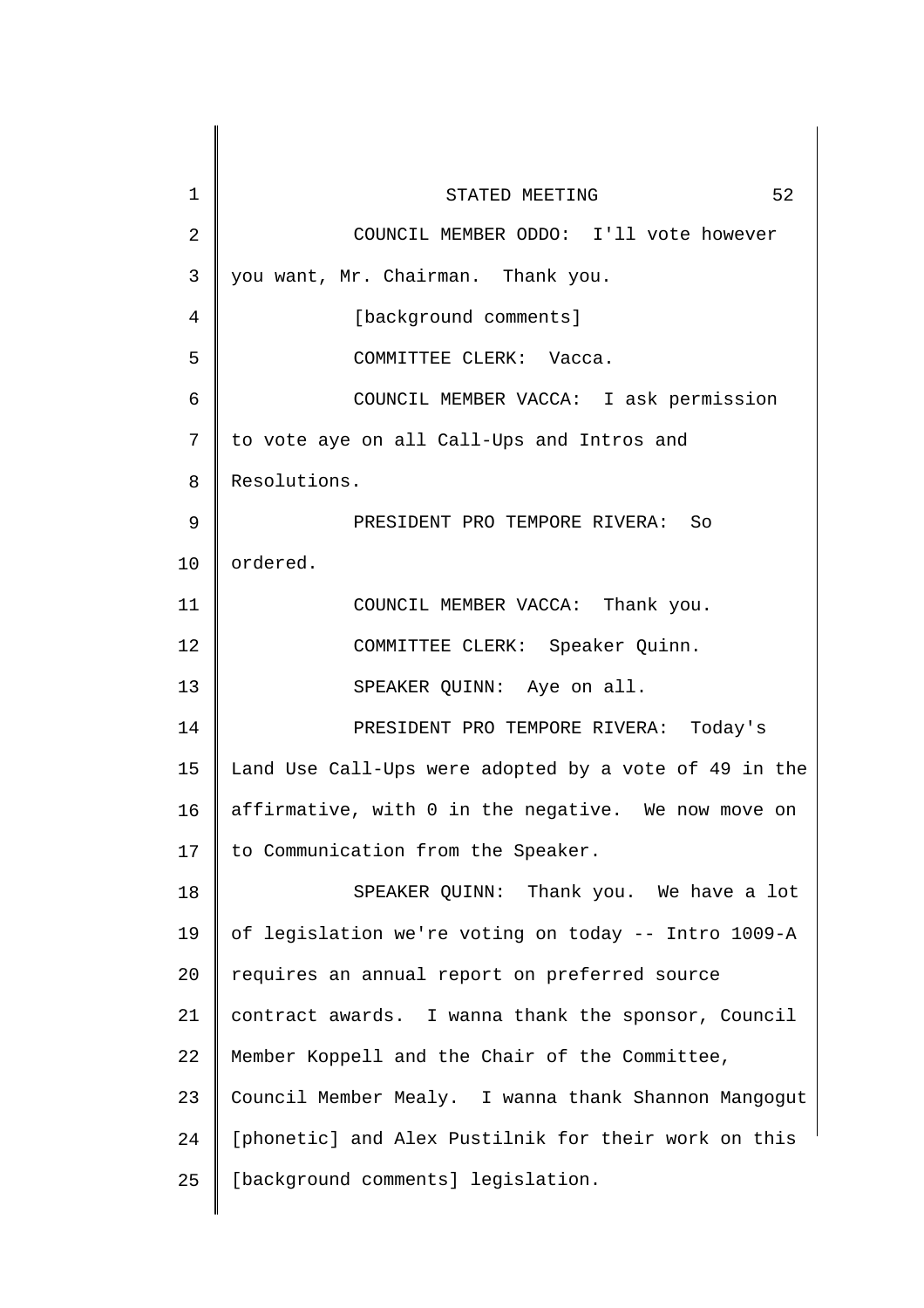| $\mathbf 1$ | 53<br>STATED MEETING                                  |
|-------------|-------------------------------------------------------|
| 2           | Also, out of the education Committee we               |
| 3           | have two pieces of legislation, one of which is       |
| 4           | Council Member King's first piece of legislation, so  |
| 5           | that's exciting [applause, cheers] the first bill is  |
| 6           | Intro 0925-A, sponsored by the Chair of the           |
| 7           | Committee, Chair Jackson, which requires the          |
| 8           | Department of Education to provide data regarding the |
| 9           | provision of arts instructional requirements specific |
| 10          | by different arts designations and Council Member     |
| 11          | King's bill, which requires the DOE to distribute     |
| 12          | information on college saving plans to all new        |
| 13          | students, even those entering kindergarten, which is  |
| 14          | terrific. Let me call on the Chair to speak on both   |
| 15          | bills and then Council Member King to speak on his    |
| 16          | bill. [background comments] If we could get a         |
| 17          | little quiet.                                         |
| 18          | [background comments]                                 |
| 19          | COUNCIL MEMBER JACKSON: Thank you Madame              |
| 20          | Speaker. As I said to Andy King, I thank him and his  |
| 21          | staff for pushing forward this particular bill in     |
| 22          | order to give parents and guardians the opportunity   |
| 23          | to put money aside for their children so that         |
| 24          | hopefully all of them will have the opportunity for   |
| 25          | higher education. I indicated to him and earlier to   |
|             |                                                       |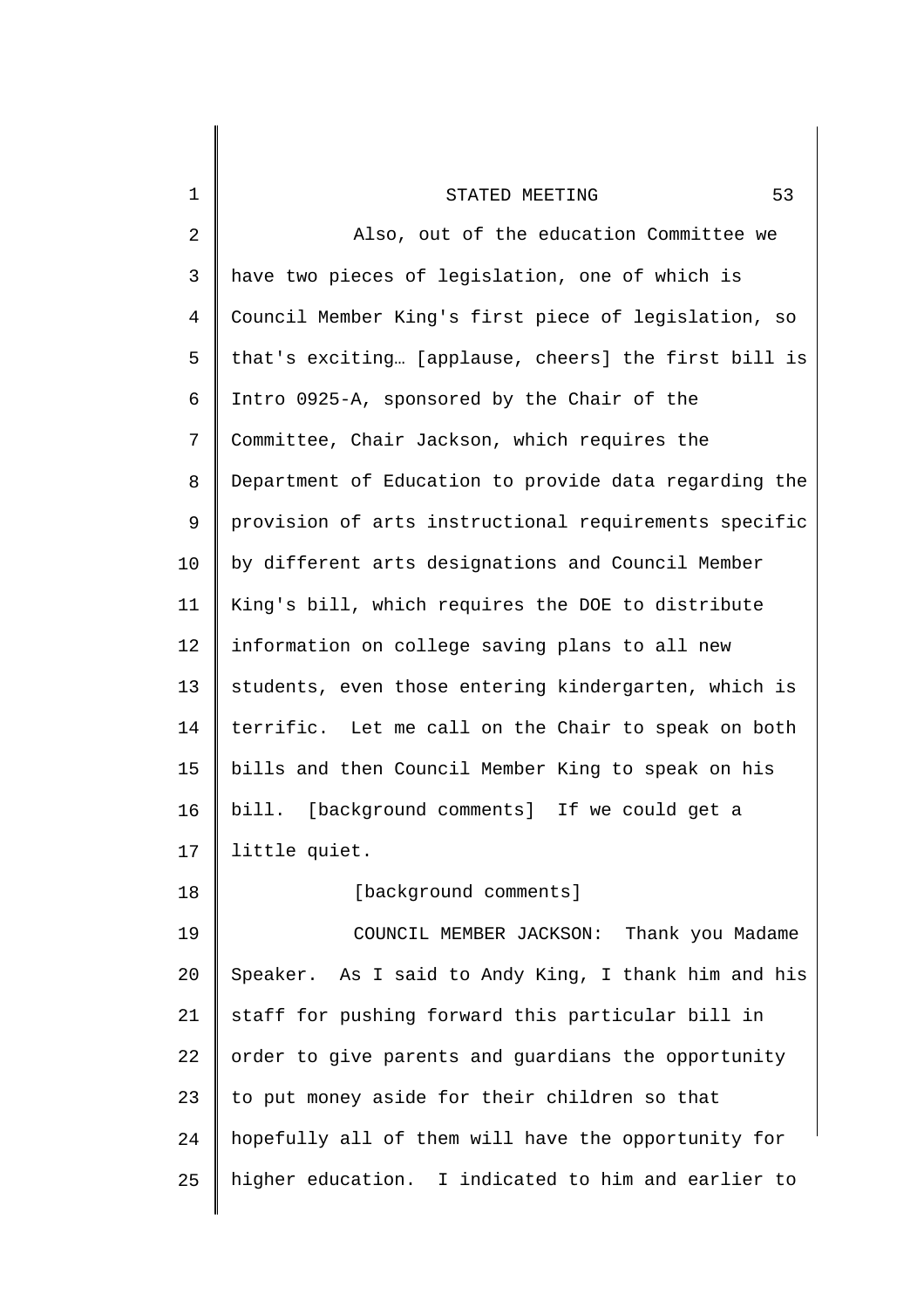| 1  | 54<br>STATED MEETING                                 |
|----|------------------------------------------------------|
| 2  | the Speaker that as someone that has raised three    |
| 3  | beautiful girls, my wife and myself, I've had the    |
| 4  | opportunity, the fortunate opportunity to put away   |
| 5  | money for our two grandchildren that are now 4 years |
| 6  | old and 1, and so this is very, very important for   |
| 7  | the future of our children and Andy, I thank you for |
| 8  | pursuing this on behalf of all of the people of our  |
| 9  | great city. [background comments]                    |
| 10 | And the second bills is an arts                      |
| 11 | legislation that would [background comments] mandate |
| 12 | the Department of Education to give us statistical   |
| 13 | information as to whether or not the minimum         |
| 14 | requirements in arts are being mandated to in New    |
| 15 | York City at all levels, and years ago; not too many |
| 16 | years ago, but approximately five years ago there    |
| 17 | used to be specific money targeted for the arts and  |
| 18 | then it was put in the general fund of a school with |
| 19 | no guarantee that the money will be spent for art    |
| 20 | education. But now we have the opportunity next      |
| 21 | year, in order to show statistically whether or not  |
| 22 | requirements are being met and so that as members of |
| 23 | this body, the City Council, we could make sure that |
| 24 | appropriate dollars are spent for education through  |
| 25 | the arts and I thank Ed and all of the people with   |
|    |                                                      |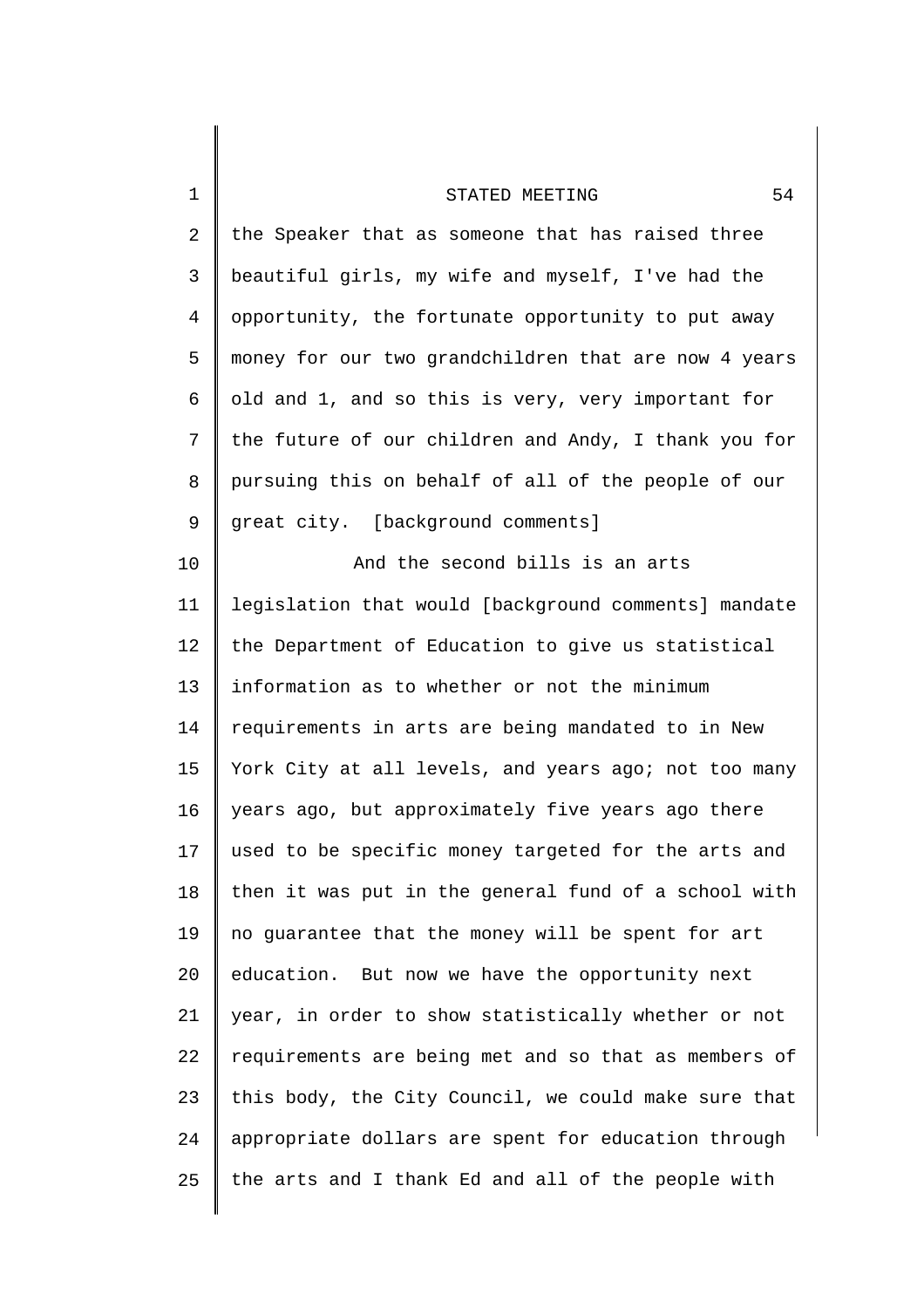| $\mathbf 1$ | 55<br>STATED MEETING                                  |
|-------------|-------------------------------------------------------|
| $\sqrt{2}$  | the Center for Arts Education and Doug Israel for     |
| 3           | helping as advocates to move this forward to where we |
| 4           | are today and I indicated to him this afternoon that  |
| 5           | the obligation for all of us is to make sure that     |
| 6           | whoever the next chancellor is, that they know that   |
| 7           | this is a law that was passed and we are going to     |
| 8           | expect that they give us the information that we need |
| 9           | so we can monitor and push forward anything necessary |
| 10          | to make it happen. Thank you very much for all        |
| 11          | involved, including all of the staff of the central   |
| 12          | staff and the Education Committee. Thank you, Madame  |
| 13          | Speaker.                                              |
| 14          | SPEAKER QUINN: Thank you very much.<br>And            |
| 15          | we're passing a number of pieces of legislation out   |
| 16          | of the Fire and Criminal Justice Committee and I      |
| 17          | wanna thank Chair Crowley, who shepherded all of the  |
| 18          | legislation and is sponsor of two of the pieces of    |

24 25 Intro 0803-A, sponsored by the Chair, requires the Department of Corrections to make its

back to that at the end.

legislation; I wanna thank [coughing] Rob Calandra

and Will Hungetsch [phonetic] for their work on the

sponsored by Council Member Fidler and let me come

legislation. The first piece of legislation is

19

20

21

22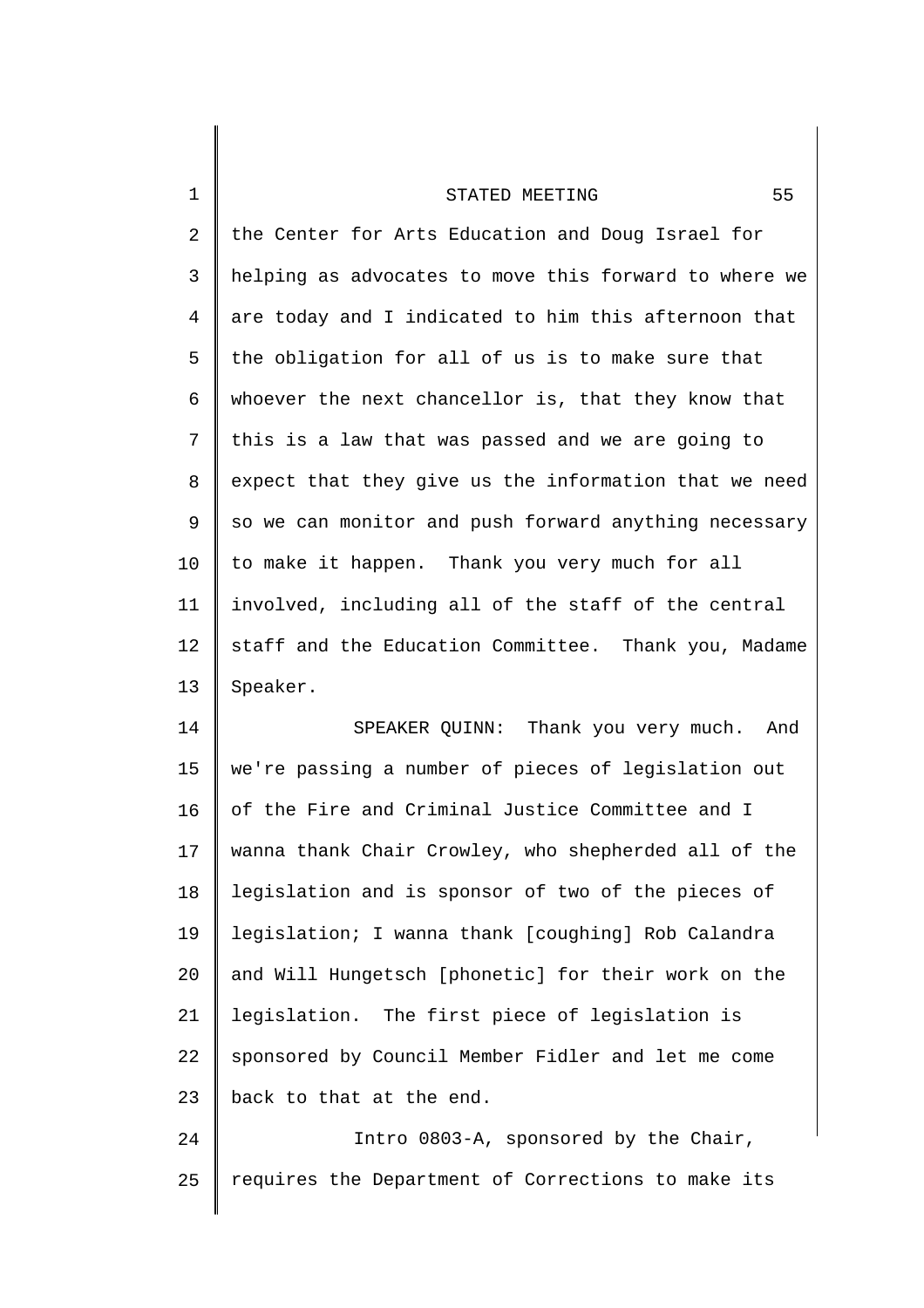| $\mathbf{1}$ | 56<br>STATED MEETING                                  |
|--------------|-------------------------------------------------------|
| 2            | electronic database of people buried at Hart Island,  |
| 3            | which is commonly known as Potter's Field, since 1977 |
| 4            | available on its website. [background comments]<br>If |
| 5            | we could get a little quiet.                          |
| 6            | Also, Intro 0804-A [background comments]              |
| 7            | will require the Department of Corrections to put its |
| 8            | Hart Island visitation policy in writing, posted on   |
| 9            | its website and make it available to anyone who       |
| 10           | requests a copy.                                      |
| 11           | The third piece of legislation, Intro                 |
| 12           | 0143-A, as I mentioned, sponsored by Council Member   |
| 13           | Fidler, is a piece of legislation that we have named  |
| 14           | the Ariel Russo Reporting Timing legislation. This    |
| 15           | piece of legislation will require that the City keeps |
| 16           | track of the timing of emergency responses from the   |
| 17           | time the 9-1-1 call is placed. I think we all         |
| 18           | remember in the tragic accident that killed Ariel     |
| 19           | Russo; it was in fact not four minutes, but eight     |
| 20           | minutes from when the call was placed before          |
| 21           | emergency responders got to the scene; this piece of  |
| 22           | legislation can of course not bring Ariel back, but   |
| 23           | it will make sure that her tragic death was no in     |
| 24           | vain and that we're doing something to make sure that |
| 25           | we respond more quickly, have accurate information to |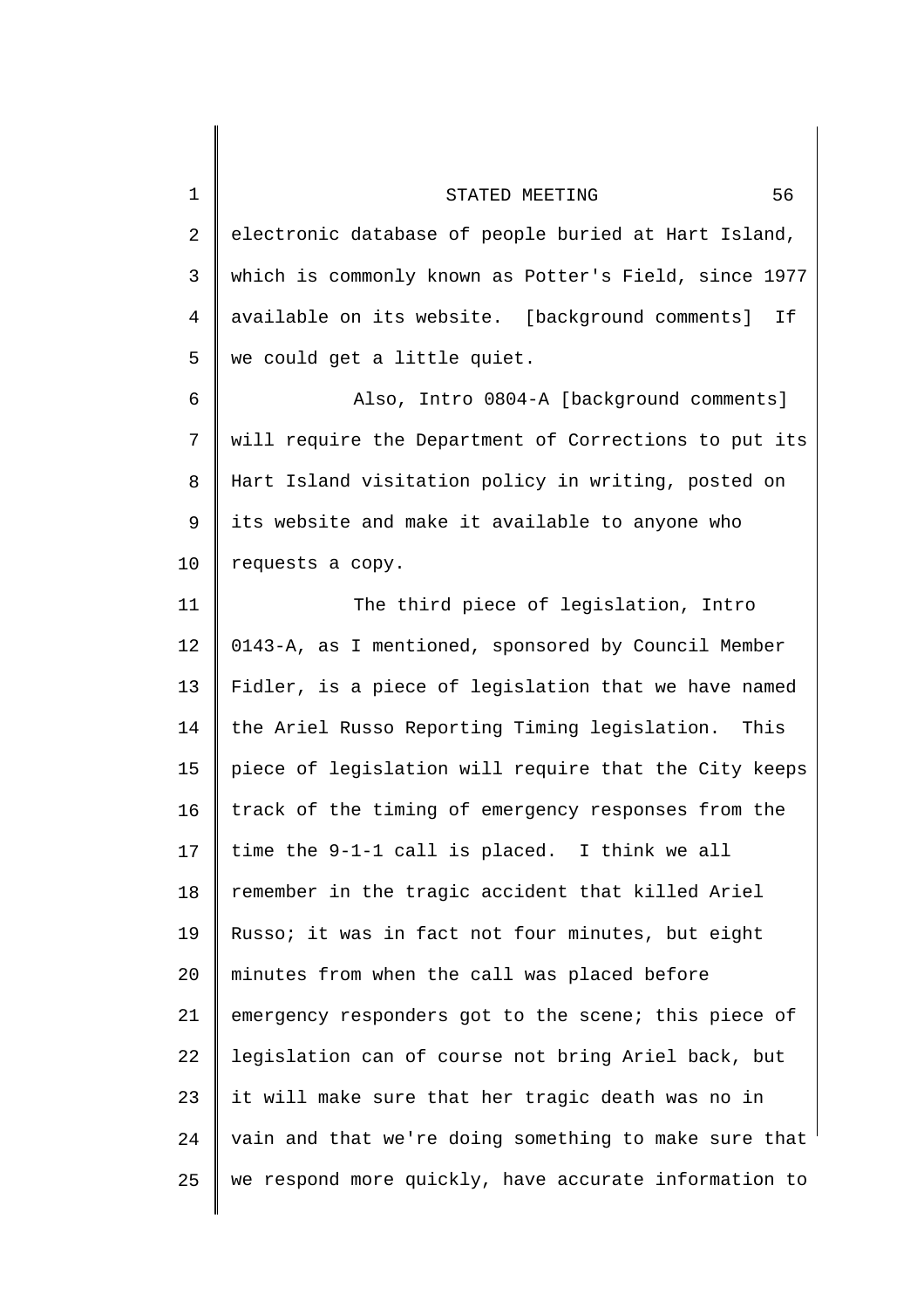| 1              | 57<br>STATED MEETING                                  |
|----------------|-------------------------------------------------------|
| $\overline{2}$ | analyze our emergency responses and give every        |
| 3              | accident victim the best chance possible at survival. |
| 4              | Let me call on the sponsor of the bill, Council       |
| 5              | Member Fidler and then Chair Crowley to speak on all  |
| 6              | three bills. And if we could get a little quiet for   |
| 7              | Council Member Fidler and Chair Crowley. Thank you.   |
| 8              | COUNCIL MEMBER FIDLER: Thank you Madame               |
| 9              | Speak and I'll try and be brief; I certainly wanna    |
| 10             | thank you and [background comments] Chairwoman        |
| 11             | Crowley [interpose]                                   |
| 12             | SPEAKER QUINN: Ple I am very sorry; we                |
| 13             | didn't go [background comment] before we we didn't    |
| 14             | call on Council Member King on your legislation; I'm  |
| 15             | sorry, we moved ahead; I'm sorry. Sorry, Lew.         |
| 16             | COUNCIL MEMBER FIDLER: Should we wait                 |
| 17             | for Council [interpose]                               |
| 18             | SPEAKER QUINN: Yeah, let's do that and                |
| 19             | then we'll come back around. I'm sorry. Council       |
| 20             | Member King. [crosstalk]                              |
| 21             | COUNCIL MEMBER KING: When I fir                       |
| 22             | SPEAKER QUINN: Your first bill, you                   |
| 23             | were you know, we all got so excited we forgot to     |
| 24             | have you speak [crosstalk]                            |
| 25             | COUNCIL MEMBER KING: Well [laughter]                  |
|                |                                                       |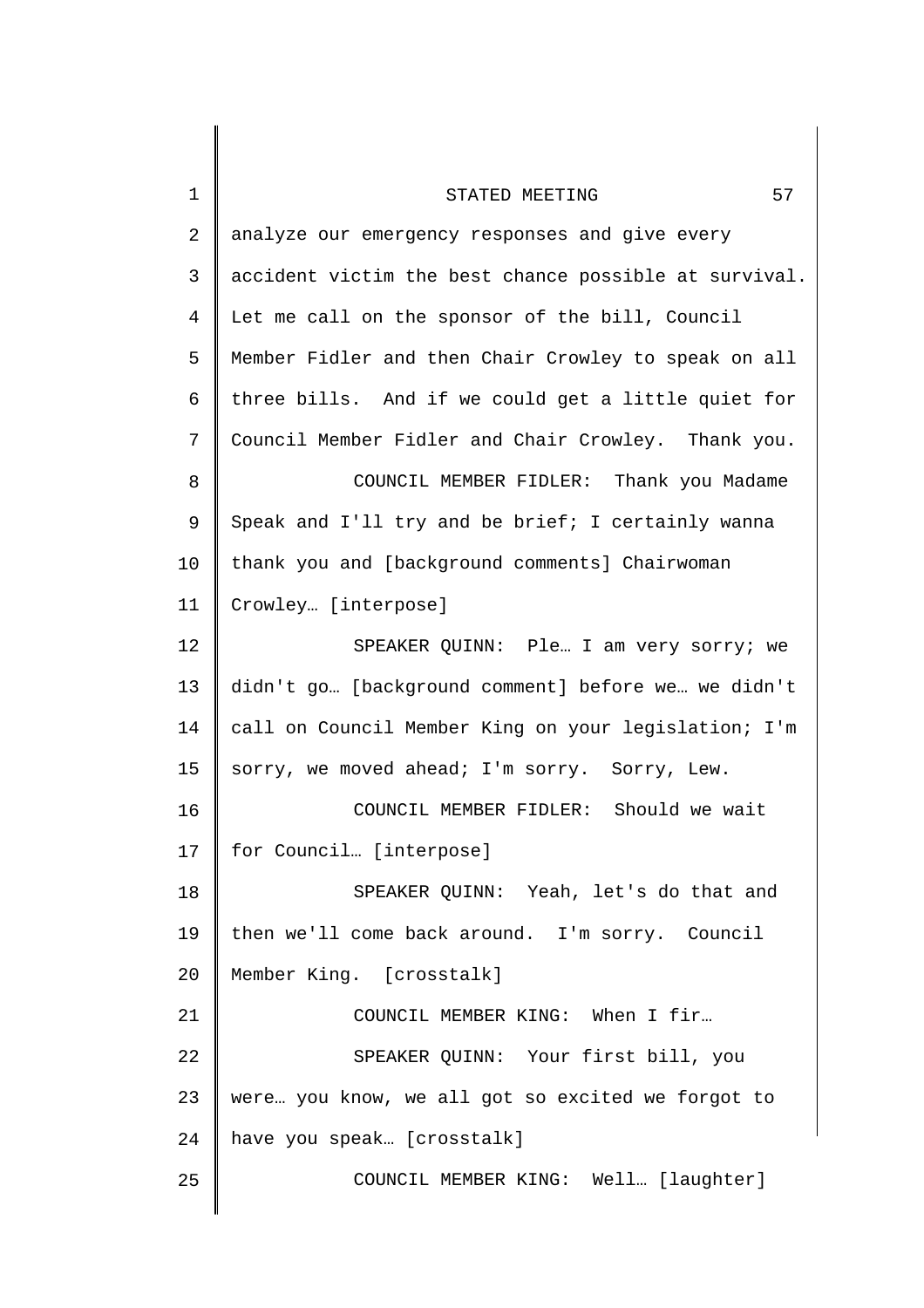| $\mathbf 1$ | 58<br>STATED MEETING                                  |
|-------------|-------------------------------------------------------|
| 2           | SPEAKER QUINN: I apologize.                           |
| 3           | COUNCIL MEMBER KING: Well I thank you,                |
| 4           | it's always [crosstalk]                               |
| 5           | SPEAKER QUINN: The perfect Christmas                  |
| 6           | bowtie distracted us, so I apologize.                 |
| 7           | COUNCIL MEMBER KING: Thank you Madame                 |
| 8           | Speaker and I really appreciate your leadership in    |
| 9           | the Council and it's been a real delight and joy over |
| 10          | this first year, but I'm glad that I finally got this |
| 11          | first one under my belt; I feel like the [background  |
| 12          | comments] the next child that's in the candy store    |
| 13          | who got his first piece and now I'm gonna look        |
| 14          | forward to move more legislation. But I wanna thank   |
| 15          | Aysha Schomburg, who was very instrumental in the     |
| 16          | Education Committee, along with thank you for this    |
| 17          | gift I will treasure it all my life. [background      |
| 18          | comment] Also I wanna thank Eric Henry from my staff  |
| 19          | who my legislative person who helped make this piece  |
| 20          | of legislation real for me as we discussed it in the  |
| 21          | I wanna thank [background comments] the<br>office.    |
| 22          | Committee Chair, Robert Jackson for allowing me to    |
| 23          | knock on his door, track him down in the parking lot, |
| 24          | you know and just [laughter] call him every time I    |
| 25          | could to make sure this piece of legislation gets     |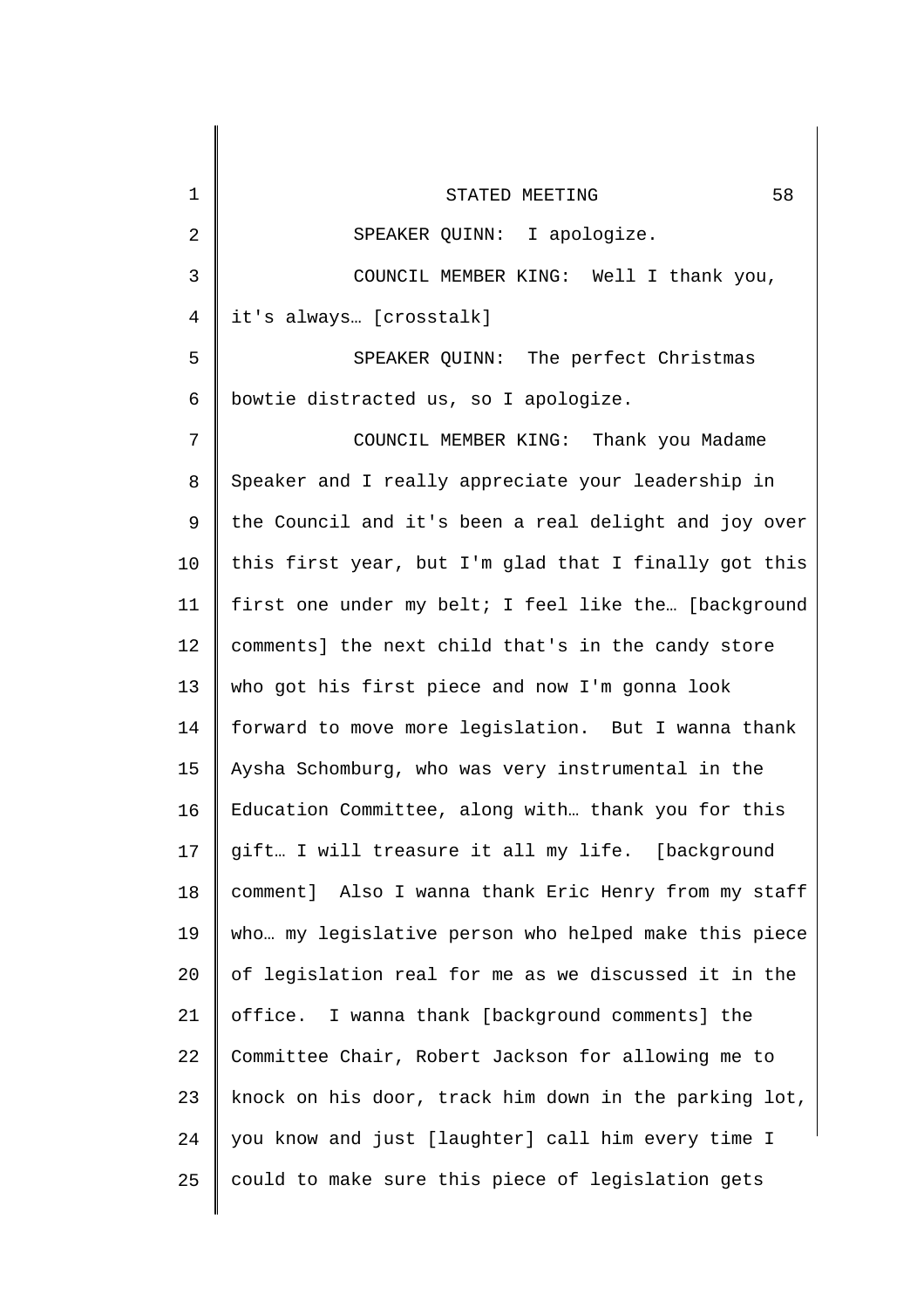STATED MEETING 59

1

2 3 4 5 6 7 8 9 10 11 12 13 14 15 16 17 18 19 20 21 22 23 24 25 heard. But I think it's just so important -- before I came to the Council I was so focused on helping children understand the importance of education and learning, but also understanding that in order to obtain those goals and being productive adults it requires funding and we know right now, the latest statistics tell us that student loan debt is up to \$1 trillion and we know that we need our young people to be informed and educated; they need to take a vested interest and it starts in the early years of being motivated, the importance of education. So I'm really grateful today that we'll be able to pass 1091; I thank my colleagues for allowing me to share in this time in this moment; this, you know, is the first of everything that you jump up and down and do a back flip, so again, I appreciate everybody who helped me today and I'm just so excited; I am gonna do a back flip… there it goes. Alright, god bless. [applause, background comments] SPEAKER QUINN: Got me a little nervous there for a second. I just… before we call on Council Member Fidler, I wanna share some happy news, which is that Counsel to the Health Committee, Dan Heifetz, just had a beautiful baby, Vivien Steel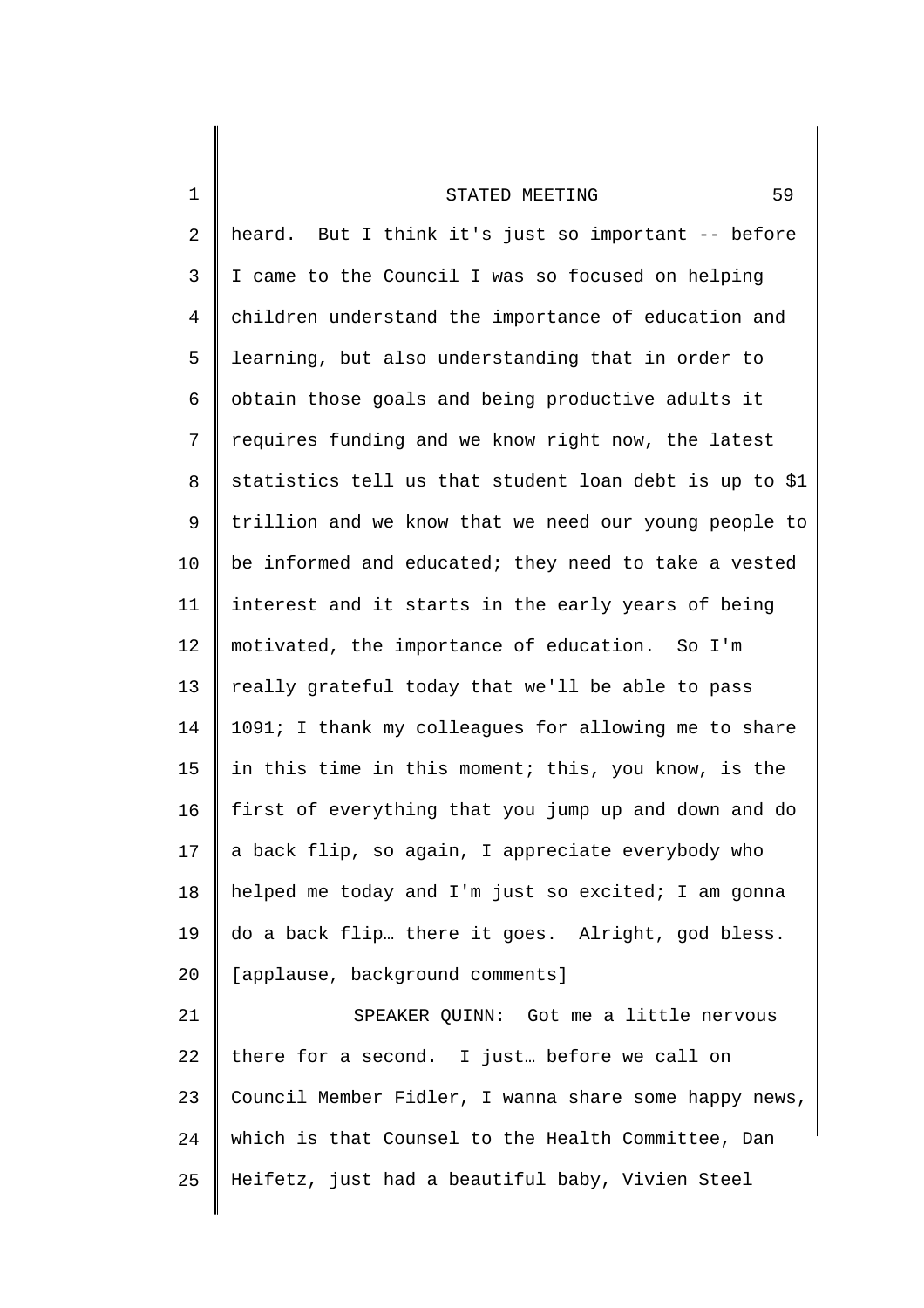| $\mathbf 1$ | 60<br>STATED MEETING                                  |
|-------------|-------------------------------------------------------|
| 2           | Heifetz, so if we could send or thoughts [applause,   |
| 3           | background comments] and prayers to to Dan and to     |
| 4           | Vivien and I apologize, Council Member Fidler.        |
| 5           | [background comments]                                 |
| 6           | COUNCIL MEMBER FIDLER: Quite alright; if              |
| 7           | Council Member King is excited now, wait till he gets |
| 8           | one of those cheap Mike Bloomberg bill-signing pens,  |
| 9           | uhm [laughter] [interpose]                            |
| 10          | SPEAKER QUINN: Don't ruin the moment,                 |
| 11          | Lew.                                                  |
| 12          | [background comments]                                 |
| 13          | COUNCIL MEMBER FIDLER: not terribly                   |
| 14          | useful for writing, but very, very nice to display on |
| 15          | your wall. In any event, I'll try and be quick. I     |
| 16          | wanna thank the Speaker and Chairwoman Crowley for    |
| 17          | their help in passing this bill, as well as the Fire  |
| 18          | and Criminal Justice Committee staff; my Counsel Brad |
| 19          | Reid, but most of all, to the parents of Ariel Russo, |
| 20          | who have steadfastly looked to try and find some      |
| 21          | meaning in what would otherwise be the most           |
| 22          | meaningless and cruel thing that can happen to a      |
| 23          | parent and that's the loss of their child. This bill  |
| 24          | obviously makes a tremendous amount of sense; if you  |
| 25          | have information you should use it, particularly as   |
|             |                                                       |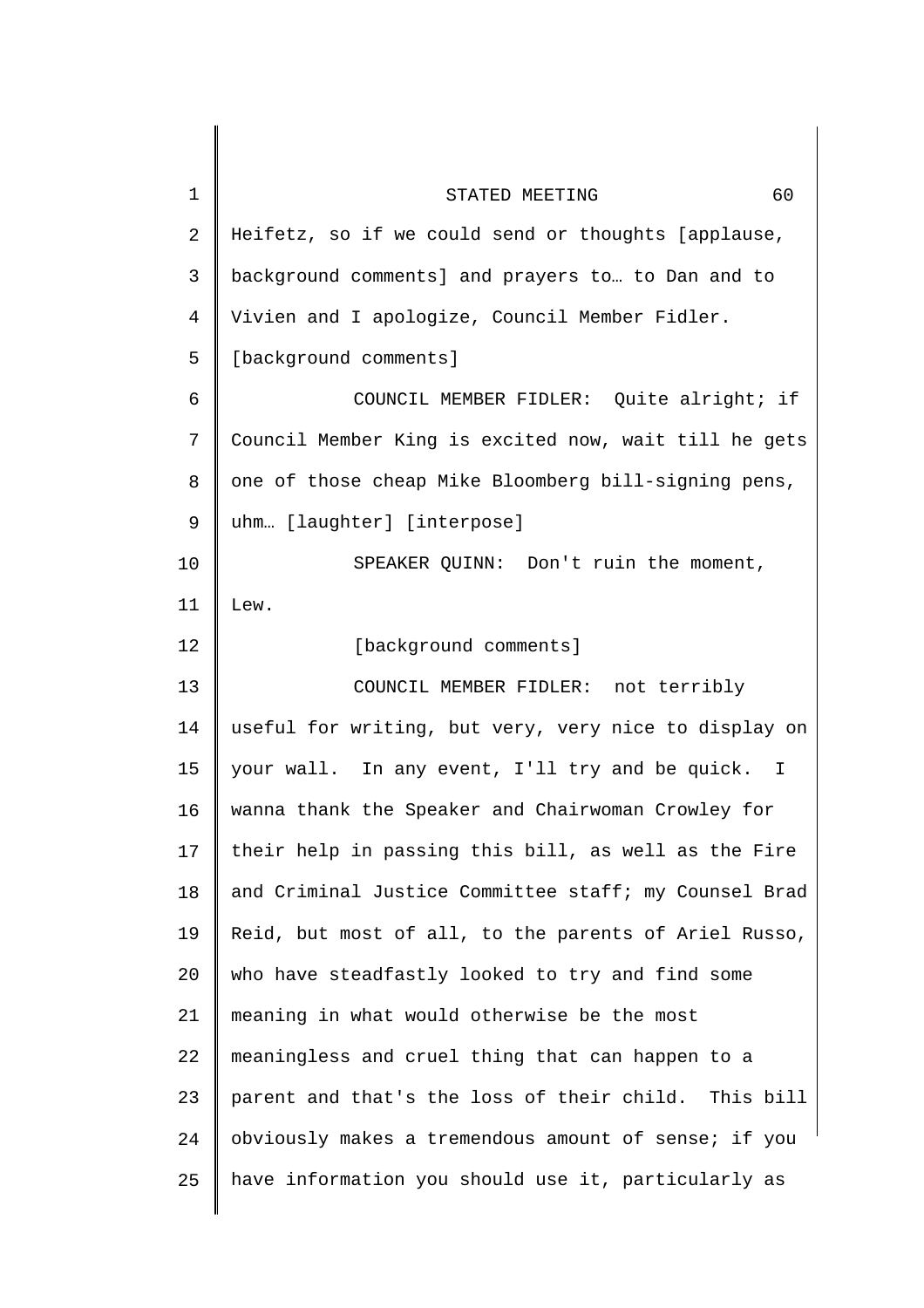| $\mathbf 1$ | 61<br>STATED MEETING                                  |
|-------------|-------------------------------------------------------|
| 2           | we are shifting over to a new 9-1-1 system, we should |
| 3           | know exactly what's working and what is not, we       |
| 4           | should know really the true measure of the job that   |
| 5           | we're doing and we should know if something is wrong, |
| 6           | how we can fix it. That's what this bill does; I      |
| 7           | look forward to its passage today, I look forward to  |
| 8           | getting my cheap my Bloomberg pen shortly when he     |
| 9           | signs it into law. Before I turn the microphone       |
| 10          | back, I just want to acknowledge the presence of Luke |
| 11          | Sanpry [phonetic], a member of my staff and intern,   |
| 12          | Valeria [phonetic] Rushinsky [phonetic], who are here |
| 13          | for their first council meeting, so. [background      |
| 14          | comments, applause]                                   |
| 15          | SPEAKER QUINN: Chair Crowley.                         |
| 16          | Thank you Madame<br>COUNCIL MEMBER CROWLEY:           |
| 17          | Speaker. I wanna thank Committee staff for their      |
| 18          | help in bringing these bills up today for a vote. I   |
| 19          | wanna thank Rob Calandra and Will Hungetsch; I wanna  |
| 20          | thank Lew Fidler for his introduction of 0143-A,      |
| 21          | which will be known as the Ariel Russo Bill and my    |
| 22          | heart goes out to the family of Ariel Russo, who was  |
| 23          | here at the Council earlier today. This bill will     |
| 24          | make sure that when somebody calls for emergency      |
| 25          | help, from the second that call is placed to the      |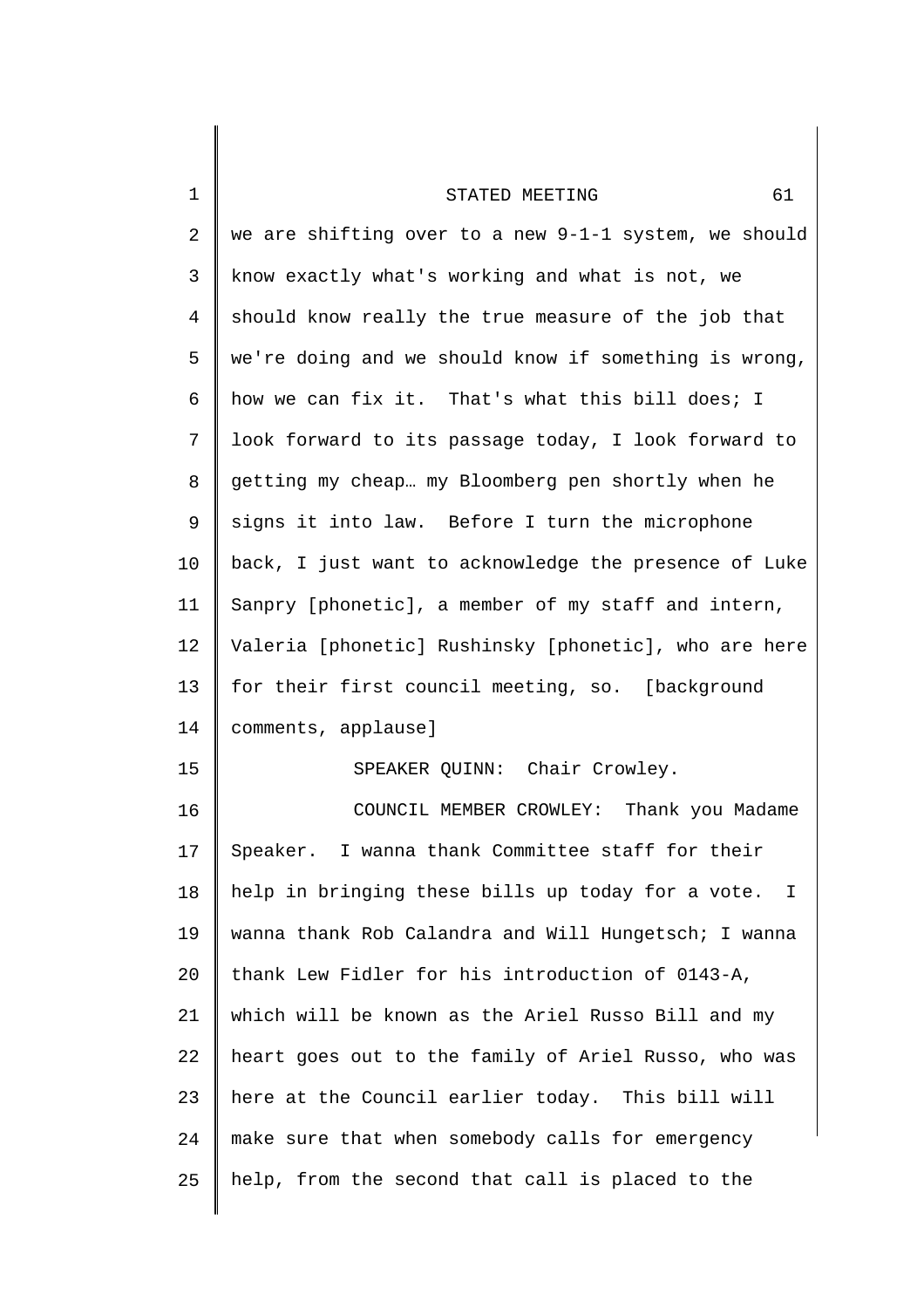| $\mathbf 1$ | 62<br>STATED MEETING                                  |
|-------------|-------------------------------------------------------|
| 2           | moment help arrives, we know exactly how long it      |
| 3           | takes for both fire and medical emergencies; it's a   |
| 4           | step in the right direction in fixing a system that   |
| 5           | has been recently plagued with consistent problems.   |
| 6           | The other two bills that are coming out               |
| 7           | of the Fire and Criminal Justice Committee            |
| 8           | [background comments] have to do with Hart Island,    |
| 9           | which is the City's Potter's Field. Many people       |
| 10          | don't know the history of Hart Island, but nearly one |
| 11          | million people have been buried on the island and for |
| 12          | years it's been difficult to find out exactly who is  |
| 13          | buried there and if you did have somebody you were    |
| 14          | interested in visiting the grave, it was very         |
| 15          | difficult to get there. Now these two laws will make  |
| 16          | sure that the City posts a visitation policy and that |
| 17          | the history of somebody buried on the island is put   |
| 18          | in a database and made public online.                 |
| 19          | And Majority Leader, I'd like to also                 |
| 20          | request consent to vote yes on all Calendar Items.    |
| 21          | PRESIDENT PRO TEMPORE RIVERA:<br>So                   |
| 22          | ordered.                                              |
| 23          | COUNCIL MEMBER CROWLEY: Thank you. I                  |
| 24          | vote aye.                                             |
| 25          |                                                       |
|             |                                                       |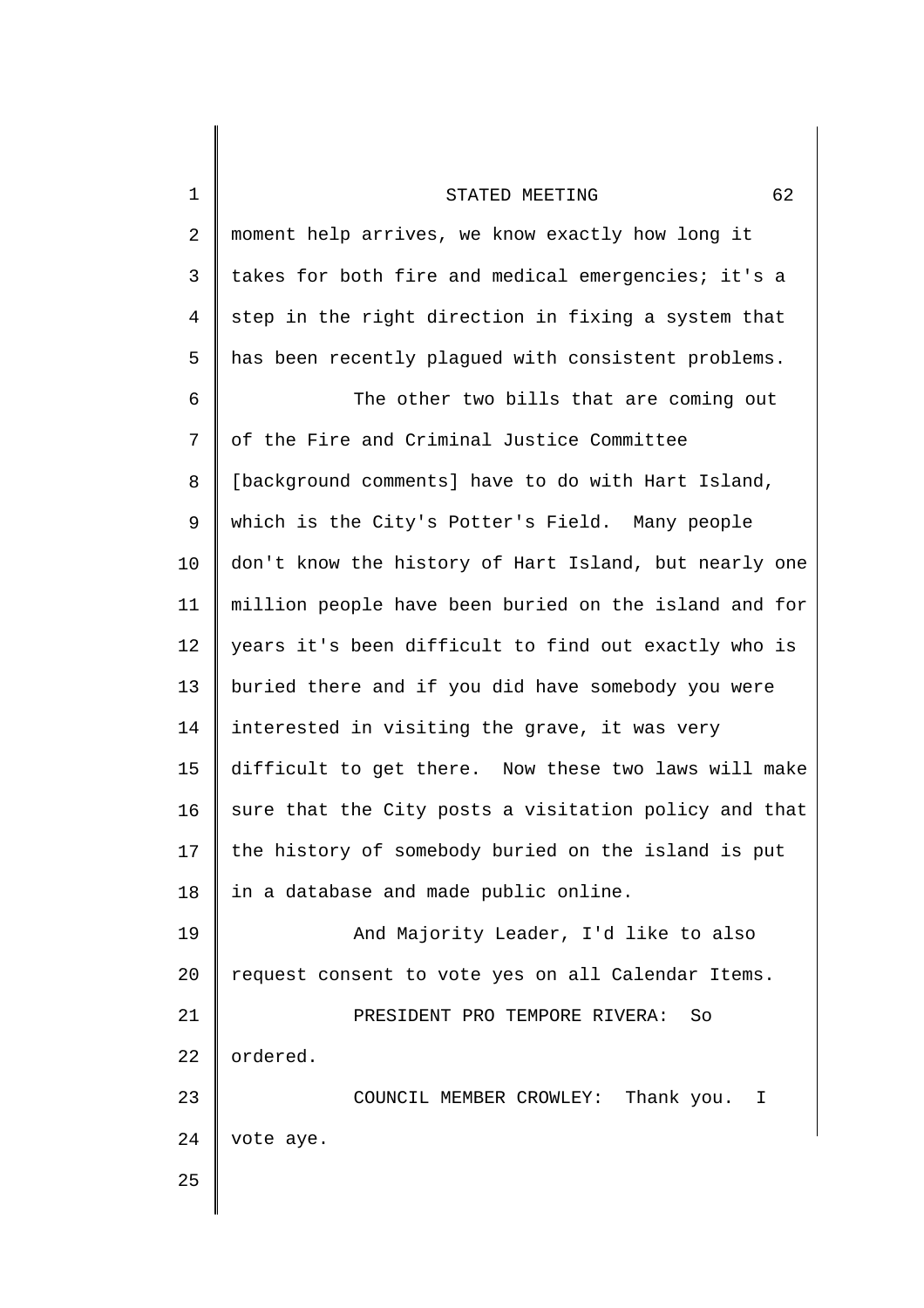| $\mathbf 1$ | 63<br>STATED MEETING                                   |
|-------------|--------------------------------------------------------|
| 2           | SPEAKER QUINN: Thank you. We are also                  |
| 3           | voting on two pieces of legislation today that deal    |
| 4           | with electronic cars; one dealing with a requirement   |
| 5           | around a certain percentage of electrical of parking   |
| 6           | garages and open parking lots having electric vehicle  |
| 7           | charging stations, which was introduced and sponsored  |
| 8           | by Chair Dilan and a second creating an Electric Car   |
| 9           | Advisory Board, sponsored by Council Member Gale       |
| 10          | Brewer. Let me call on Chair Dilan and then Council    |
| 11          | Member Brewer.                                         |
| 12          | Thank you Madame<br>COUNCIL MEMBER DILAN:              |
| 13          | Speaker and I'm proud that the City is taking this     |
| 14          | small but important first step to allow for            |
| 15          | [background comments] the infrastructure for electric  |
| 16          | vehicles and I say [interpose]                         |
| 17          | SPEAKER QUINN: Could we get a little                   |
| 18          | quiet for Council Member Dilan? Thank you.             |
| 19          | COUNCIL MEMBER: and I say a small step,                |
| 20          | because [background comments] in reality the           |
| 21          | infrastructure to support these vehicles does not yet  |
| 22          | exist in this city and the information that we got     |
| 23          | about the capacity of what electric vehicles can do    |
| 24          | for our city, for our environment and frankly, for     |
| 25          | our wallets, because we won't be paying upwards of \$4 |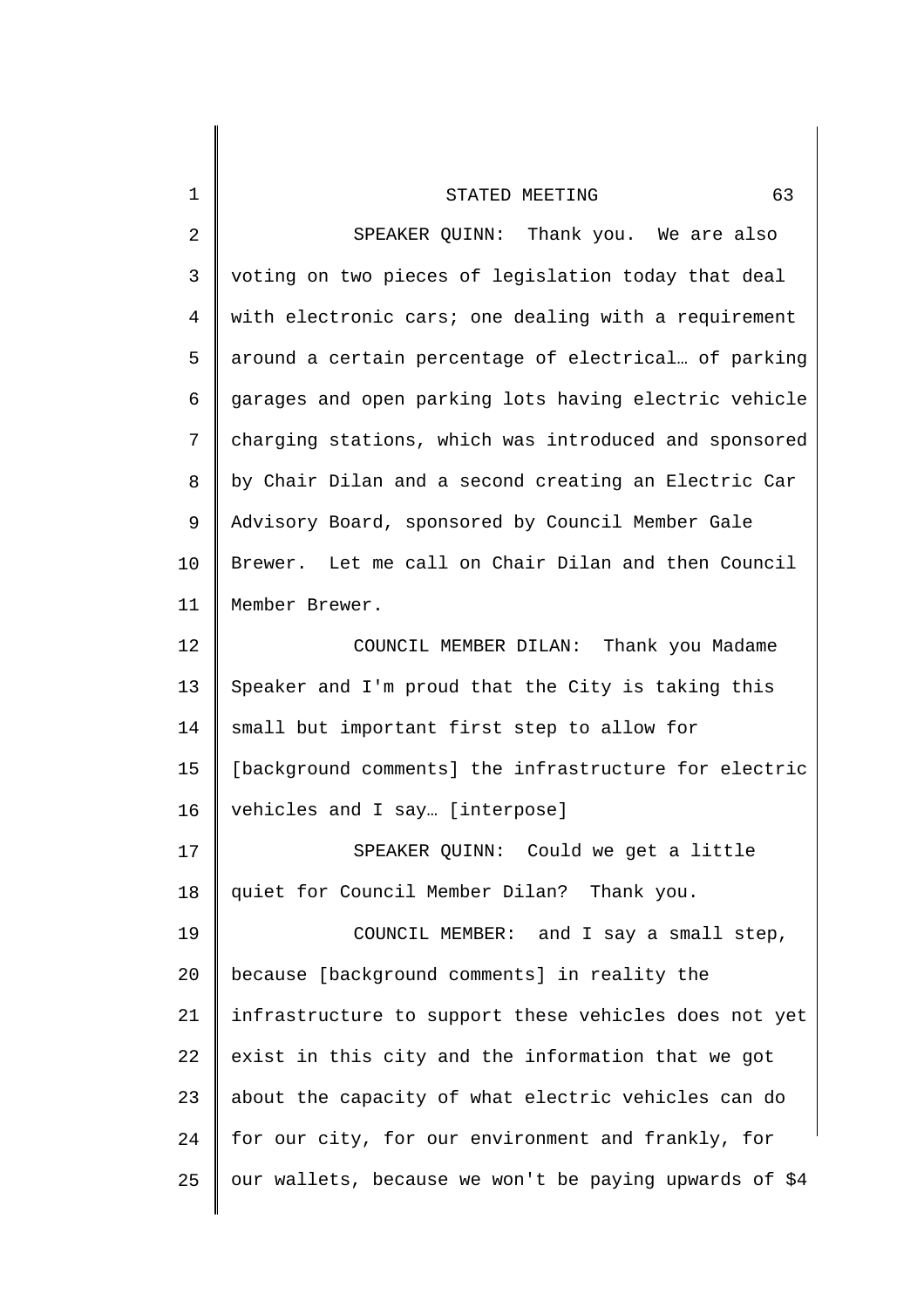| $\mathbf 1$ | 64<br>STATED MEETING                                  |
|-------------|-------------------------------------------------------|
| 2           | for gasoline anymore if we find a way to, as a city,  |
| 3           | amend our building codes and other codes to allow for |
| 4           | this new type of technology to expand itself in a     |
| 5           | major and impactful way. As it stands right now, the  |
| 6           | capacity only allows for about an eight-hour          |
| 7           | timeframe to allow for some of the electric vehicles  |
| 8           | that are out on the market to charge and if you       |
| 9           | imagine taking your car to the gas station and it     |
| 10          | takes you eight hours to fill up your tank of gas so  |
| 11          | that you could move on, it's not exactly practical.   |
| 12          | But the way these cars perform on a per-mileage basis |
| 13          | is excellent and great and the impact that it has on  |
| 14          | our environment is great. Where we fall being and     |
| 15          | what's hurting, I believe the market for these        |
| 16          | vehicles in a broad structure is the lack of          |
| 17          | refueling or recharging infrastructure, so I'm glad   |
| 18          | that the City is taking this first step, but for the  |
| 19          | members who are returning or if any of my colleagues  |
| 20          | are joining government in any way, shape or fashion,  |
| 21          | I think this is a worthwhile cause to focus your time |
| 22          | and energy on, because the impact that it will have   |
| 23          | on our country and city and state will be profound,   |
| 24          | so I'm glad to be voting on these two items today and |
| 25          | I think you, Madame Speaker.                          |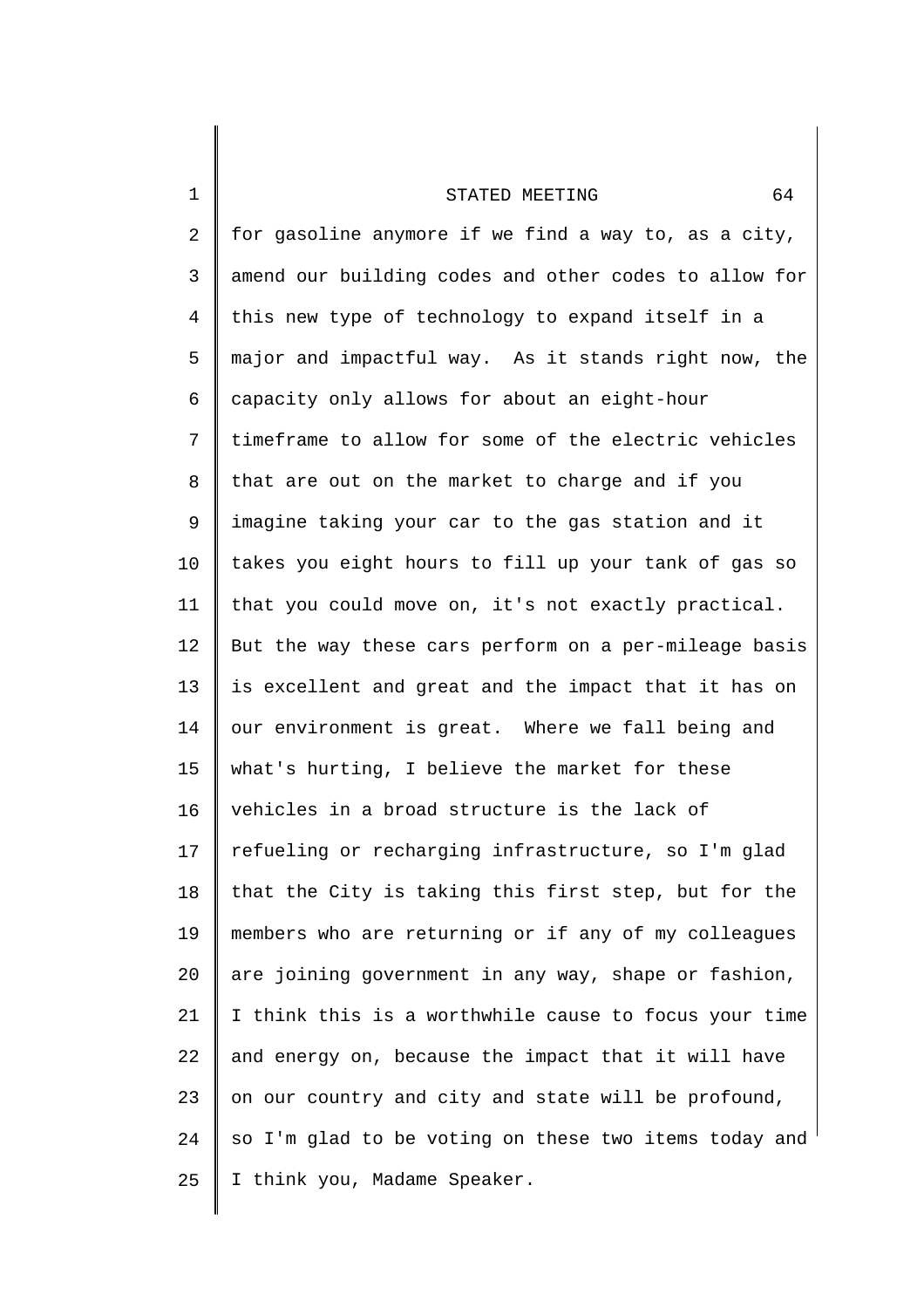| 1              | 65<br>STATED MEETING                                  |
|----------------|-------------------------------------------------------|
| 2              | SPEAKER QUINN: Thank you Chair Dilan.                 |
| 3              | And just before I call on Council Member Brewer, I    |
| $\overline{4}$ | wanna thank Ed Atkin, Jeff Baker, Baba [phonetic] Hom |
| 5              | [phonetic] and Laura Popa [phonetic] for their work   |
| 6              | on the electric car legislation.                      |
| 7              | COUNCIL MEMBER BREWER: Thank you Madame               |
| 8              | Speaker. I certainly wanna thank Chair Vacca,         |
| 9              | Counsel Lyle Frank and Will Colegrove from my office. |
| 10             | Use of electric cars first came to our attention when |
| 11             | we were visiting Israel and we had the opportunity to |
| 12             | visit factories there and look at some of their very  |
| 13             | interesting pilot programs. So I think as Chair       |
| 14             | Dilan indicated, the market for electric vehicle      |
| 15             | charging is now immense and it goes much further than |
| 16             | what we think of today; we can transition personal    |
| 17             | vehicles, ambulances, delivery trucks and more off of |
| 18             | fossil fuels if we can make a sincere effort to       |
| 19             | improve electrical charging infrastructure in our     |
| 20             | city. It's not just an environmental issue; it's      |
| 21             | also a quality of life issue. We receive tons of      |
| 22             | complaints every day from constituents who live or    |
| 23             | work next to a food vendor or an ambulance that's     |
| 24             | running the generator. So if we can plug vehicles     |
| 25             | into the electrical grid, we will greatly reduce      |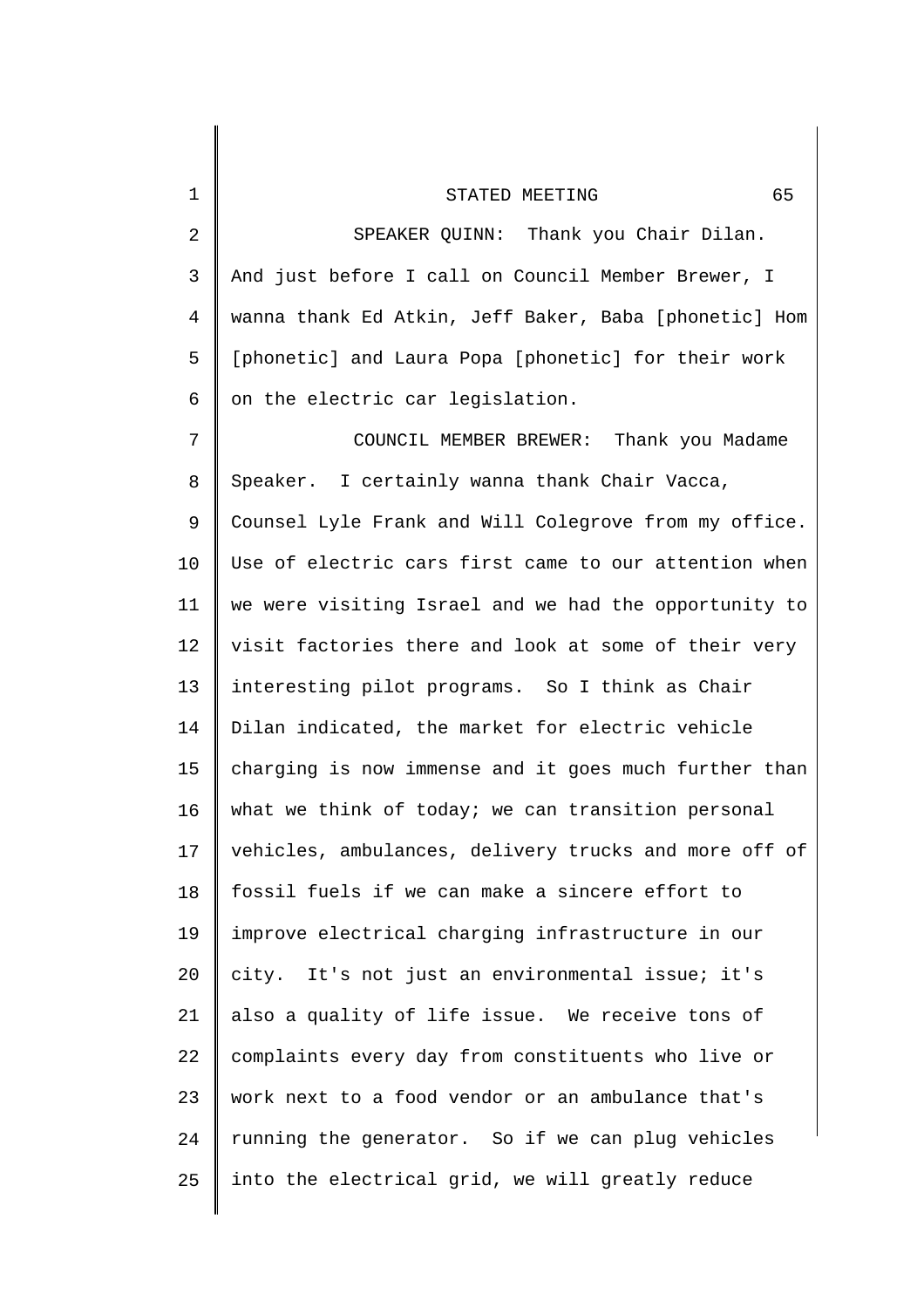STATED MEETING 66

2 3 4 noise and smell and carbon emissions and this is good for businesses, as they save money on fuel, and there are fewer complaints.

5 6 7 8 9 10 11 12 13 14 15 16 17 18 19 20 21 22 23 24 So we've met with several companies who have already developed the technology to move vendors and now trucks and even cars through electricity. However, the biggest stumbling block they face is the lack of a car permitting process from the City to expand this technology. I understand that there are potential issues involved with a large-scale implementation of curbside vehicle charges and recognizing this, as the Speaker indicated, we have suggested a task force today. Committee members would include the DOT commissioner, Environmental Protection commissioner, Buildings commissioner, Long-Term Planning, Electric Vehicle Industry rep, speaker rep, Borough President rep and other transportation and environmental advocates, so I guess I thank Israel for giving us this idea. SPEAKER QUINN: Thank you very much. And we're also passing legislation today, putting into place the recommendations of the Lobbying Commission; I wanna thank David Seitzer, Jim Caras, Liz Fein,

Alex Pustilnik and Rob Newman for their work on this

1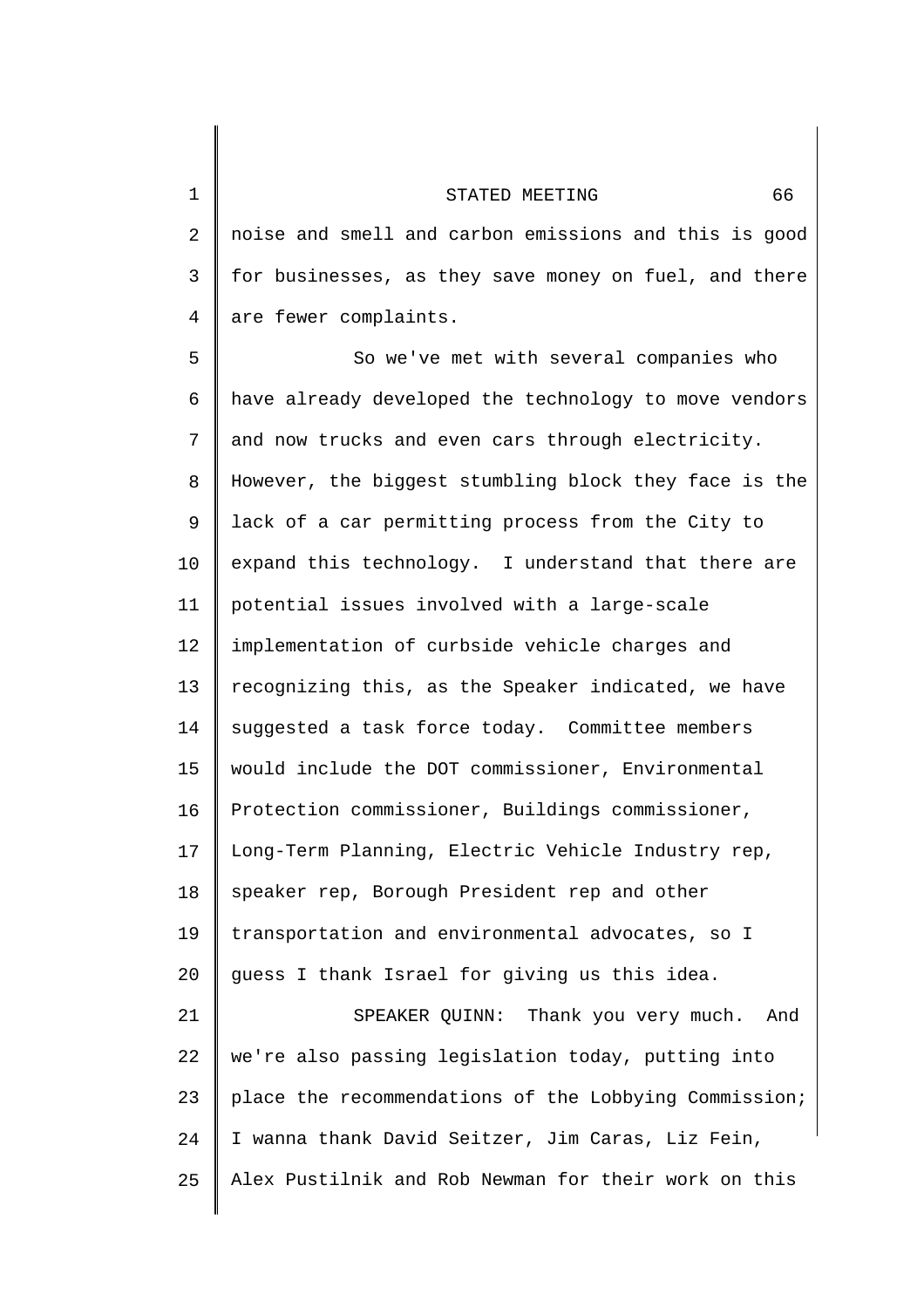| $\mathbf 1$    | 67<br>STATED MEETING                                  |
|----------------|-------------------------------------------------------|
| $\overline{a}$ | legislation. I wanna thank former Council Member      |
| 3              | Herb Berman and the members of the Lobbying           |
| 4              | Commission for their work. This piece of              |
| 5              | legislation, which was sponsored by Council Member    |
| 6              | Brewer and shepherded through her Committee, will     |
| 7              | both strengthen the city's lobbying laws and add      |
| 8              | greater transparency and clarity to the laws and      |
| 9              | hopefully reduce duplicative paperwork for lobbyists  |
| 10             | and will hopefully further empower our great City     |
| 11             | Clerk, Mike McSweeney and his office and areas around |
| 12             | lobbyist enforcement. And let me call on the Chair    |
| 13             | and the sponsor of the bill, Council Member Brewer.   |
| 14             | COUNCIL MEMBER BREWER:<br>Thank you Madame            |
| 15             | Speaker. I too wanna thank Jim Caras and David        |
| 16             | Seitzer and Tim Matisoff [phonetic] and Will          |
| 17             | Colegrove from my office and I think as you           |
| 18             | indicated, the definition of lobbying will now        |
| 19             | include any attempt to influence the Council,         |
| 20             | including drafting, introduction, amendment, passage, |
| 21             | or defeat of a bill, as well as the calendar and      |
| 22             | scope of oversight hearings; it covers attempts to    |
| 23             | influence or to oppose legislation and some           |
| 24             | exemptions were made for architects and engineers; we |
| 25             | could be more specific later on. It's an excellent    |
|                |                                                       |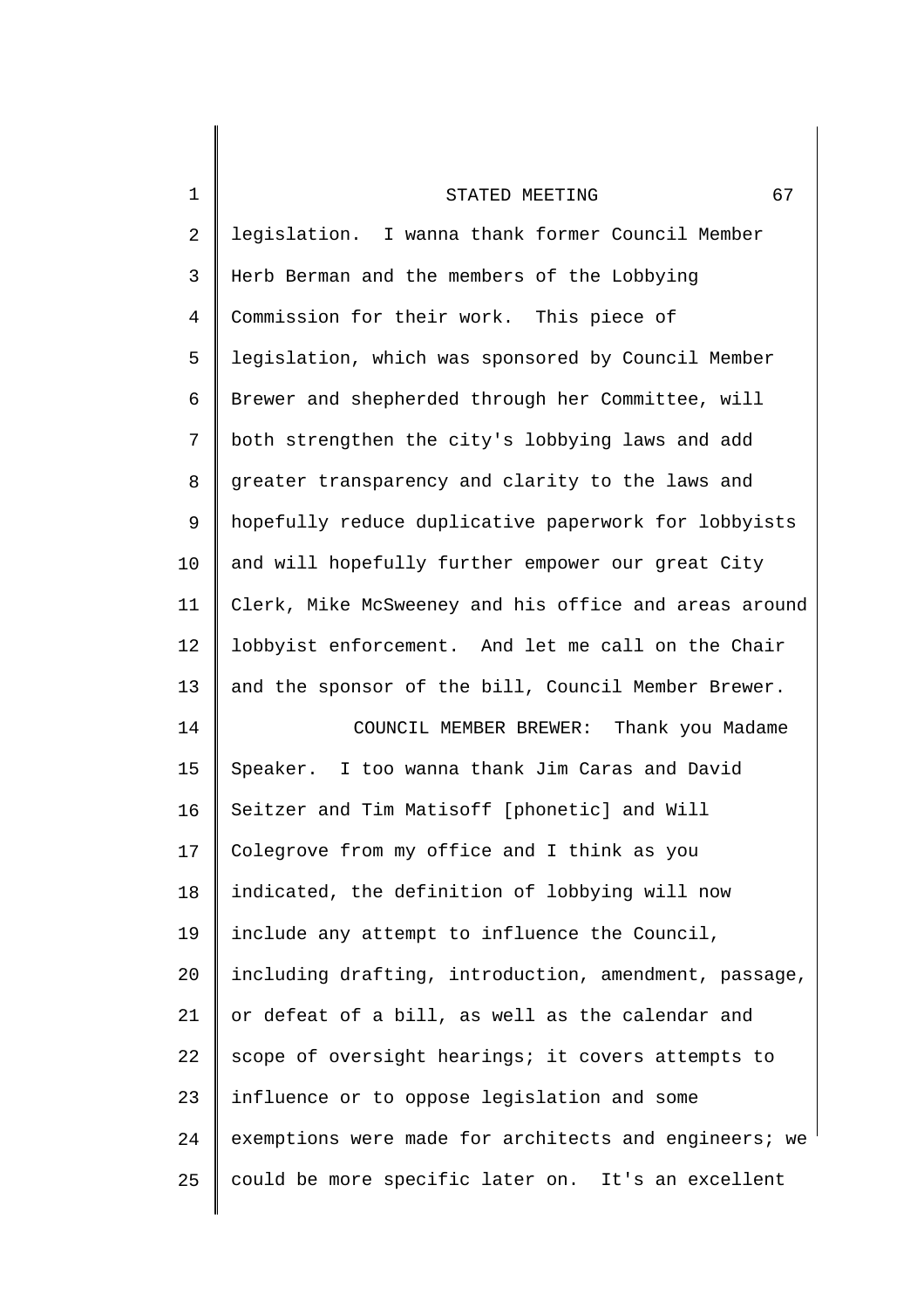| $\mathbf 1$    | 68<br>STATED MEETING                                  |
|----------------|-------------------------------------------------------|
| $\overline{2}$ | lobbying bill, certainly former Council Member Herbie |
| 3              | Berman, head of the Lobbying Commission, shepherded   |
| $\overline{4}$ | all the discussions and did a wonderful job, as he    |
| 5              | always does. I wanna thank the City Clerk and also    |
| 6              | indicate that as part of the concept, the City Clerk  |
| 7              | will be able to hire somebody to do the very          |
| 8              | important education for those who would be coming     |
| 9              | under this bill and there would be the opportunity to |
| 10             | have enough grace period so that you understand       |
| 11             | [background comments] before you get fined for any    |
| 12             | infraction. [background comments] So it's probably    |
| 13             | a unique and very important as part of the Speaker's  |
| 14             | legacy on transparency and good government. Thank     |
| 15             | you very much.                                        |
| 16             | SPEAKER QUINN: Thank you. I also want                 |
| 17             | to thank Chair Rivera in the Rules, Privileges and    |
| 18             | Elections Committee for a number of appointments      |
| 19             | today -- Josephine Bolus as a member of the Health    |
| 20             | and Hospitals Corporation re-appointing, Fred         |

Cerullo, a member of the Council and extended family

to the City Planning Commission and another member of

Deputy Director and Counsel to Land Use Division who

the Council family, who I think is still here,

[background comments] Chris Collins, our former

21

22

23

24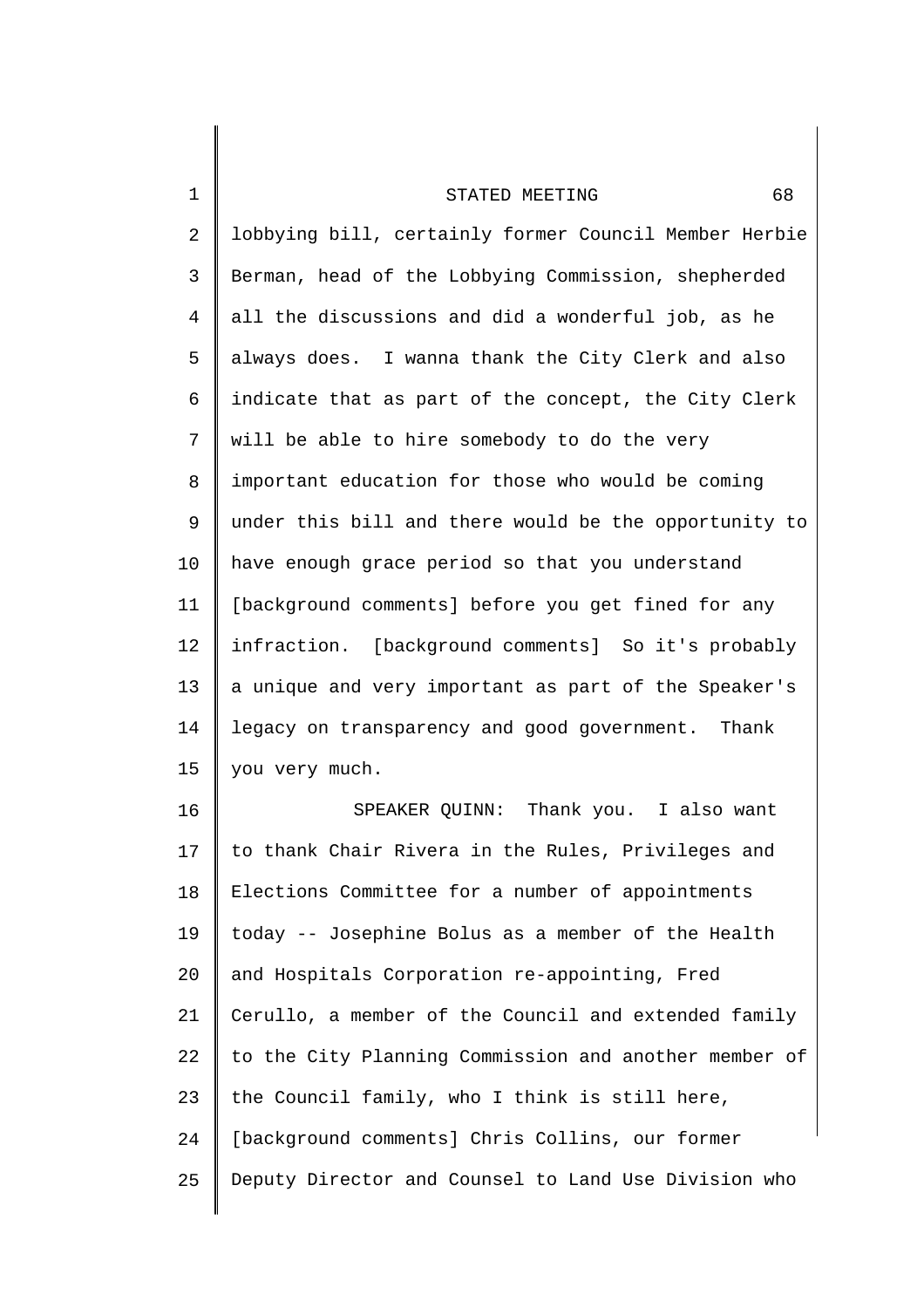1 2 3 4 5 6 7 8 9 10 11 12 13 14 15 16 17 18 19 20 21 22 23 24 25 STATED MEETING 69 has been an outstanding member of the Board and Standards and Appeals [applause], so… We also are passing [background comments] a legislation today, Intro 1188; I wanna thank Chair Mark-Viverito, co-naming 56 thoroughfares and public places; I wanna thank Chris Santori, Pang [phonetic] Trigmal [phonetic], Mulva [phonetic] Hill, Jeff Baker and Baba Hom for their work on the legislation, and last but certainly not least, we are passing a number of significant Land Use Items today; I wanna thank Chair Comrie, Chair Weprin, Chair Levin, Chair Lander for their work, as well as Gail Benjamin and Ramon Martinez and I wanna call on Council Member Cabrera, because the Kingsbridge Armory Redevelopment is being passed today, finally. Council Member Cabrera. [cheers, applause] COUNCIL MEMBER CABRERA: Thank you so much Madame Speaker and I want to… [interpose, background comment] SPEAKER QUINN: A little quiet, please. [background comment] COUNCIL MEMBER CABRERA: Thank you Madame Speaker; I wanna personally thank you for all the help that you provided yesterday; I wanna thank Ramon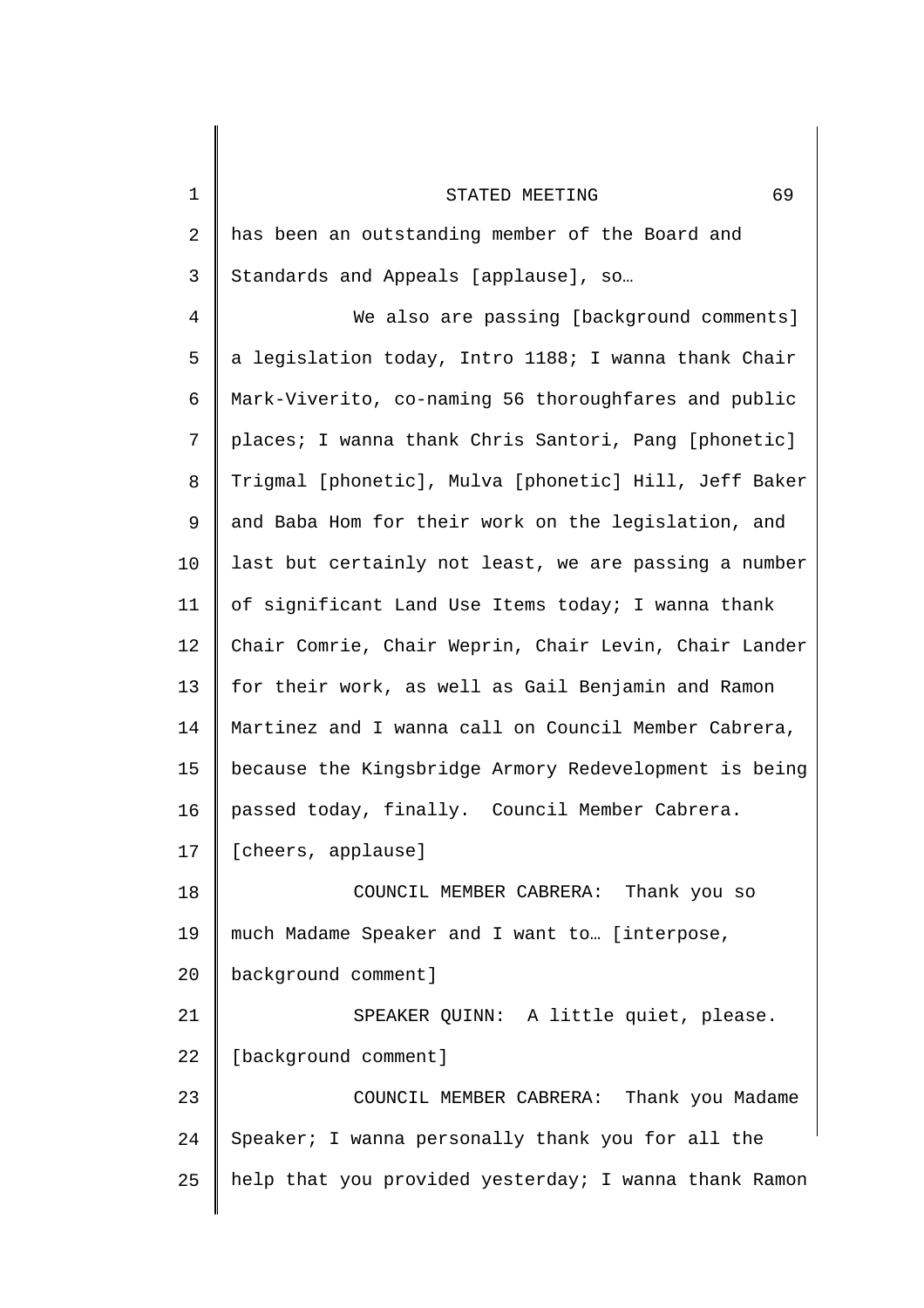| $\mathbf 1$    | 70<br>STATED MEETING                                  |
|----------------|-------------------------------------------------------|
| 2              | Martinez, who spent countless hours on the phone with |
| 3              | me and I kept him late at night and woke him up early |
| $\overline{4}$ | in the morning. I wanna give a special thanks to the  |
| 5              | Bronx delegation, but specifically to the three       |
| 6              | Council Members who are right here in this last row   |
| 7              | who provided advice, courage, mentorship and Council  |
| 8              | Member and my dean of the Bronx delegation, Annabel   |
| $\mathsf 9$    | Palma, thank you for your leadership and bringing the |
| 10             | Bronx delegation together. I wanna give a special     |
| 11             | thanks to my Chairmen, Carl Hasty and Patrick Jenkins |
| 12             | and Bronx Borough President for all their work and    |
| 13             | leadership they have provided in the Bronx. Other     |
| 14             | Council Members [background comments] here, like      |
| 15             | Council Member Wills and Brewer from the other        |
| 16             | boroughs and everyone else who stood with me          |
| 17             | [background comments] along the side -- Margaret Chin |
| 18             | -- and I could just go on and on with the type of     |
| 19             | support; I've been just totally encouraged with the   |
| 20             | type of support I have received here. Chairmen        |
| 21             | Weprin and Comrie and Gail Benjamin for all the       |
| 22             | information that I needed regarding the Land Use.     |
| 23             | But I wanna say that I'm very proud of this project;  |
| 24             | this is a project that is gonna bring forth the       |
| 25             | largest ice skating complex, not only in the United   |
|                |                                                       |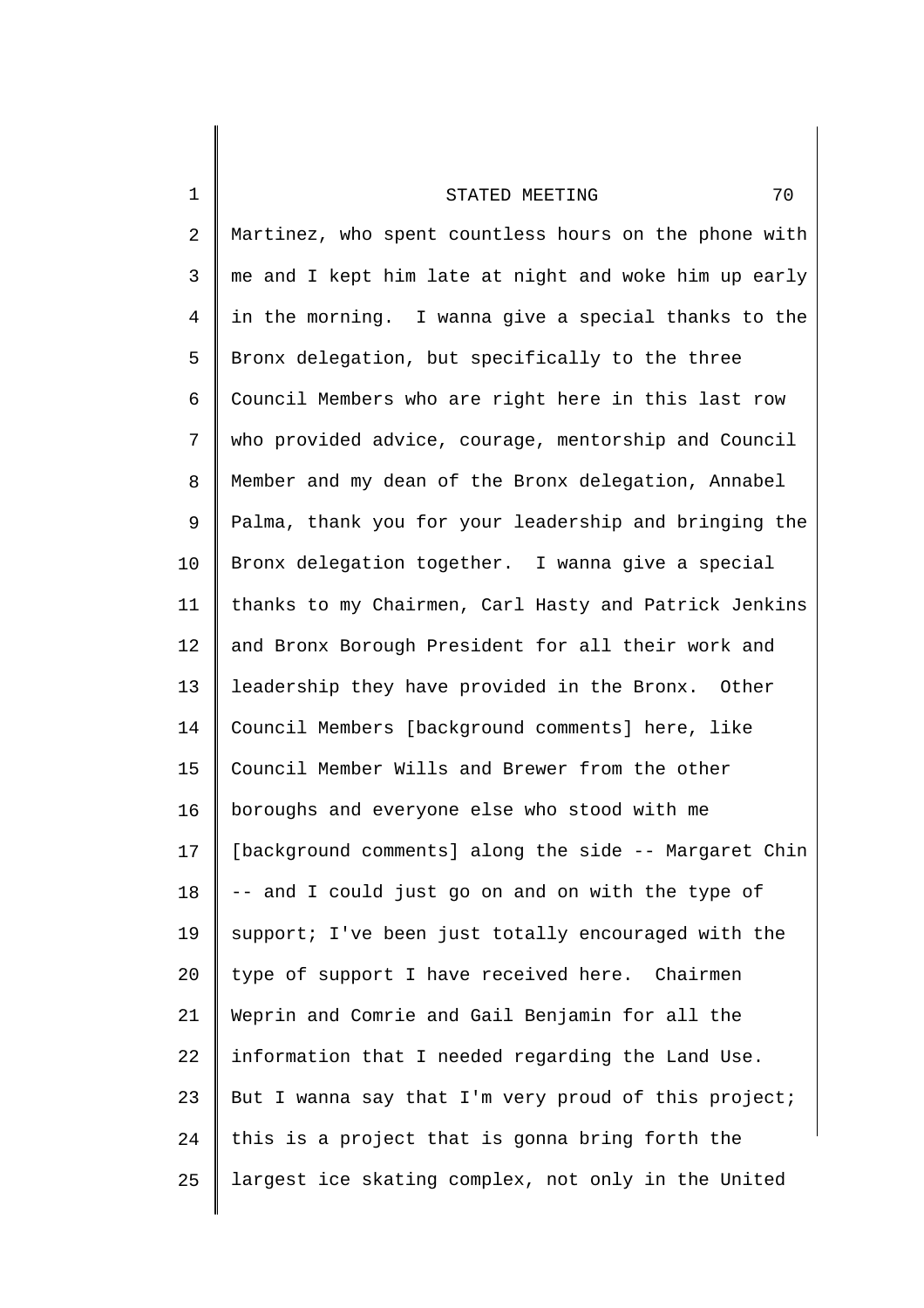STATED MEETING 71

1

2 3 4 5 6 7 8 9 10 11 12 13 14 15 16 17 18 19 20 21 22 23 24 25 States, but in the world. We're gonna have an opportunity for young people, especially people of color, young people who before didn't have accessibility or availability to an ice skating rink; we're gonna nine skating rinks; it's gonna be an incredible complex that is gonna provide tremendous services to the community, but 2500 young people are gonna be able to receive free services, 52,000 square feet worth of space for other non-profits to come in. I heard Council Member Barron earlier suggesting a hip-hop museum. I mean everybody's knocking in the doors and we have many groups that would like to come in and be part of this great project. I wanna thank the Mayor's office, Mayor Bloomberg, his staff, Deputy Mayor Wilson and Nina Lynch and all the staff who stood up with me last night and addressing, in particular, three issues that we were able to find good resolutions; we're talking about a traffic mitigation fund that's gonna have \$250,000; this is above what was decided and the CBA -- this is well above that, but it's gonna be administered by EDC and is gonna be able to help with traffic studies and be able to address some of the issues that we have regarding parking, the Kingsbridge Road Business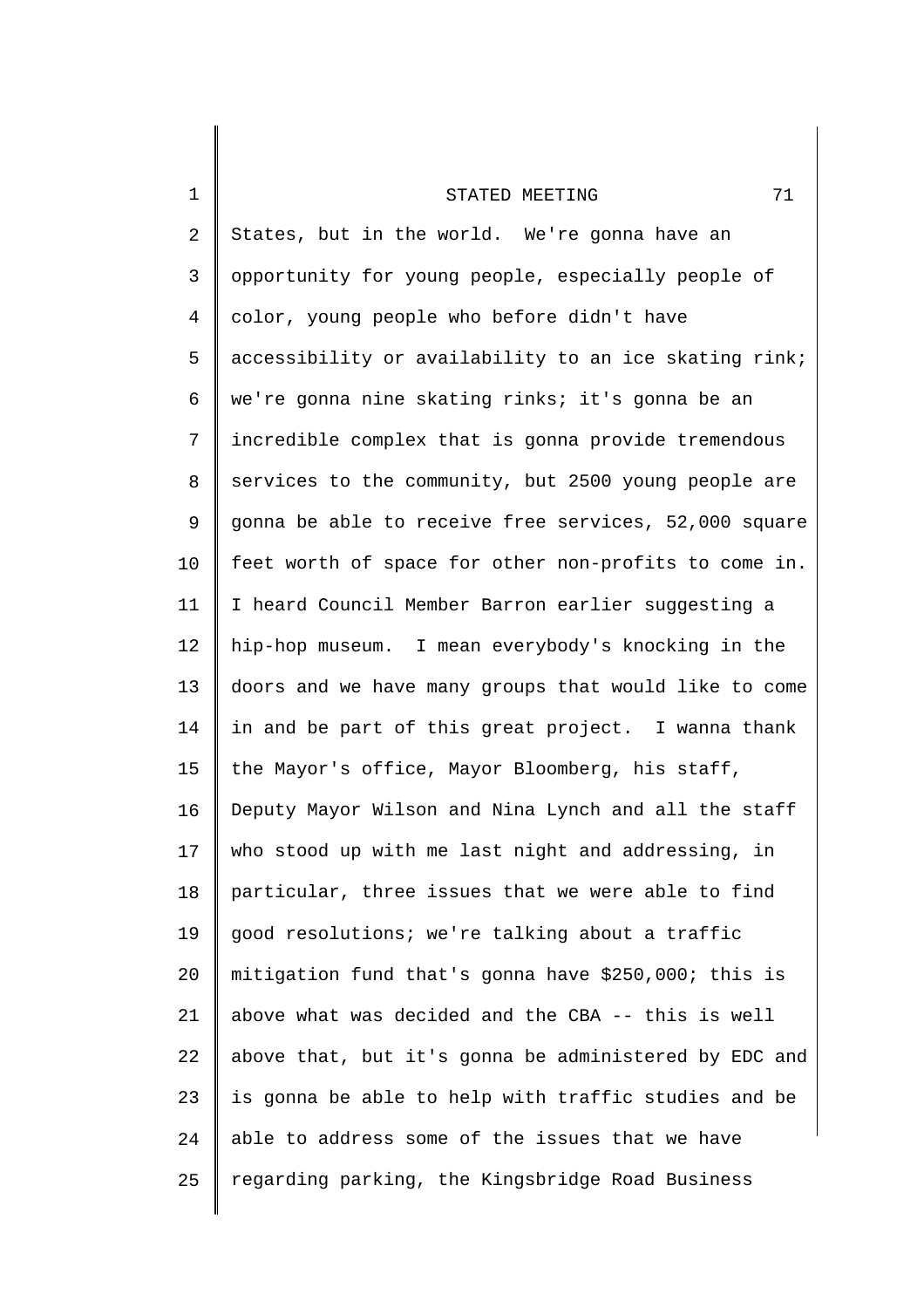| $\mathbf 1$    | 72<br>STATED MEETING                                      |
|----------------|-----------------------------------------------------------|
| $\overline{a}$ | Assistance Program, where \$150,000 were allocated as     |
| 3              | well to be able to help the local businesses and to       |
| $\overline{4}$ | have improvements take place in that community so it      |
| 5              | will feel like one whole business district moving         |
| 6              | together and it will have a tremendous matching           |
| 7              | appearance and atmosphere in the community. Also, to      |
| 8              | be able to have \$25,000 allocated to encourage those     |
| 9              | who are coming from out of the district to be able to     |
| 10             | use mass transit and finally, a program that's gonna      |
| 11             | be administered through the Bronx Museum of the Arts,     |
| 12             | where $$9,000$ for five years, each year $$9,000$ ; we're |
| 13             | gonna have a contest for young people to do some art      |
| 14             | and to be debuted right there in the Kingsbridge          |
| 15             | Armory. I've very proud of all the work of all the        |
| 16             | people who have put forth a tremendous amount of          |
| 17             | energy and effort. And let me just say a special          |
| 18             | thanks to my Chief of Staff. Also my chief of staff       |
| 19             | was the chair of the community board many years ago,      |
| 20             | over four years ago, who has stood with me and has        |
| 21             | provided a tremendous amount of guidance and help.        |
| 22             | And thank you everyone, I really mean it from the         |
| 23             | bottom of my heart for all the work during this           |
| 24             | wonderful journey. Thank you so much, Madame              |
| 25             | Speaker.                                                  |
|                |                                                           |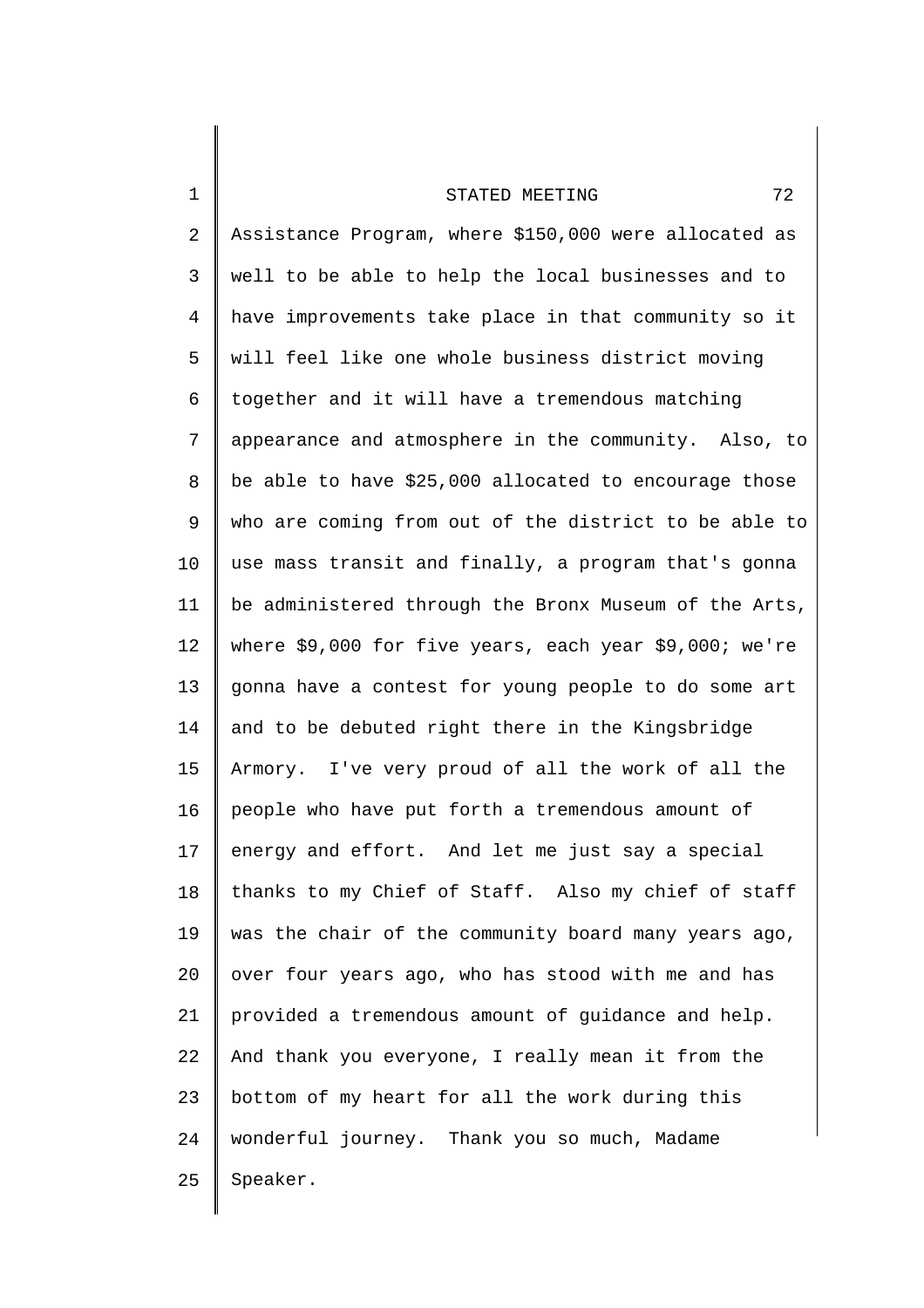| 1              | 73<br>STATED MEETING                                 |
|----------------|------------------------------------------------------|
| $\overline{2}$ | [applause]                                           |
| $\mathsf{3}$   | SPEAKER QUINN: Tha thank you thank you               |
| 4              | and that concludes Communications from the Speaker.  |
| 5              | PRESIDENT PRO TEMPORE RIVERA: Thank you              |
| 6              | very much, Madame [interpose]                        |
| 7              | SPEAKER QUINN: Oh I'm so sorry; that is              |
| 8              | totally wrong, completely wrong. Apparently here on  |
| 9              | this side of the room today I'm just not remember to |
| 10             | call on you -- we are also passing today the second  |
| 11             | largest rezoning in the history of the Borough of    |
| 12             | Queens; it is in Council Member Wills' and Council   |
| 13             | Member Ulrich's district today and I wanna           |
| 14             | congratulate both of them and call on Council Member |
| 15             | Ulrich, who was very -- I mean this as a compliment  |
| 16             | -- persistent in getting this rezoning passed        |
| 17             | quickly; it's an important rezoning to Ozone Park to |
| 18             | both Council Member Ulrich and Wills to make sure we |
| 19             | protect the residential nature, allow appropriate    |
| 20             | development near mass transit and make sure the      |
| 21             | commercial area doesn't further encroach on the      |
| 22             | important residential community of Ozone Park. Let   |
| 23             | me call on Council Member Ulrich and if Council      |
| 24             | Member Wills has anything to add. Thank you, Eric.   |
| 25             |                                                      |

║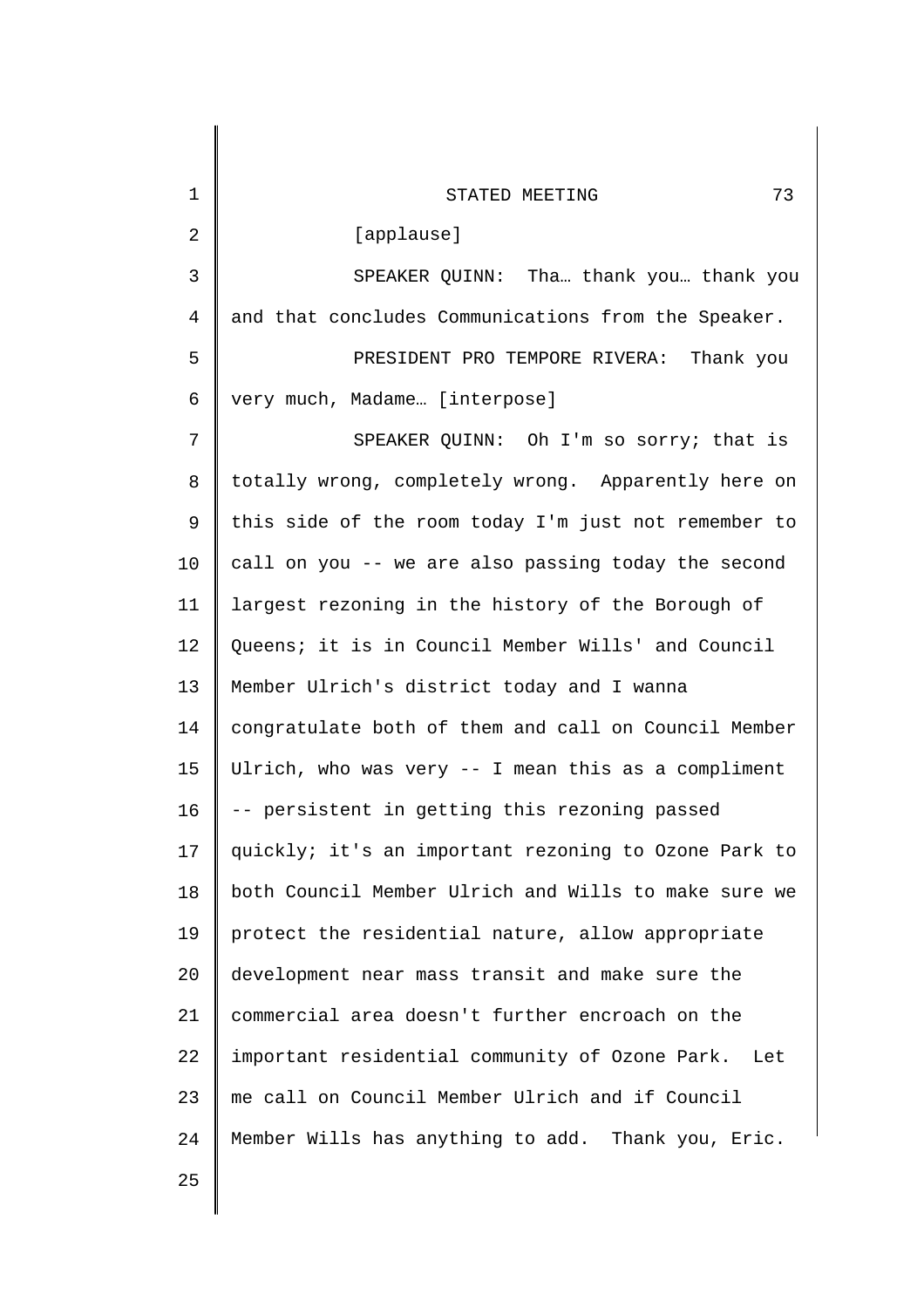| $\mathbf 1$    | 74<br>STATED MEETING                                  |
|----------------|-------------------------------------------------------|
| $\sqrt{2}$     | COUNCIL MEMBER ULRICH:<br>Thank you,                  |
| $\mathsf{3}$   | Speaker Quinn and I promise to be brief. I am         |
| $\overline{4}$ | someone who was born and raised in Ozone Park, very   |
| 5              | proud to come from that neighborhood, I speak of it   |
| 6              | fondly; my district office is there on 101st Avenue.  |
| 7              | But Ozone Park has changed a great deal since the     |
| 8              | last rezoning was initiated in 1961, like so many     |
| 9              | other neighborhoods throughout the city, rapid        |
| 10             | growth, demographic changes, the needs; the demands   |
| 11             | have changed significantly over the years and now we  |
| 12             | were confronted with an opportunity really to protect |
| 13             | the character, the residential one- and two-family    |
| 14             | character of the community, but also explore          |
| 15             | opportunities to strengthen economic development      |
| 16             | along the commercial corridors on 101st Avenue, on    |
| 17             | Rockaway Boulevard, on Liberty Avenue, spanning all   |
| 18             | the way into Council Member Ruben Wills' district, so |
| 19             | we share Ozone Park and South Ozone Park, but as      |
| 20             | someone who was born and raised there, I am very      |
| 21             | proud to vote on this rezoning today. As the Speaker  |
| 22             | mentioned, it will encourage appropriate development  |
| 23             | in the most appropriate locations and we're very,     |
| 24             | very happy about that.                                |
| 25             |                                                       |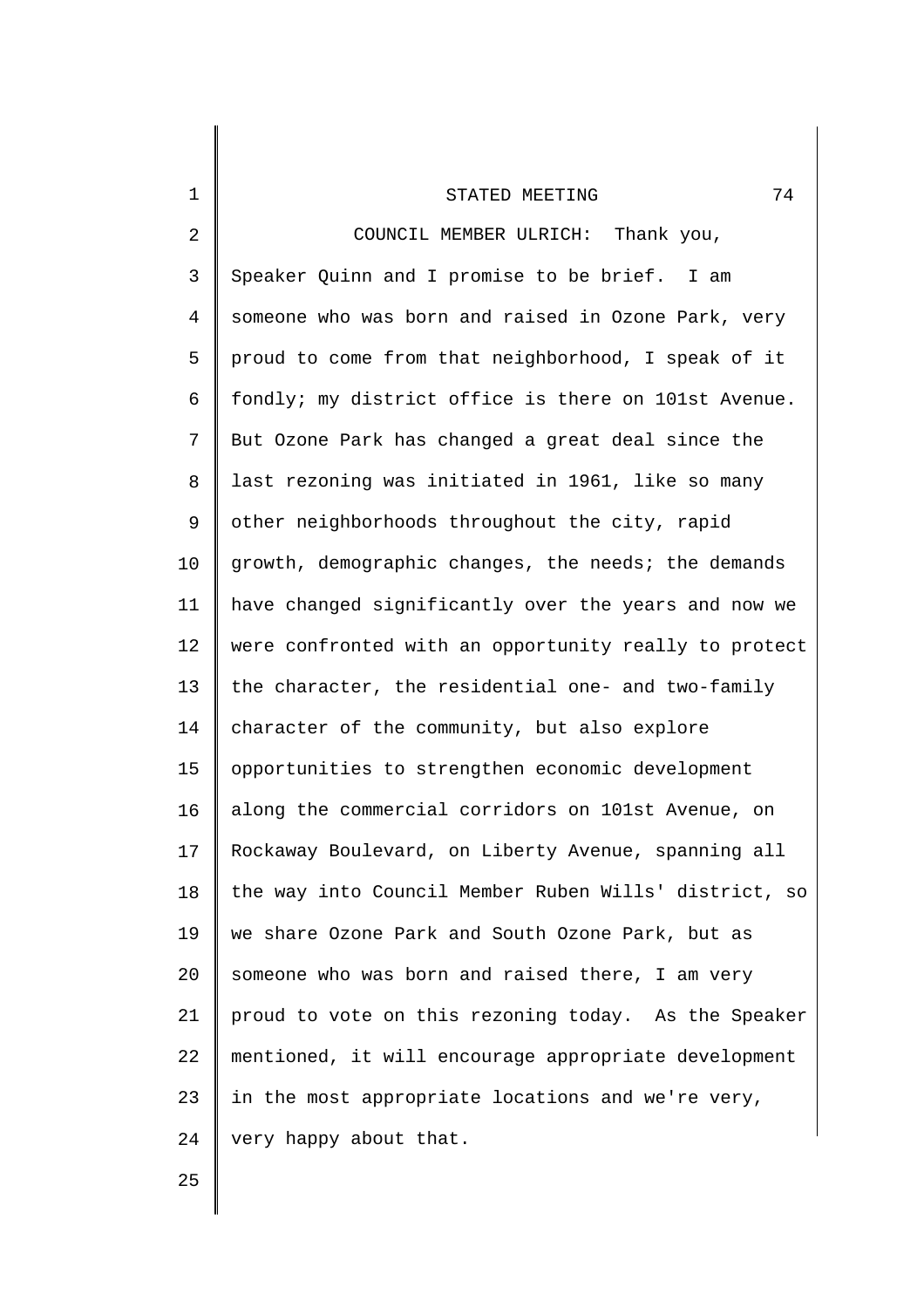| $\mathbf 1$    | 75<br>STATED MEETING                                  |
|----------------|-------------------------------------------------------|
| 2              | I wanna thank first the City Planning                 |
| 3              | Commission, Amanda Bird and the Chair in the Queens   |
| $\overline{4}$ | office of the City Planning Commission headed up by   |
| 5              | Mr. John Young, for a phenomenal job that they did    |
| 6              | working with the elected officials and both Community |
| 7              | Boards, 9 and 10, who also worked very hard on this   |
| 8              | proposal, making sure that it got here today, the     |
| $\mathsf 9$    | Borough President's office, Helen Marshall and her    |
| 10             | staff for also approving this rezoning resolution and |
| 11             | of course, here at the Council, we would not be       |
| 12             | voting on it at this very moment if it were not for   |
| 13             | the assistance of the help of the Committee on Land   |
| 14             | Use and the Subcommittee on Zoning, my colleagues and |
| 15             | my friends, Leroy Comrie and Mark Weprin and of       |
| 16             | course, Gail Benjamin and the Land Use Division and   |
| 17             | the team here, the staff of the City Council, for a   |
| 18             | phenomenal job. I wanna thank you all for your        |
| 19             | assistance; this will have a very positive impact on  |
| 20             | a neighborhood that I love so dearly for the next 50  |
| 21             | years, so this work is very, very important, what we  |
| 22             | are voting to approve today, and I wanna thank all of |
| 23             | you for your support. Thank you very much, Speaker    |
| 24             | Quinn.                                                |
| 25             |                                                       |

║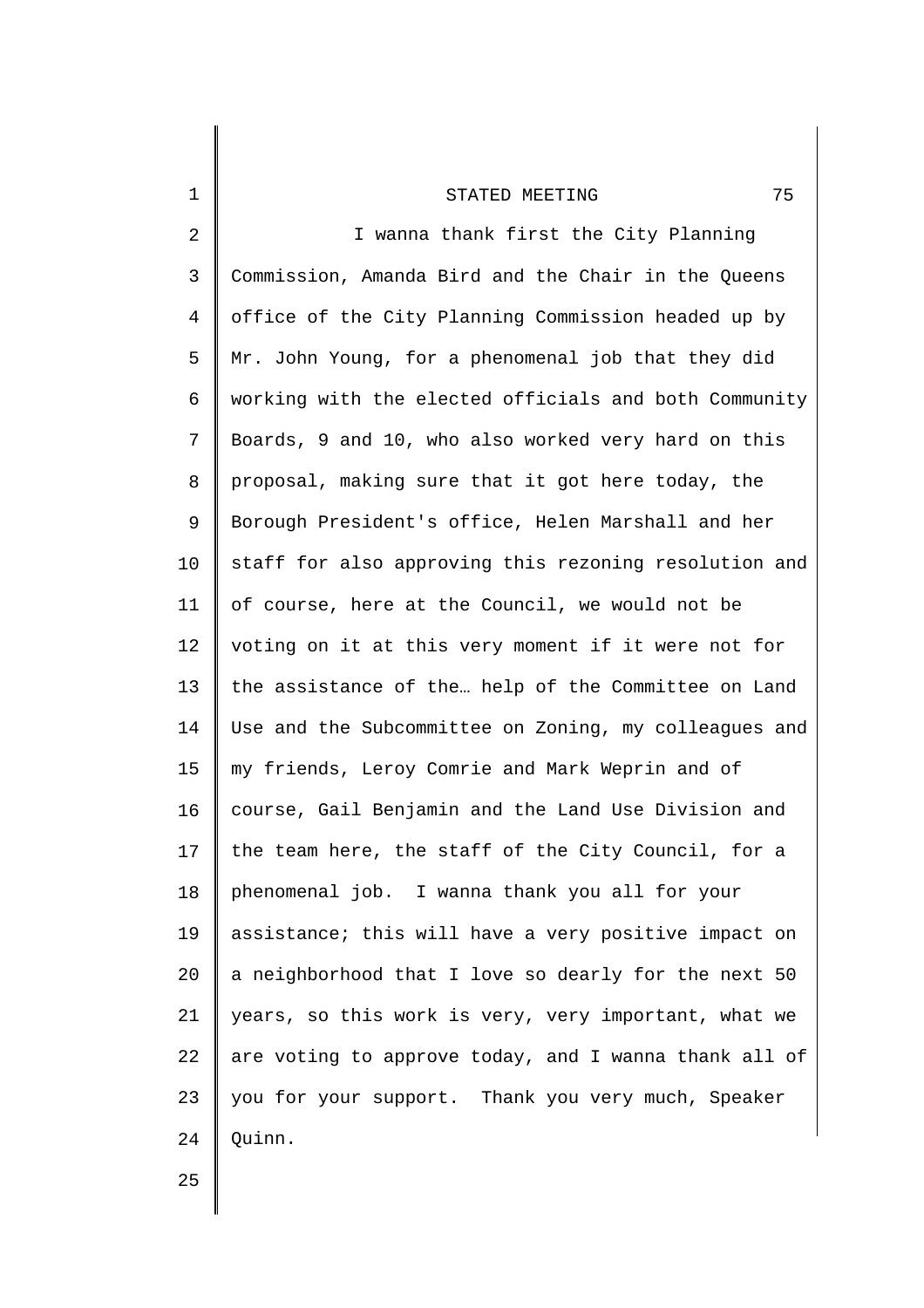| $\mathbf 1$    | 76<br>STATED MEETING                                 |
|----------------|------------------------------------------------------|
| $\overline{2}$ | SPEAKER QUINN: Anybody else I'm                      |
| 3              | forgetting? Alright, good. That concludes            |
| 4              | Communications from the Speaker. Thanks for the      |
| 5              | assists from Council Member King and Council Member  |
| 6              | Ulrich moving on.                                    |
| 7              | PRESIDENT PRO TEMPORE RIVERA: Thank you              |
| 8              | very much, Madame Speaker. We now move on to         |
| 9              | Discussion of General Orders. We have Council Member |
| 10             | Chin, followed by Council Member Koppell.            |
| 11             | [background comments]                                |
| 12             | COUNCIL MEMBER CHIN: Thank you. I would              |
| 13             | like to speak on 1188-A, co-naming of Private Danny  |
| 14             | Chen Way. I think as the Council know, that back in  |
| 15             | 2012 the City Council passed a resolution calling on |
| 16             | the Department of Defense to institute a more        |
| 17             | effective cultural diversity training and this year  |
| 18             | in January President Obama signed into law the       |
| 19             | National Defense Authorization Act of 2013, which    |
| 20             | requires uniformed services to track, respond and    |
| 21             | hold accountable hazing incidents in the military.   |
| 22             | We have come a long way in fighting for justice for  |
| 23             | Private Danny Chen and in co-naming a corner of      |
| 24             | Elizabeth and Canal Streets Private Danny Chen Way,  |
| 25             | it is for this vote it's gonna be a vote for         |
|                |                                                      |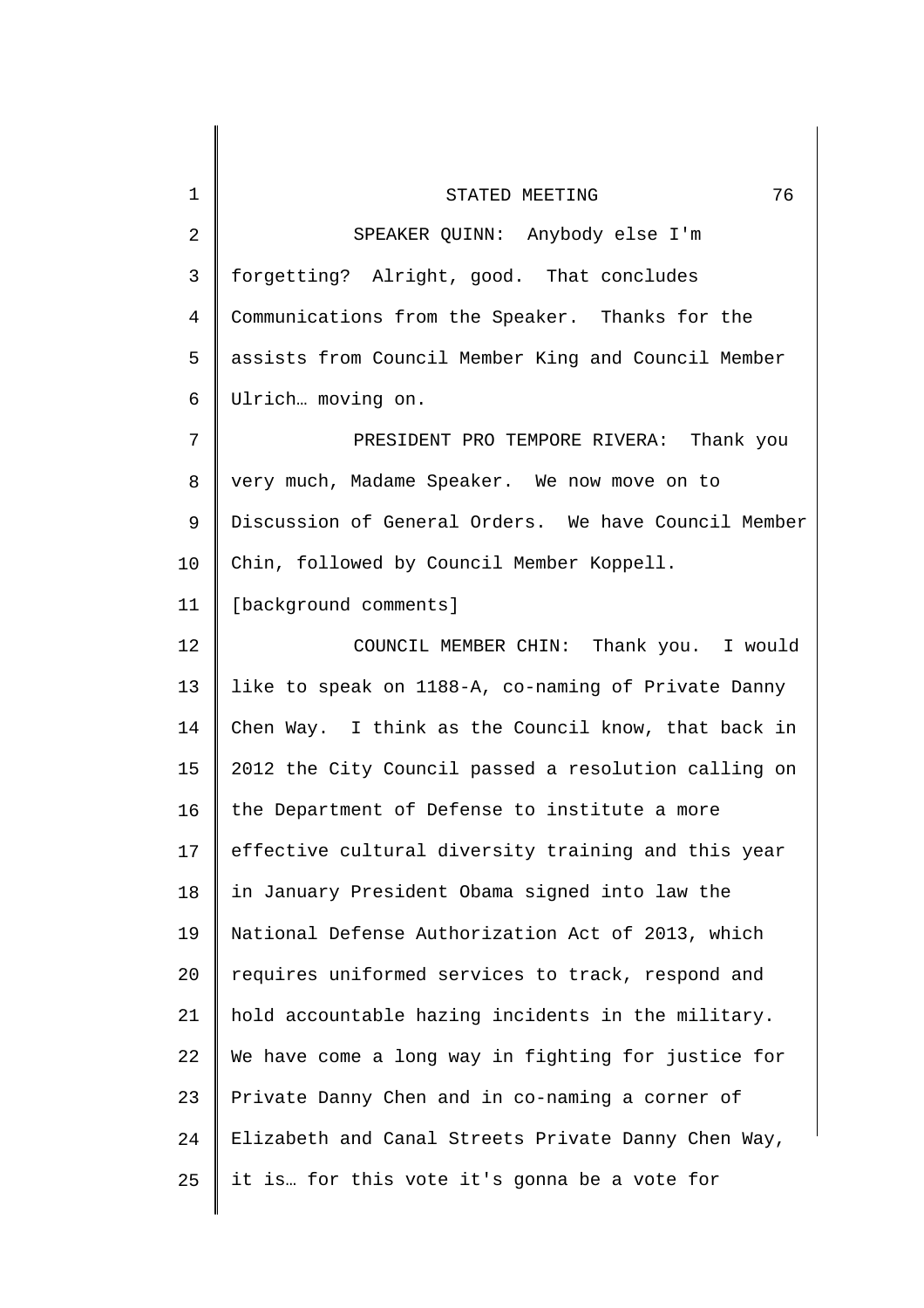1 2 3 4 5 6 7 8 9 10 11 12 13 14 15 16 17 18 19 20 21 22 23 24 STATED MEETING 77 tolerance, acceptance and above all, respect. Private Danny Chen Way will be an enduring testament to the life of this remarkable young man and serve as a powerful reminder that bullying and racism have no place in our society. So I really thank my colleagues for all your support and we just wanna make sure that since that terrible day in 2011 we have come so far as a community, outpouring of support came from every corner of our nation, along with a true desire to make change to make sure that no one else needs to go through what Danny did and to make sure that no other family needs to grieve as Danny's parents still do today. So by co-naming this street as Private Danny Chen Way, I think we will honor this young man's life and memory and I wanted to thank my colleagues, Danny's parents, OCA-New York and all the Council staff for making this happen. Thank you. PRESIDENT PRO TEMPORE RIVERA: Thank you very much. Council Member Koppell followed by Council Member… newly minted Council Member Gibson. COUNCIL MEMBER KOPPELL: Thank you, Mr. Majority Leader. The Kingsbridge Armory, which today

we're facilitating as a development into indeed the

25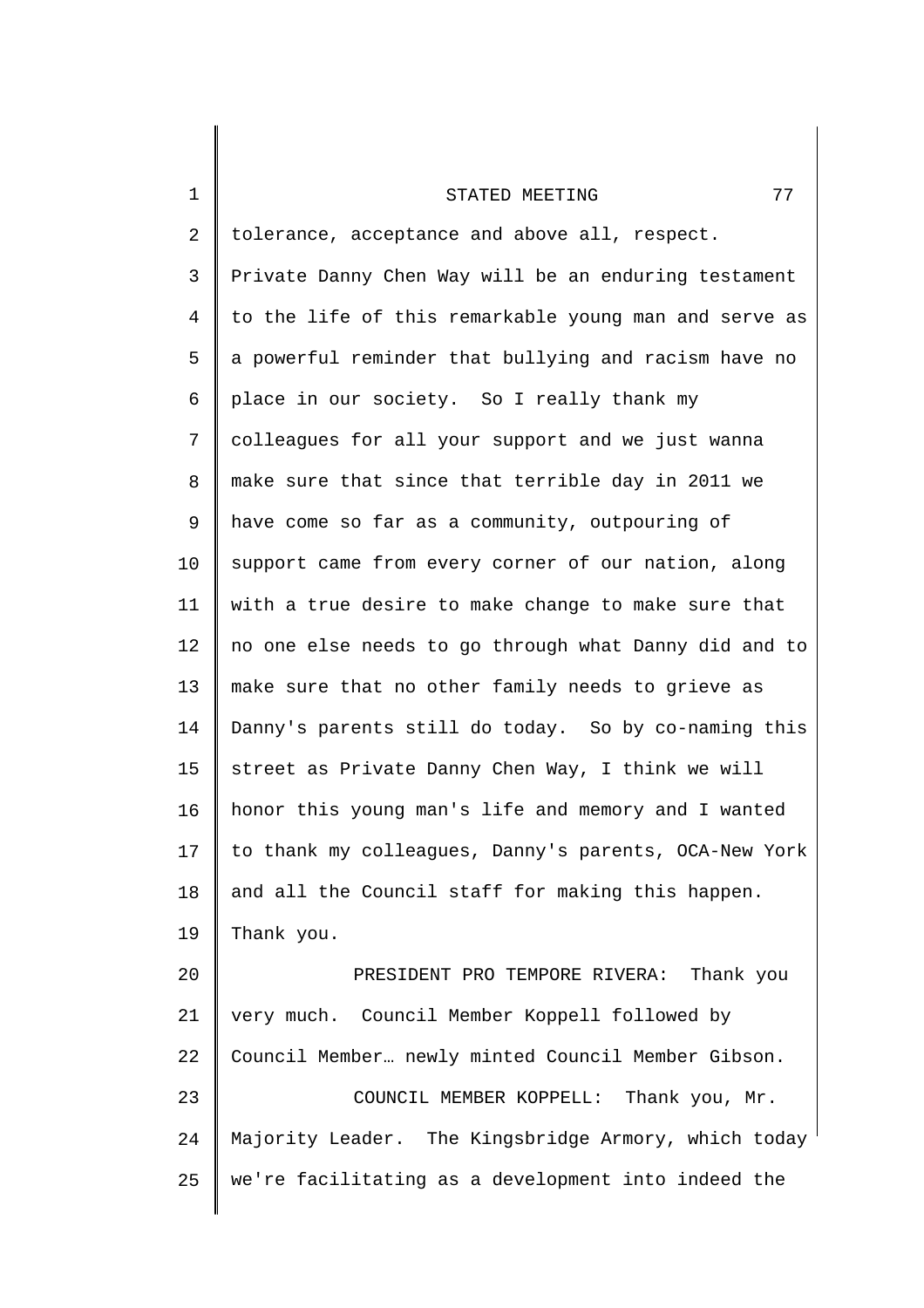1 2 3 4 5 6 7 8 9 10 11 12 13 14 15 16 17 18 19 20 21 22 23 24 25 STATED MEETING 78 world's largest ice skating center with nine rinks that's gonna offer recreational opportunities, athletic training opportunities and other opportunities in the community center that's part of the development. It's a dream that actually I had over 20 years ago, when this empty armory standing there like a sore thumb cried out for positive development and I said, because my daughters had ice skated up in Lake Placid in the Olympic facilities that were there, and they're not great figure skaters, they're very good; they're not great figure skaters, but Lake Placid is open to world-class athletes and rank and file citizens, but the 15 million people in the metropolitan area, most of them can't get to Lake Placid and afford to go there. So we had this tremendous armory, one of the largest indoor spaces in America and it was lying fallow and I said this could be a magnificent athletic training and participation facility. And I wanna say that someone who's here today, Mr. Majority Leader, wellknown to you, Assemblyman Jose Rivera, former Councilman Jose Rivera, he came up during the Giuliani administration with the \$27 million to put a new roof and if he hadn't come up with that money we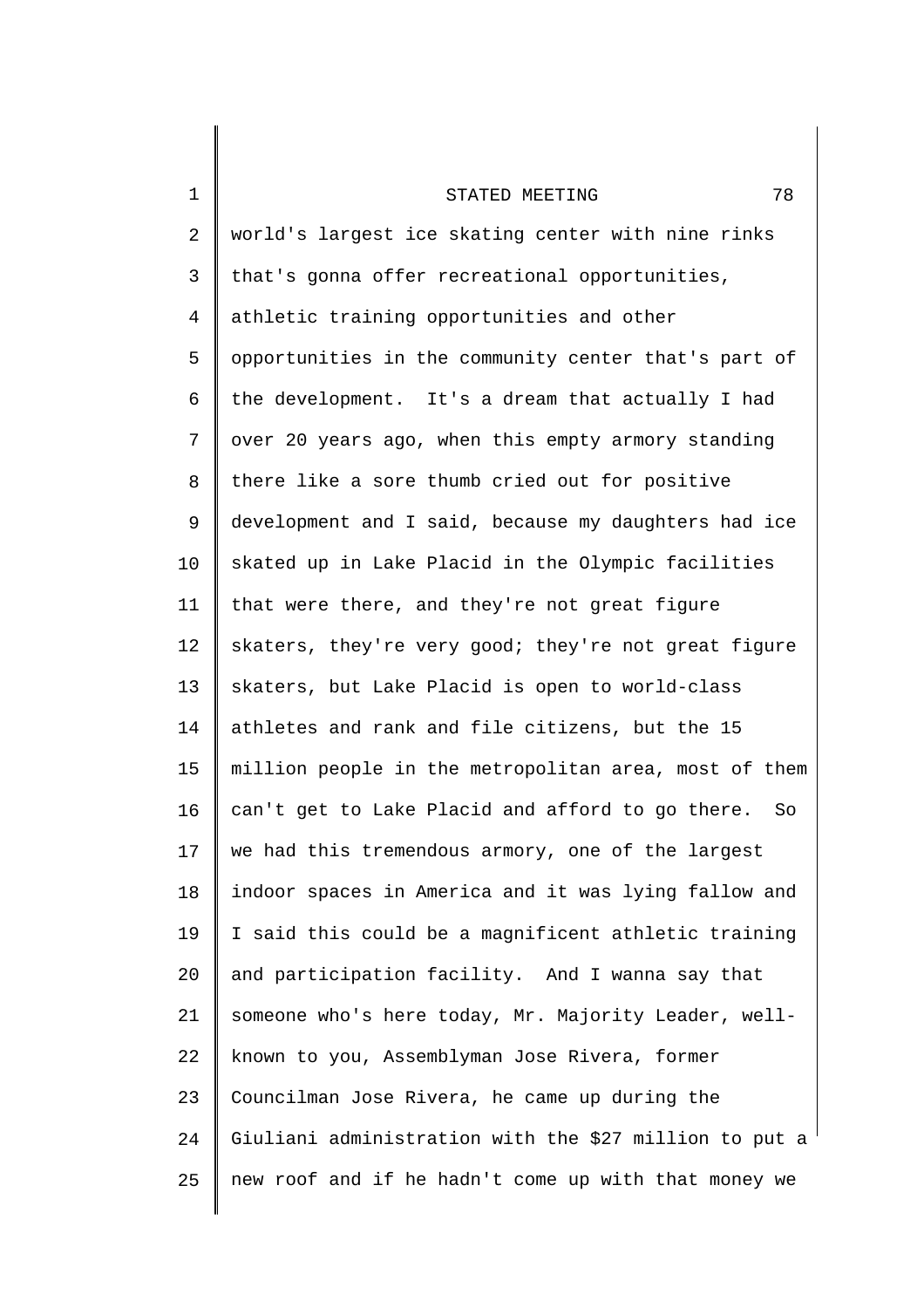| $\mathbf 1$    | 79<br>STATED MEETING                                  |
|----------------|-------------------------------------------------------|
| $\overline{c}$ | wouldn't be here today offering the public this       |
| 3              | wonderful facility. So this is really a dream come    |
| 4              | true; it's something that will be an iconic structure |
| 5              | in the Bronx and bring to the Northwest Bronx the     |
| 6              | kind of attention that only perhaps one other         |
| 7              | facility in the Bronx brings and that's Yankee        |
| 8              | Stadium. It's terrific and the developers deserve a   |
| 9              | huge amount of credit for working with the community  |
| 10             | and working out a community benefits agreement [bell] |
| 11             | that will provide community resources and a community |
| 12             | center. I am only delighted that at the end of my     |
| 13             | service in Council I can support this dream come true |
| 14             | and I hope it'll pass unanimously and I look forward  |
| 15             | to skating at the Kingsbridge Armory.                 |
| 16             | PRESIDENT PRO TEMPORE RIVERA: Thank you               |
| 17             | Council Member. Next we have [applause] newly         |
| 18             | minted Council Member Vanessa Gibson.                 |
| 19             | [background comments]                                 |
| 20             | COUNCIL MEMBER VANESSA GIBSON:<br>Thank you           |
| 21             | very much, Mr. Majority Leader. And I neglected       |
| 22             | [interpose, background comment] Before I speak, I     |
| 23             | neglected to acknowledge so many of the incredible    |
| 24             | staff that have been so friendly, I feel like I have  |
| 25             | more friends than I ever could imagine, so I wanna    |
|                |                                                       |

 $\begin{array}{c} \hline \end{array}$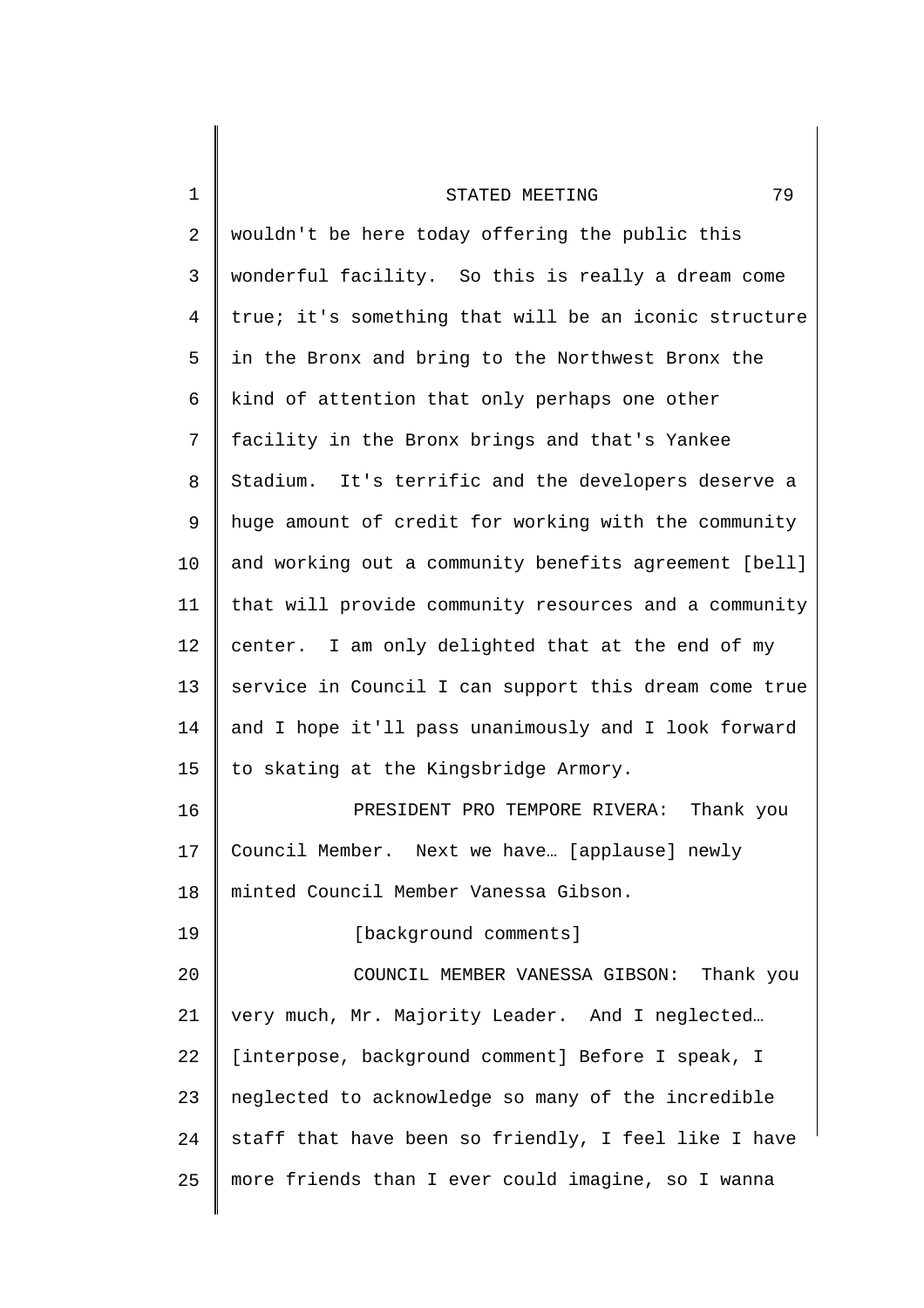| $\mathbf{1}$ | 80<br>STATED MEETING                                  |
|--------------|-------------------------------------------------------|
| 2            | thank Chuck and Ramon and Liz Fein, who was           |
| 3            | incredible, and Pasquale and everyone who really made |
| 4            | my transition as smooth as possible. So I am excited  |
| 5            | and I rise today just to express my support on the    |
| 6            | Land Use Items relative to the Kingsbridge National   |
| 7            | Ice Center; it is a great moment for the history of   |
| 8            | the Bronx. I am excited to be a part of this body to  |
| 9            | vote in the affirmative on this, because I believe    |
| 10           | this national ice center is going to revitalize,      |
| 11           | rebuild and reinvest in the Bronx. After so many      |
| 12           | years of looking at the empty Kingsbridge Armory,     |
| 13           | this is a great opportunity and speaks to the         |
| 14           | testament of what it means to work with the developer |
| 15           | as community representatives, elected officials,      |
| 16           | clergy members and all advocates and how we can work  |
| 17           | together for the betterment of the people of the      |
| 18           | Bronx and the city, and so a living wage component,   |
| 19           | recreational opportunities for our children;          |
| 20           | families, this model is going to serve as a beacon of |
| 21           | opportunity for hundreds and hundreds of residents in |
| 22           | New York City and so I am excited and I do wanna      |
| 23           | thank Council Member Cabrera, our colleague, for his  |
| 24           | incredible commitment and leadership and all of the   |
| 25           | parties involved from the Bronx Borough President,    |
|              |                                                       |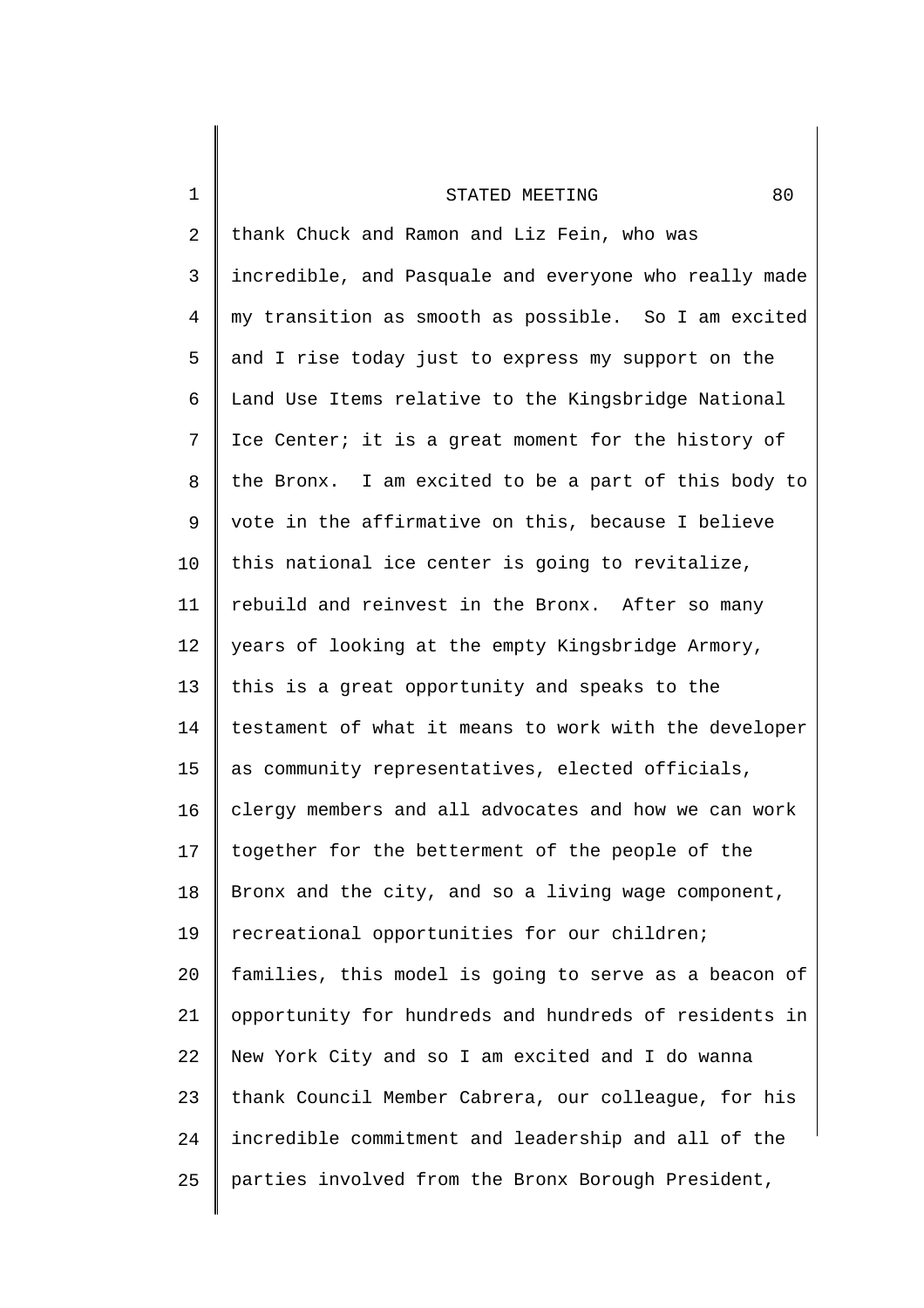| 1  | 81<br>STATED MEETING                                  |
|----|-------------------------------------------------------|
| 2  | every community advocate who stood up for the         |
| 3  | residents of the Kingsbridge community and all of the |
| 4  | clergy members that really worked hard to make this a |
| 5  | reality. It is an exciting time and it's a great      |
| 6  | moment in the history of the Bronx and not only am I  |
| 7  | a proud supporter of the Kingsbridge Ice Center, but  |
| 8  | I'm certainly delighted that I can be here in this    |
| 9  | body later on to vote in the affirmative for the      |
| 10 | history of the Bronx and the Kingsbridge National Ice |
| 11 | Center; [bell] I proudly support it. Thank you.       |
| 12 | PRESIDENT PRO TEMPORE RIVERA: Wow, let's              |
| 13 | give her a round of applause for being right on the   |
| 14 | button. [laughter, applause]                          |
| 15 | COUNCIL MEMBER GIBSON: Oh, thank you;                 |
| 16 | two minutes.                                          |
| 17 | PRESIDENT PRO TEMPORE RIVERA: Seeing no               |
| 18 | others, I'm gonna close off the Discussion of General |
| 19 | Orders with my remarks on the Kingsbridge Armory. In  |
| 20 | 1996 my father, you know was able to give and         |
| 21 | allocate \$27 million for the renovations [interpose] |
| 22 | SPEAKER QUINN: Could we get a little                  |
| 23 | quiet for the Majority Leader, please?                |
| 24 | PRESIDENT PRO TEMPORE RIVERA: Thank you               |
| 25 | Madame Speaker. Like Council Member Koppell stated,   |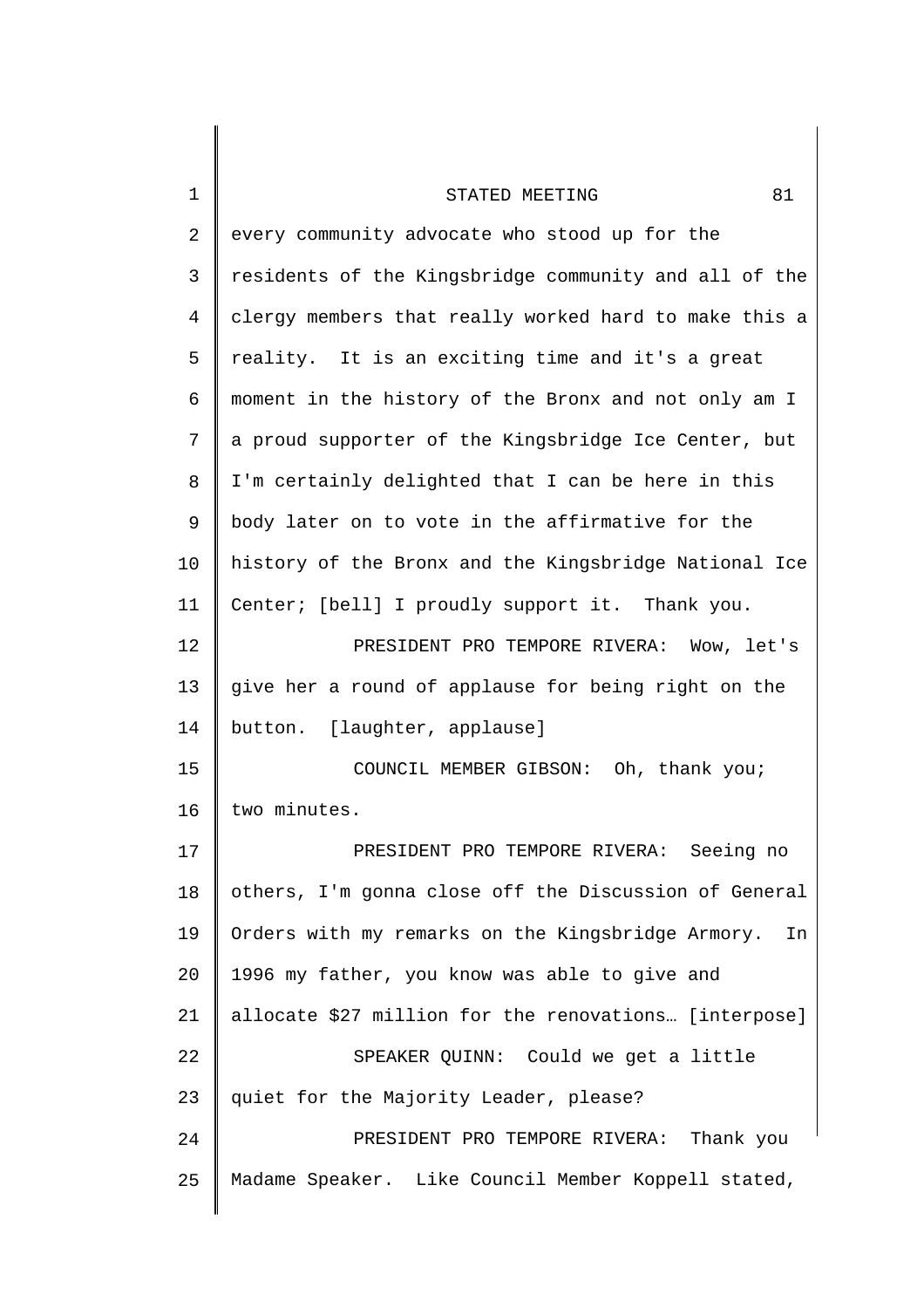STATED MEETING 82

1

2 3 4 5 6 7 8 9 10 11 12 13 14 15 16 17 18 19 20 21 22 23 24 25 my father was able to allocate \$27 million for the renovation of the Kingsbridge Armory. I remember back then when I was just a kid, my mother and my father took me to see Dave Winfield, you know give out toys to the needy kids in the community; that was one of the public uses. I've known that, you know various things and activities have been held there, for movies being filmed and other types of activities, but the neighborhood never had something special there that they desperately needed. Giuliani wanted to put something there; I know that Bloomberg wanted… Mayor Bloomberg wanted to do something a few years ago, but I know that the activists who are here with us today, the KARA who's upstairs in the balcony, SBU, young kids who grew up in activism, and the Northwest Bronx Community Clergy Coalition and my good friend sitting to my left, who was a young reporter at the Norwood News who was reporting on the need to have some special type of venue there at Kingsbridge Armory; today really is a proud day. I wanna thank my colleague Fernando Cabrera for being at the helm and making sure that the deal that was able to be solidified was something that benefits the entire community; I know our Borough President Ruben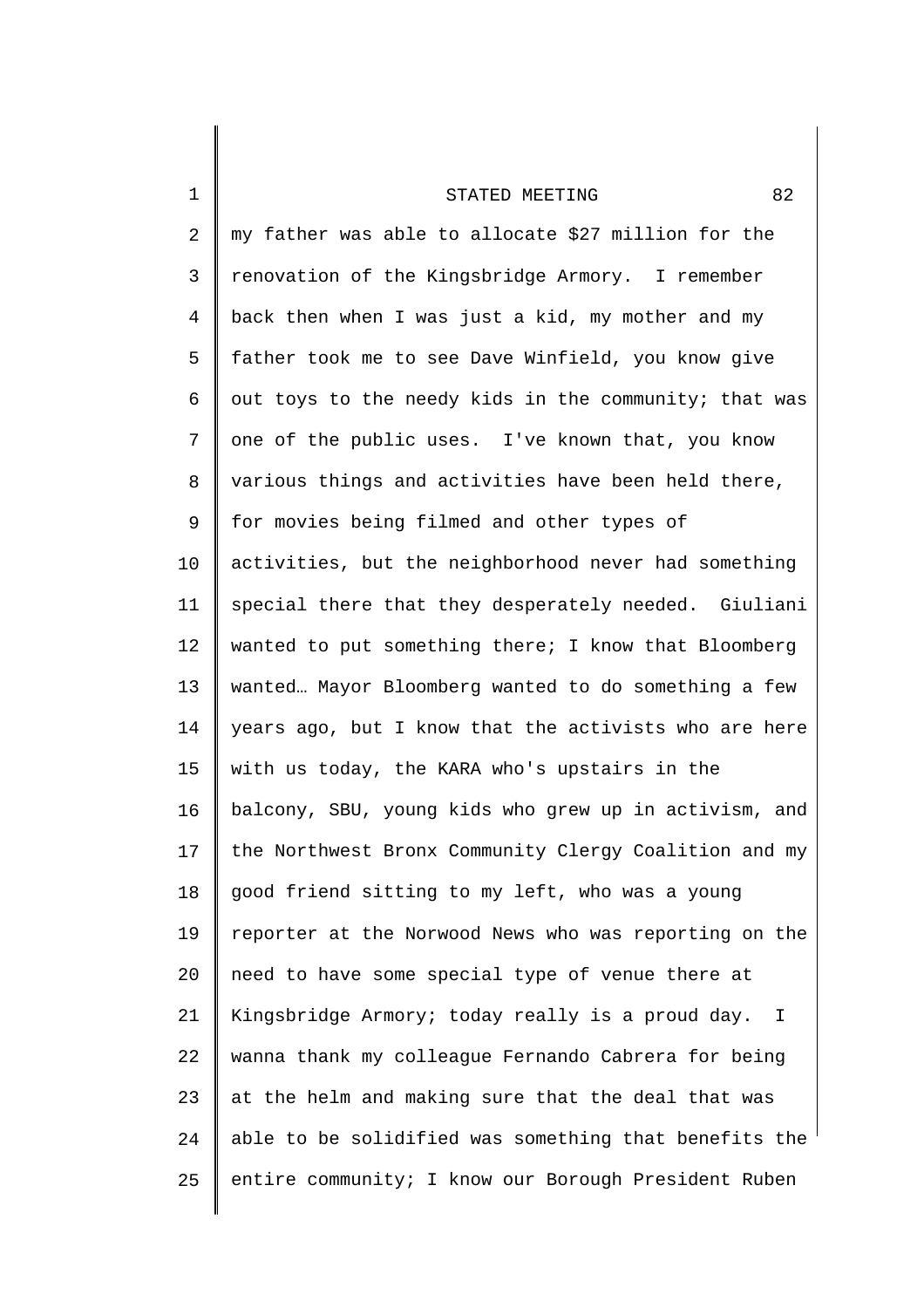| 1  | 83<br>STATED MEETING                                  |
|----|-------------------------------------------------------|
| 2  | Diaz, Jr. has been working tirelessly, you know for   |
| 3  | this particular project, because it means so much,    |
| 4  | not only to the youth who are going to be able to     |
| 5  | take advantage of this spectacular opportunity for an |
| 6  | ice skating rink, but it builds up the local economy. |
| 7  | So all these players coming together, we are seeing a |
| 8  | dream come true for many. You know they say Rome      |
| 9  | wasn't built in a day, but the Kingsbridge Armory     |
| 10 | took several decades to get to where we are today, so |
| 11 | today is a very proud day for all of us. Thank you    |
| 12 | very much.                                            |
| 13 | I guess now at this point we move on to               |
| 14 | Reports of Special Committees.                        |
| 15 | COMMITTEE CLERK:<br>None.                             |
| 16 | PRESIDENT PRO TEMPORE RIVERA: Reports of              |
| 17 | Standing Committees.                                  |
| 18 | COMMITTEE CLERK: Report of the Committee              |
| 19 | on Contracts, Intro 1009-A, preferred source          |
| 20 | contracts awards.                                     |
| 21 | SPEAKER QUINN: Amended and Coupled on                 |
| 22 | General Orders.                                       |
| 23 | COMMITTEE CLERK: Report of the Committee              |
| 24 | on Education, Intro 0925-A, arts instructional        |
| 25 | requirements.                                         |
|    |                                                       |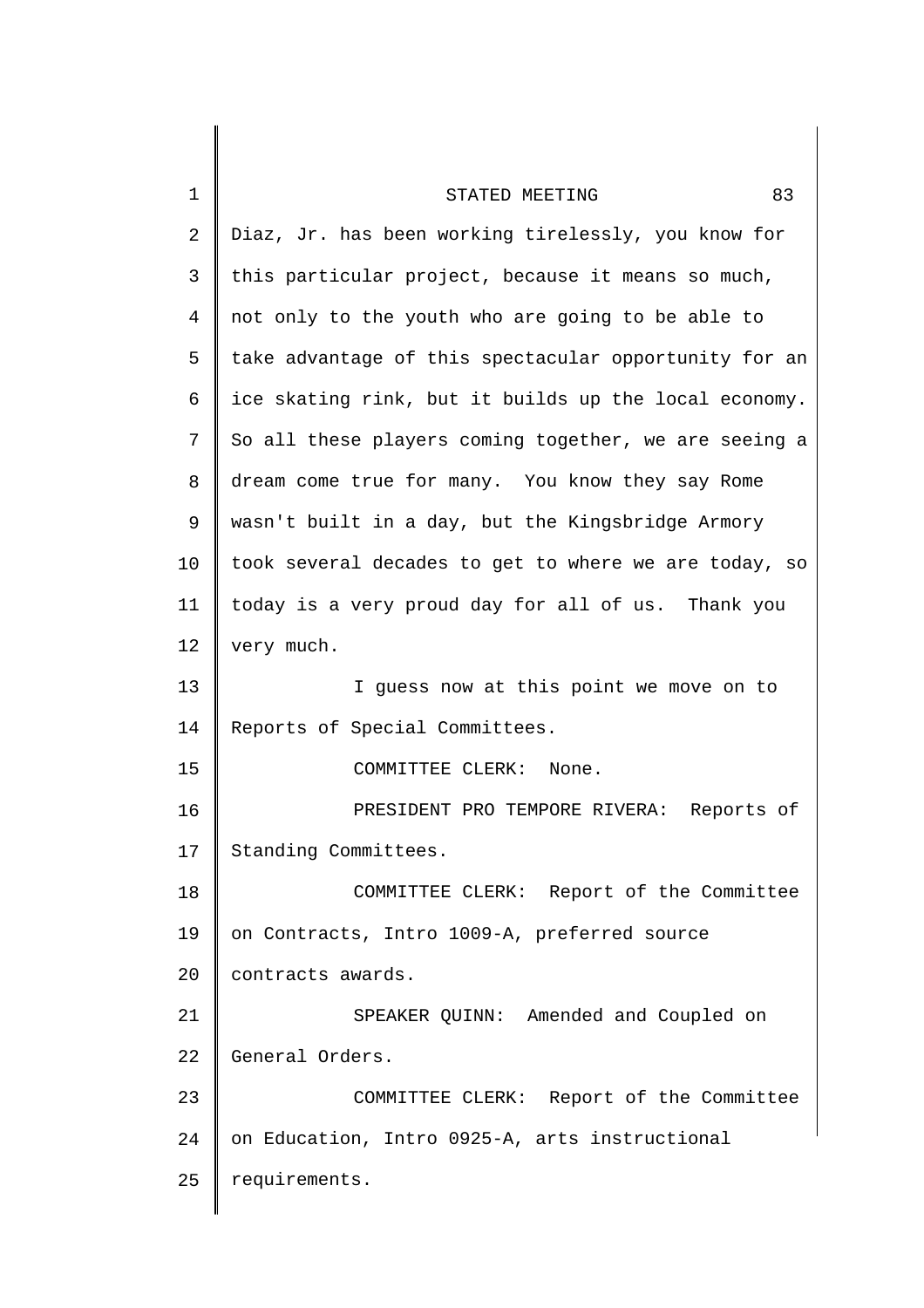| 1              | 84<br>STATED MEETING                                  |
|----------------|-------------------------------------------------------|
| $\overline{2}$ | SPEAKER QUINN: Amended and Coupled on                 |
| 3              | General Orders.                                       |
| 4              | COMMITTEE CLERK: Intro 1091-A, college                |
| 5              | savings plans.                                        |
| 6              | SPEAKER QUINN: Amended and Coupled on                 |
| 7              | General Orders.                                       |
| 8              | COMMITTEE CLERK: Report of the Committee              |
| 9              | on Fire and Criminal Justice, Intro 0143-A, reporting |
| 10             | response times.                                       |
| 11             | SPEAKER QUINN: Amended and Coupled on                 |
| 12             | General Orders.                                       |
| 13             | COMMITTEE CLERK: Intro 0803-A, Hart's                 |
| 14             | Island.                                               |
| 15             | SPEAKER QUINN: Amended and Coupled on                 |
| 16             | General Orders.                                       |
| 17             | COMMITTEE CLERK: Intro 0804-A, Hart's                 |
| 18             | Island visitation policy.                             |
| 19             | SPEAKER QUINN: Amended and Coupled on                 |
| 20             | General Orders.                                       |
| 21             | COMMITTEE CLERK: Report of the Committee              |
| 22             | on General Welfare, Intro 1194-A, food security.      |
| 23             | SPEAKER QUINN: Amended and Coupled on                 |
| 24             | General Orders.                                       |
| 25             |                                                       |
|                |                                                       |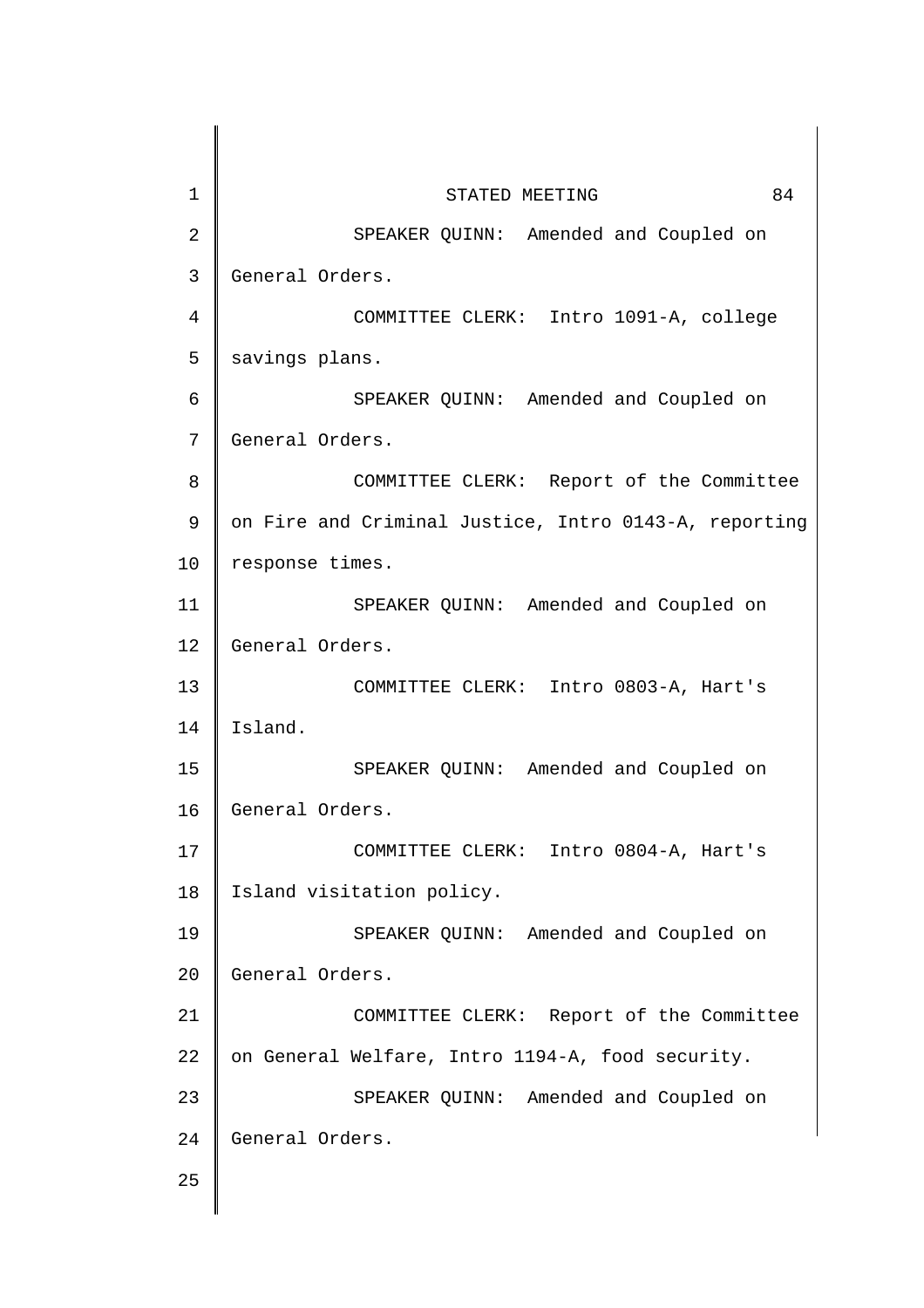| 1  | 85<br>STATED MEETING                               |
|----|----------------------------------------------------|
| 2  | COMMITTEE CLERK: Report of the Committee           |
| 3  | on Governmental Operations, Intro 1172-A, lobbying |
| 4  | regulations.                                       |
| 5  | SPEAKER QUINN: Amended and Coupled on              |
| 6  | General Orders.                                    |
| 7  | COMMITTEE CLERK: Report of the Committee           |
| 8  | on Housing and Buildings, Intro 1176-A, electric   |
| 9  | vehicle charging stations.                         |
| 10 | SPEAKER QUINN: Coupled on General                  |
| 11 | Orders.                                            |
| 12 | COMMITTEE CLERK: Report of the Committee           |
| 13 | on Land Use, LU 0951 and Reso 2061 through LU 0953 |
| 14 | and Reso 2063.                                     |
| 15 | SPEAKER QUINN: Coupled on General                  |
| 16 | Orders.                                            |
| 17 | COMMITTEE CLERK: LU 0964 and Reso 2064             |
| 18 | through LU 0967 and Reso 2067, Kingsbridge Armory. |
| 19 | SPEAKER QUINN: Coupled on General                  |
| 20 | Orders.                                            |
| 21 | COMMITTEE CLERK: LU 0971 and Reso 2068             |
| 22 | through LU 0974 and Reso 2071, Greenpoint-         |
| 23 | Williamsburg.                                      |
| 24 | SPEAKER QUINN: Coupled on General                  |
| 25 | Orders.                                            |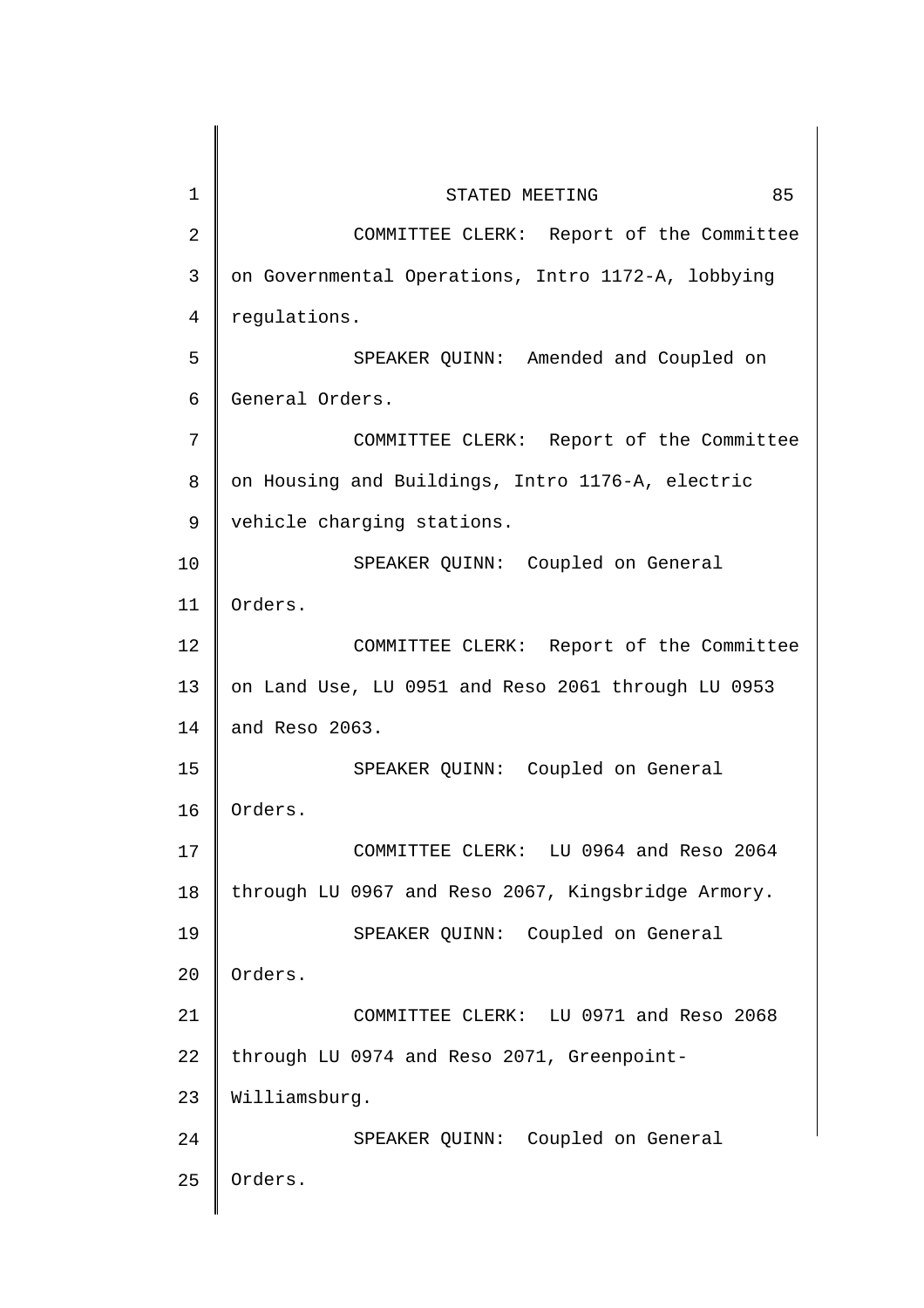| $\mathbf 1$    | 86<br>STATED MEETING                    |
|----------------|-----------------------------------------|
| $\overline{2}$ | COMMITTEE CLERK: LU 0975 and Reso 2072, |
| $\mathbf{3}$   | Sidewalk Café.                          |
| 4              | SPEAKER QUINN: Coupled on General       |
| 5              | Orders.                                 |
| 6              | COMMITTEE CLERK: LU 0988 and Reso 2073, |
| 7              | Zoning Map amendment.                   |
| 8              | SPEAKER QUINN: Coupled on General       |
| 9              | Orders.                                 |
| 10             | COMMITTEE CLERK: LU 0990 and Reso 2074, |
| 11             | school facility.                        |
| 12             | SPEAKER QUINN: Coupled on General       |
| 13             | Orders.                                 |
| 14             | COMMITTEE CLERK: LU 0991 and Reso 2075, |
| 15             | UDAAP Queens.                           |
| 16             | SPEAKER QUINN: Coupled on General       |
| 17             | Orders.                                 |
| 18             | COMMITTEE CLERK: LU 0992 and Reso 2076, |
| 19             | tax exemption.                          |
| 20             | SPEAKER QUINN: Coupled on General       |
| 21             | Orders.                                 |
| 22             | COMMITTEE CLERK: Preconsidered LU 0993  |
| 23             | and Reso 2077, Ozone Park Rezoning.     |
| 24             | SPEAKER QUINN: Coupled on General       |
| 25             | Orders.                                 |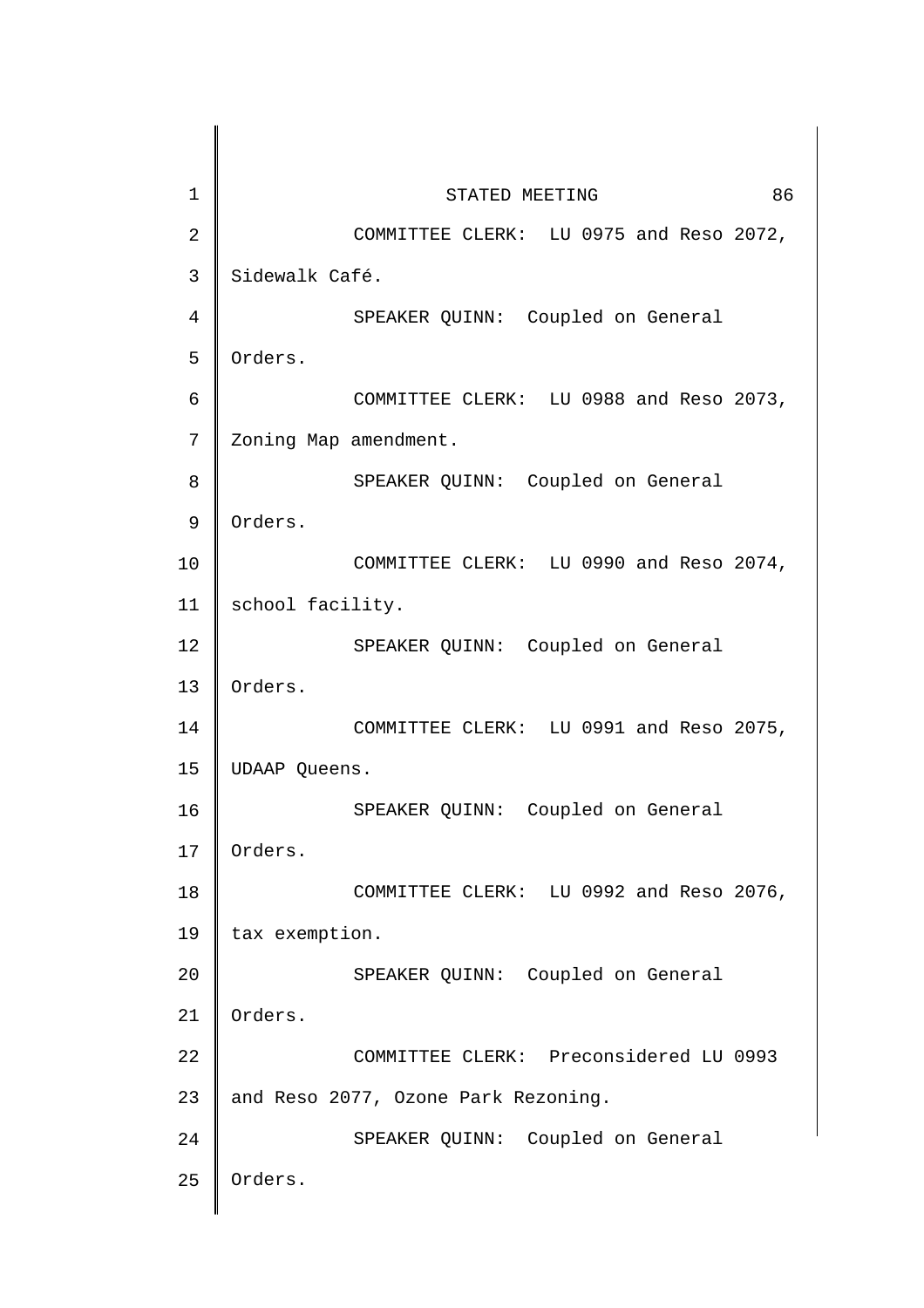1 2 3 4 5 6 7 8 9 10 11 12 13 14 15 16 17 18 19 20 21 22 23 24 25 STATED MEETING 67 COMMITTEE CLERK: Report of the Committee on Parks and Recreation, Intro 1188-A, naming of 56 thoroughfares and public places. SPEAKER QUINN: Amended and Coupled on General Orders. COMMITTEE CLERK: Report of the Committee on Rules, Privileges and Elections, M 1305 and Reso 2078, approving the re-appointment of Christopher Collins, Board of Standards and Appeals. SPEAKER QUINN: Coupled on General Orders. COMMITTEE CLERK: M 1306 and Reso 2079, approving the re-appointment of Alfred Cerullo, III, City Planning Commission. SPEAKER QUINN: Coupled on General Orders. COMMITTEE CLERK: Preconsidered M 1354 and Reso 2080, approving the re-designation of Josephine Bolus, Health and Hospital Corporation. SPEAKER QUINN: Coupled on General Orders. COMMITTEE CLERK: Report of the Committee on Sanitation and Solid Waste Management, Intro 1140- A.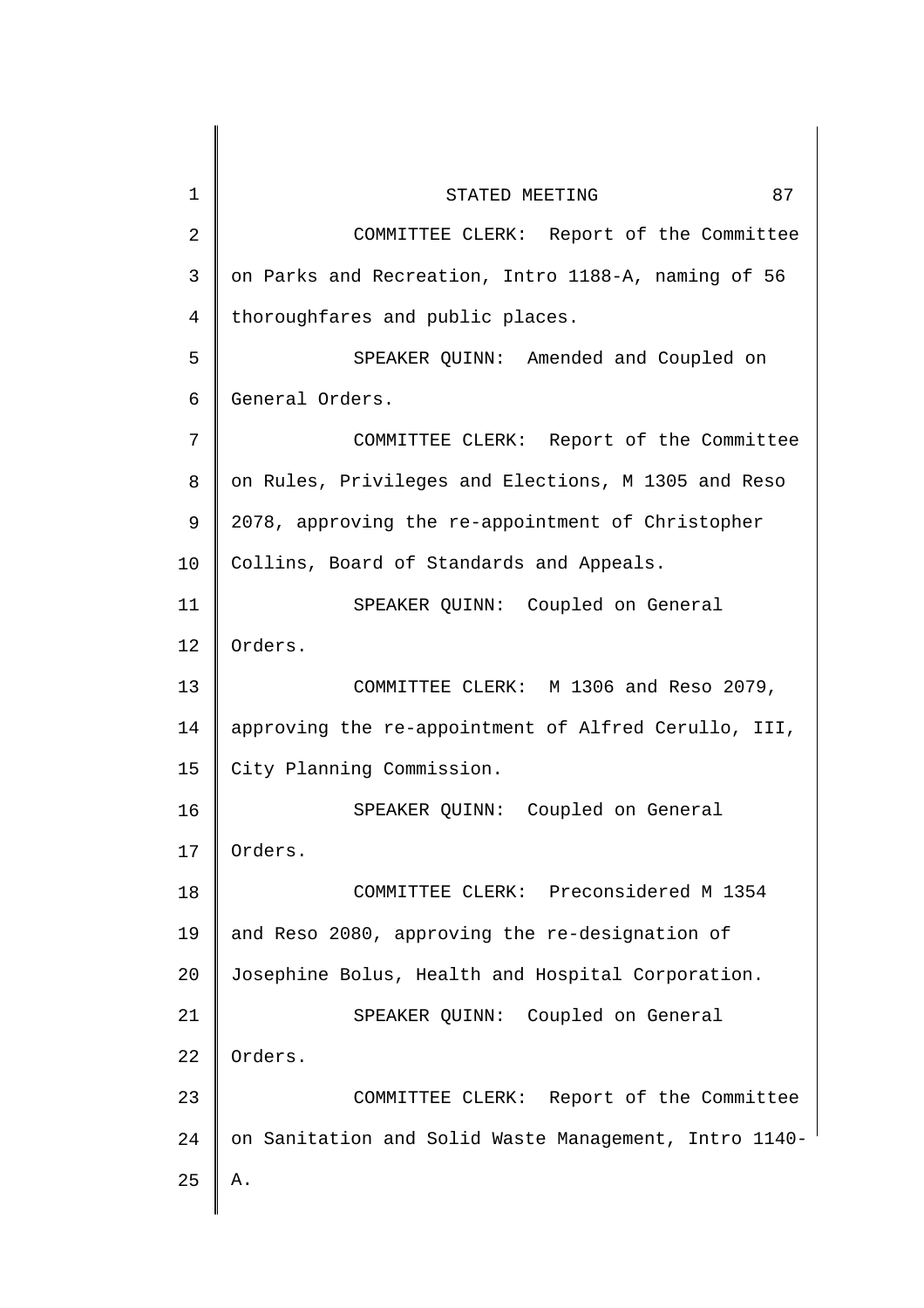| 1              | 88<br>STATED MEETING                                 |
|----------------|------------------------------------------------------|
| $\overline{2}$ | SPEAKER QUINN: Amended and Coupled on                |
| 3              | General Orders.                                      |
| 4              | COMMITTEE CLERK: Report of the Committee             |
| 5              | on Small Business, Intro 1191-A, language preference |
| 6              | for agency inspections.                              |
| 7              | SPEAKER QUINN: Amended and Coupled on                |
| 8              | General Orders.                                      |
| 9              | COMMITTEE CLERK: Report of the Committee             |
| 10             | on Transportation, Intro 0635-A, commuter van        |
| 11             | information.                                         |
| 12             | SPEAKER QUINN: Amended and Laid Over.                |
| 13             | COMMITTEE CLERK: Intro 0844-A, electric              |
| 14             | vehicle advisory committee.                          |
| 15             | SPEAKER QUINN: Amended and Coupled on                |
| 16             | General Orders.                                      |
| 17             | COMMITTEE CLERK: Intro 0930-A, taxi                  |
| 18             | reporting data.                                      |
| 19             | SPEAKER QUINN: Amended and Coupled on                |
| 20             | General Orders.                                      |
| 21             | COMMITTEE CLERK: Intro 1114-A.                       |
| 22             | SPEAKER QUINN: Amended and Coupled on                |
| 23             | General Orders.                                      |
| 24             | PRESIDENT PRO TEMPORE RIVERA: General                |
| 25             | Order Calendar.                                      |
|                |                                                      |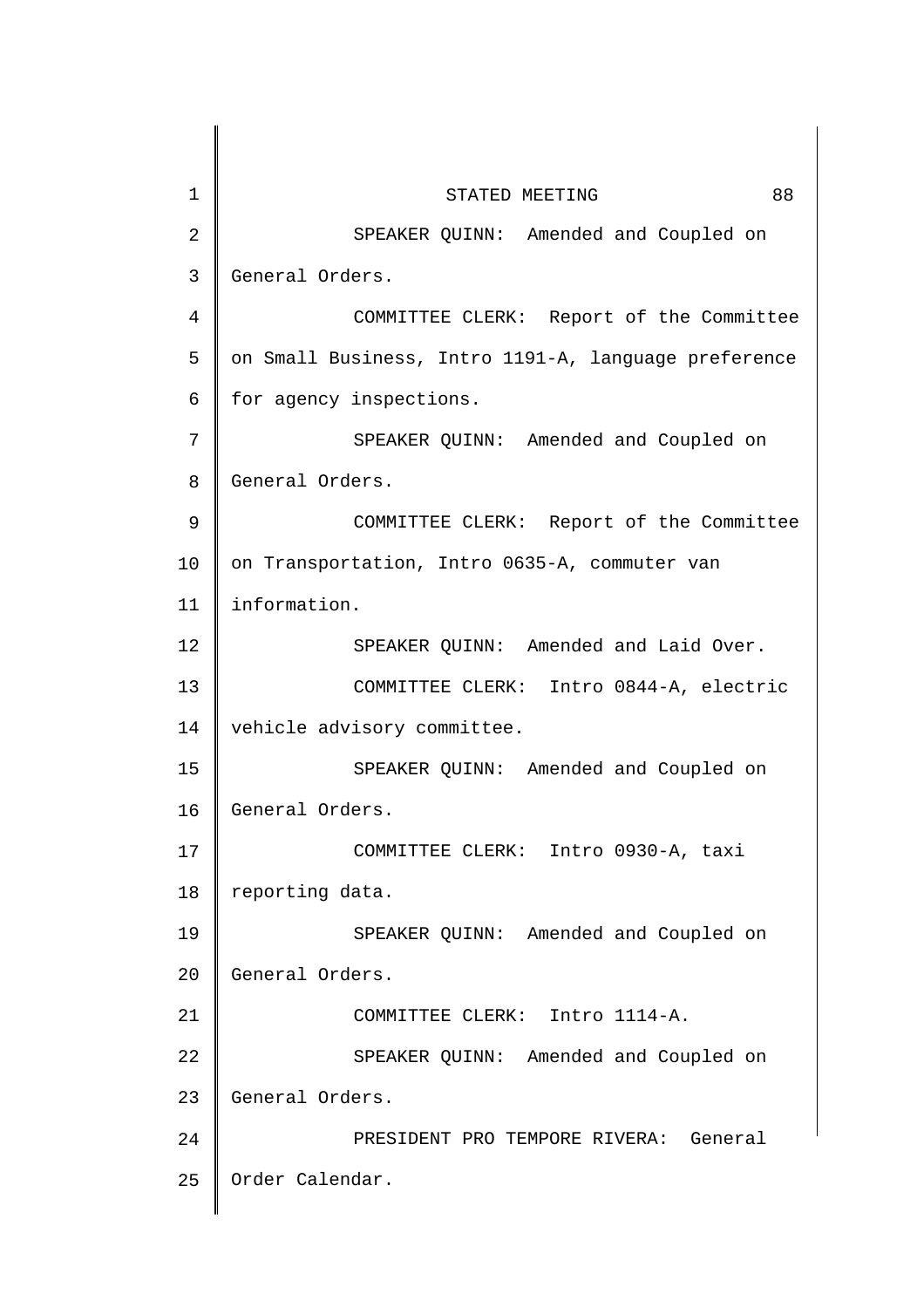| 1  | 89<br>STATED MEETING                                  |
|----|-------------------------------------------------------|
| 2  | COMMITTEE CLERK: Resolution appointing                |
| 3  | various persons Commissioner of Deeds.                |
| 4  | SPEAKER QUINN: Coupled on General Orders              |
| 5  | and at this time I ask for a Roll Call on all items   |
| 6  | Coupled on the General Order Calendar and there is a  |
| 7  | resolution to vote on today as well.                  |
| 8  | PRESIDENT PRO TEMPORE RIVERA: So                      |
| 9  | ordered.                                              |
| 10 | COMMITTEE CLERK: Arroyo.                              |
| 11 | COUNCIL MEMBER ARROYO: Mr. Majority                   |
| 12 | Leader, we haven't been here long enough today, so    |
| 13 | I'm gonna explain my vote. [laughter]                 |
| 14 | PRESIDENT PRO TEMPORE RIVERA: Be as long              |
| 15 | as you want.                                          |
| 16 | COUNCIL MEMBER ARROYO: And I apologize                |
| 17 | to my colleagues; I don't usually do this, but I      |
| 18 | [laughter] I I wanna highlight that among the street  |
| 19 | co-namings and the public space co-namings, there are |
| 20 | two in particular that I'm very proud of; the first,  |
| 21 | in honor of the great Puerto Rican composer, Miguel   |
| 22 | Angel Amadeo. His song, loosely translated,           |
| 23 | "Whatever You're Gonna Give Me, Give Me While I'm     |
| 24 | Alive," so today the Council does that in his honor.  |
| 25 | And celebrating the legacy of Mariano Rivera, the     |
|    |                                                       |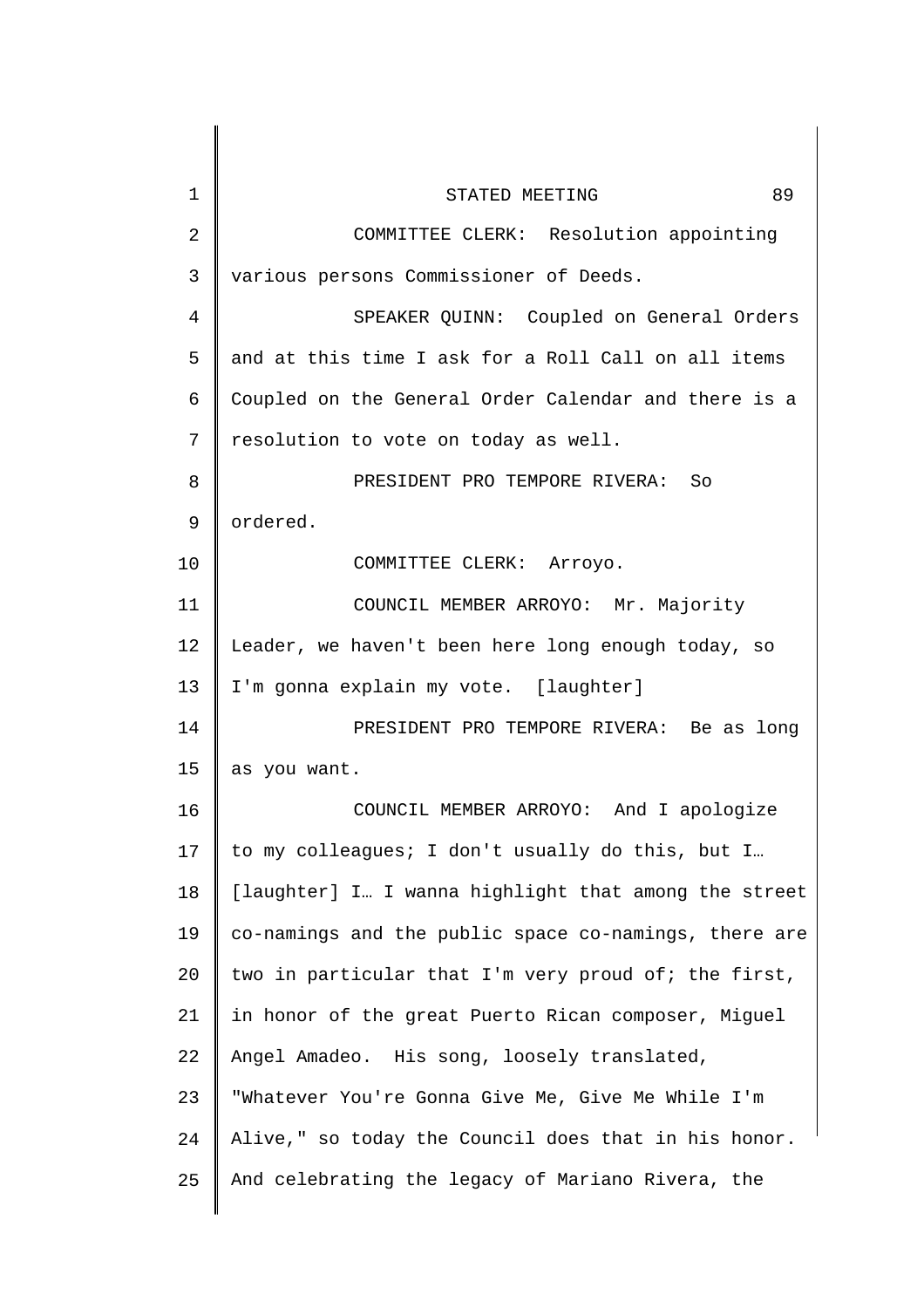1 2 3 4 5 6 7 8 9 10 11 12 13 14 15 16 17 18 19 20 21 22 23 24 STATED MEETING 90 great Yankee, the corner of 161st Street and River Avenue will now be Rivera Avenue. And I vote aye on all. COMMITTEE CLERK: Barron. COUNCIL MEMBER BARRON: My colleagues, on the rare occasion I will explain my vote. [laughter] I certainly am certain that all the intros and resos that will be passed today people will celebrate, but I have… honestly it compels me to say that the Greenpoint project, which has about 125 percent of the AMI as the top amount of income required for that project in an area that they say is \$35,000 for a family of four; some say \$60,000, but 125 percent of the AMI is over \$100,000 and I don't consider that affordable. And the Rheingold project of the 977 housing units, only 30 percent will be affordable, 70 percent will not be affordable in a neighborhood that has a low AMI. And the Kingsbridge project, I did speak to some of the local activists there and some people felt that nine skating arenas was a big much; five skating arenas, along with other kinds of sports complex, a more diversified complex of sporting, could've been built and it would've satisfied all of

the other community benefits agreements and jobs, but

25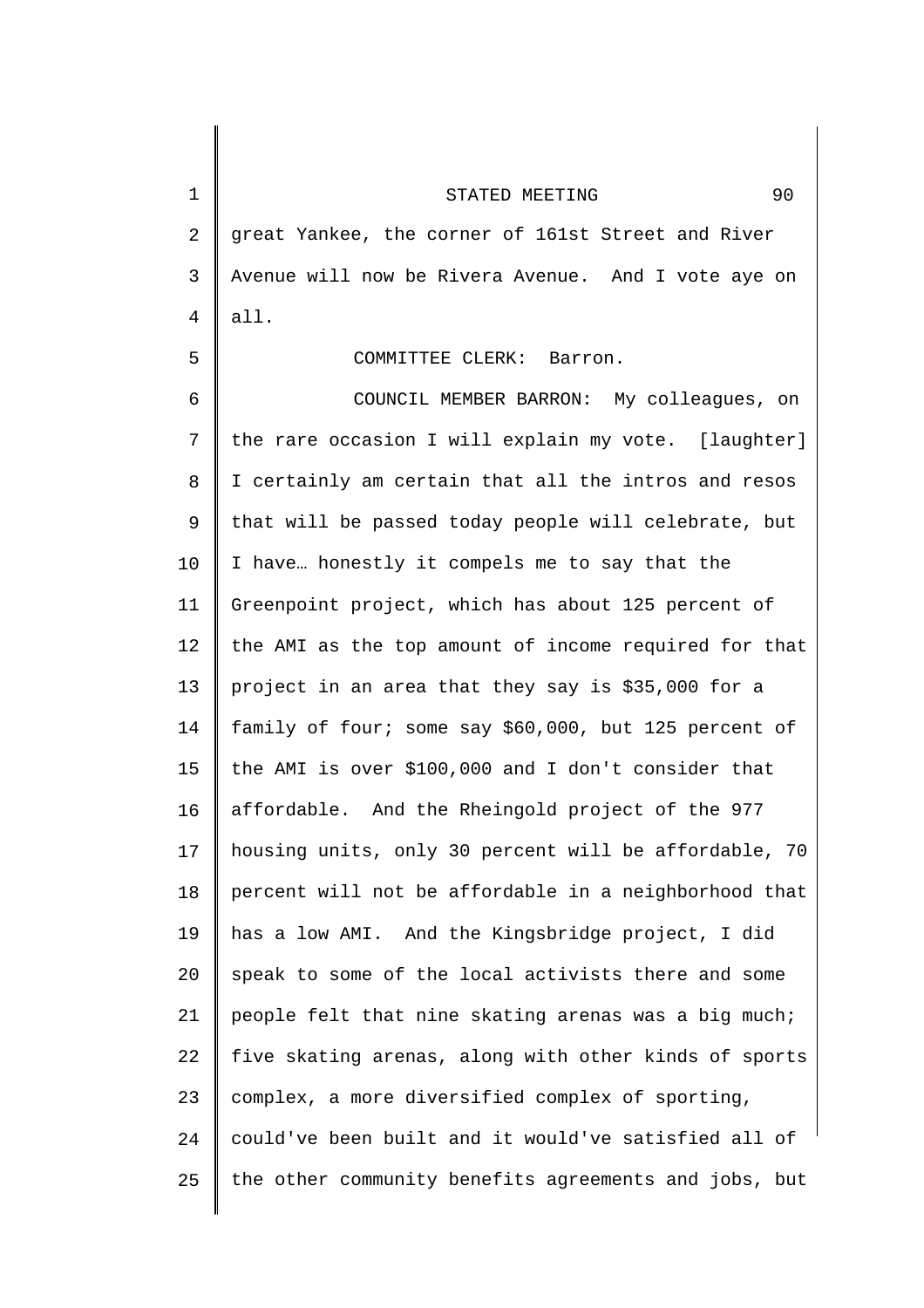| 1              | 91<br>STATED MEETING                                 |
|----------------|------------------------------------------------------|
| $\overline{2}$ | nine skating arenas was a bit much for some of the   |
| 3              | leaders in the Bronx and I'm gonna be their voice    |
| 4              | today and vote against that as well. So for 0971,    |
| 5              | 0972, 0973, 0974 and 0990 on Greenpoint, I vote no.  |
| 6              | 0951, 0952, 0953 on Rheingold I vote no. 0964, 0965, |
| 7              | 0966 and 0967 on Kingsbridge I vote no and have a    |
| 8              | happy holiday and god bless all.                     |
| 9              | SPEAKER QUINN: And that could be a                   |
| 10             | Charles Barron no-vote record in one Stated Meeting. |
| 11             | PRESIDENT PRO TEMPORE RIVERA: I was just             |
| 12             | gonna say that                                       |
| 13             | COUNCIL MEMBER BARRON: Aye on all the                |
| 14             | rest.                                                |
| 15             | PRESIDENT PRO TEMPORE RIVERA: Ma Madame              |
| 16             | Speaker, I wa [interpose]                            |
| 17             | SPEAKER QUINN: The one thing that's                  |
| 18             | left.                                                |
| 19             | [background comment]                                 |
| 20             | PRESIDENT PRO TEMPORE RIVERA: I was                  |
| 21             | gonna say, Madame Speaker; did he vote yes on        |
| 22             | anything? [laughter]                                 |
| 23             | COUNCIL MEMBER BARRON: All the rest.                 |
| 24             | PRESIDENT PRO TEMPORE RIVERA: All the                |
| 25             | rest. Okay.                                          |
|                |                                                      |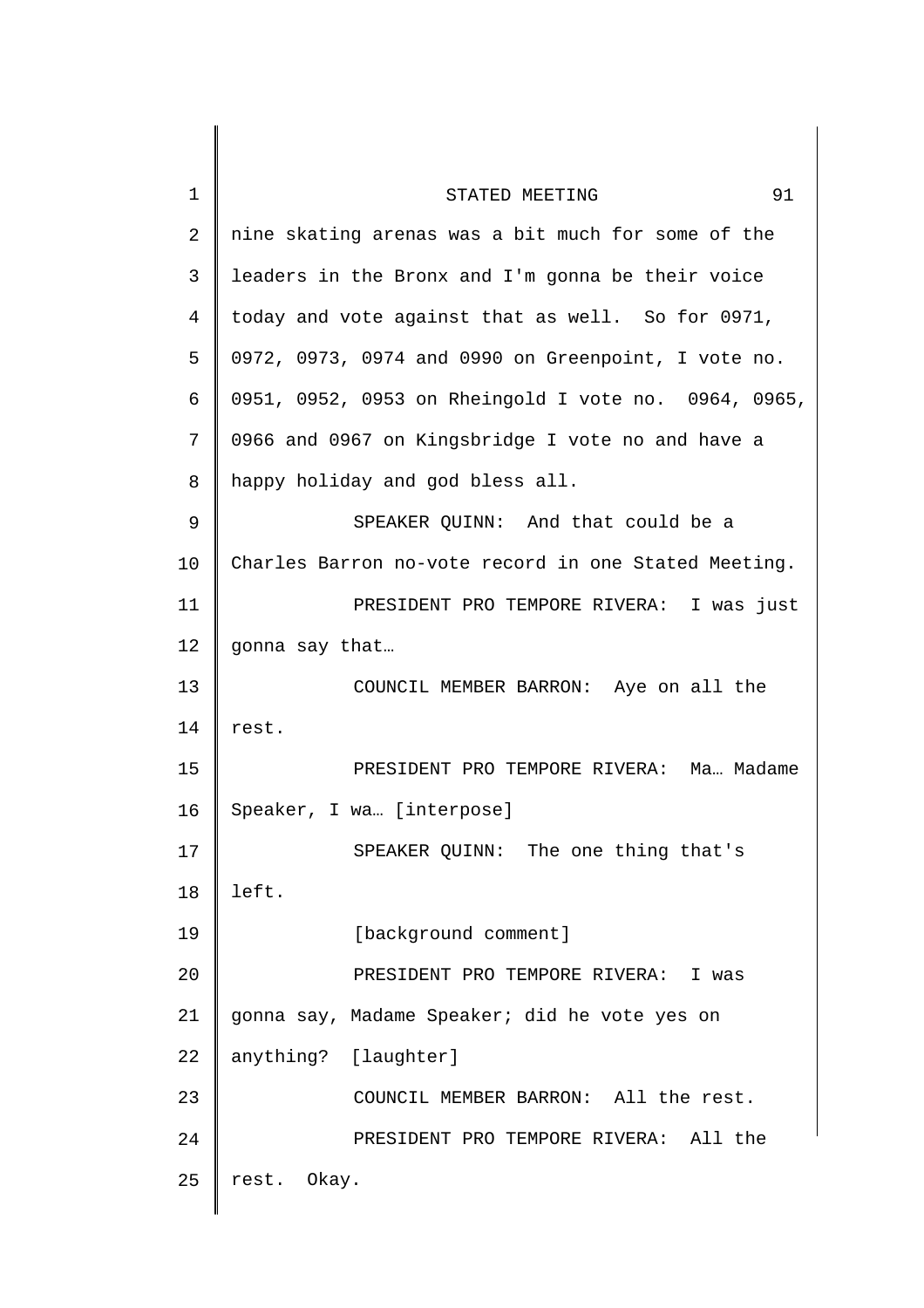| $\mathbf{1}$ | 92<br>STATED MEETING                                  |
|--------------|-------------------------------------------------------|
| 2            | COMMITTEE CLERK: Lander.                              |
| 3            | COUNCIL MEMBER LANDER: Aye on all.                    |
| 4            | COMMITTEE CLERK: Brewer.                              |
| 5            | COUNCIL MEMBER BREWER: I'm gonna vote                 |
| 6            | aye on all; I do wanna mention that there is on West  |
| 7            | 77th Street in the Parks and Recreation listing, a    |
| 8            | Miles Davis Way; he lived there for many years; we're |
| 9            | delighted that that co-sign will be part of our       |
| 10           | community and then, actually in 1980 police officer   |
| 11           | Calabrese and police officer Keegan were killed right |
| 12           | next to the 59th Street transit hub and there will be |
| 13           | a co-sign in that location. With that I vote aye.     |
| 14           | Thank you.                                            |
| 15           | COMMITTEE CLERK: Barron.                              |
| 16           | COUNCIL MEMBER BARRON: I'm sorry my                   |
| 17           | colleagues; I wanna abstain on the appointments       |
| 18           | [laughter] this is an abstention, Madame Speaker;     |
| 19           | this is progress I wanna [laughter] abstain on the    |
| 20           | appointments to the Board of Standards and Appeals to |
| 21           | the New York City Planning Commission and to the      |
| 22           | Health and Hospitals Corporation; I wanna abstain on  |
| 23           | those appointments.                                   |
| 24           | [background comment]                                  |
| 25           | COMMITTEE CLERK:<br>Cabrera.                          |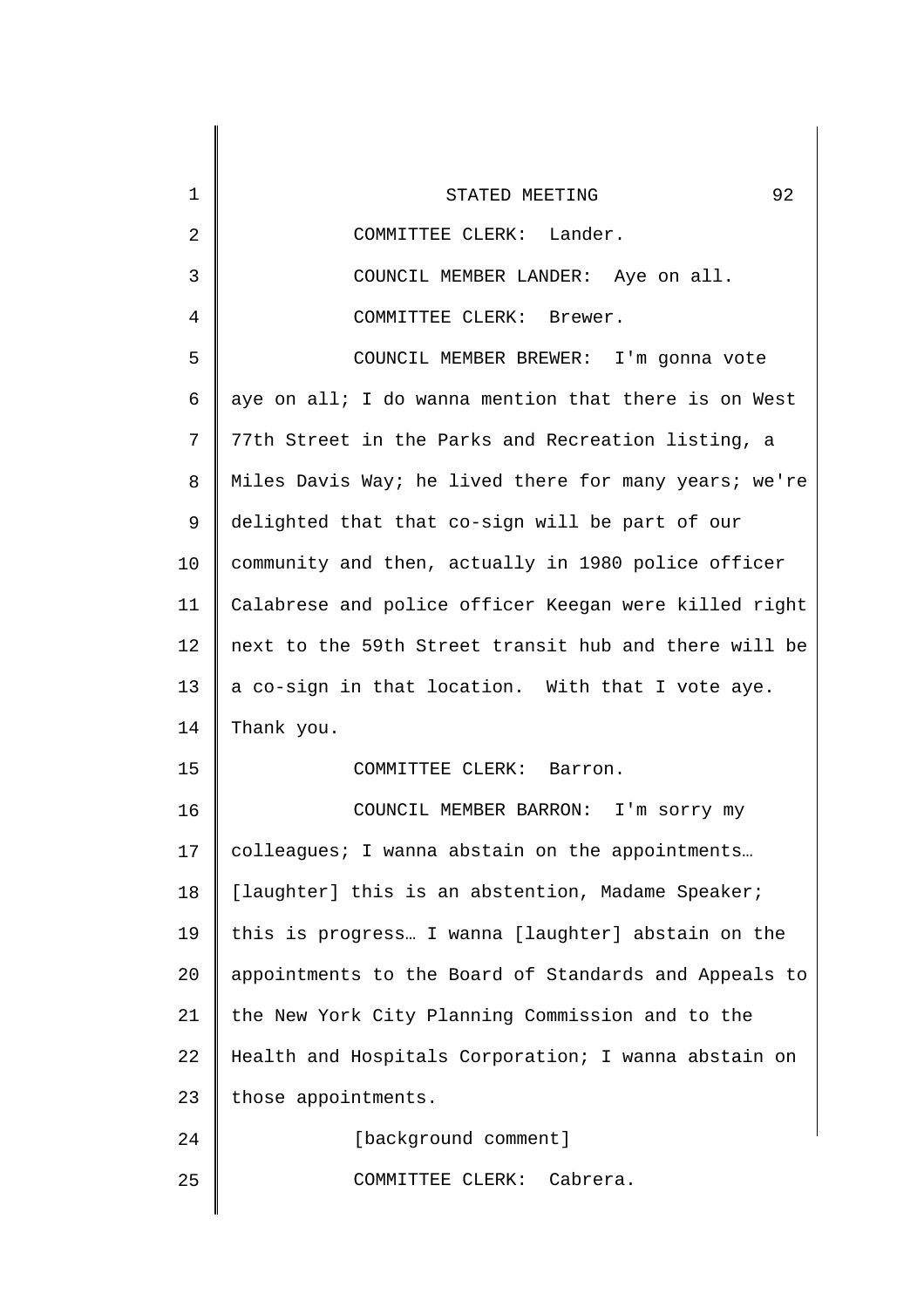| 1  | 93<br>STATED MEETING                                  |
|----|-------------------------------------------------------|
| 2  | COUNCIL MEMBER CABRERA: I wanna                       |
| 3  | congratulate Andy King on his very first bill         |
| 4  | [background comments] today, fantastic, and I wanna   |
| 5  | encourage everybody else to vote aye on the           |
| 6  | Kingsbridge Armory. Thank you so much.                |
| 7  | COMMITTEE CLERK: Chin.                                |
| 8  | COUNCIL MEMBER CHIN: Aye on all.                      |
| 9  | COMMITTEE CLERK: Comrie.                              |
| 10 | COUNCIL MEMBER COMRIE: I vote aye on                  |
| 11 | all.                                                  |
| 12 | COMMITTEE CLERK: Dickens.                             |
| 13 | COUNCIL MEMBER DICKENS: Aye on all.                   |
| 14 | COMMITTEE CLERK: Dilan.                               |
| 15 | COUNCIL MEMBER DILAN: Aye on all.                     |
| 16 | COMMITTEE CLERK: Eugene.                              |
| 17 | COUNCIL MEMBER EUGENE: Aye.                           |
| 18 | COMMITTEE CLERK: Fidler.                              |
| 19 | COUNCIL MEMBER FIDLER: I want to                      |
| 20 | congratulate Council Member King on his first bill, I |
| 21 | wanna congratulate Council Member Cabrera on his      |
| 22 | perseverance, I wanna congratulate Councilman         |
| 23 | Rivera's father on so many things [laughter] and      |
| 24 | with that I oh and one other thing, as far as the     |
| 25 | Mariano Rivera street naming is concerned, even a     |
|    |                                                       |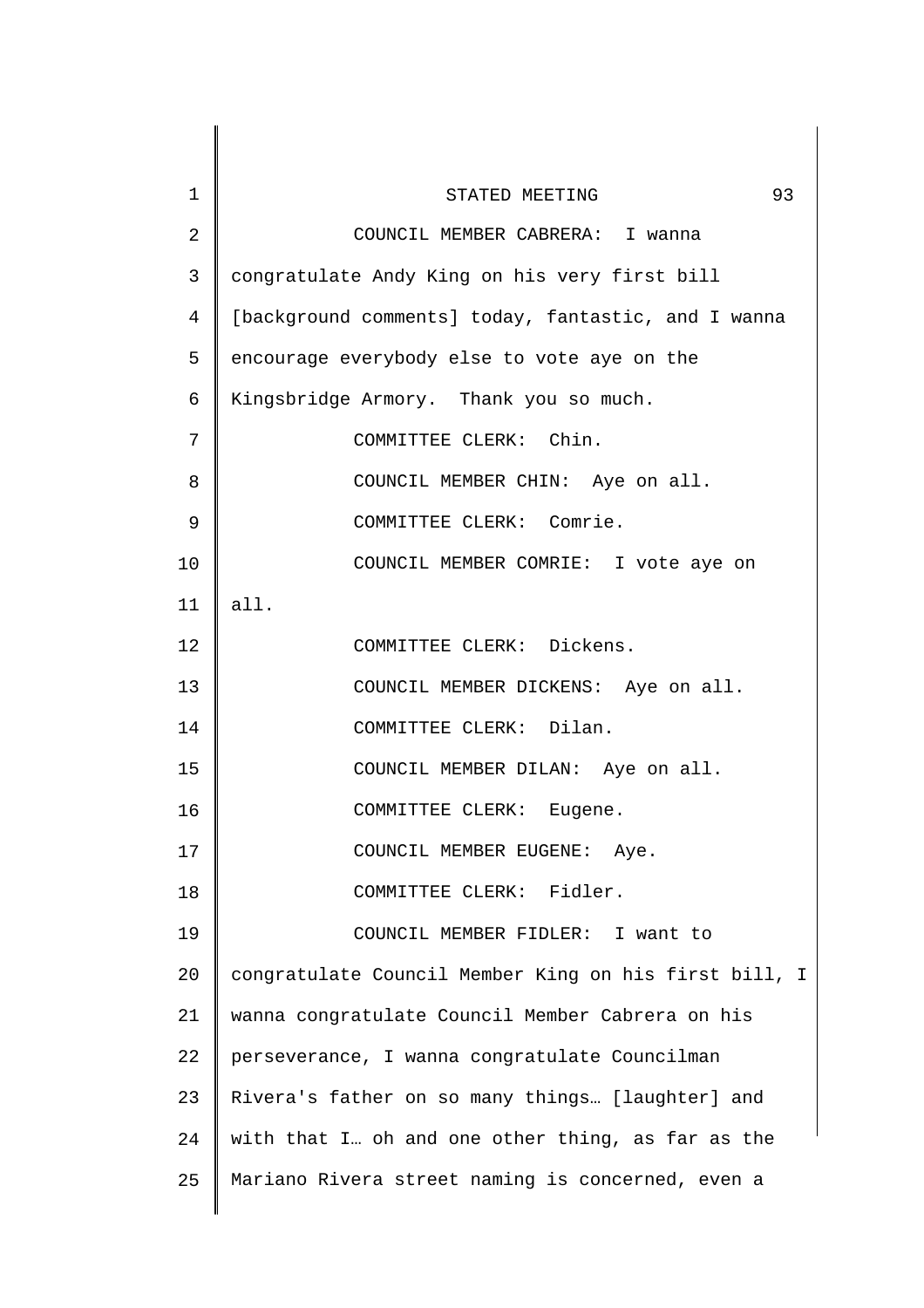| $\mathbf 1$    | 94<br>STATED MEETING                                  |
|----------------|-------------------------------------------------------|
| $\overline{2}$ | diehard Met fan can recognize a classy job that was   |
| $\mathsf{3}$   | really well done and so I vote aye on all.            |
| 4              | [background applause, comments]                       |
| 5              | COMMITTEE CLERK: Gennaro.                             |
| 6              | COUNCIL MEMBER GENNARO: Mr. Leader, I                 |
| 7              | wish to speak on my vote.                             |
| 8              | PRESIDENT PRO TEMPORE RIVERA: Yes.                    |
| 9              | COUNCIL MEMBER GENNARO: Yeah, I'm gonna               |
| 10             | vote yes on all; I just wanna give a shout-out to     |
| 11             | Andy King on his first bill, I'm very happy for him.  |
| 12             | I'm also very happy for Chris Collins, a great guy    |
| 13             | who served the city and this council with great       |
| 14             | distinction for a long time and I'm happy to him back |
| 15             | on the BSA. And I think it bears mentioning; I don't  |
| 16             | think it's been mentioned so far, that with regard to |
| 17             | Mandela, this body in 1985 passed Local Law 19 of     |
| 18             | 1985, which is the first big city to do a South       |
| 19             | African divestment bill; that was a big deal; that    |
| 20             | was, you know in my early years of city government    |
| 21             | and perhaps there are some members of this council    |
| 22             | that don't know that this council took that act back  |
| 23             | in 1985 to help bring down apartheid; I just felt     |
| 24             | that should be mentioned, and I vote aye on all.      |
| 25             | COMMITTEE CLERK: Gentile.                             |
|                |                                                       |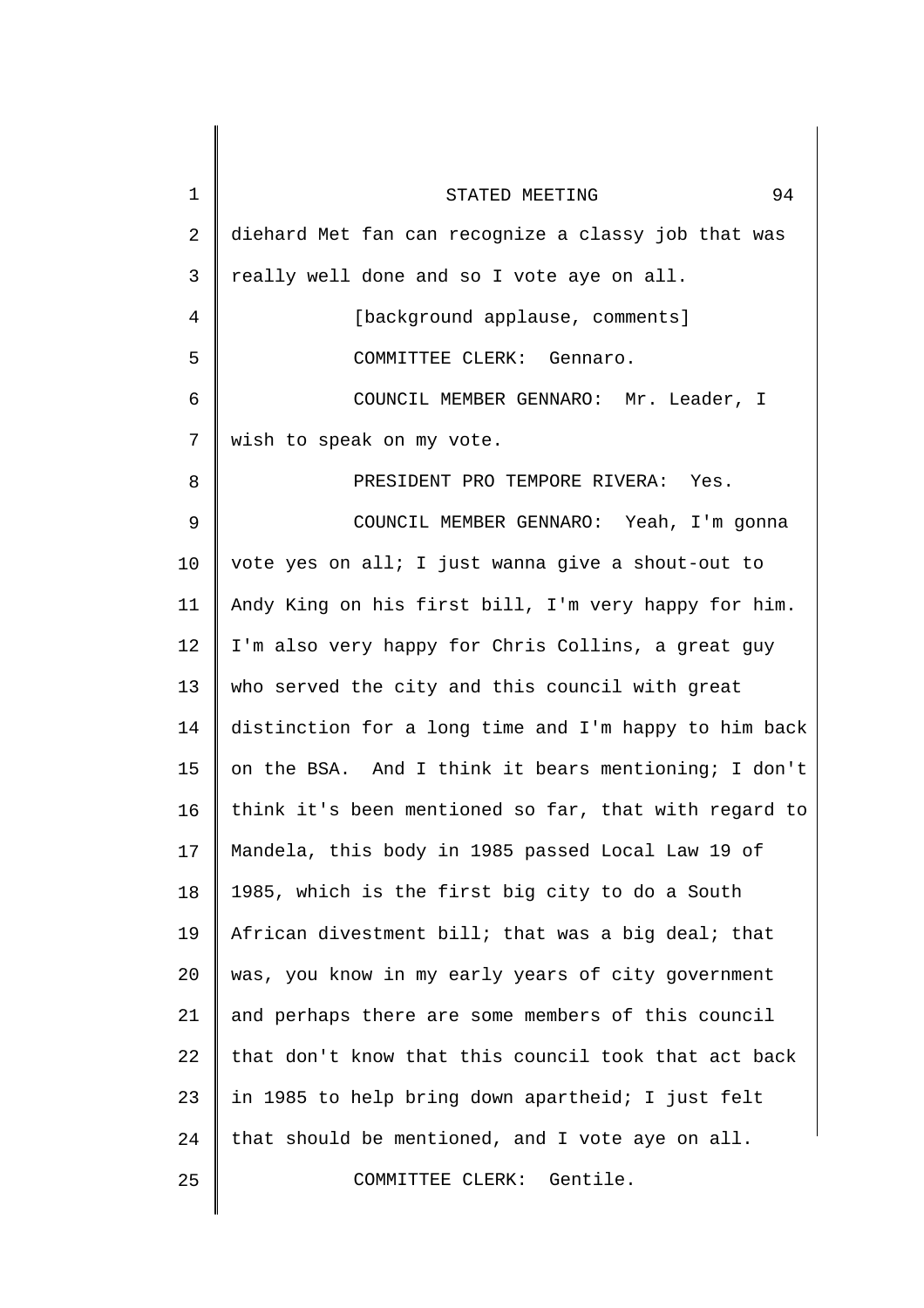| 1              | 95<br>STATED MEETING                                 |
|----------------|------------------------------------------------------|
| $\overline{2}$ | COUNCIL MEMBER GENTILE: I vote aye on                |
| 3              | all, except for M 1305 and the accompanying Reso     |
| 4              | 2078; I abstain.                                     |
| 5              | COMMITTEE CLERK: Gibson.                             |
| 6              | COUNCIL MEMBER GIBSON: I wanna                       |
| 7              | congratulate Council Member King on his first bill,  |
| 8              | as well as Council Member Cabrera on the fantastic   |
| 9              | job with the Kingsbridge Armory and also wanna echo  |
| 10             | the sentiments of Council Member Arroyo in renaming  |
| 11             | River Avenue as Mariano Rivera Way; this is a great  |
| 12             | day for the Bronx and I vote aye on all.             |
| 13             | COMMITTEE CLERK: Jackson.                            |
| 14             | COUNCIL MEMBER JACKSON: Aye on all.                  |
| 15             | COMMITTEE CLERK: King.                               |
| 16             | COUNCIL MEMBER KING: First I'd like to               |
| 17             | thank Andy King for his first piece of legislation,  |
| 18             | [laughter] but I wanna give a shout-out to my        |
| 19             | colleague Cabrera and I've gotta say, I'm just gonna |
| 20             | go back in time for a minute, as a Knick fan I'm     |
| 21             | gonna go back to 1969, when he won the world         |
| 22             | championship; anything that begins with Knick and we |
| 23             | talk about the Kingsbridge Ice Skating Center should |
| 24             | be okay, so I vote aye on all.                       |
| 25             |                                                      |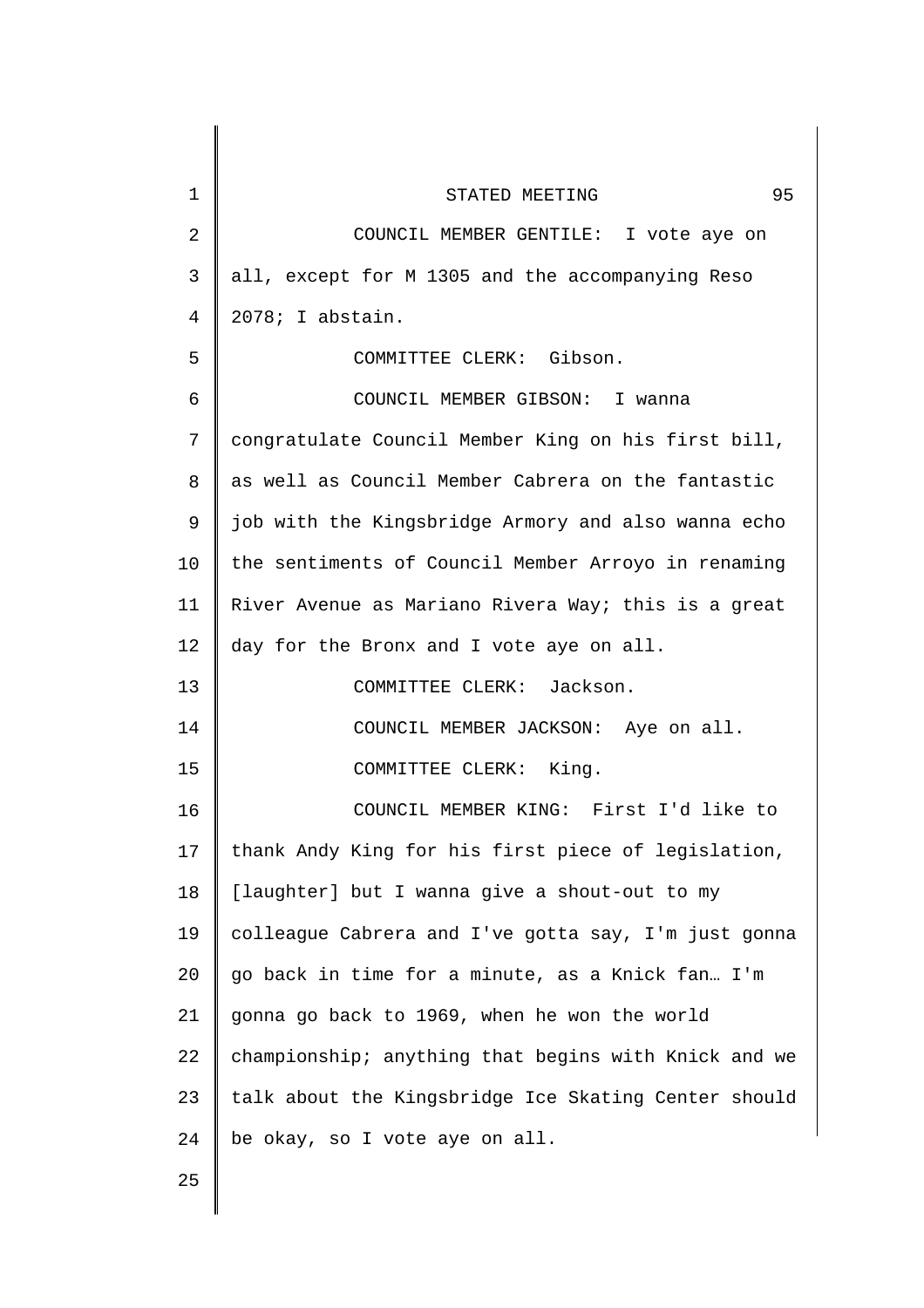| 1  | 96<br>STATED MEETING                                 |
|----|------------------------------------------------------|
| 2  | COMMITTEE CLERK: Koppell. [background                |
| 3  | comment] Koslowitz.                                  |
| 4  | COUNCIL MEMBER KOSLOWITZ: May I be                   |
| 5  | excused to explain my vote?                          |
| 6  | PRESIDENT PRO TEMPORE RIVERA: Yes.                   |
| 7  | COUNCIL MEMBER KOSLOWITZ: I wanna thank              |
| 8  | everybody that has something on the calendar today   |
| 9  | [laughter] and I wanna give a shout-out to Chris     |
| 10 | Collins and Fred Cerullo who I had the pleasure of   |
| 11 | working with; I wanna congratulate them and I vote   |
| 12 | aye on all.                                          |
| 13 | COMMITTEE CLERK: Koppell.                            |
| 14 | COUNCIL MEMBER KOPPELL: Aye on all.                  |
| 15 | COMMITTEE CLERK: Levin.                              |
| 16 | COUNCIL MEMBER LEVIN: Permission to                  |
| 17 | explain my vote.                                     |
| 18 | PRESIDENT PRO TEMPORE RIVERA: Yes.                   |
| 19 | COUNCIL MEMBER LEVIN: Thank you very                 |
| 20 | much, Mr. Majority Leader. I too want to             |
| 21 | congratulate Council Member King and congratulate    |
| 22 | Council Member Gibson on her first Stated Meeting. I |
| 23 | just wanted to take this opportunity for a moment to |
| 24 | acknowledge those that worked on the Greenpoint      |
| 25 | Landing rezoning project, which was basically a      |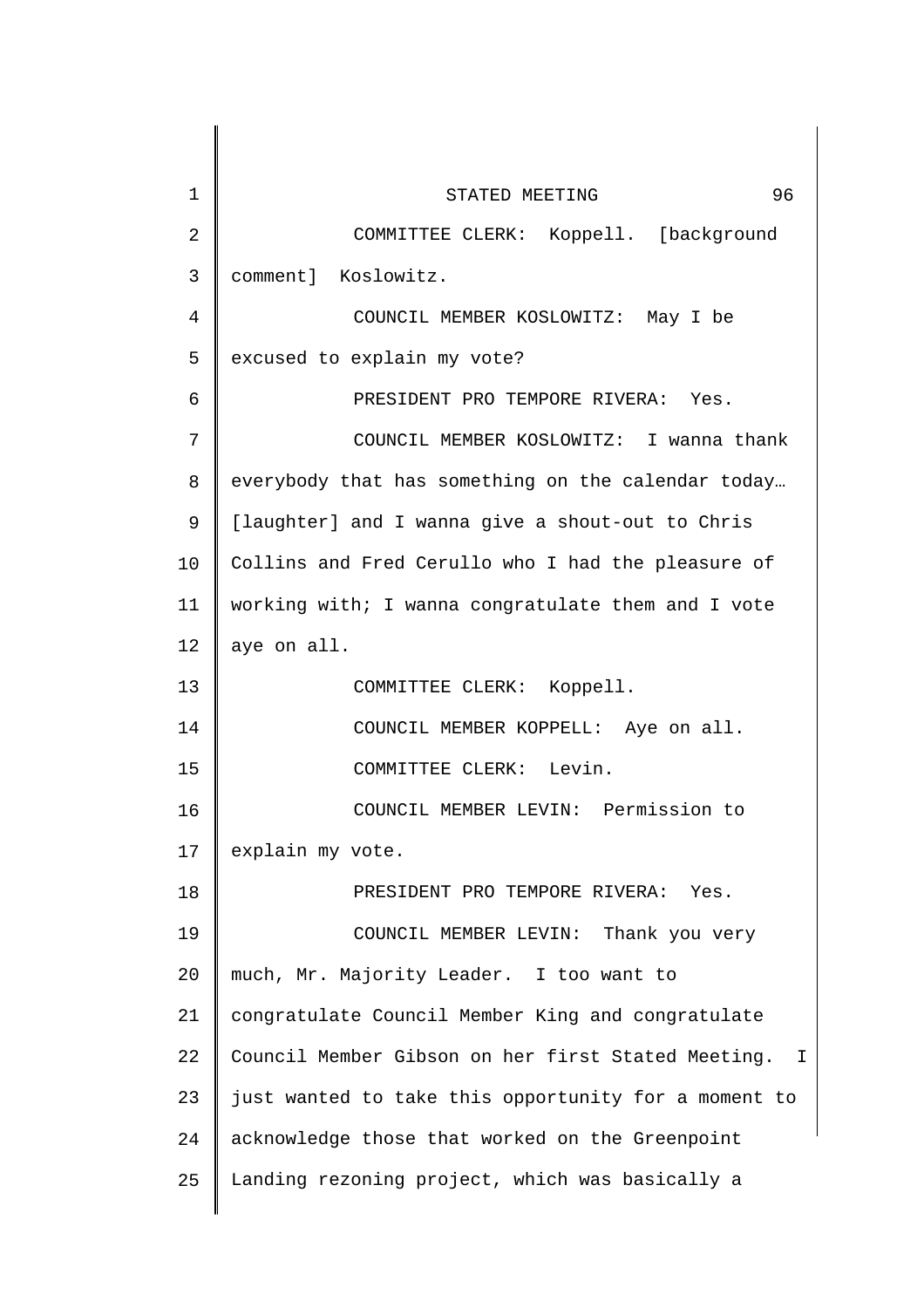1

2 3 4 5 6 7 8 9 10 11 12 13 14 15 16 17 18 19 20 21 22 23 24 25 follow-up action to the 2005 rezoning, which was a very large rezoning; this did some minor things in comparison, but assured that there would be 431 units of affordable housing, which range from 40 percent of AMI up to the 125 percent of AMI that Council Member Barron referenced, but does go down and the vast majority are in the lower AMI areas, but I do wanna acknowledge there are a lot of benefits to this project, but I wanna acknowledge those that worked on it, my staff, Chief of Staff, Ashley Thompson, Legislative Director Rami Metal and Environmental Director Lisa Bloodgood, the Council Land Use staff, Gail Benjamin, Amy Levitan and Ann McCoy, and of course, Ramon Martinez; those at Greenpoint Landing, George and Marian Klein, who were very patient with me in working through a lot of the issues over the last week or so; Pete Crockadakas [phonetic] and Melanie Meyers, who worked on it and who were on the phone with me till the wee hours of the morning, and I wanna acknowledge Jim Gennaro, my colleague who took my call late on Sunday night to give me some good advice on environmental matters in the project, so thank you very much Jim, and thank you very much to all of my colleagues; I vote aye on all.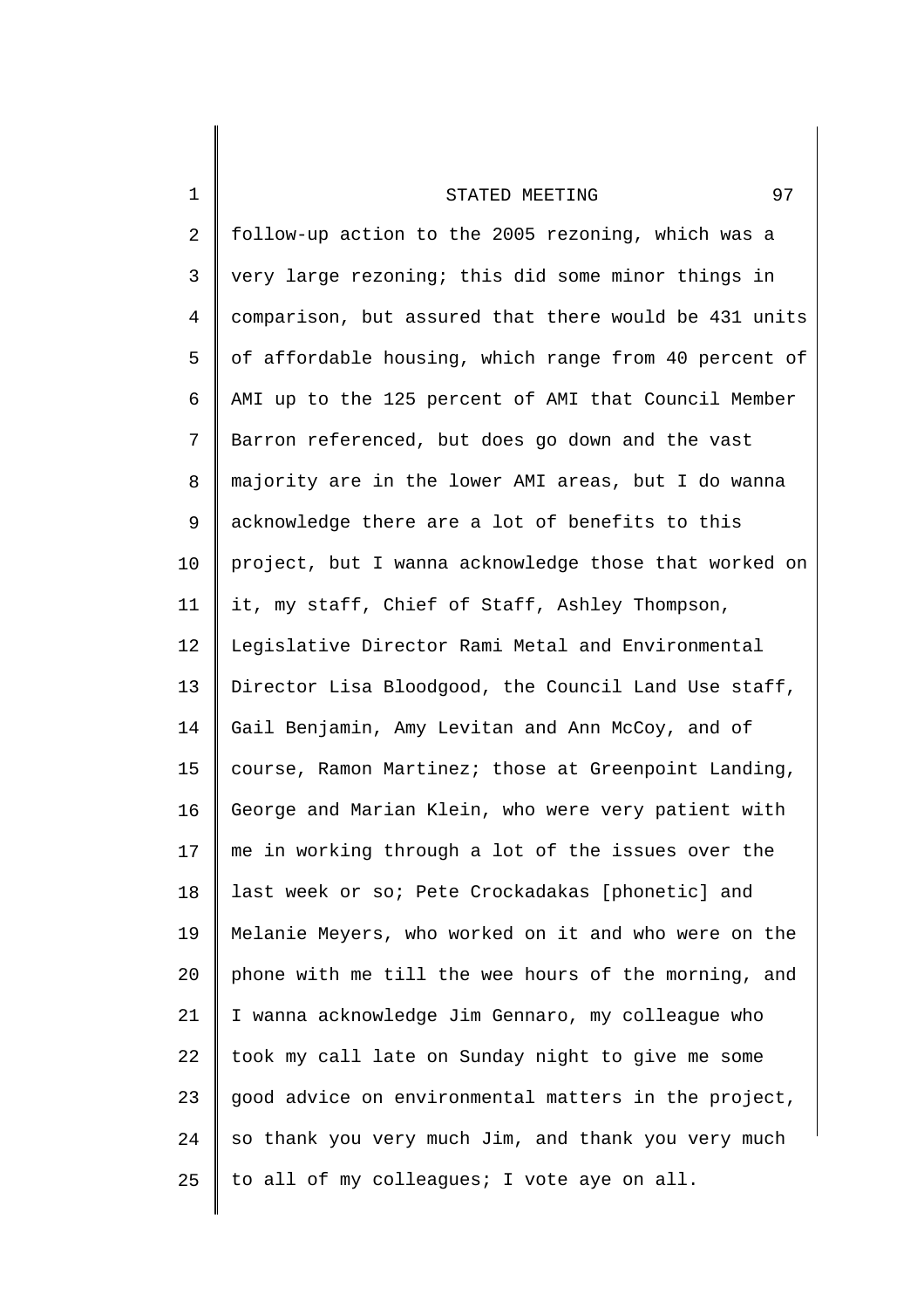| $\mathbf 1$ | 98<br>STATED MEETING                                  |
|-------------|-------------------------------------------------------|
| 2           | COMMITTEE CLERK: Mealy.                               |
| 3           | COUNCIL MEMBER MEALY: I wanna say kudos               |
| 4           | to my colleague, Mr. King and Cabrera for the Kings   |
| 5           | Armory ice skating and I wish it was more other       |
| 6           | activities there, but I'm glad for the Bronx and I    |
| 7           | vote aye on all.                                      |
| 8           | COMMITTEE CLERK: Mendez. Palma.                       |
| 9           | COUNCIL MEMBER PALMA: Permission to                   |
| 10          | explain my vote, Mr. Majority Leader.                 |
| 11          | PRESIDENT PRO TEMPORE RIVERA: Yes.                    |
| 12          | COUNCIL MEMBER MEALY: Thank you. I                    |
| 13          | wanna congratulate Andy King on his first bill, but a |
| 14          | special congratulations to Council Member Cabrera for |
| 15          | the work and time that you put in around the          |
| 16          | Kingsbridge Armory; for decades it was a community    |
| 17          | that had been long neglected and we could not find a  |
| 18          | good project that would make sure that all the needs  |
| 19          | of that community were addressed and while this was   |
| 20          | not an easy task, you stood up and you made sure that |
| 21          | the community and all stakeholders were their needs   |
| 22          | were addressed; I wanna give a shout-out to our Bronx |
| 23          | Borough President for the vision that he has for the  |
| 24          | Bronx and not giving up on the Bronx; a united        |
| 25          | delegation is able to deliver for their borough and I |
|             |                                                       |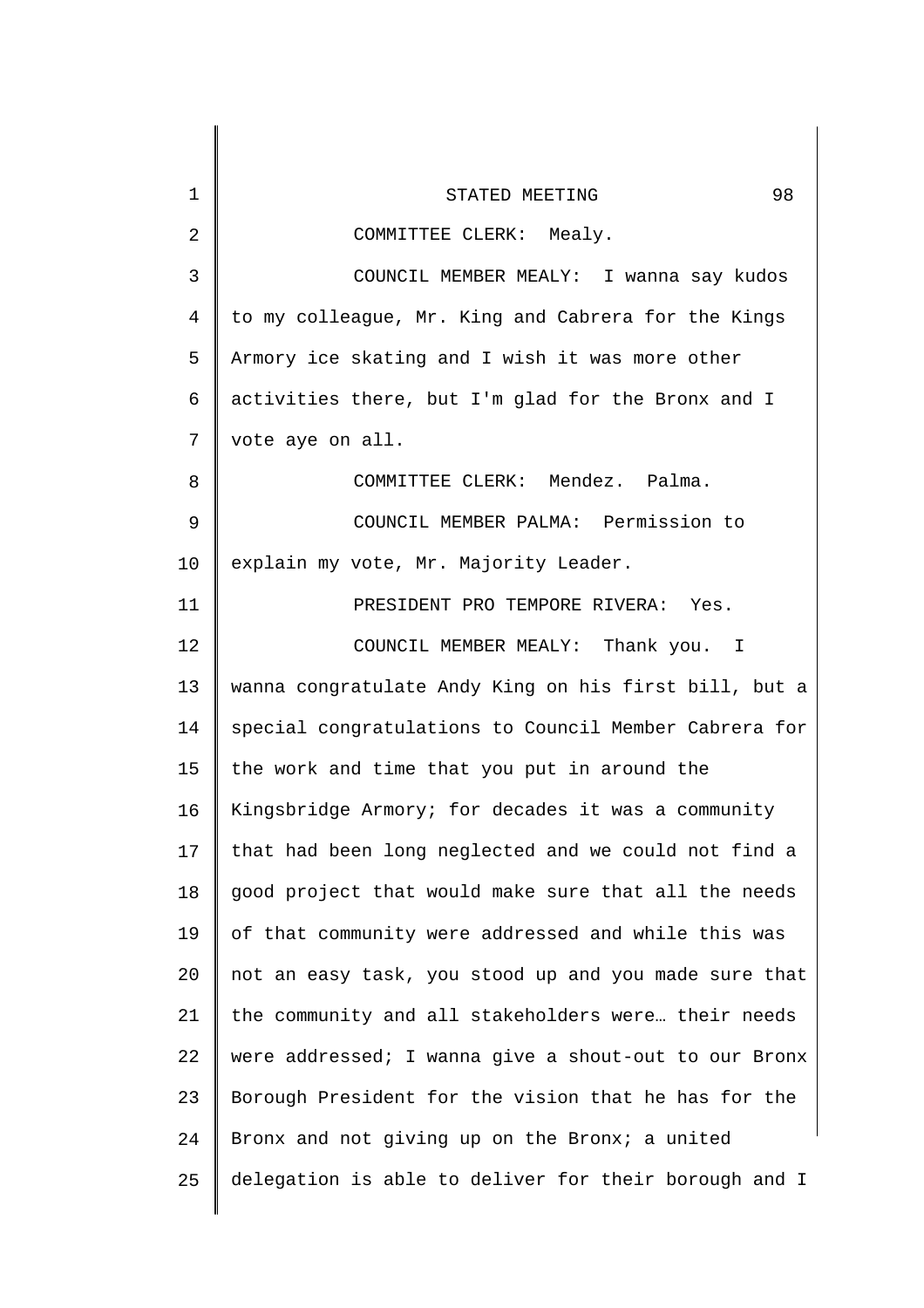| $\mathbf 1$    | 99<br>STATED MEETING                                           |
|----------------|----------------------------------------------------------------|
| $\overline{2}$ | am proud today to be voting for the Kingsbridge                |
| 3              | Armory under the leadership of this delegation for             |
| 4              | the Bronx. Thank you. I vote aye on all.                       |
| 5              | COMMITTEE CLERK:<br>Reyna.                                     |
| 6              | COUNCIL MEMBER REYNA: I vote aye on all.                       |
| 7              | COMMITTEE CLERK: Richards.                                     |
| 8              | COUNCIL MEMBER RICHARDS: Aye on all.                           |
| 9              | COMMITTEE CLERK:<br>Rose.                                      |
| 10             | COUNCIL MEMBER ROSE: Permission to                             |
| 11             | explain my vote, please.                                       |
| 12             | PRESIDENT PRO TEMPORE RIVERA: Yes.                             |
| 13             | COUNCIL MEMBER ROSE: Understanding what                        |
| 14             | it's like to have a huge ULURP project, I'd like to            |
| 15             | congratulate Council Member Cabrera and say I                  |
| 16             | commiserate with you through the angst of ULURP, the           |
| 17             | ULURP process, congratulations; you did a good job.            |
| 18             | And I'd like to congratulate, of course, Council               |
| 19             | Member King for the passage of his first bill.<br>$\mathbf{I}$ |
| 20             | would also like to welcome and congratulate Vanessa            |
| 21             | Gibson for her first vote as a City Council Member             |
| 22             | and to Margaret Chin for memorializing the life of             |
| 23             | Danny Chen with that street renaming, and so I don't           |
| 24             | have to take the mic again, I'd like to thank my               |
| 25             | intern, Colleen Shay, for exemplary service to our             |
|                |                                                                |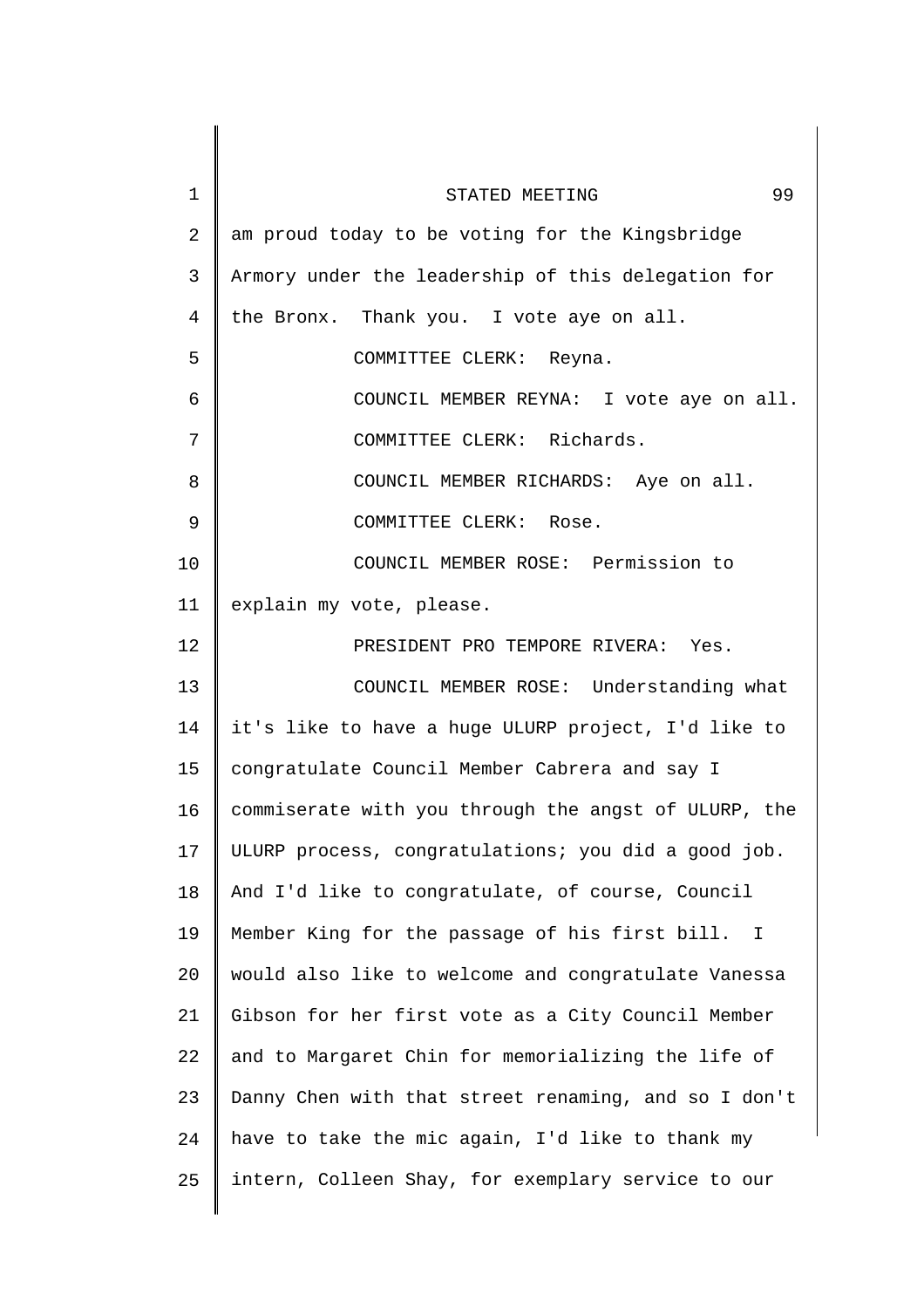| $\mathbf 1$ | 100<br>STATED MEETING                                 |
|-------------|-------------------------------------------------------|
| 2           | office in helping us in our preparation for bills and |
| 3           | legislation. And with that I vote aye on all. Thank   |
| 4           | you.                                                  |
| 5           | COMMITTEE CLERK: Ulrich. Vallone.                     |
| 6           | COUNCIL MEMBER VALLONE: May I be briefly              |
| 7           | excused, please?                                      |
| 8           | PRESIDENT PRO TEMPORE RIVERA: Yes.                    |
| 9           | COUNCIL MEMBER VALLONE: First of all,                 |
| 10          | all hail Council Member King, [laughter] but I I do   |
| 11          | have to rain a little bit on the Mariano parade; I'm  |
| 12          | a huge fan and there are a lot of deserving people    |
| 13          | here that we're naming streets after, but I'm gonna   |
| 14          | have to abstain, because as I've said many, many      |
| 15          | times, we should never name anything after a living   |
| 16          | person; I have a bill in that says that; it hasn't    |
| 17          | moved for some reason, but I do have that bill and I  |
| 18          | would be violating my own bill if I voted for this.   |
| 19          | As I've said many times, people who are alive can     |
| 20          | give donations, people who are alive can give         |
| 21          | endorsements, they can be too powerful, like Joe      |
| 22          | Bruno Upstate, they can go on to do something bad,    |
| 23          | like Bernie Kerik; this is a precedent we should not  |
| 24          | be setting; it's a violation, by the way of our own   |
| 25          | Council rules; I'm reading off a memo from '08 that   |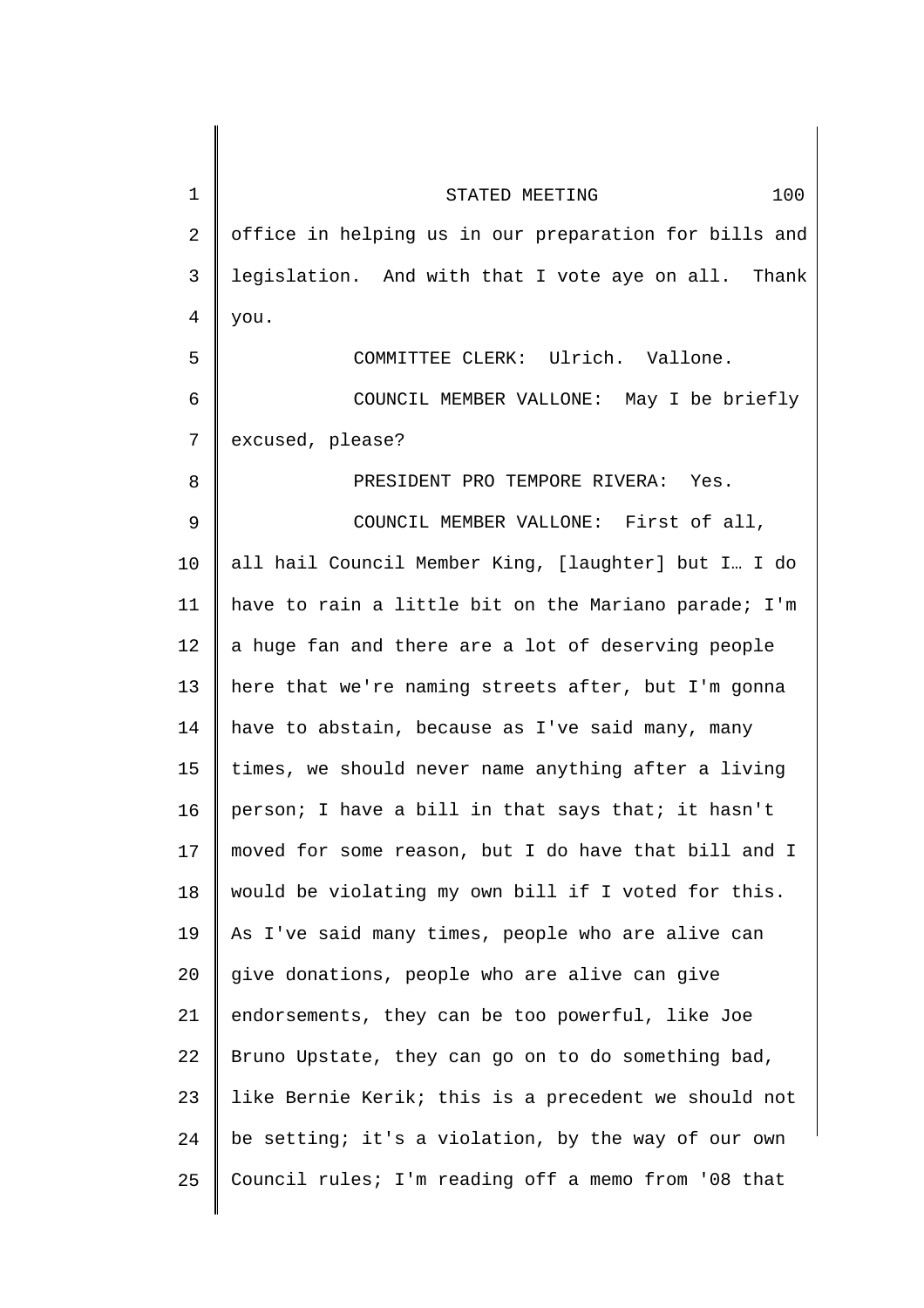| 1  | 101<br>STATED MEETING                                 |
|----|-------------------------------------------------------|
| 2  | says the number one criteria for naming a street, the |
| 3  | person has to be deceased. As I said, huge Mariano    |
| 4  | fan; if anyone deserves it he does, but we are        |
| 5  | setting a very bad precedent, we're opening the flood |
| 6  | gates even more, if that's possible, so I'm forced to |
| 7  | abstain on 1188-A and vote aye on the rest.           |
| 8  | COMMITTEE CLERK: Vann.                                |
| 9  | COUNCIL MEMBER VANN: With                             |
| 10 | congratulations to brother King and sister Gibson, I  |
| 11 | vote aye on all.                                      |
| 12 | COMMITTEE CLERK: Williams.                            |
| 13 | [background comments]                                 |
| 14 | COUNCIL MEMBER WILLIAMS: Aye.                         |
| 15 | [laughter, background comments]                       |
| 16 | Wills.<br>COMMITTEE CLERK:                            |
| 17 | COUNCIL MEMBER WILLS: Mr. Majority                    |
| 18 | Leader, may I have a moment to explain my vote?       |
| 19 | [laughter]                                            |
| 20 | PRESIDENT PRO TEMPORE RIVERA: Yes.                    |
| 21 | COUNCIL MEMBER WILLS: Mr. Majority                    |
| 22 | Leader, I was born on August 9th [laughter] August    |
| 23 | 9th was a sunny day; it was a warm, sunny day         |
| 24 | [laughter] I wanna just thank Councilman I mean I     |
| 25 | wanna congratulate Council Member King on his first   |
|    |                                                       |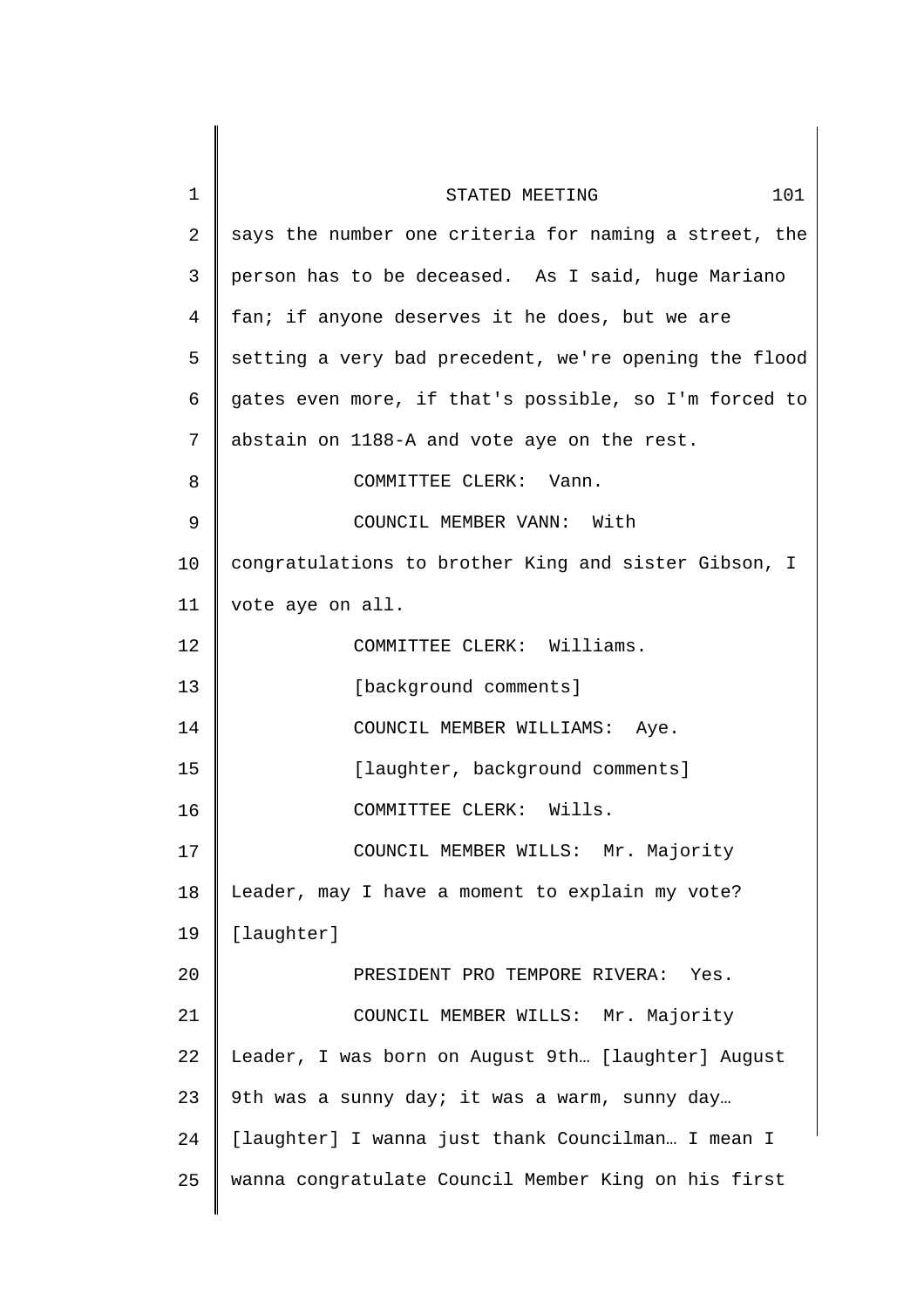| 1              | 102<br>STATED MEETING                                 |
|----------------|-------------------------------------------------------|
| $\overline{2}$ | piece of legislation, Council Member Cabrera, you did |
| 3              | a tremendous job with this ULURP process and sticking |
| $\overline{4}$ | up for your community and as Council Member Koppell   |
| 5              | said, it took 20 years to get this done, but I wanna  |
| 6              | make sure that no one in this chamber or in the city  |
| 7              | forgets that even though it took 20 years to get this |
| 8              | done, Vanessa Gibson got it done the first day she    |
| 9              | was elected. [background comments, laughter]          |
| 10             | Congratulations.                                      |
| 11             | [background comment]                                  |
| 12             | COMMITTEE CLERK: Rivera.                              |
| 13             | [background comments]                                 |
| 14             | PRESIDENT PRO TEMPORE RIVERA: Didn't                  |
| 15             | hear my own name. [laughter] I wanna vote aye on      |
| 16             | all items on today's calendar [interpose]             |
| 17             | COUNCIL MEMBER ARROYO: Then vote                      |
| 18             | [laughter] vote aye on all.                           |
| 19             | PRESIDENT PRO TEMPORE RIVERA: I was                   |
| 20             | trying to compensate whether or not I was gonna vote  |
| 21             | [background comment] in the affirmative or in the     |
| 22             | negative, if I was gonna [crosstalk]                  |
| 23             | COUNCIL MEMBER ARROYO: Vote aye on all.               |
| 24             | PRESIDENT PRO TEMPORE RIVERA: vote                    |
| 25             | against my own name being [crosstalk]                 |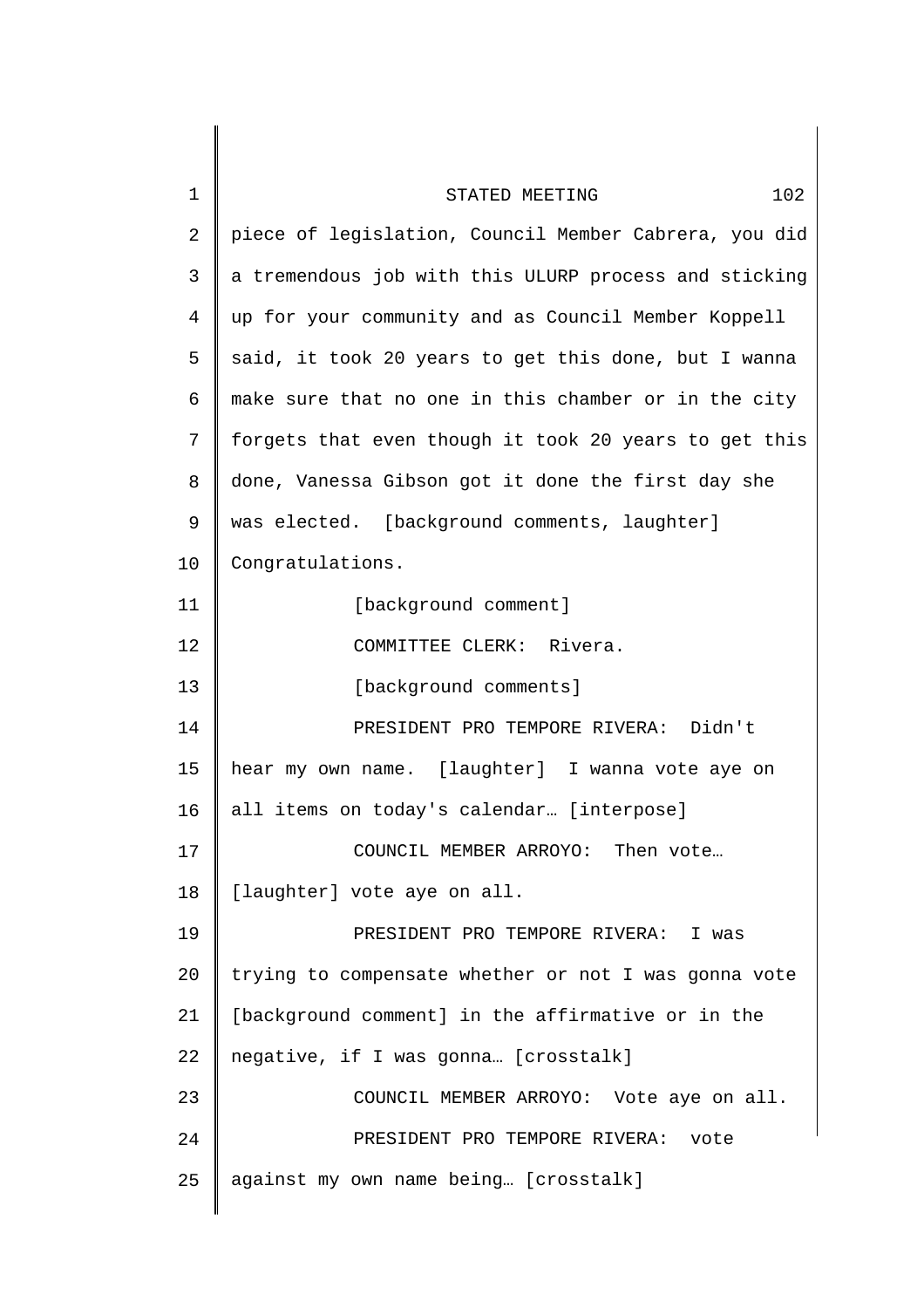| $\mathbf 1$ | 103<br>STATED MEETING                                 |
|-------------|-------------------------------------------------------|
| 2           | COUNCIL MEMBER ARROYO: Yes, Mr. Majority              |
| 3           | Leader, thank you very much.                          |
| 4           | PRESIDENT PRO TEMPORE RIVERA: put up on               |
| 5           | a street sign and I wanna thank you, Maria del Carmen |
| 6           | Arroyo [crosstalk]                                    |
| 7           | COUNCIL MEMBER ARROYO: I'm sorry, 25                  |
| 8           | hours straight.                                       |
| 9           | PRESIDENT PRO TEMPORE RIVERA: [laughter]              |
| 10          | Mari [background comments] Council Member Arroyo, I   |
| 11          | wanna thank you for renaming a street in the Rivera   |
| 12          | in the honor of the Riveras of the Bronx; I vote aye  |
| 13          | on all items on today's agenda, especially the        |
| 14          | Kingsbridge Armory; I know all the kids in the Bronx  |
| 15          | are gonna be grateful to be able to finally take      |
| 16          | advantage of the great ice skating rink and I know of |
| 17          | a young man in particular, Caleb Josayo [phonetic]    |
| 18          | who's gonna love to go ice skating, so thank you very |
| 19          | much and congratulations; I vote aye on all.          |
| 20          | COMMITTEE CLERK: Ulrich.                              |
| 21          | COUNCIL MEMBER ULRICH: Aye on all.                    |
| 22          | COMMITTEE CLERK: Speaker Quinn.                       |
| 23          | SPEAKER QUINN: Aye on all and I just                  |
| 24          | wanna remind folks about the Council's holiday party, |
| 25          | which will start at about 6:00. Thank you.            |
|             |                                                       |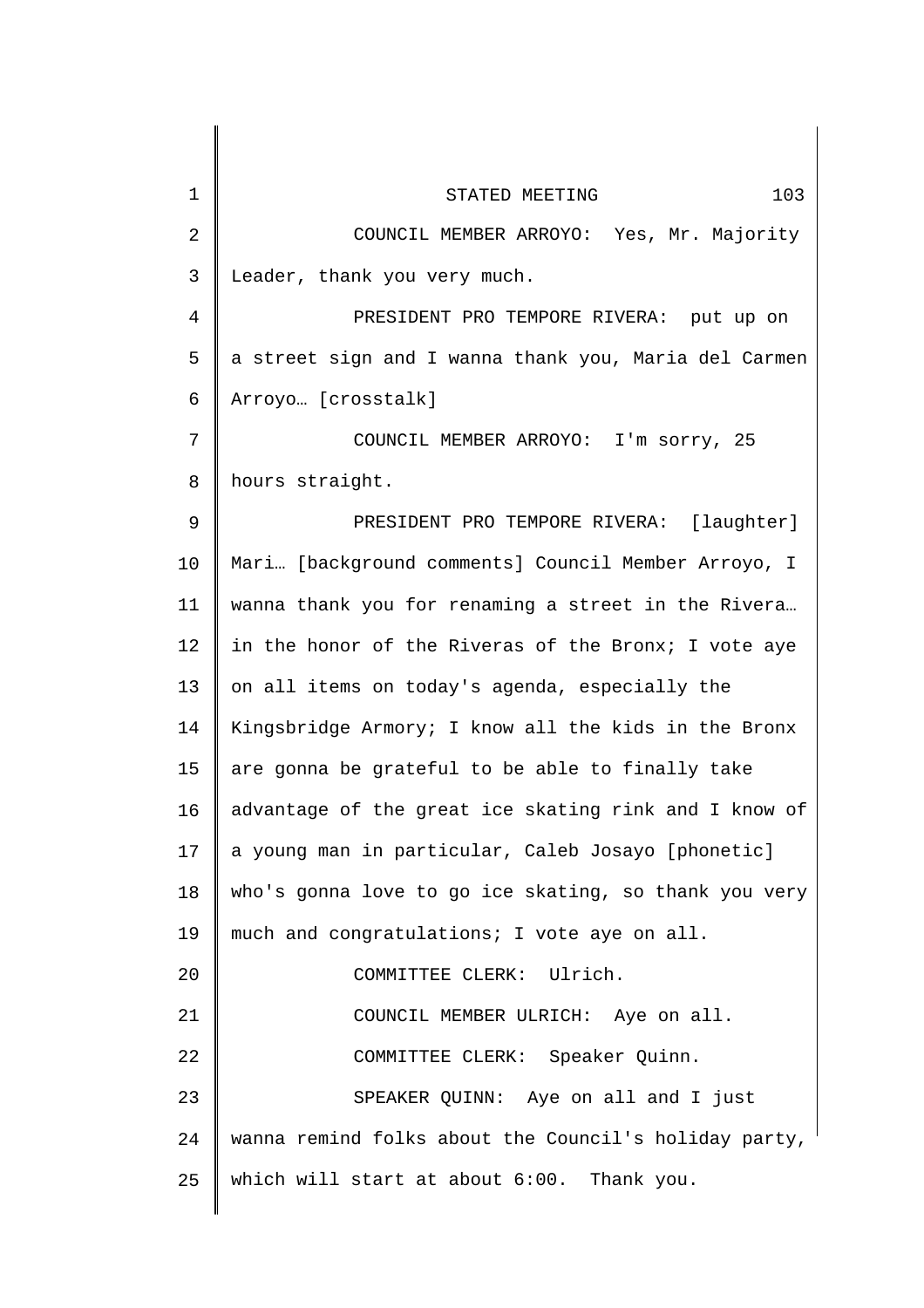| $\mathbf 1$ | 104<br>STATED MEETING                                 |
|-------------|-------------------------------------------------------|
| 2           | [background comments]                                 |
| 3           | SPEAKER QUINN: Also there is a reception              |
| 4           | for our new council member in the red room if folks   |
| 5           | would like to join afterwards.                        |
| 6           | PRESIDENT PRO TEMPORE RIVERA: Actually,               |
| 7           | Madame Speaker, isn't it the tradition; the newest    |
| 8           | member has to pay for dinner for every council        |
| 9           | member                                                |
| 10          | [applause, background comments]                       |
| 11          | SPEAKER QUINN: That's uh                              |
| 12          | PRESIDENT PRO TEMPORE RIVERA: in the                  |
| 13          | room? And all staff [interpose]                       |
| 14          | SPEAKER QUINN: That's an informal                     |
| 15          | tradition, nothing we could confirm on or off the     |
| 16          | record, so.                                           |
| 17          | [laughter, background comments]                       |
| 18          | PRESIDENT PRO TEMPORE RIVERA: Well as                 |
| 19          | the Chair of the Rules Committee I wanna personally   |
| 20          | implement the new rule right now. [laughter]          |
| 21          | COUNCIL MEMBER GIBSON: Mr. Majority                   |
| 22          | Leader, as of last week I was still on State payroll. |
| 23          | [laughter]                                            |
| 24          | PRESIDENT PRO TEMPORE RIVERA: Oh okay.                |
| 25          | [laughter]                                            |
|             |                                                       |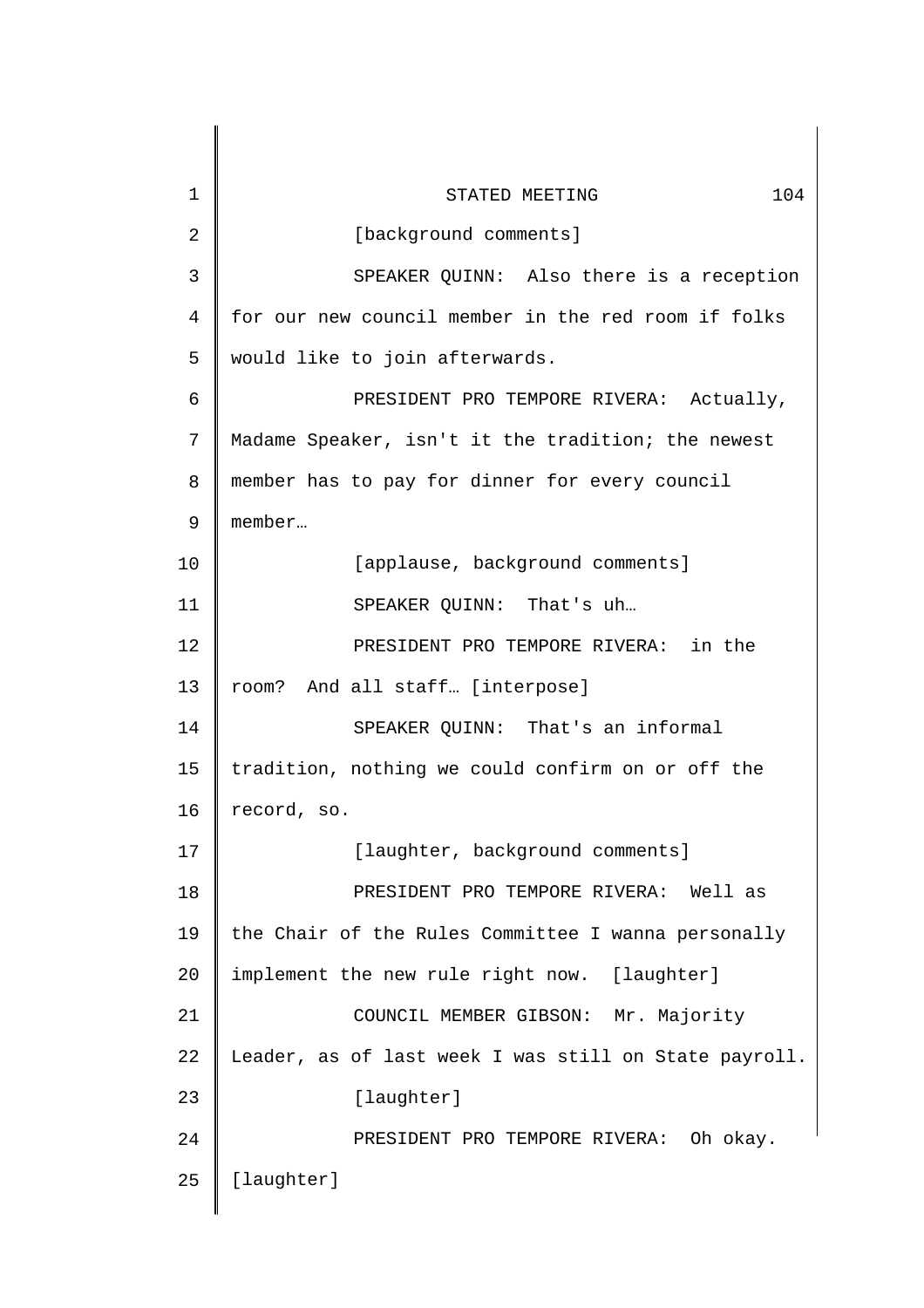| 1  | 105<br>STATED MEETING                                 |
|----|-------------------------------------------------------|
| 2  | COUNCIL MEMBER GIBSON: Thank you.                     |
| 3  | PRESIDENT PRO TEMPORE RIVERA: That's a                |
| 4  | good one, that's a good one.                          |
| 5  | [background comments, laughter]                       |
| 6  | PRESIDENT PRO TEMPORE RIVERA: And I know              |
| 7  | you're grate and Vanessa, I know you're grateful to   |
| 8  | be on the City payroll now. [laughter] All item       |
| 9  | with all the jokes being set aside, all items on      |
| 10 | [laughter] today's General Order Calendar             |
| 11 | [background comments]                                 |
| 12 | PRESIDENT PRO TEMPORE RIVERA: were                    |
| 13 | adopted by a vote of 49 in the affirmative, 0 in the  |
| 14 | negative and 0 abstentions, with the exception of LU  |
| 15 | 0951 through 0953 and the accompanying Resolutions,   |
| 16 | which was adopted by a vote of 48 in the affirmative, |
| 17 | 1 in the negative and 0 abstentions, and LU 0964      |
| 18 | through 0967 and the accompanying Resolutions, which  |
| 19 | was adopted by a vote of 48 in the affirmative, 1 in  |
| 20 | the negative and 0 abstentions. LU 0971 through 0974  |
| 21 | and LU 0990 with the accompanying Resolutions, which  |
| 22 | was adopted by a vote of 48 in the affirmative, with  |
| 23 | 1 in the negative and 0 abstentions, and M 1305 with  |
| 24 | Reso 2078, which was adopted by a vote of 47 in the   |
| 25 | affirmative, 0 in the negative and 2 abstentions, and |
|    |                                                       |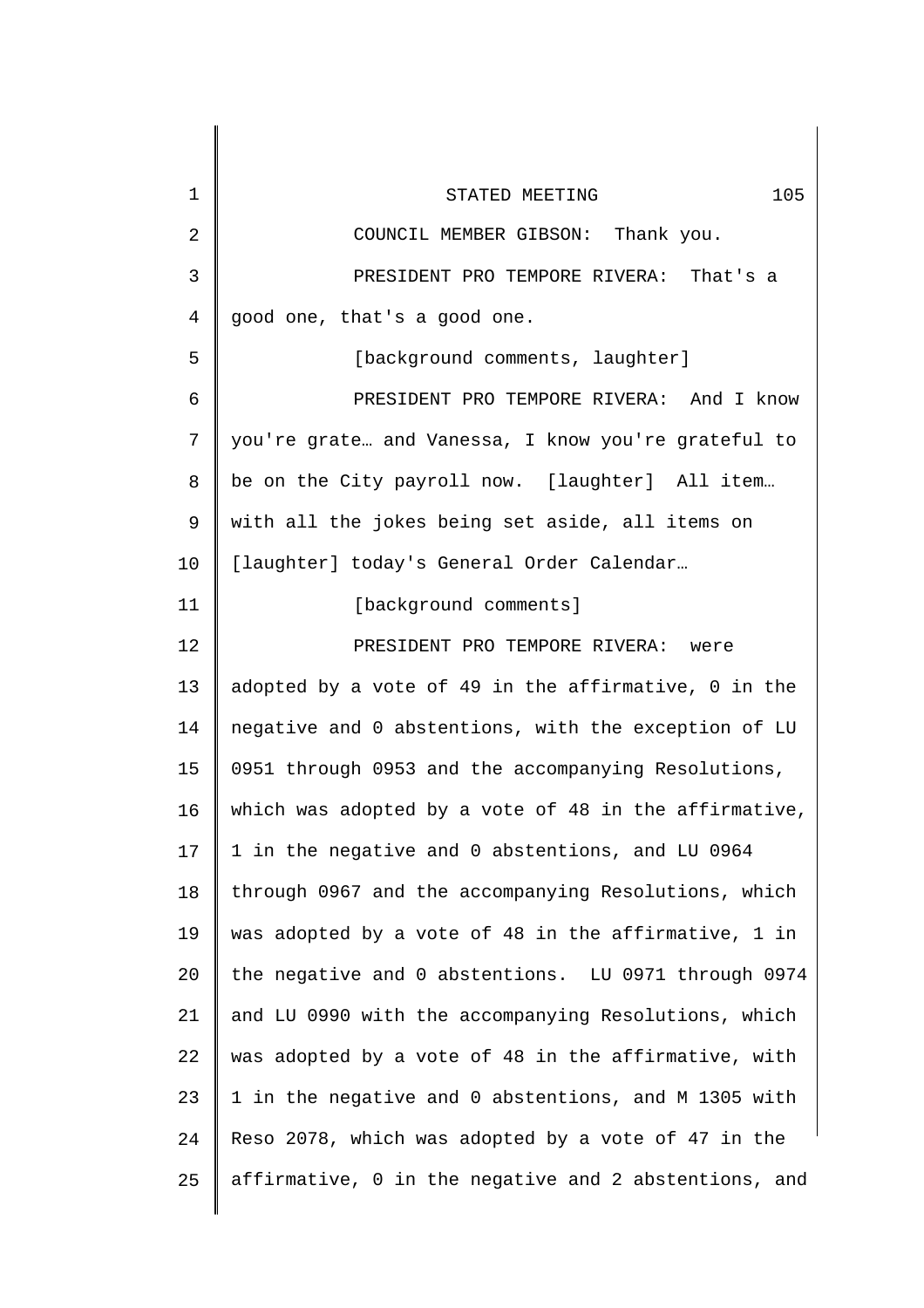| $\mathbf 1$ | 106<br>STATED MEETING                                 |
|-------------|-------------------------------------------------------|
| 2           | Intro 1188-A, which was adopted by a vote of 47 in    |
| 3           | the affirmative, 0 in the negative and 2 abstentions, |
| 4           | and M 1306 and Reso 2079, which was adopted by a vote |
| 5           | of 48 in the affirmative, 0 in the negative and 1     |
| 6           | abstention, and M 1354 with Reso 2080, which was      |
| 7           | adopted by a vote of 48 in the affirmative, 0 in the  |
| 8           | negative and 1 abstention. And that's all she wrote   |
| 9           | for this stack over here. We [interpose]              |
| 10          | [cheers, applause]                                    |
| 11          | PRESIDENT PRO TEMPORE RIVERA: we now                  |
| 12          | move onto Introduction and Reading of the Bills.      |
| 13          | SPEAKER QUINN: All bills are referred to              |
| 14          | committees, as indicated on the agenda.               |
| 15          | PRESIDENT PRO TEMPORE RIVERA:<br>Okay. We             |
| 16          | now move on to Discussion of Resolutions; we have one |
| 17          | Resolution on today's calendar; it's Resolution 1394, |
| 18          | Resolution calling upon the New York State Education  |
| 19          | Department, the New York State Legislature and the    |
| 20          | Governor to reexamine public school accountability    |
| 21          | systems and to develop a system based on multiple     |
| 22          | forms of assessment which do not require extensive    |
| 23          | standardized testing. Adopted by the Committee on     |
| 24          | Education. All in favor say aye.                      |
| 25          | [collective aye]                                      |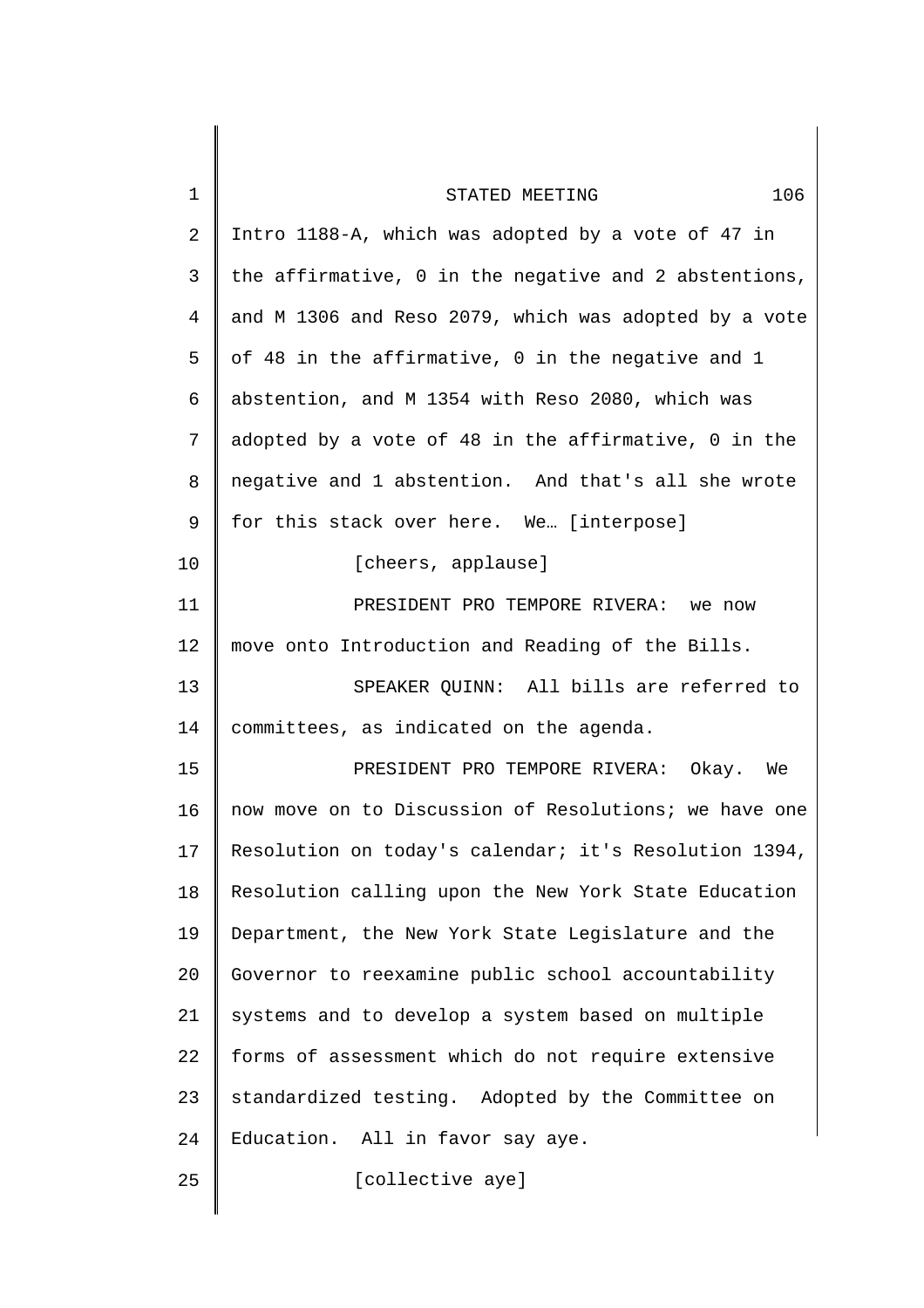| 1  | 107<br>STATED MEETING                                 |
|----|-------------------------------------------------------|
| 2  | SPEAKER QUINN: I'm sorry; I think                     |
| 3  | Council Member Jackson wanted to speak [interpose]    |
| 4  | PRESIDENT PRO TEMPORE RIVERA: Yes.                    |
| 5  | SPEAKER QUINN: on the Resolution.                     |
| 6  | PRESIDENT PRO TEMPORE RIVERA: I just saw              |
| 7  | his hand go up. Council Member Jackson. [crosstalk]   |
| 8  | SPEAKER QUINN: If we could get I'm                    |
| 9  | sorry, just one second, quiet for Council Member      |
| 10 | Jackson, please.                                      |
| 11 | COUNCIL MEMBER JACKSON: Thank you                     |
| 12 | Speaker Quinn and my colleagues, I rise in order to   |
| 13 | just express how important this resolution is and our |
| 14 | children's education is heading towards collateral    |
| 15 | damage as we continue to subject our students to      |
| 16 | constant testing environment that now the curriculum  |
| 17 | and is based on test prep and we have known that.     |
| 18 | This approach is diminishing our children's natural   |
| 19 | love of learning and driving excellent teachers out   |
| 20 | of our schools, and our school system should promote  |
| 21 | innovation, creativity and problem-solving and        |
| 22 | shouldn't a good, sound, basic education be based on  |
| 23 | these principles? I say to all of you today, this     |
| 24 | evening, as a result of pressure from advocates and   |
| 25 | parents, the State Commissioner of Education and the  |
|    |                                                       |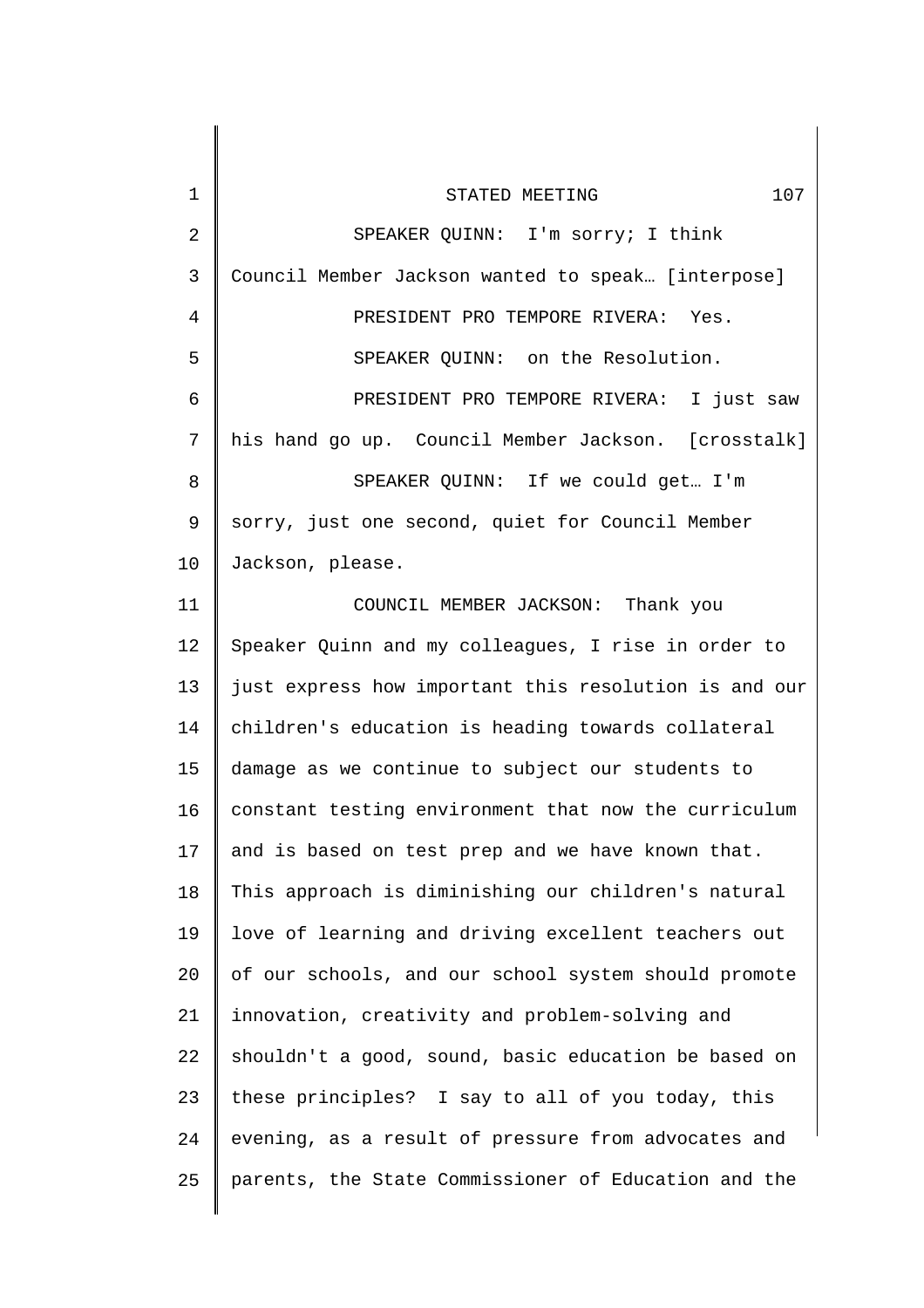| 1              | 108<br>STATED MEETING                                 |
|----------------|-------------------------------------------------------|
| 2              | Chancellor are holding hearings on the common core    |
| 3              | curriculum and it's very, very important at this time |
| $\overline{4}$ | that we send a message to the next chancellor, the    |
| 5              | next mayor and everyone else that high-stake testing  |
| 6              | should not continue, and so I thank Time Out From     |
| 7              | Testing for being involved with this and other        |
| 8              | advocates in pushing forward this resolution. [bell]  |
| 9              | I urge you to vote yes on this resolution. Thank      |
| 10             | you.                                                  |
| 11             | PRESIDENT PRO TEMPORE RIVERA: Anyone                  |
| 12             | else wanna speak on this particular resolution?       |
| 13             | Seeing none, we'll now call for the vote on this      |
| 14             | resolution. All in favor say aye.                     |
| 15             | [collective aye]                                      |
| 16             | PRESIDENT PRO TEMPORE RIVERA:<br>All                  |
| 17             | opposed say nay. Any abstentions? The ayes have it.   |
| 18             | We now move on to General Discussion; we have Council |
| 19             | Member Mealy.                                         |
| 20             | COUNCIL MEMBER MEALY: I just rise to I                |
| 21             | don't know if everyone remembered; December 7th was   |
| 22             | Pearl Harbor Day and I had a big event and I just     |
| 23             | want us to never forget Pearl Harbor; we just did an  |
| 24             | inter-generational event and our young people found   |
| 25             | out what Pearl Harbor was all about, first time ever  |
|                |                                                       |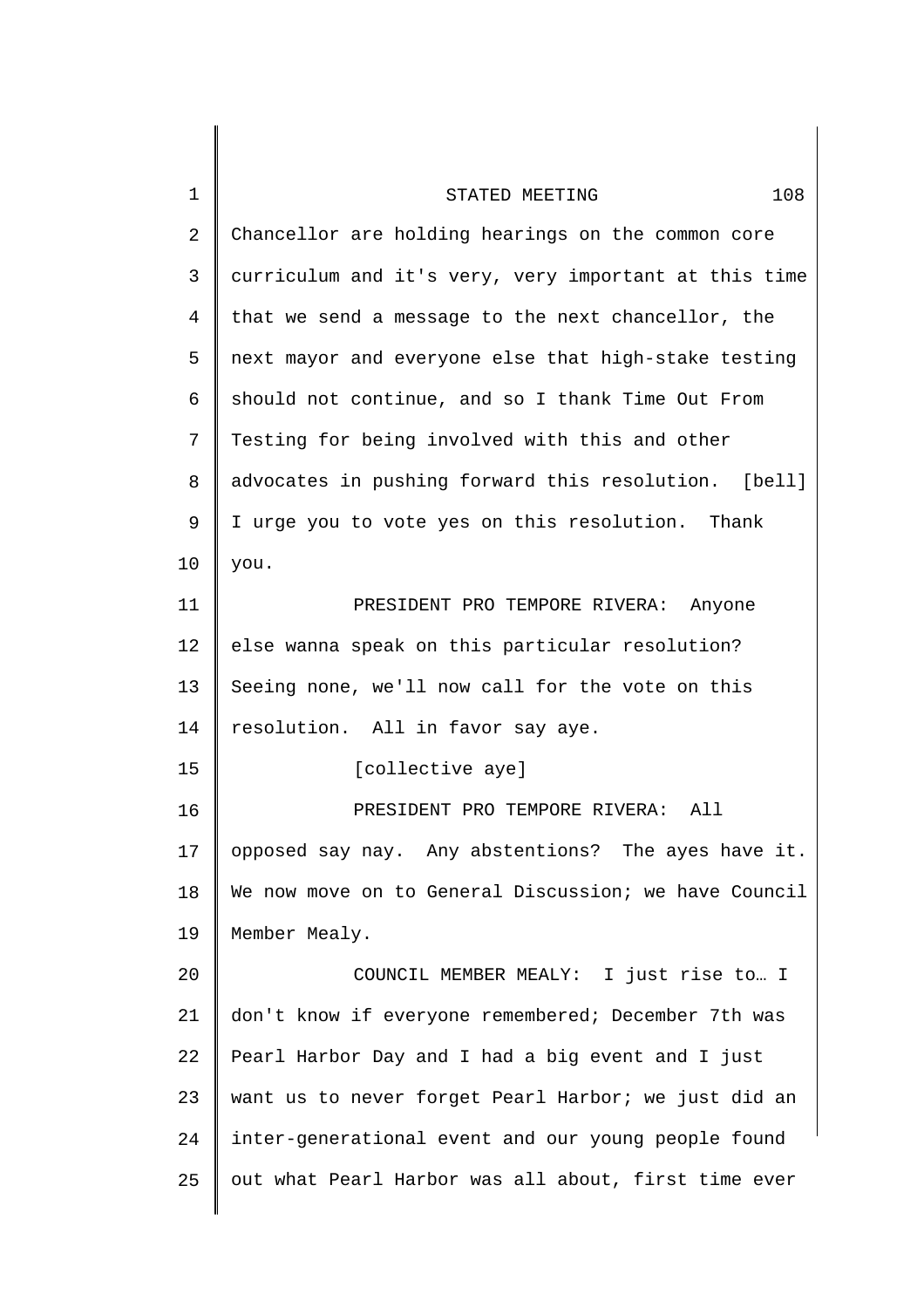| $\mathbf 1$    | 109<br>STATED MEETING                                 |
|----------------|-------------------------------------------------------|
| 2              | in a 100 years on our own soil we were attacked and   |
| $\mathsf{3}$   | we can never forget that. And just to give you a      |
| $\overline{4}$ | little history that we found out at our event, when   |
| 5              | you think of Rikers Island, that was the first place  |
| б              | that got emancipated from the cowboys, buffalo        |
| 7              | soldiers. So those regimens started at Rikers Island  |
| 8              | and we had to do our research and find out now our    |
| 9              | young people think of Rikers Island different, so I   |
| 10             | just want us to think about and remember Pearl        |
| 11             | Harbor, a lot of people are living free this day and  |
| 12             | not thinking about being attacked because of our men  |
| 13             | and women in the Army and in our services, so thank   |
| 14             | you.                                                  |
| 15             | PRESIDENT PRO TEMPORE RIVERA: Any others              |
| 16             | wanna speak on today's General Discussions?<br>Seeing |
| 17             | none, this meeting is now adjourned.                  |
| 18             | [gavel]                                               |
| 19             | [background cheers, applause]                         |
| 20             |                                                       |
| 21             |                                                       |
| 22             |                                                       |
| 23             |                                                       |
| 24             |                                                       |
| 25             |                                                       |
|                |                                                       |